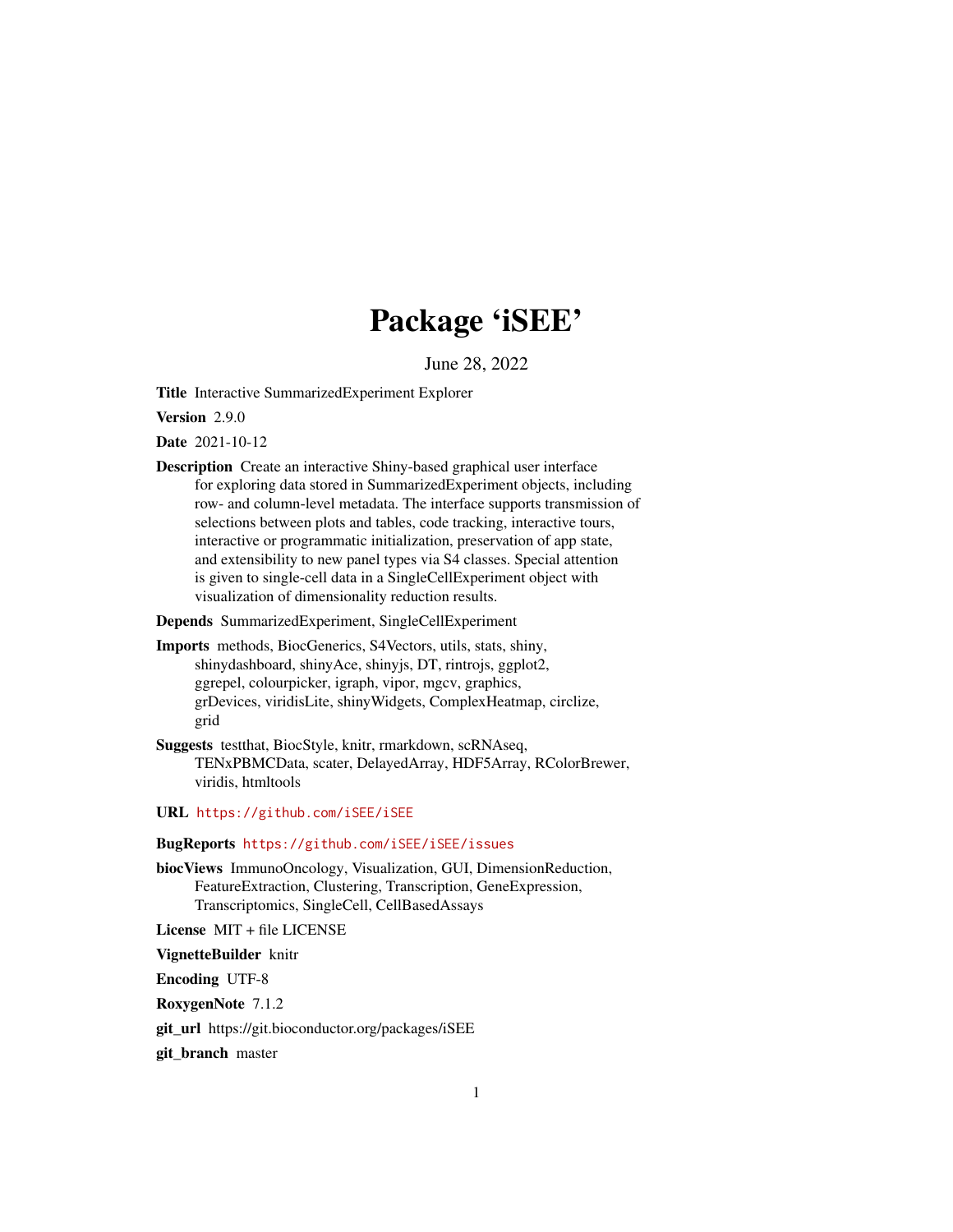git\_last\_commit 234504e

git\_last\_commit\_date 2022-04-26

Date/Publication 2022-06-28

Author Kevin Rue-Albrecht [aut, cre] (<<https://orcid.org/0000-0003-3899-3872>>), Federico Marini [aut] (<<https://orcid.org/0000-0003-3252-7758>>), Charlotte Soneson [aut] (<<https://orcid.org/0000-0003-3833-2169>>), Aaron Lun [aut] (<<https://orcid.org/0000-0002-3564-4813>>)

Maintainer Kevin Rue-Albrecht <kevinrue67@gmail.com>

# R topics documented:

| .addCustomLabelsCommands<br>3              |
|--------------------------------------------|
| $\overline{4}$<br>.addLabelCentersCommands |
| 5                                          |
| 6                                          |
| 6                                          |
| 8                                          |
| $\overline{Q}$                             |
| 10                                         |
| 11                                         |
| 12                                         |
| 13                                         |
| 14                                         |
| 15                                         |
| 16                                         |
| 17                                         |
| 18                                         |
| 19                                         |
| 20                                         |
| 21                                         |
| 22.                                        |
| 23                                         |
| 24                                         |
| 26                                         |
| 28                                         |
| 30                                         |
| 32                                         |
| 33                                         |
| 34                                         |
| 38                                         |
| 41                                         |
| 43                                         |
| 44                                         |
| 45                                         |
| 49                                         |
| 52                                         |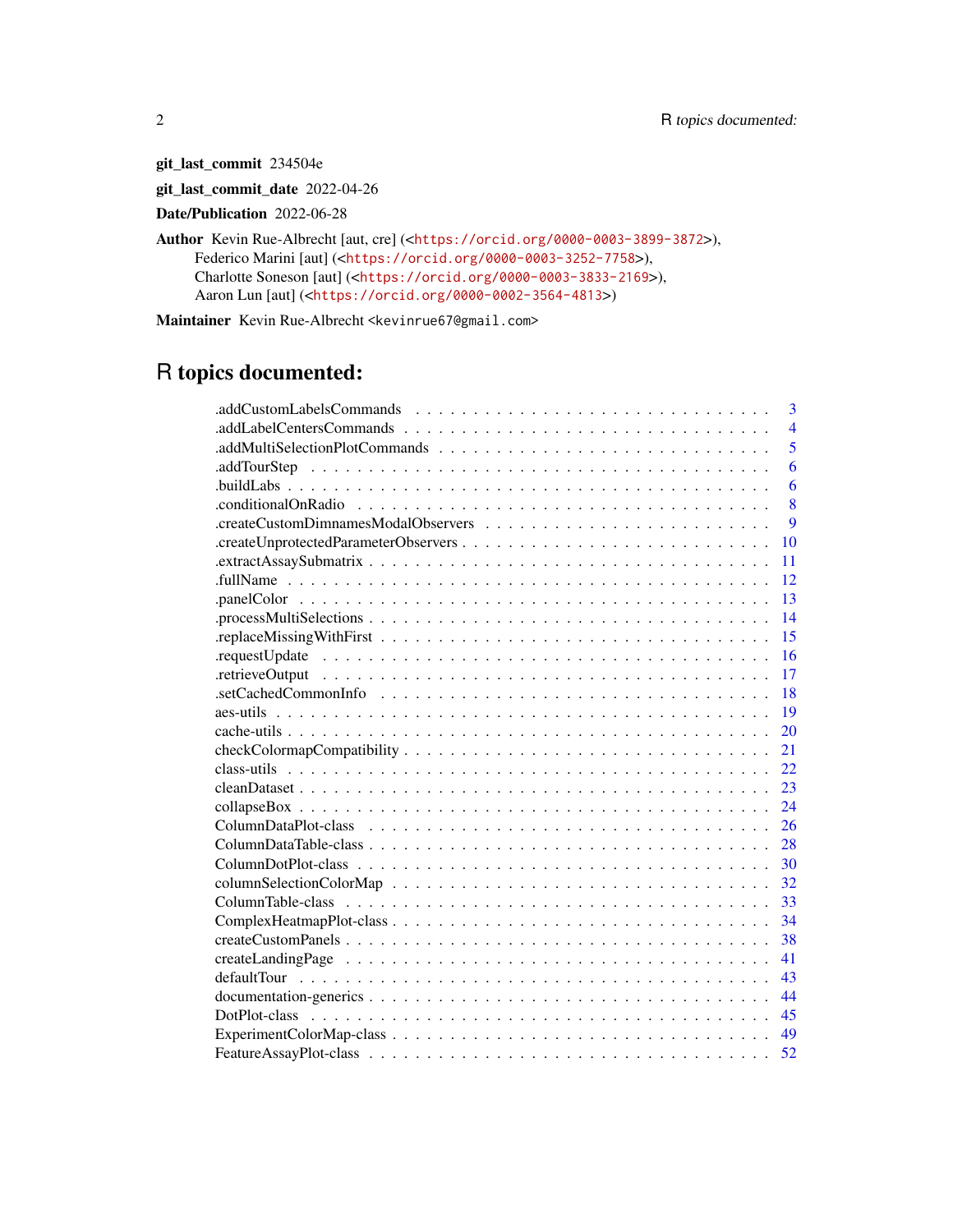<span id="page-2-0"></span>

|       |             | 55  |
|-------|-------------|-----|
|       |             | 57  |
|       |             | 58  |
|       |             | 59  |
|       |             | 62  |
|       |             | 63  |
|       |             | 64  |
|       | lassoPoints | 66  |
|       |             | 67  |
|       |             | 68  |
|       |             | 68  |
|       |             | 70  |
|       |             | 71  |
|       |             | 72  |
|       |             | 75  |
|       |             | 78  |
|       |             | 80  |
|       |             | 83  |
|       |             | 84  |
|       |             | 86  |
|       |             | 88  |
|       |             | 90  |
|       |             | 92  |
|       |             | 94  |
|       |             | 96  |
|       |             | 98  |
|       |             | 99  |
|       |             |     |
|       |             |     |
|       |             |     |
|       |             |     |
|       |             |     |
|       |             |     |
|       |             |     |
|       |             |     |
| Index |             | 112 |

.addCustomLabelsCommands

*Add custom label plotting commands*

# Description

Add [ggplot](#page-0-0) instructions to add custom labels to specified points in a [DotPlot.](#page-44-1) This is a utility function that is intended for use in [.generateDotPlot](#page-79-1).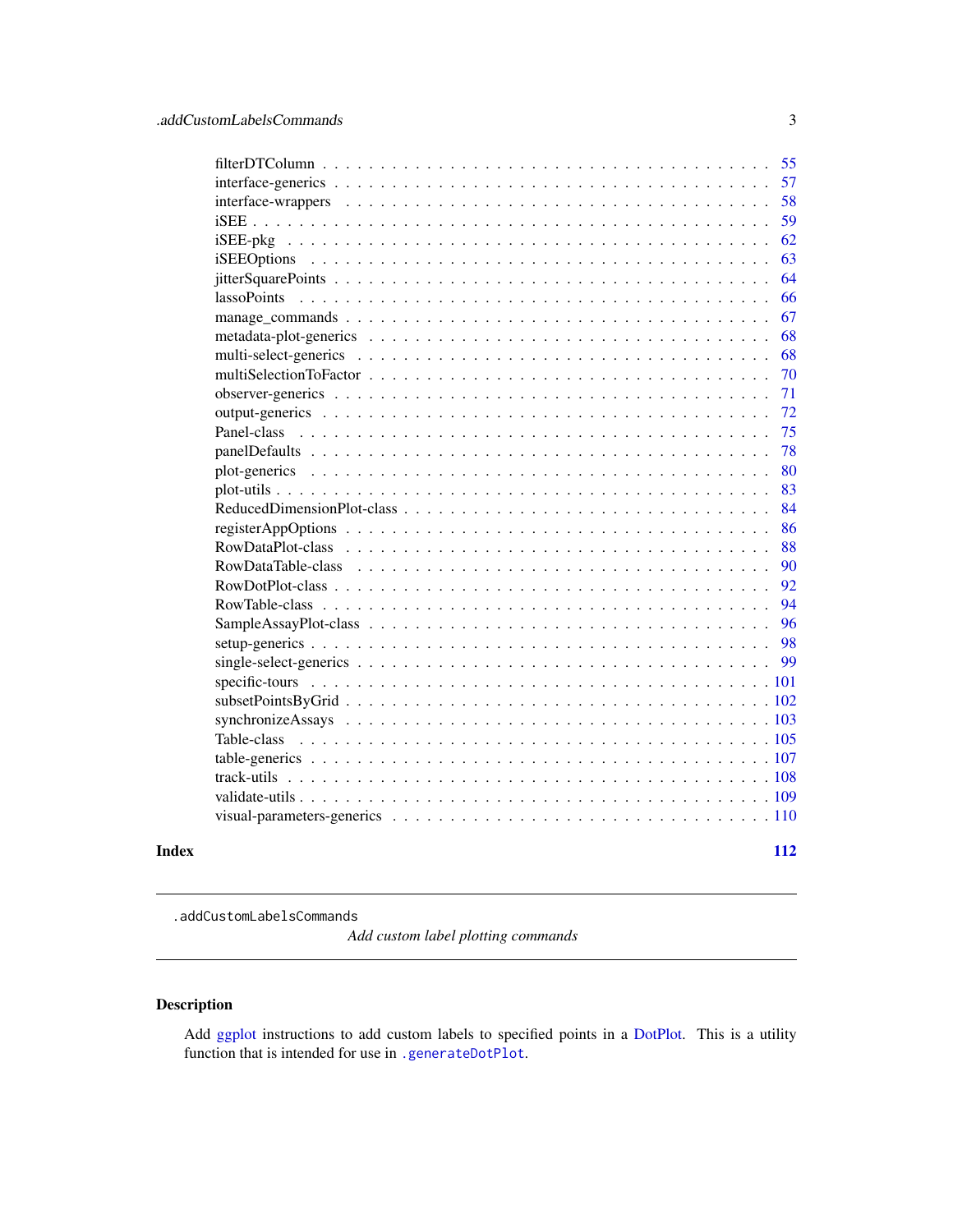#### <span id="page-3-0"></span>Usage

.addCustomLabelsCommands(x, commands, plot\_type)

#### Arguments

| X.        | An instance of a DotPlot class.                                                          |
|-----------|------------------------------------------------------------------------------------------|
| commands  | A character vector representing the sequence of commands to create the ggplot<br>object. |
| plot_type | String specifying the type of plot, e.g., "scatter", "square", "violin".                 |

# Value

A character vector containing commands plus any additional commands required to generate the labels.

### Author(s)

Kevin Rue-Albrecht, Aaron Lun

.addLabelCentersCommands

*Add centered label plotting commands*

# Description

Add [ggplot](#page-0-0) instructions to label the center of each group on a scatter plot. This is a utility function that is intended for use in [.generateDotPlot](#page-79-1).

### Usage

```
.addLabelCentersCommands(x, commands)
```
# Arguments

|          | An instance of a DotPlot class.                                                          |
|----------|------------------------------------------------------------------------------------------|
| commands | A character vector representing the sequence of commands to create the ggplot<br>object. |

# Value

A character vector containing commands plus any additional commands required to generate the labels.

### Author(s)

Aaron Lun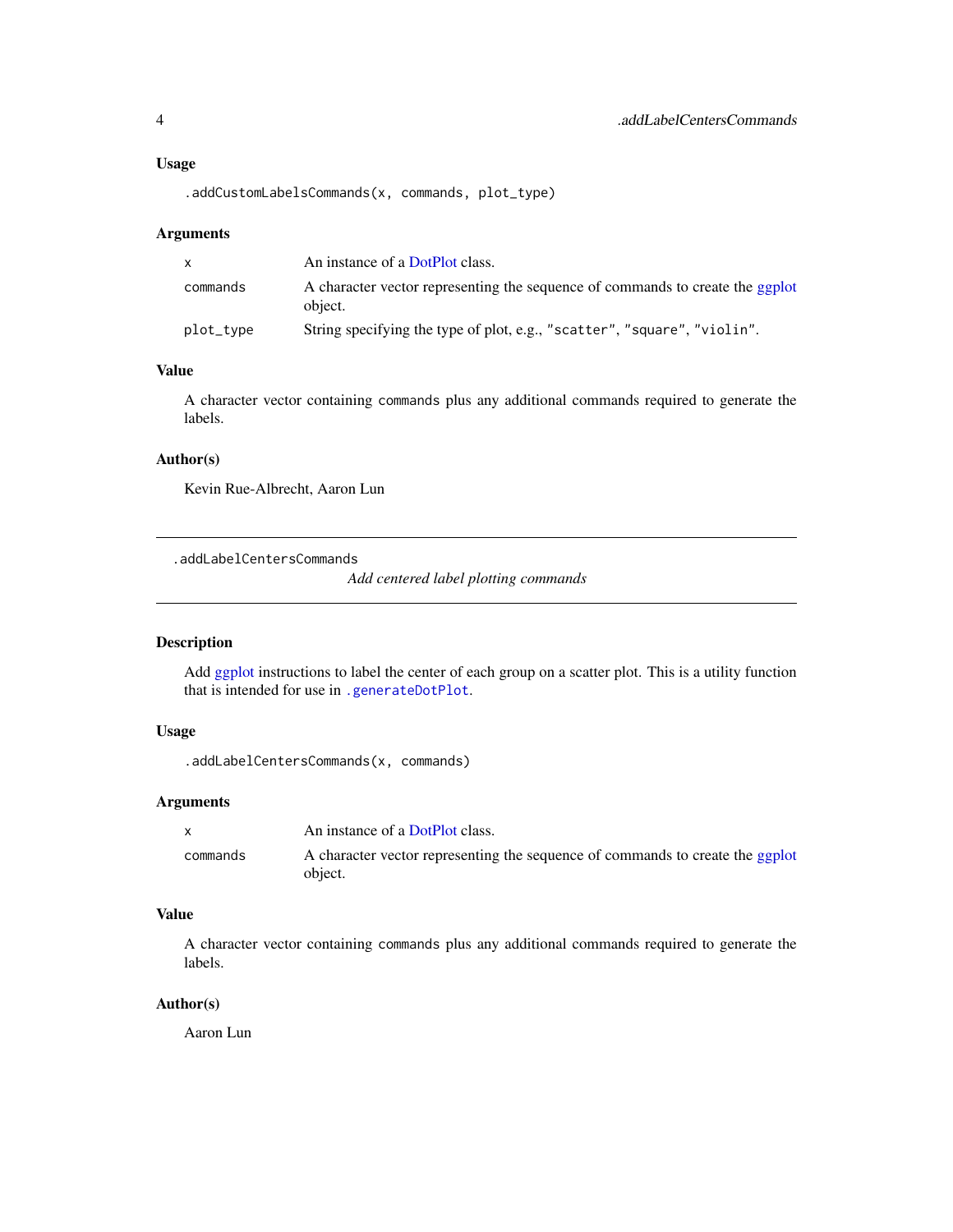### <span id="page-4-0"></span>.addMultiSelectionPlotCommands

*Add multiple selection plotting commands*

# Description

Add [ggplot](#page-0-0) instructions to create brushes and lassos for both saved and active mutliple selections in a [DotPlot](#page-44-1) panel.

### Usage

```
.addMultiSelectionPlotCommands(x, envir, commands, flip = FALSE)
```
# Arguments

| X        | An instance of a DotPlot class.                                                                                 |
|----------|-----------------------------------------------------------------------------------------------------------------|
| envir    | The environment in which the ggplot commands are to be evaluated.                                               |
| commands | A character vector representing the sequence of commands to create the ggplot<br>object.                        |
| flip     | A logical scalar indicating whether the x- and y-axes are flipped, only relevant<br>to horizontal violin plots. |

# Details

This is a utility function that is intended for use in [.generateDotPlot](#page-79-1). It will modify envir by adding all\_active and all\_saved variables, so developers should not use these names for their own variables in envir.

If no self-selection structures exist in x, commands is returned directly without modification.

# Value

A character vector containing commands plus any additional commands required to draw the self selections.

# Author(s)

Aaron Lun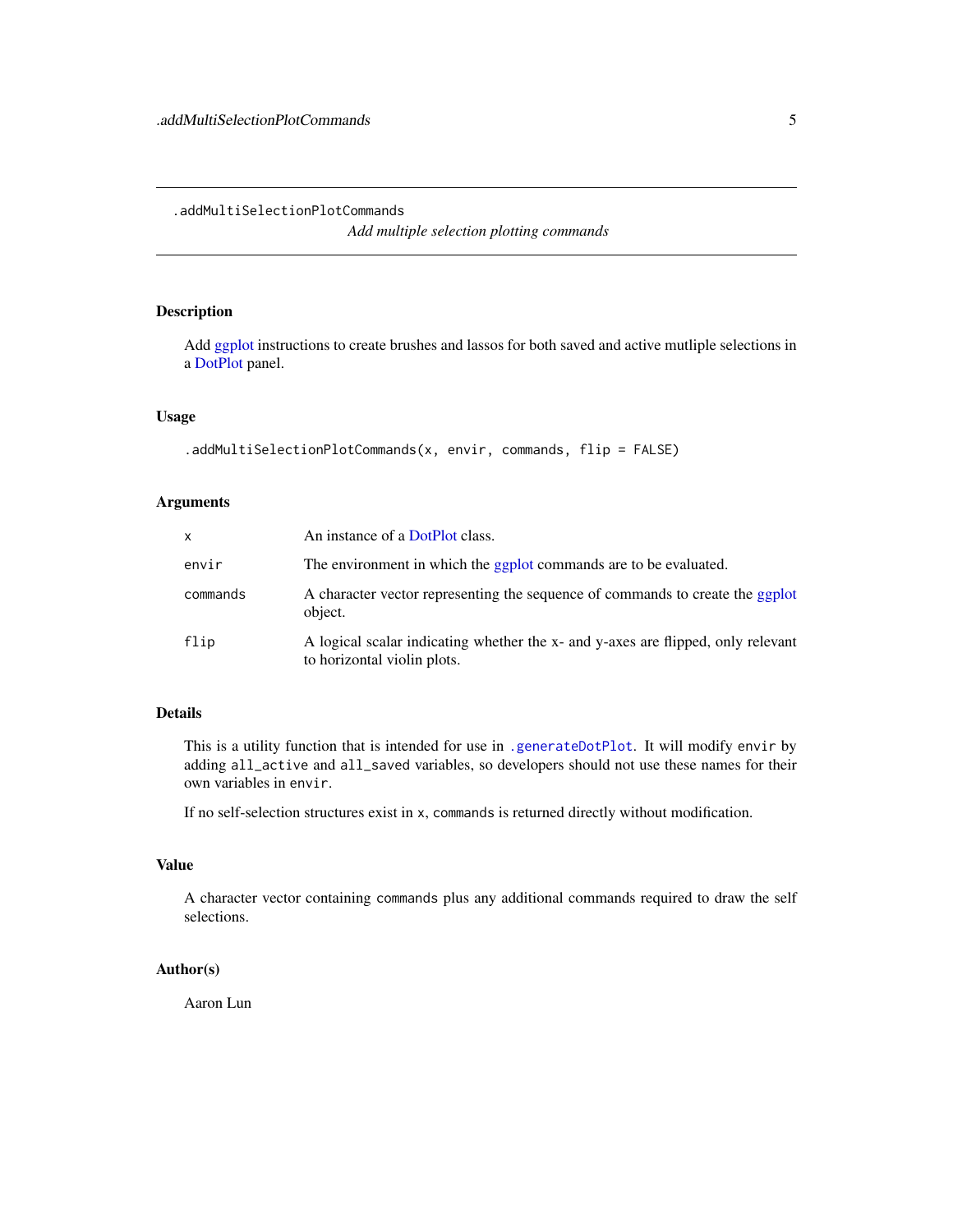<span id="page-5-0"></span>

# Description

Utility to add a step to the panel-specific rintrojs tour, generating the element tag automatically.

# Usage

```
.addTourStep(x, field, text, is_selectize = FALSE)
```
### Arguments

| x            | A Panel object to be toured.                                                                               |
|--------------|------------------------------------------------------------------------------------------------------------|
| field        | String containing the name of the slot of x, itself corresponding to an interface<br>element to highlight. |
| text         | String containing the text to show in the corresponding step of the tour.                                  |
| is_selectize | Logical scalar indicating whether field corresponds to a selectize element.                                |

# Value

Character vector of length two. The first entry contains the element tag to identify the interface element to highlight, while the second entry contains the text.

Alternatively, NULL may be returned if [.hideInterface\(](#page-56-1)x, field) indicates that the corresponding interface element has been hidden.

### Author(s)

Aaron Lun

.buildLabs *Generate ggplot title and label instructions*

# Description

Generate ggplot title and label instructions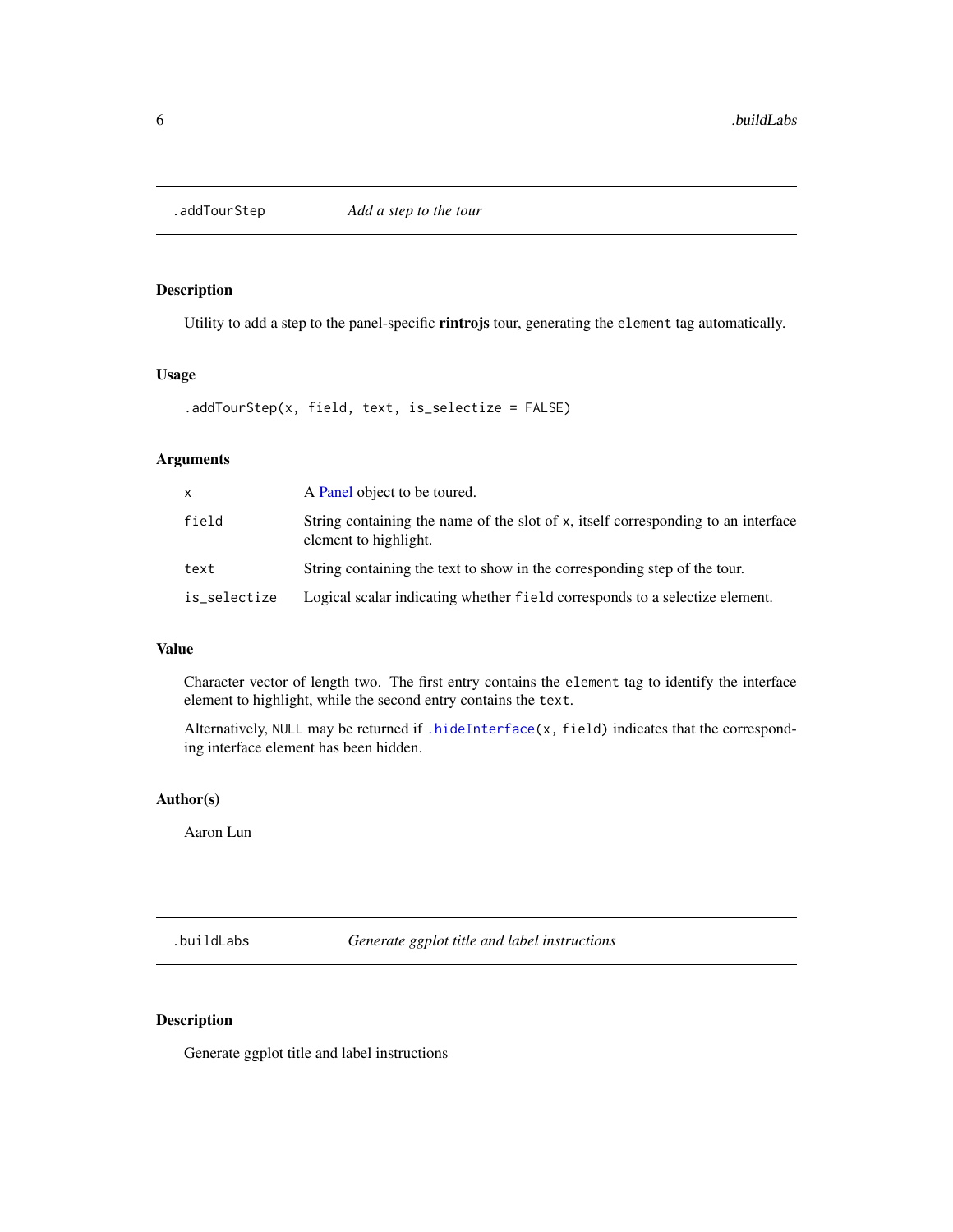### .buildLabs 7

# Usage

```
.buildLabs(
 x = NULL,y = NULL,color = NULL,
 shape = NULL,size = NULL,fill = NULL,group = NULL,
 title = NULL,
 subtitle = NULL
\mathcal{L}
```
# Arguments

| X        | The character label for the horizontal axis.    |
|----------|-------------------------------------------------|
| y        | x The character label for the vertical axis.    |
| color    | The character title for the color scale legend. |
| shape    | The character title for the point shape legend. |
| size     | The character title for the point size legend.  |
| fill     | The character title for the color fill legend.  |
| group    | The character title for the group legend.       |
| title    | The character title for the plot title.         |
| subtitle | The character title for the plot subtitle       |

### Details

If any argument is NULL, the corresponding label is not set.

## Value

Title and label instructions for [ggplot](#page-0-0) as a character value.

# Author(s)

Kevin Rue-Albrecht

# Examples

```
cat(.buildLabs(y = "Title for Y axis", color = "Color label"))
```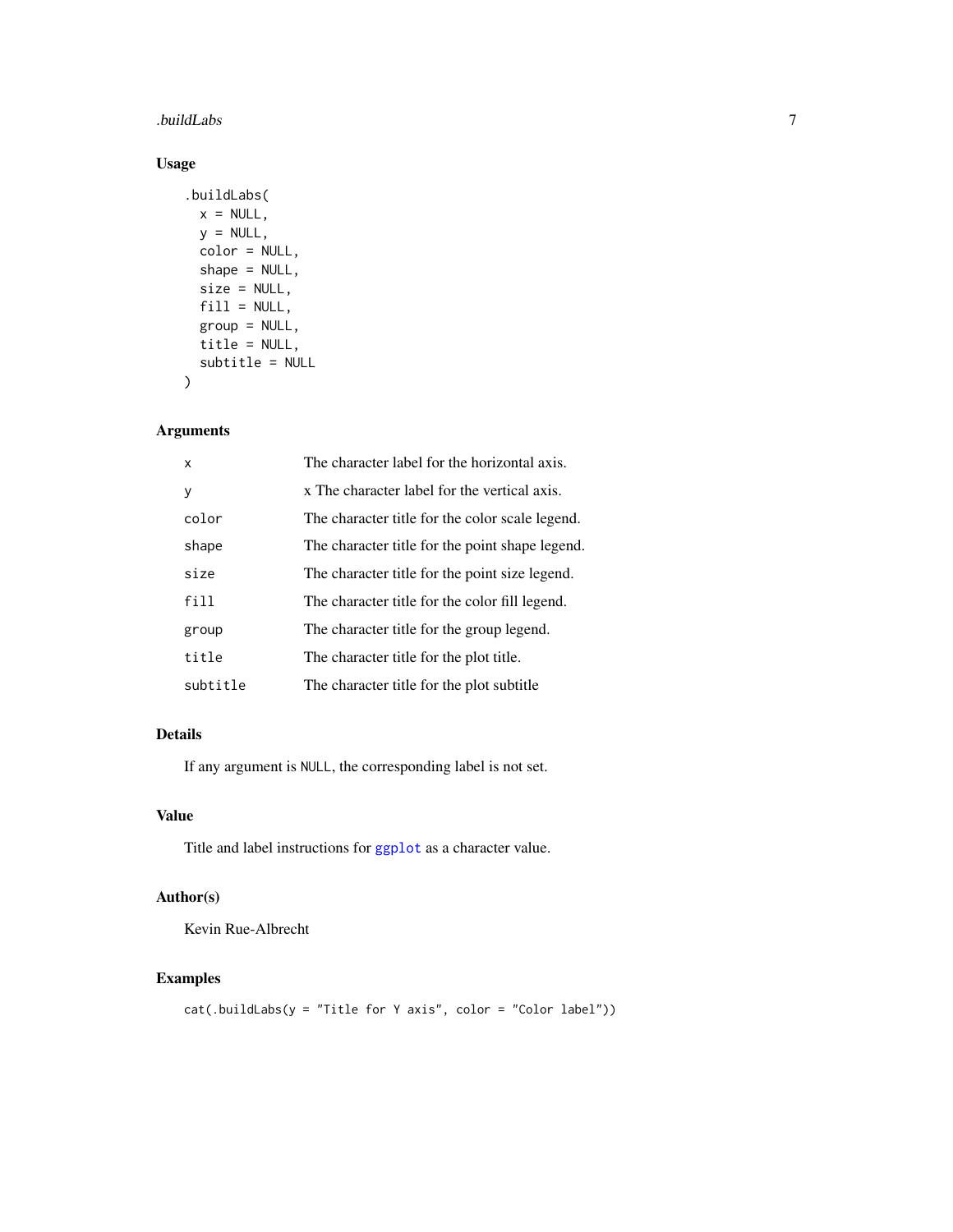<span id="page-7-0"></span>.conditionalOnRadio *Conditional elements on radio or checkbox selection*

### Description

Creates a conditional UI element that appears when the user picks a certain choice in a radio button, single checkbox or checkbox group interface element.

### Usage

```
.conditionalOnRadio(id, choice, ...)
.conditionalOnCheckSolo(id, on_select = TRUE, ...)
.conditionalOnCheckGroup(id, choice, ...)
```
### Arguments

| id        | String containing the ID of the UI element controlling the relevant choice.                                                                  |
|-----------|----------------------------------------------------------------------------------------------------------------------------------------------|
| choice    | String containing the choice for the radio button or checkbox group on which to<br>show the conditional element(s).                          |
| $\cdots$  | UI elements to show conditionally.                                                                                                           |
| on_select | Logical scalar specifying whether the conditional element should be shown upon<br>selection in a check box, or upon de-selection (if FALSE). |

### Details

These functions are just wrappers around [conditionalPanel](#page-0-0), with the added value coming from the pre-written conditional expressions in Javascript. They are useful for hiding elements that are only relevant when the right radio button or checkbox is selected. This means that we avoid cluttering the UI with options that are not immediately useful to the user.

# Value

A HTML object containing interface elements in ... that only appear when the relevant condition is satisfied.

### Author(s)

Aaron Lun

# See Also

[conditionalPanel](#page-0-0), which is used under the hood.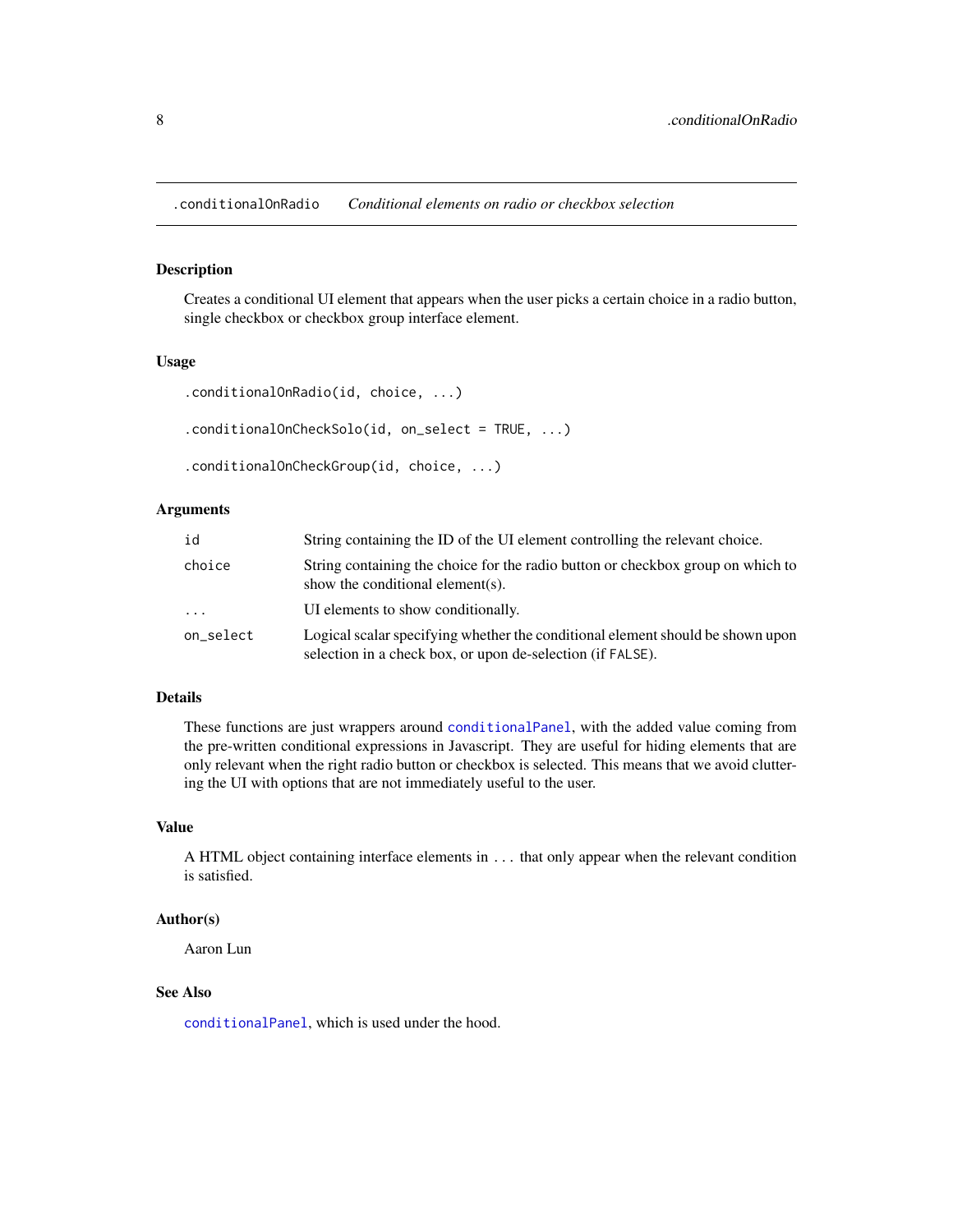<span id="page-8-1"></span><span id="page-8-0"></span>.createCustomDimnamesModalObservers

*Create observers for a modal for custom dimnames*

# Description

Create observers to launch a modal where users can input a list of custom row or column names. These observers register input changes in the app's memory and request an update to the affected panel.

### Usage

```
.createCustomDimnamesModalObservers(
 plot_name,
  slot_name,
 button_name,
  se,
  input,
  session,
  pObjects,
  rObjects,
  source_type
)
```
# Arguments

| plot_name   | String containing the name of the current panel.                                                                                         |
|-------------|------------------------------------------------------------------------------------------------------------------------------------------|
| slot name   | String specifying the slot of containing the names of the custom features. This<br>will be modified by user interactions with the modal. |
| button_name | String containing the name of the button in the panel UI that launches the modal.                                                        |
| se          | A Summarized Experiment object after running . cache Common Info.                                                                        |
| input       | The Shiny input object from the server function.                                                                                         |
| session     | The Shiny session object from the server function.                                                                                       |
| pObjects    | An environment containing global parameters generated in the <i>iSEE</i> app.                                                            |
| rObjects    | A reactive list of values generated in the <i>iSEE</i> app.                                                                              |
| source_type | String specifying the type of the panel that is source of the selection, either<br>"row" or "column".                                    |

# Details

This should be called in [.createObservers](#page-70-1) for the target panel. It assumes that a button element with the suffix button\_name is available in the UI (i.e., the full name is created by concatenated plot\_name with button\_name).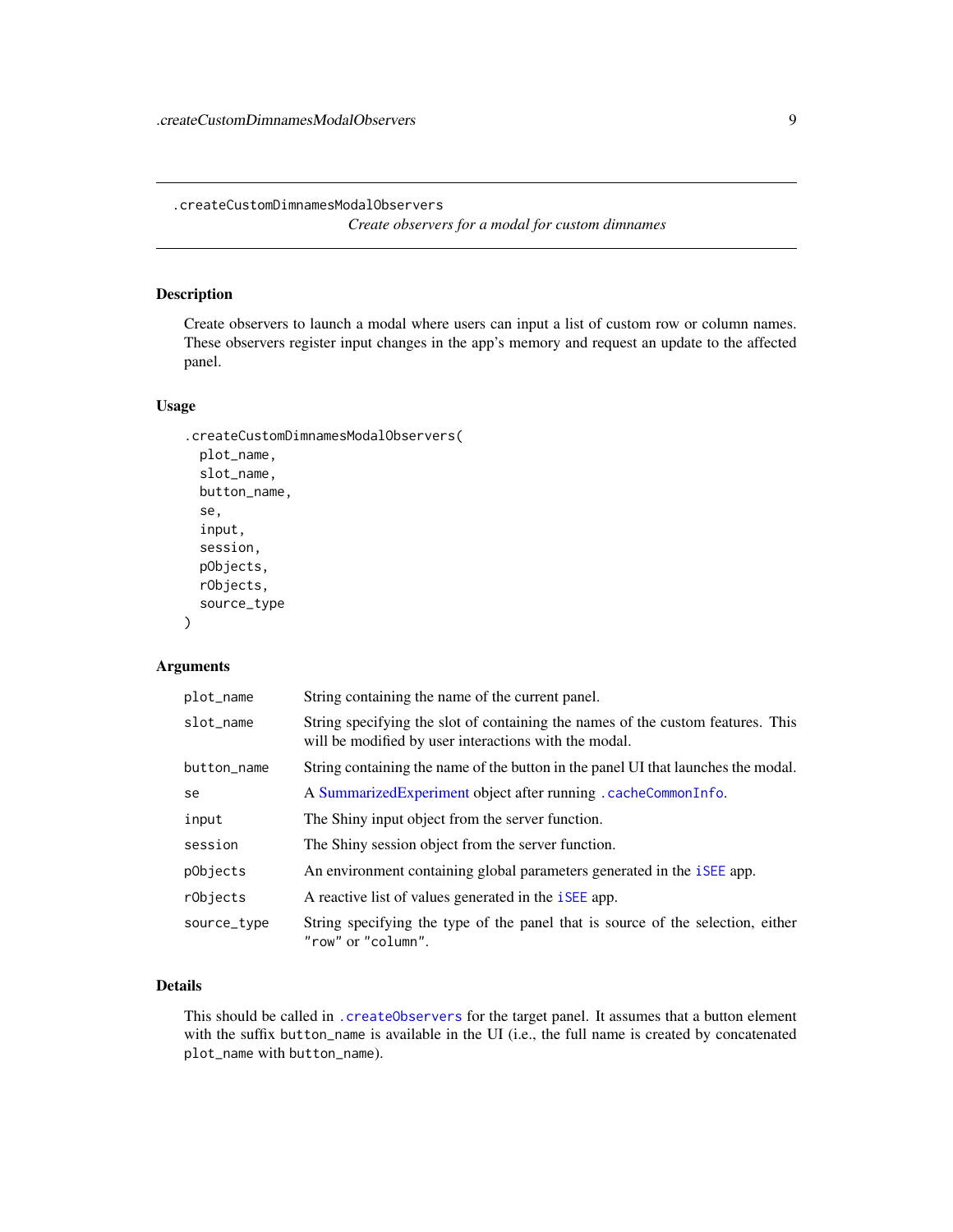<span id="page-9-0"></span>The modal UI provides options to sort the dimnames, validate them, clear the current text and import a selection from a specified row transmitter. These are all transient until "Apply" is clicked, at which point the app's memory is modified and an update is requested.

The custom names are stored in the slot\_name as a single string with names separated by newlines. Hashes are treated as comments and any content after a hash is ignored when interpreting the names. Any leading and trailing whitespace is also ignored during interpretation.

### Value

Observers are set up to launch the modal and monitor its UI elements. A NULL is invisibly returned.

# Author(s)

Kevin Rue-Albrecht

.createUnprotectedParameterObservers

*Define parameter observers*

### <span id="page-9-1"></span>Description

Define a series of observers to track "protected" or "unprotected" parameters for a given panel. These will register input changes to each specified parameter in the app's memory and request an update to the output of the affected panel.

### Usage

```
.createUnprotectedParameterObservers(
  panel_name,
  fields,
  input,
  pObjects,
  rObjects,
  is noreInit = TRUE,ignoreNULL = TRUE
)
.createProtectedParameterObservers(
  panel_name,
  fields,
  input,
  pObjects,
  rObjects,
  is noreInit = TRUE,ignoreNULL = TRUE
)
```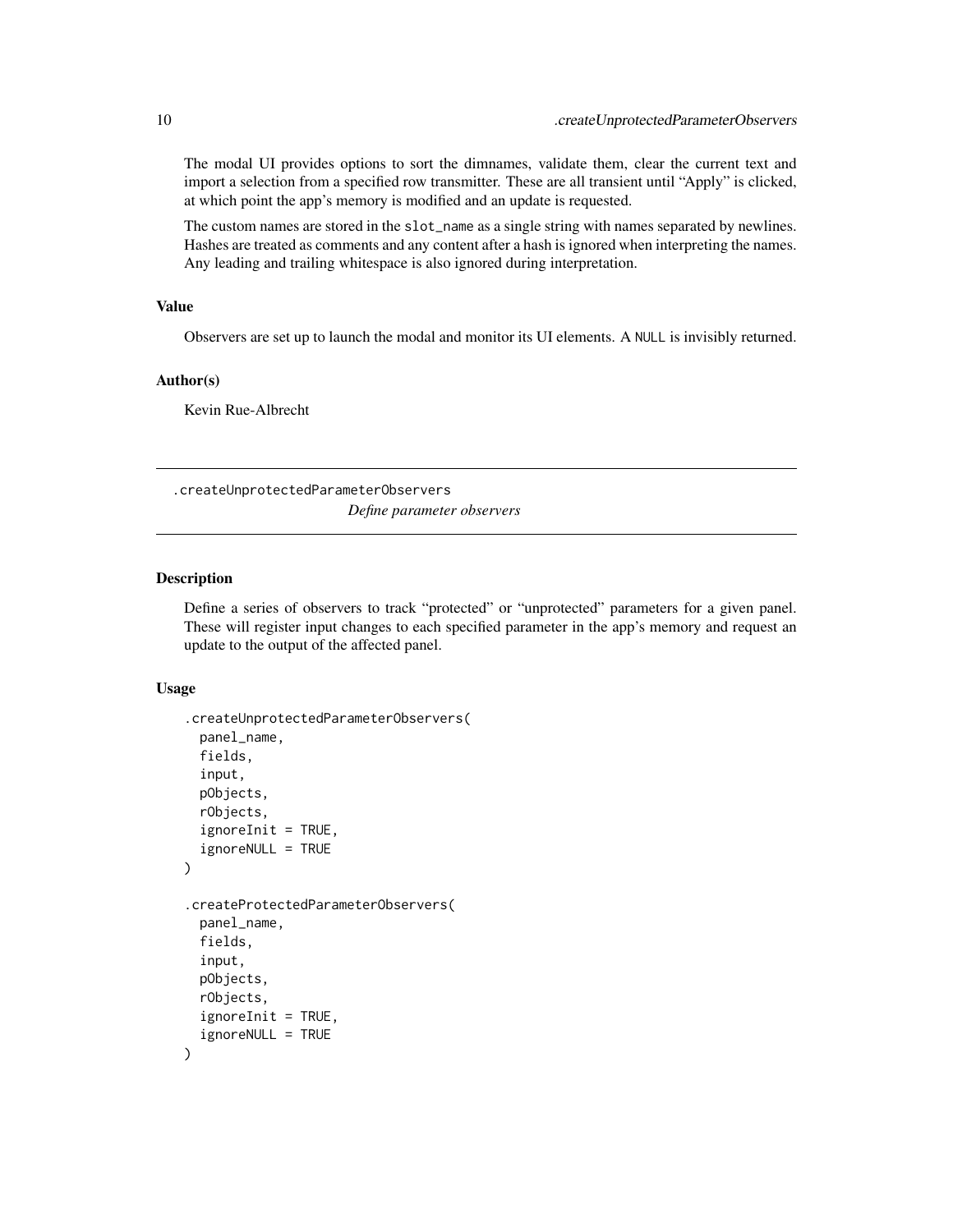#### <span id="page-10-0"></span>**Arguments**

| panel_name             | String containing the name of the panel.                                      |
|------------------------|-------------------------------------------------------------------------------|
| fields                 | Character vector of names of parameters for which to set up observers.        |
| input                  | The Shiny input object from the server function.                              |
| pObjects               | An environment containing global parameters generated in the <i>iSEE</i> app. |
| rObjects               | A reactive list of values generated in the <i>iSEE</i> app.                   |
| ignoreInit, ignoreNULL |                                                                               |
|                        | Finales a successive de la seconda de la second $\Gamma$ de del               |

Further arguments to pass to [observeEvent](#page-0-0).

# Details

A protected parameter is one that breaks existing multiple selections, e.g., by changing the actual data being plotted. Alterations to protected parameters will clear all active and saved selections in the panel, as those existing selections are assumed to not make any sense in the context of the modified output of that panel.

By comparison, an unprotected parameter only changes the aesthetics and will not clear existing selections.

### Value

Observers are set up to monitor the UI elements that can change the protected and non-fundamental parameters. A NULL is invisibly returned.

### Author(s)

Aaron Lun

### See Also

[.requestUpdate](#page-15-1) and [.requestCleanUpdate](#page-15-2), used to trigger updates to the panel output.

.extractAssaySubmatrix

*Extract assay submatrix*

# Description

Extract an assay submatrix based on the multiple row/column selection and any custom specifications from [.createCustomDimnamesModalObservers](#page-8-1).

### Usage

.extractAssaySubmatrix(x, se, envir, use\_custom\_row\_slot, custom\_row\_text\_slot)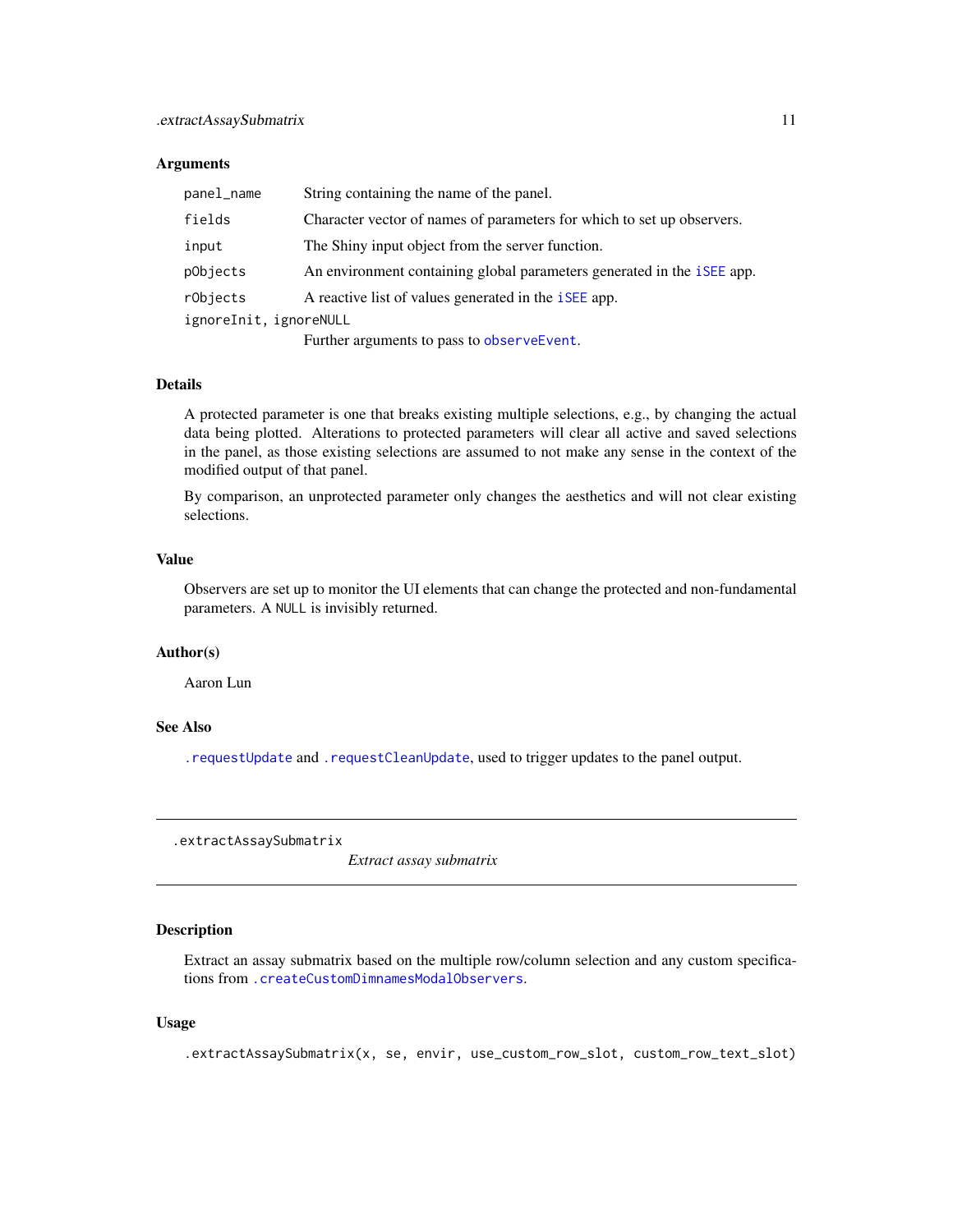### <span id="page-11-0"></span>**Arguments**

| A Panel instance that uses the row selection modal.                                                                                                                       |  |  |
|---------------------------------------------------------------------------------------------------------------------------------------------------------------------------|--|--|
| The current Summarized Experiment object.                                                                                                                                 |  |  |
| The evaluation environment. This assumes that .processMultiSelections<br>has already been run.                                                                            |  |  |
| use_custom_row_slot                                                                                                                                                       |  |  |
| String specifying the name of the slot indicating whether to use custom rows.                                                                                             |  |  |
| custom_row_text_slot                                                                                                                                                      |  |  |
| String specifying the name of the slot holding the custom row names. This is ex-<br>pected to be of the same format as described in ?.createCustomDimnamesModal0bservers. |  |  |
|                                                                                                                                                                           |  |  |

### Details

This is designed to extract a matrix of assay values for a subset of rows/columns of interest, most typically for a [ComplexHeatmapPlot.](#page-33-1) It assumes that the class of x contains a slot indicating whether custom rows should be used, plus a slot to hold the selected custom row names (usually from a modal, see [.createCustomDimnamesModalObservers](#page-8-1)).

If a multiple row selection is present in envir and custom rows are *not* to be used, that selection is used to define the rows of the submatrix. All columns are returned in the submatrix unless a multiple column selection is present in envir and the SelectEffect in x is "Restrict", in which case only the selected columns are returned.

### Value

A character vector of commands to set up the assay submatrix. The submatrix itself is generated within envir as the plot.data variable.

### Author(s)

Kevin Rue-Albrecht

<span id="page-11-1"></span>

.fullName *Get panel names*

### Description

Get panel names

## Usage

```
.fullName(x)
```
.getEncodedName(x)

.getFullName(x)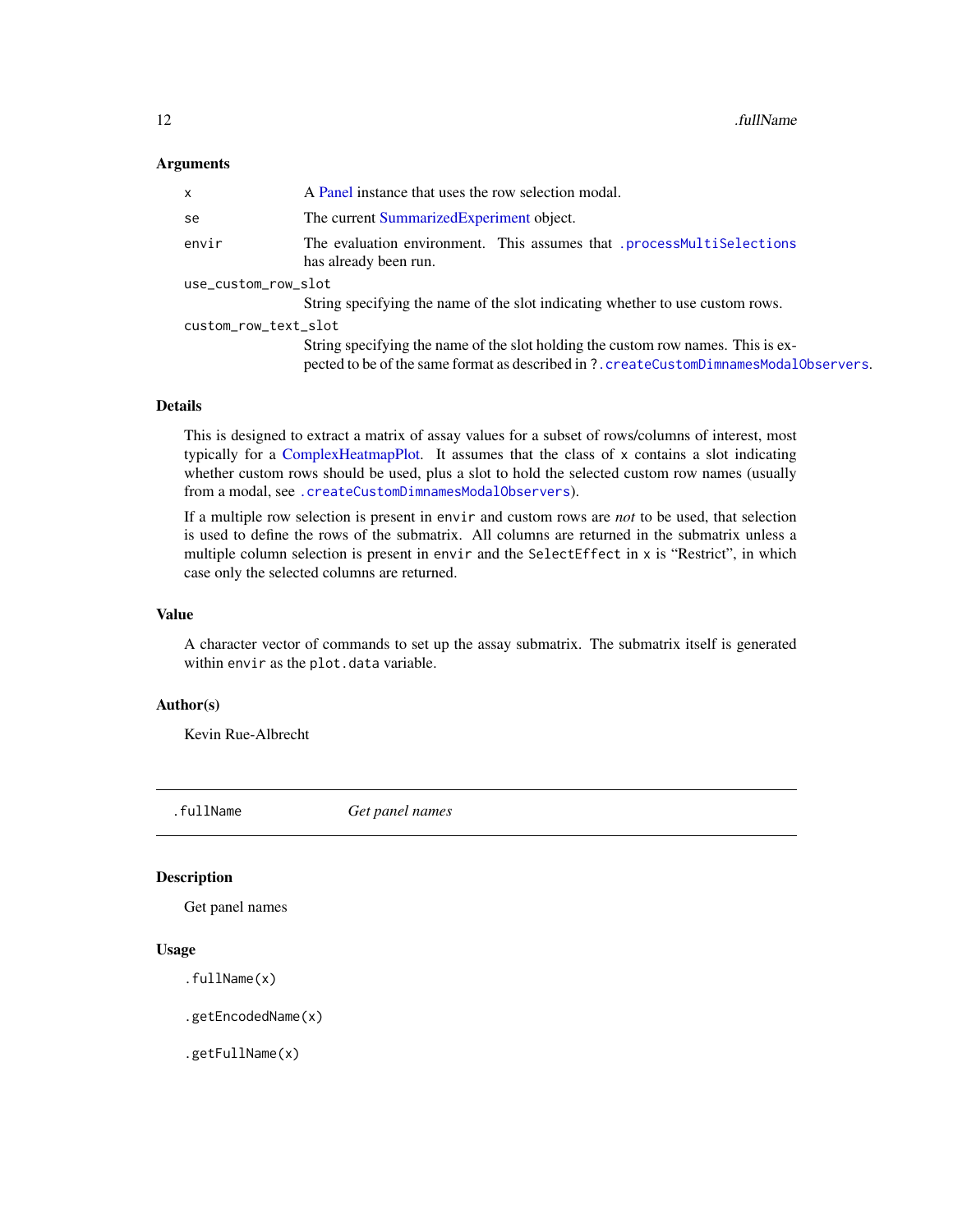## <span id="page-12-0"></span>.panelColor 13

### Arguments

x An instance of a [Panel](#page-74-1) class.

### Details

The encoded name is used internally as the name of various fields in input, output and reactive lists.

The full name is what should be shown in the interface and visible to the end-user.

### Value

For .getEncodedName, a string containing the encoded panel name of x.

For .fullName, a string containing the full (plain-English) name of the class.

For .getFullName, a string containing the full name of x.

### Author(s)

Aaron Lun

<span id="page-12-1"></span>.panelColor *Get panel colors*

### Description

Functions to get/set panel colors at the user and developer level. This determines the color of the panel header as well as (for [DotPlots](#page-44-1)) the color and fill of the brush.

# Usage

```
.panelColor(x)
```
.getPanelColor(x)

#### **Arguments**

x An instance of a [Panel](#page-74-1) class.

# Details

For developers: .panelColor is a method that should be subclassed for each [Panel](#page-74-1) subclass. This determines the color theme for all instances of that class for use in, e.g., headers and box shadings. Developers should choose a color that is dark enough to serve as a background for white text. We recommend defining colors as hex color codes for full compatibility with both HTML elements and R plots.

For users: by default, .getPanelColor will return the default color of each panel as specified by the developer in .panelColor. However, users can override this by setting the panel.color global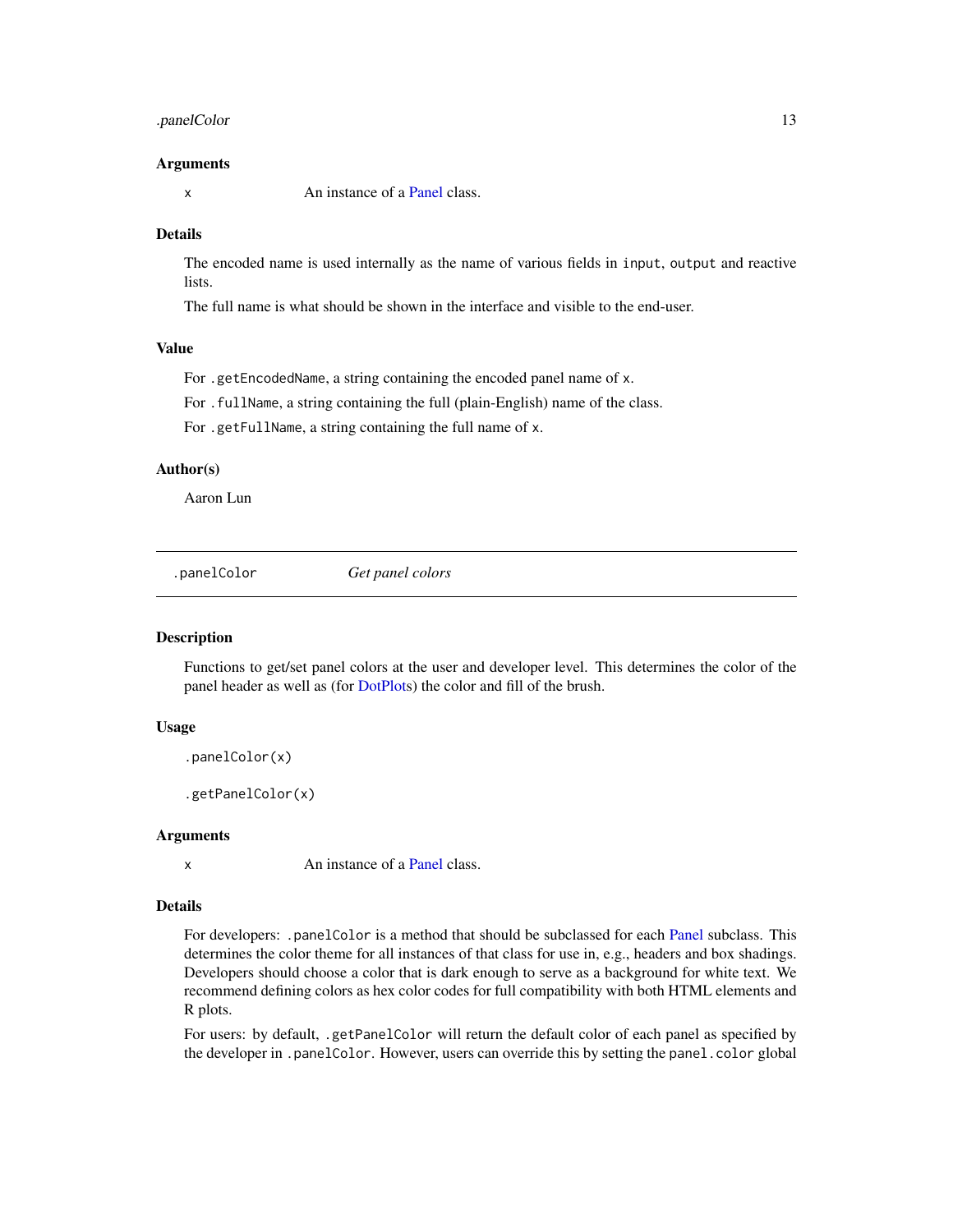option to a named character vector of colors (see Examples). This can be used to customize the color scheme for any given call to [iSEE](#page-58-1). The names of the vector should be set to the name of class to be overridden; if a class is not named here, its default color is used.

#### Value

A string containing the color assigned to the class of x.

## Author(s)

Aaron Lun

### Examples

```
rdp <- ReducedDimensionPlot()
# Default color, as specified by the developer:
.panelColor(rdp)
# Still the default color:
.getPanelColor(rdp)
# Overriding the default colors:
sce <- SingleCellExperiment(list(logcounts=matrix(rnorm(1000), ncol=100)))
reducedDim(sce, "PCA") <- matrix(runif(200), ncol=2)
sce <- registerAppOptions(sce, panel.color=c(ReducedDimensionPlot="#1e90ff"))
if (interactive()) {
    iSEE(sce, initial=list(rdp))
}
```
<span id="page-13-1"></span>.processMultiSelections

*Process multiple selections*

### Description

Generate and execute commands to process multiple selections, creating variables in the evaluation environment with the identity of the selected rows or columns.

### Usage

```
.processMultiSelections(x, all_memory, all_contents, envir)
```
<span id="page-13-0"></span>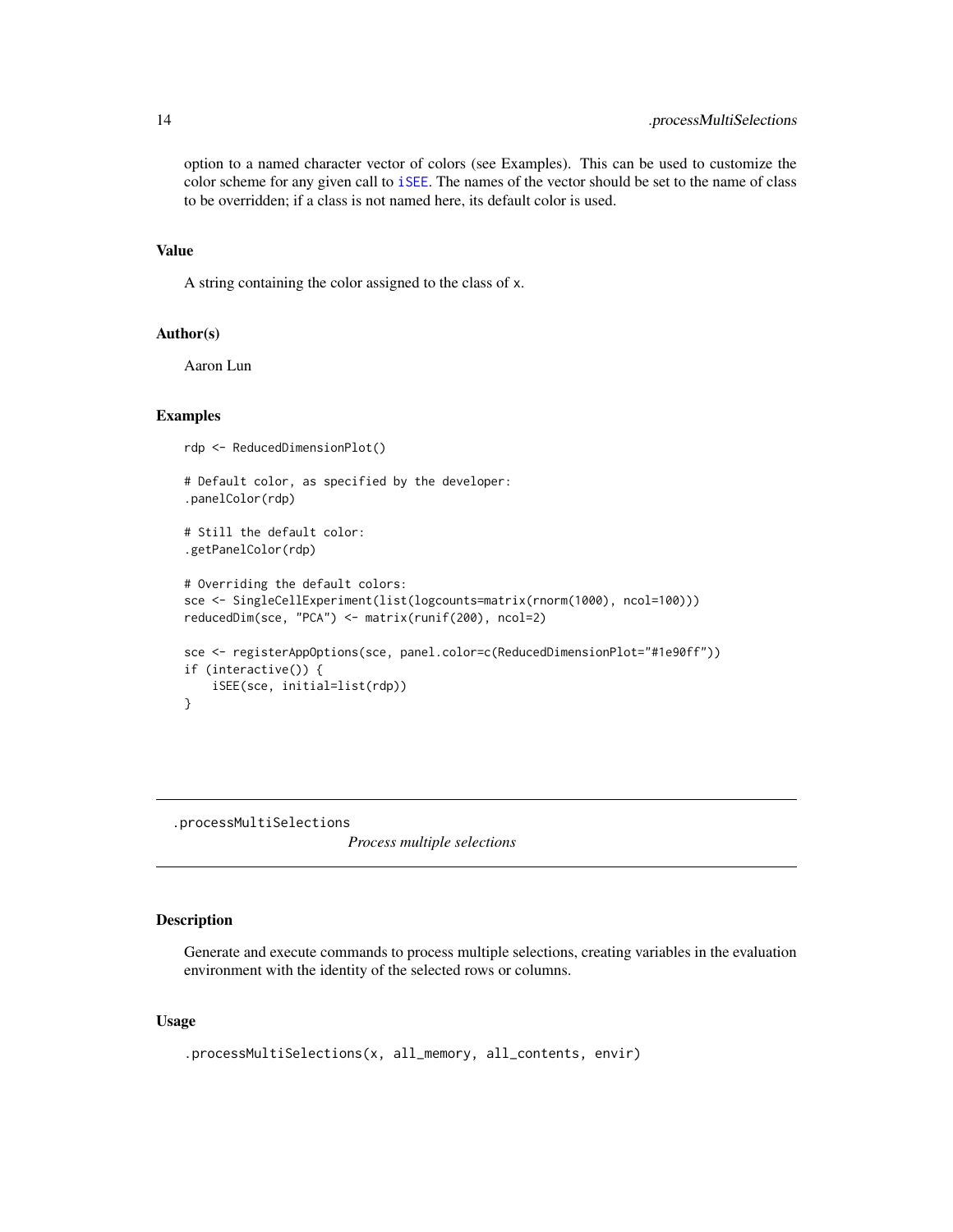### <span id="page-14-0"></span>**Arguments**

| $\mathsf{x}$ | An instance of a Panel class.                                                                                                     |
|--------------|-----------------------------------------------------------------------------------------------------------------------------------|
| all_memory   | A named list of Panel instances containing parameters for the current app state.                                                  |
| all_contents | A named list of arbitrary contents with one entry per panel.                                                                      |
| envir        | The evaluation environment. This is assumed to already contain se, the Sum-<br>marized Experiment object for the current dataset. |

# Details

This function is primarily intended for use by developers of new panels. It should be called inside [.generateOutput](#page-71-1) to easily process row/column multiple selections. Developers can check whether row\_selected or col\_selected exists in envir to determine whether any row or column selection was performed (and adjust the behavior of .generateOutput accordingly).

### Value

envir is populated with one, none or both of col\_selected and/or row\_selected, depending on whether x is receiving a multiple selection on the rows and/or columns. The return value is the character vector of commands required to construct those variables.

# Author(s)

Aaron Lun

# See Also

[.generateOutput](#page-71-1) and its related generic [.renderOutput](#page-71-1), where this function should generally be used.

.replaceMissingWithFirst

*Replace with first choice*

### Description

Replace an NA or invalid value in a slot of a [Panel](#page-74-1) object with the first valid choice. This is usually called in [.refineParameters](#page-97-1).

### Usage

.replaceMissingWithFirst(x, field, choices)

### Arguments

|         | An instance of a Panel class.                         |
|---------|-------------------------------------------------------|
| field   | String containing the name of the relevant slot.      |
| choices | Character vector of permissible values for this slot. |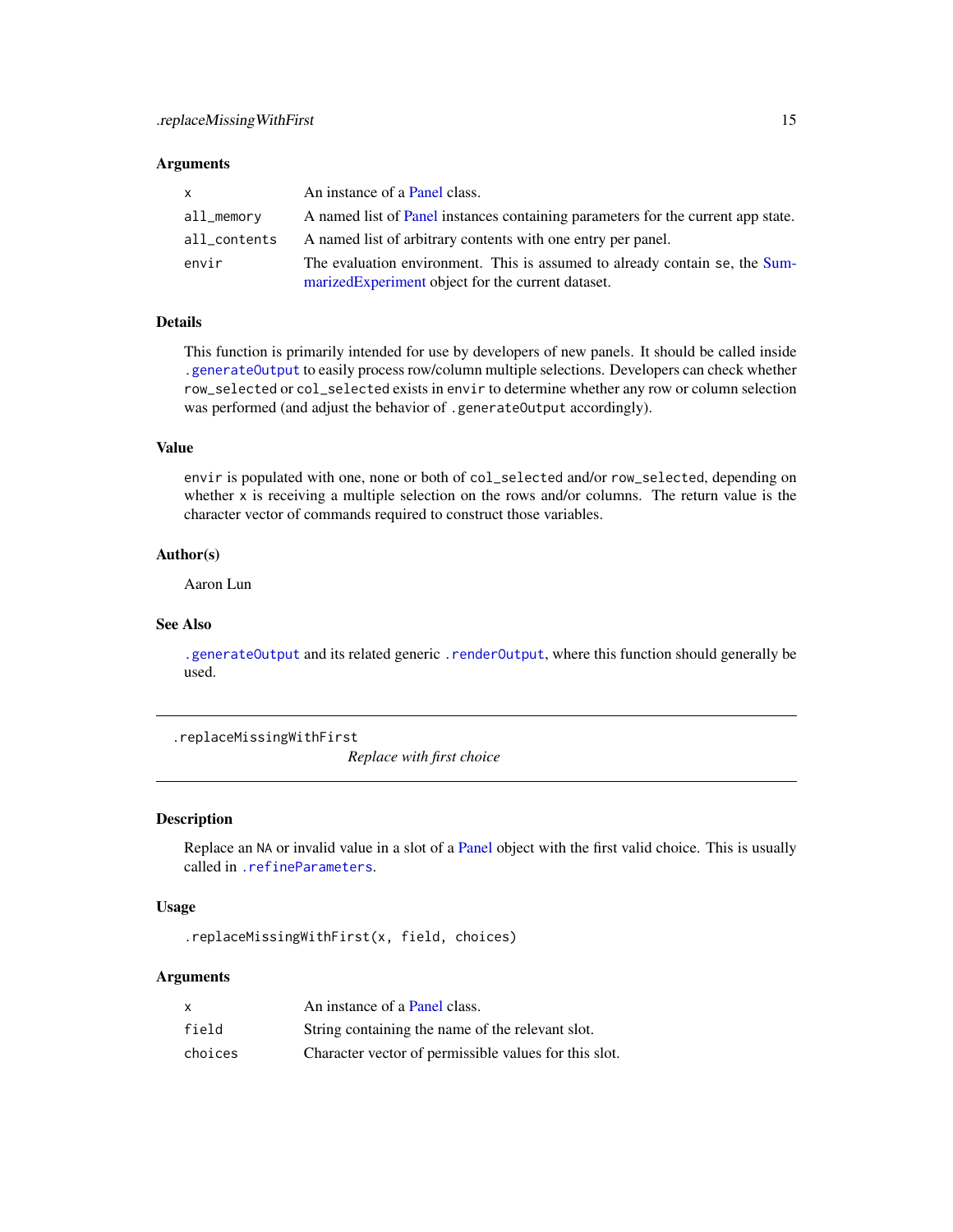### Value

x where the slot named field is replaced with choices[1] if its value was previously NA or did not exist in choices.

# Author(s)

Aaron Lun

<span id="page-15-1"></span>.requestUpdate *Request Panel updates*

# <span id="page-15-2"></span>Description

Request a re-rendering of the [Panel](#page-74-1) output via reactive variables.

### Usage

```
.requestUpdate(panel_name, rObjects)
.requestCleanUpdate(panel_name, pObjects, rObjects)
.requestActiveSelectionUpdate(
 panel_name,
  session,
 pObjects,
  rObjects,
  update_output = TRUE
\mathcal{L}
```
# Arguments

| panel_name    | String containing the panel name.                                             |
|---------------|-------------------------------------------------------------------------------|
| rObjects      | A reactive list of values generated in the <i>iSEE</i> app.                   |
| pObjects      | An environment containing global parameters generated in the <i>iSEE</i> app. |
| session       | The Shiny session object from the server function.                            |
| update_output | A logical scalar indicating whether to call request Update as well.           |

# Details

.requestUpdate should be used in various observers to request a re-rendering of the panel, usually in response to user-driven parameter changes in [.createObservers](#page-70-1).

.requestCleanUpdate is used for changes to protected parameters that invalidate existing multiple selections, e.g., if the coordinates change in a [DotPlot,](#page-44-1) existing brushes and lassos are usually not applicable.

.requestActiveSelectionUpdate should be used in the observer expression that implements the panel's multiple selection mechanism.

<span id="page-15-0"></span>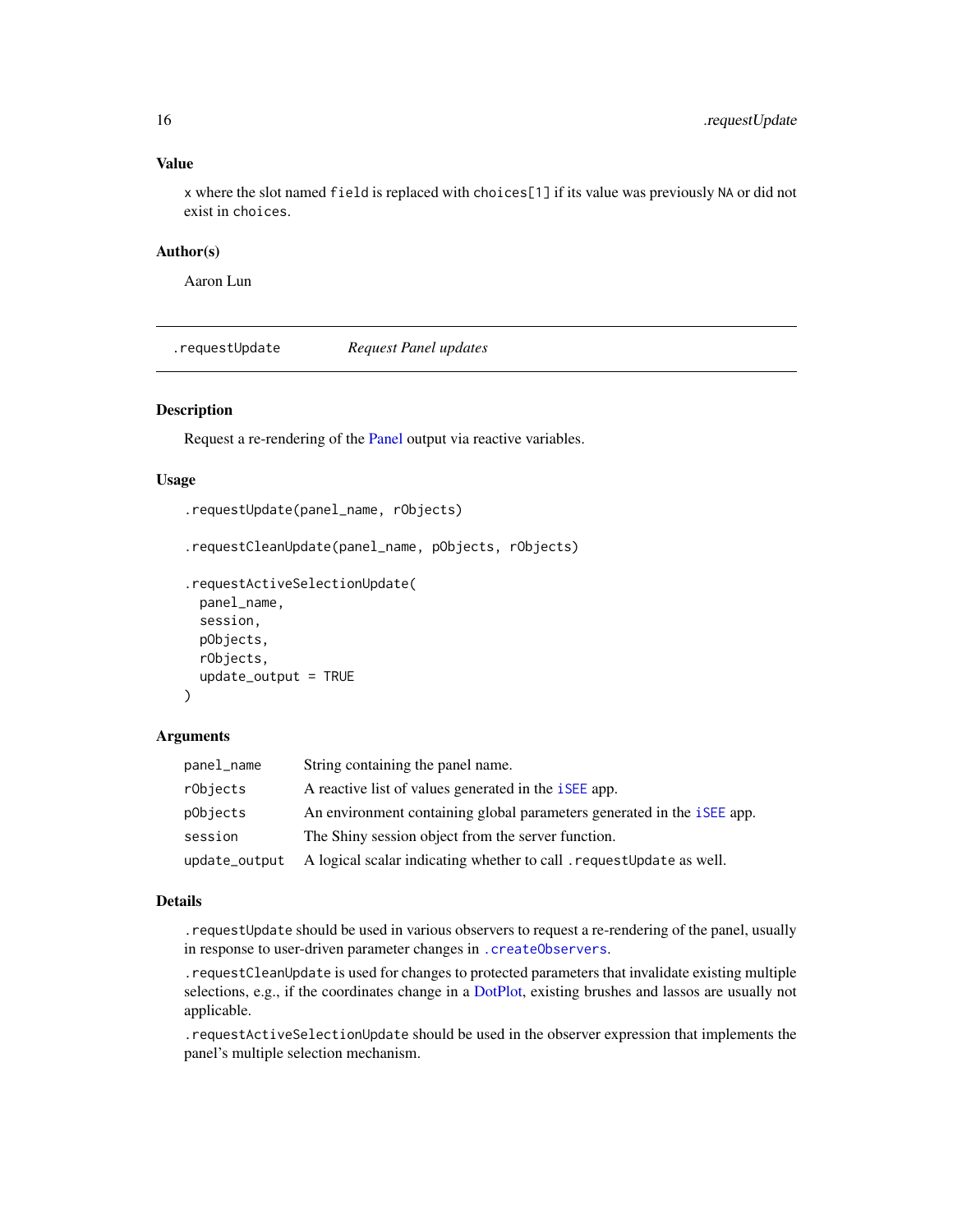# <span id="page-16-0"></span>.retrieveOutput 17

### Value

.requestUpdate will modify rObjects to request a re-rendering of the specified panel.

.requestCleanUpdate will also remove all active/saved selections in the chosen panel.

.requestActiveSelectionUpdate will modify rObjects to indicate that the active multiple selection for panel\_name has changed. If update\_output=TRUE, it will also request a re-rendering of the panel.

All functions will invisibly return NULL.

### Author(s)

Aaron Lun

# See Also

[.createProtectedParameterObservers](#page-9-1), for examples where the update-requesting functions are used.

.retrieveOutput *Retrieve the panel output*

#### Description

Retrieve the results of a previous [.generateOutput](#page-71-1) call on this panel.

### Usage

.retrieveOutput(panel\_name, se, pObjects, rObjects)

### Arguments

| panel_name | String containing the panel name.                                             |
|------------|-------------------------------------------------------------------------------|
| se         | A Summarized Experiment object containing the current dataset.                |
| pObjects   | An environment containing global parameters generated in the <i>iSEE</i> app. |
| rObjects   | A reactive list of values generated in the <i>iSEE</i> app.                   |

### Details

This function should be used in the rendering expression in [.renderOutput](#page-71-1). It takes care of a number of house-keeping tasks required to satisfy . renderOutput's requirements, e.g., responding to [.requestUpdate](#page-15-1) modifictions to rObjects, setting the commands and contents and varname in pObjects.

This function will attempt to retrieve the cached output of [.generateOutput](#page-71-1) if it was used elsewhere in the app. After retrieval, the cached value is wiped to ensure that it does not go stale. If no cached value is found, [.generateOutput](#page-71-1) is called directly.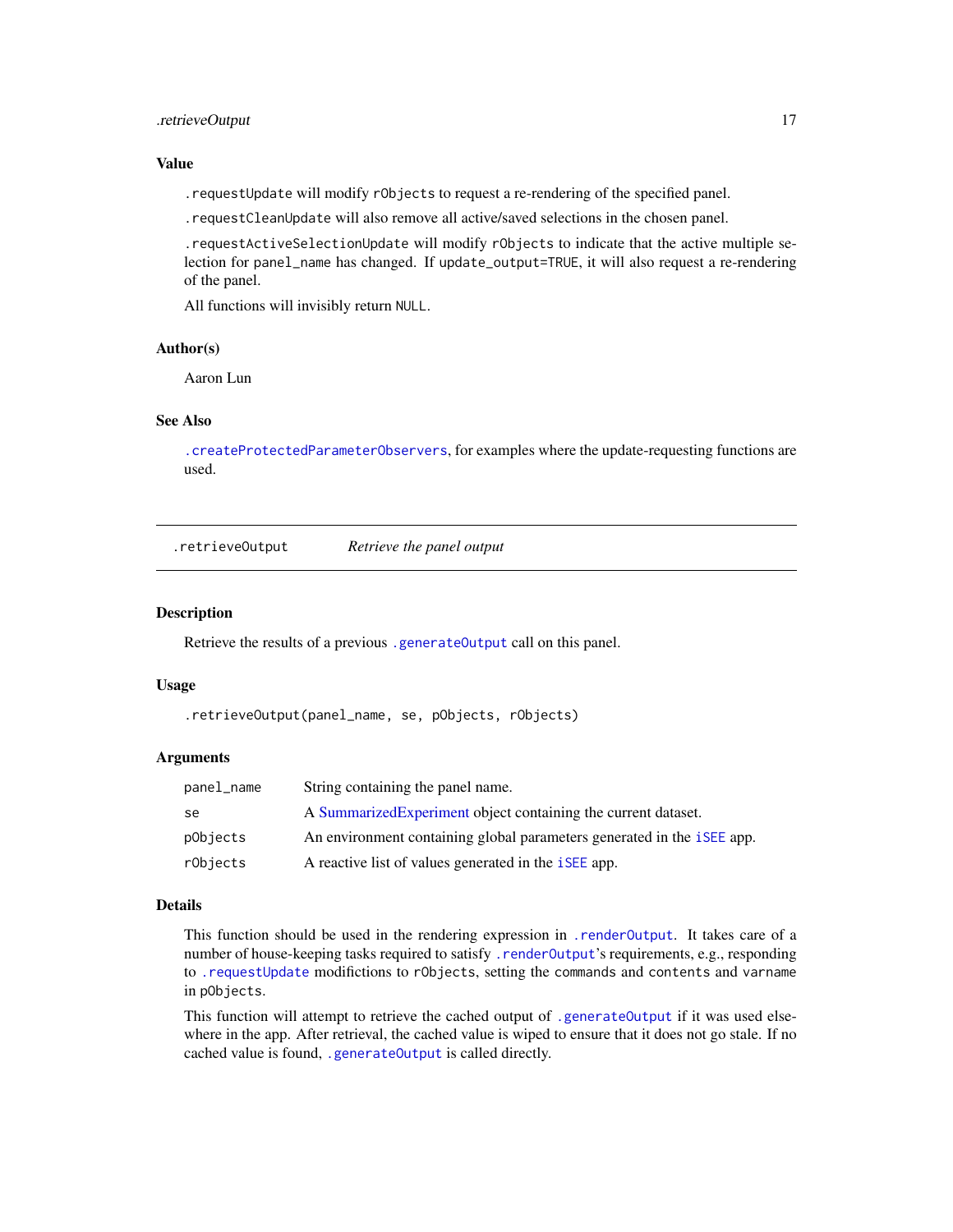### <span id="page-17-0"></span>Value

The output of running [.generateOutput](#page-71-1) for the current panel. Several fields in pObjects are also modified as a side-effect.

# Author(s)

Aaron Lun

# See Also

[.renderOutput](#page-71-1), where this function should be called.

[.generateOutput](#page-71-1), which is called by this function.

.setCachedCommonInfo *Set and get cached commons*

### Description

Get and set common cached information for each class. The setter should only ever be called in [.cacheCommonInfo](#page-97-1). The getter can be called anywhere but most usually in [.defineInterface](#page-56-1).

#### Usage

```
.setCachedCommonInfo(se, cls, ...)
```

```
.getCachedCommonInfo(se, cls)
```
### Arguments

| se.      | A Summarized Experiment object containing the current dataset.                |
|----------|-------------------------------------------------------------------------------|
| cls      | String containing the name of the class for which this information is cached. |
| $\cdots$ | Any number of named R objects to cache.                                       |

### Value

.setCachedCommonInfo returns se with ... added to its [int\\_metadata](#page-0-0).

.getCachedCommonInfo retrieves the cached common information for class cls.

## Author(s)

Aaron Lun

# See Also

?["cache-utils"](#page-19-1), for utilities to define some cached variables.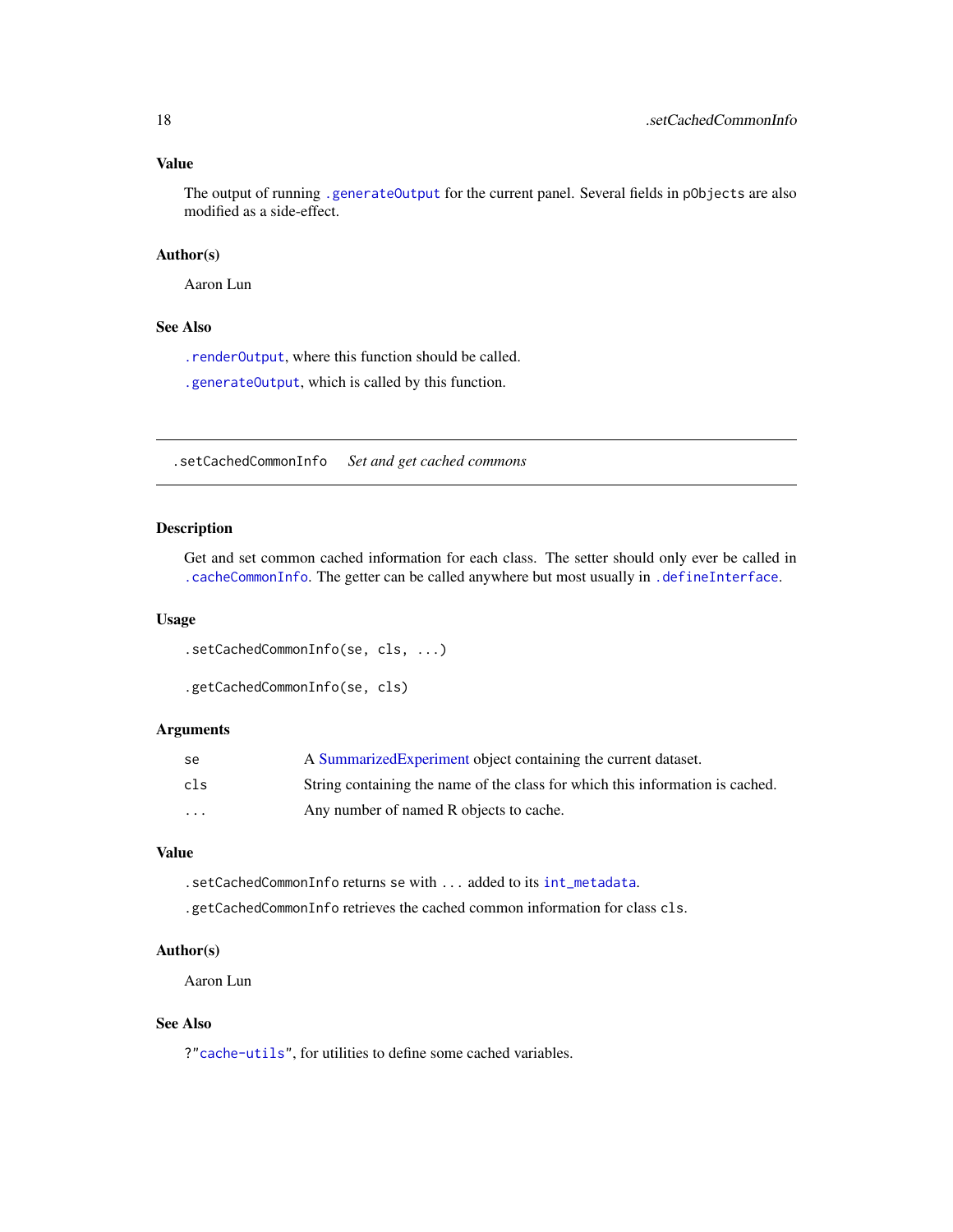<span id="page-18-0"></span>aes-utils 19

# Examples

```
se <- SummarizedExperiment()
se <- .setCachedCommonInfo(se, "SomePanelClass",
   something=1, more_things=TRUE, something_else="A")
.getCachedCommonInfo(se, "SomePanelClass")
```
# aes-utils *Generate ggplot aesthetic instructions*

# Description

Generate ggplot aesthetic instructions

### Usage

```
.buildAes(
 x = TRUE,
 y = TRUE,color = FALSE,
 shape = FALSE,
 size = FALSE,
 fill = FALSE,group = FALSE,
 alt = NULL)
```
# Arguments

| $\mathsf{x}$ | A logical that indicates whether to enable x in the aesthetic instructions (de-<br>fault: TRUE).    |
|--------------|-----------------------------------------------------------------------------------------------------|
| y            | A logical that indicates whether to enable y in the aesthetic instructions (de-<br>fault: TRUE).    |
| color        | A logical that indicates whether to enable color in the aesthetic instructions<br>(default: FALSE). |
| shape        | A logical that indicates whether to enable shape in the aesthetic instructions<br>(default: FALSE). |
| size         | A logical that indicates whether to enable size in the aesthetic instructions<br>(default: FALSE).  |
| fill         | A logical that indicates whether to enable fill in the aesthetic instructions<br>(default: FALSE).  |
| group        | A logical that indicates whether to enable group in the aesthetic instructions<br>(default: FALSE). |
| alt          | Alternative aesthetics, supplied as a named character vector.                                       |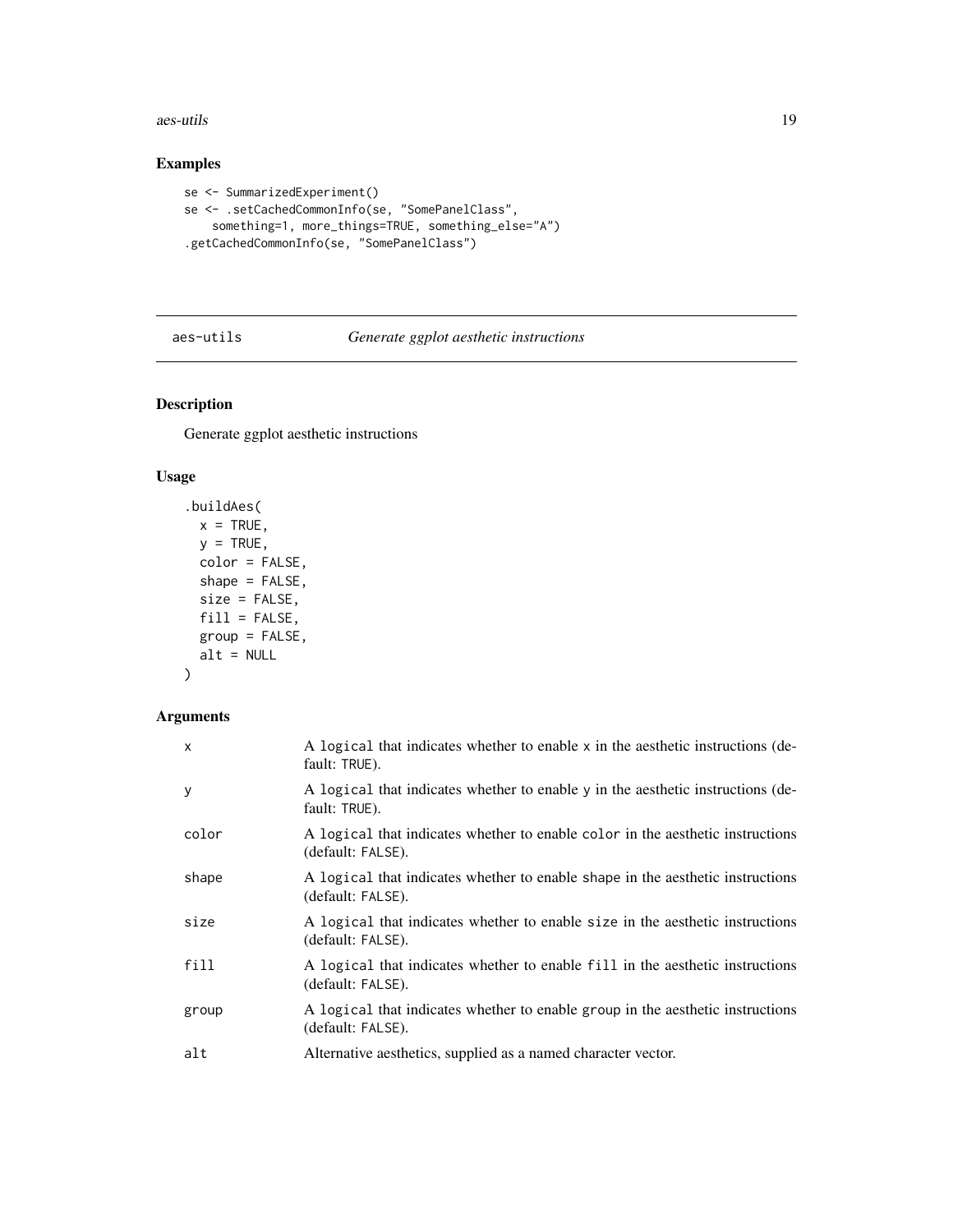# Value

Aesthetic instructions for [ggplot](#page-0-0) as a character value.

# Author(s)

Kevin Rue-Albrecht

# Examples

.buildAes()

<span id="page-19-1"></span>cache-utils *Caching utilities*

# Description

Utility functions to be used in a [.cacheCommonInfo](#page-97-1) method, usually to identify names of elements of the [SummarizedExperiment](#page-0-0) for later use in [.defineInterface](#page-56-1) to populate the user interface.

### Usage

```
.findAtomicFields(x)
.whichGroupable(x, max_levels = Inf)
.whichNumeric(x)
.isAssayNumeric(se, i)
```
### Arguments

| X          | A data.frame or DataFrame, most typically the rowData or colData.                        |
|------------|------------------------------------------------------------------------------------------|
| max_levels | Integer scalar specifying the maximum number unique values for x to be cate-<br>gorical. |
| se         | The Summarized Experiment object.                                                        |
| i          | An integer scalar or string specifying the assay of interest in se.                      |

# Details

.findAtomicFields is necessary as many of the widgets used by [iSEE](#page-58-1) (e.g., [ggplot](#page-0-0), [datatable](#page-0-0)) do not know how to handle more complex types being stored as columns. Similarly, .whichNumeric and .whichGroupable can be used to specify options for visualization modes that only make sense for continuous or discrete variables respectively (e.g., sizing, faceting).

<span id="page-19-0"></span>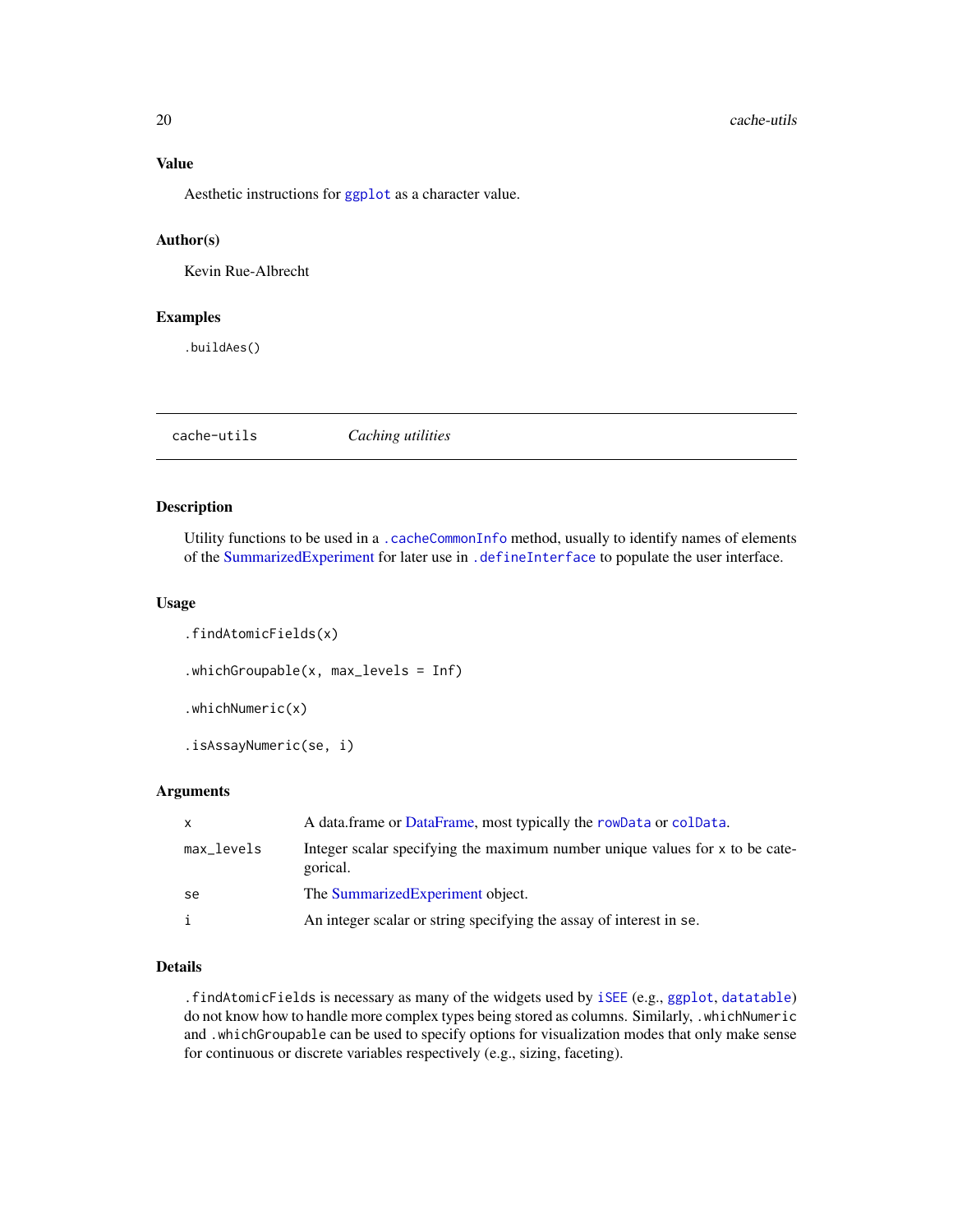# <span id="page-20-0"></span>Value

For . findAtomicFields, a character vector of names of columns in x containing atomic R types.

For .whichNumeric, an integer vector containing the indices of the numeric columns.

For .whichGroupable, an integer vector containing the indices of the categorical columns.

For .isAssayNumeric, a logical scalar indicating whether the specified assay as numeric.

## Author(s)

Aaron Lun, Kevin Rue-Albrecht, Charlotte Soneson

# Examples

```
x <- DataFrame(
    A = rnorm(10),
    B = sample(letters, 10),
    DataFrame = I(DataFrame(
        C = rnorm(10),
        D = sample(letters, 10)
    ))
\mathcal{L}.findAtomicFields(x)
.whichGroupable(x)
.whichNumeric(x)
```
checkColormapCompatibility

*Check compatibility between ExperimentColorMap and Summarized-Experiment objects*

## Description

This function compares a pair of [ExperimentColorMap](#page-48-1) and [SingleCellExperiment](#page-0-0) objects, and examines whether all of the assays, colData, and rowData defined in the ExperimentColorMap object exist in the SingleCellExperiment object.

### Usage

```
checkColormapCompatibility(ecm, se)
```
### Arguments

| ecm | An Experiment Color Map. |
|-----|--------------------------|
| se  | A SingleCellExperiment.  |

## Value

A character vector of incompability error messages, if any.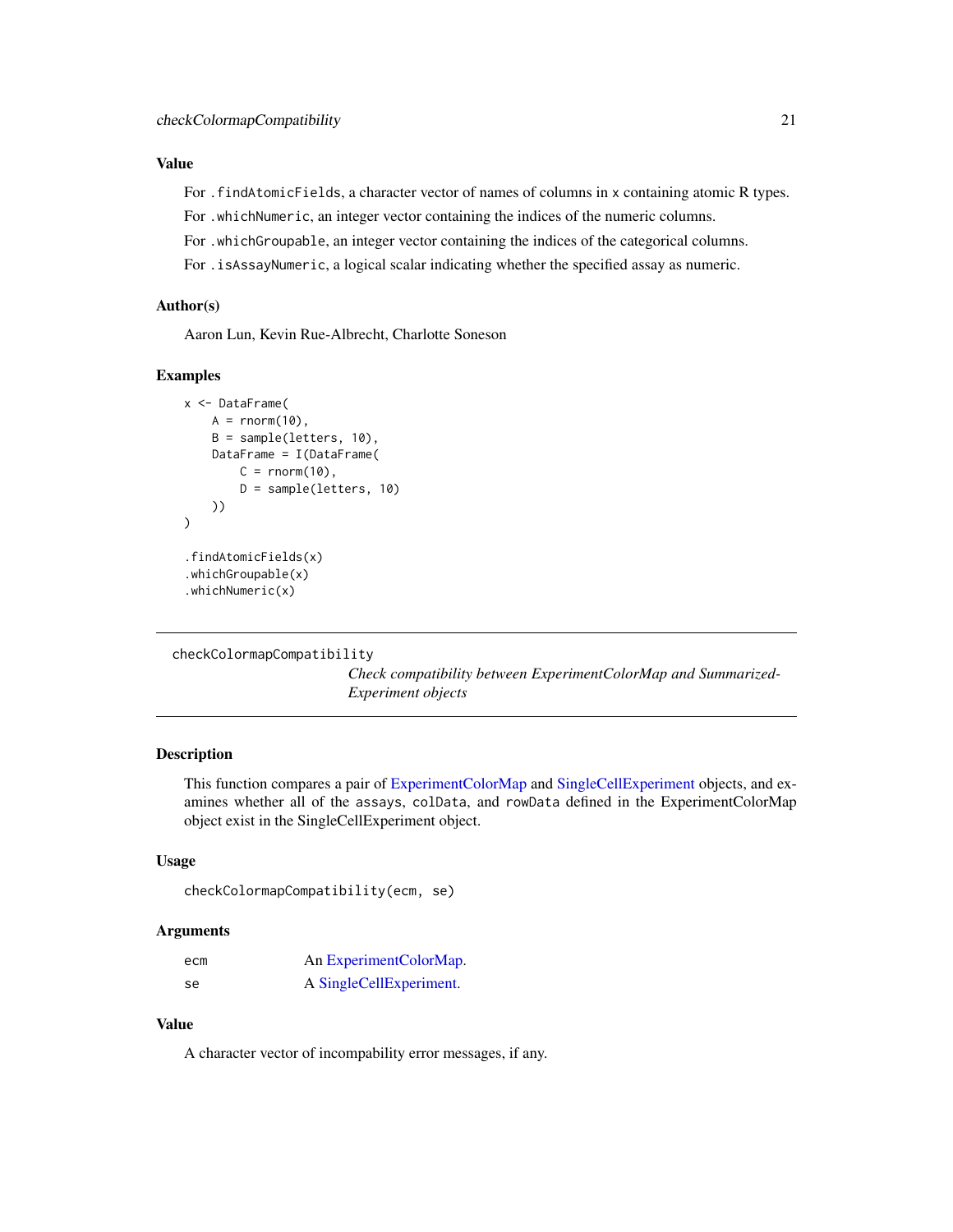<span id="page-21-0"></span>22 class-utils

### Author(s)

Kevin Rue-Albrecht

# Examples

```
# Example colormaps ----
count_colors <- function(n){
  c("black","brown","red","orange","yellow")
}
qc_color_fun <- function(n){
  qc_colors <- c("forestgreen", "firebrick1")
  names(qc_colors) <- c("Y", "N")
  return(qc_colors)
}
ecm <- ExperimentColorMap(
   assays = list(
       tophat_counts = count_colors
   ),
   colData = list(
       passes_qc_checks_s = qc_color_fun
    )
)
# Example SingleCellExperiment ----
library(scRNAseq)
sce <- ReprocessedAllenData(assays="tophat_counts")
# Test for compatibility ----
checkColormapCompatibility(ecm, sce)
```
class-utils *Set default slot values*

# Description

A utility function to set slots to default values if their values are not provided to [initialize](#page-0-0) methods.

### Usage

```
.emptyDefault(args, field, default)
```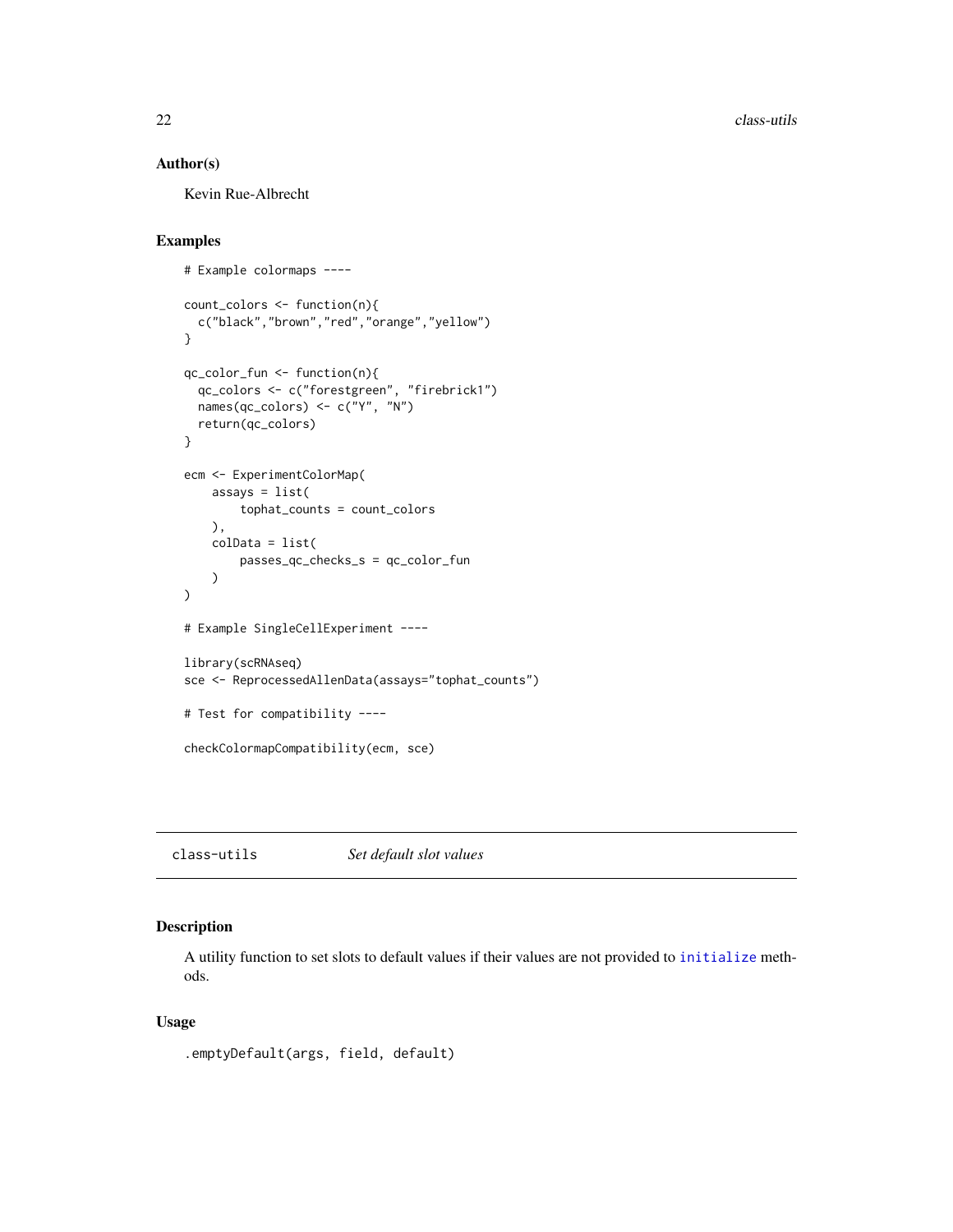### <span id="page-22-0"></span>cleanDataset 23

### Arguments

| args    | A named list of arguments to pass to the initialize method for a given class. |
|---------|-------------------------------------------------------------------------------|
| field   | String specifying the field to set.                                           |
| default | The default value of the slot in field.                                       |

# Details

A more natural approach would be to have the default values in the arguments of the initialize method. However, this would require us to hard-code the slot names in the function signature, which would break our current DRY model of only specifying the slot names once.

# Value

args is returned with the named field set to default if it was previously absent.

# Author(s)

Aaron Lun, Kevin Rue-Albrecht

### Examples

```
showMethods("initialize", classes = "ReducedDimensionPlot", includeDefs = TRUE)
```
# Description

Clean the SummarizedExperiment by making sure that names of various fields are available and unique.

#### Usage

```
cleanDataset(se)
```
## S4 method for signature 'SummarizedExperiment' cleanDataset(se)

```
## S4 method for signature 'SingleCellExperiment'
cleanDataset(se)
```
### Arguments

| se | A Summarized Experiment object or one of its subclasses. |  |  |
|----|----------------------------------------------------------|--|--|
|----|----------------------------------------------------------|--|--|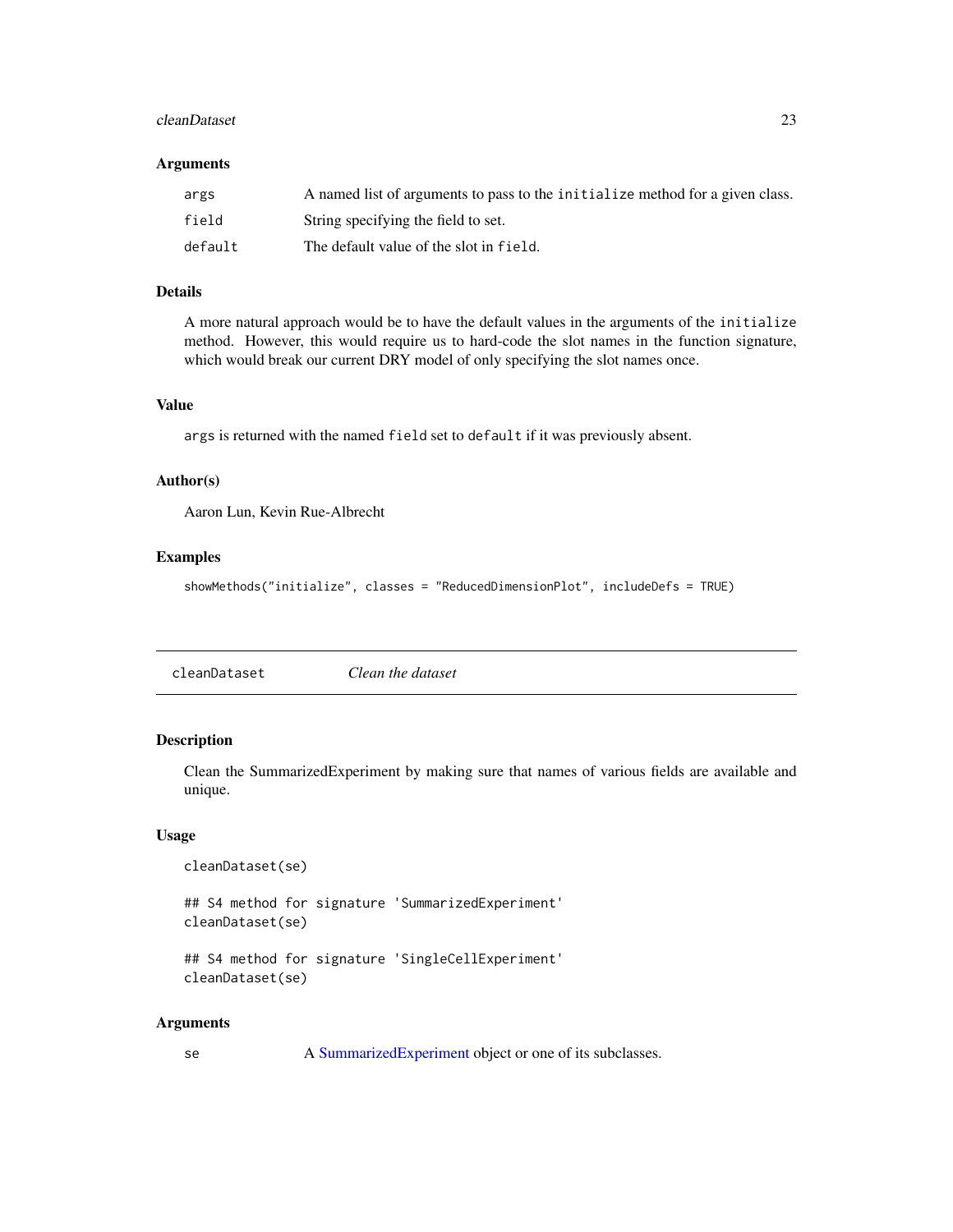# <span id="page-23-0"></span>Details

Various [Panels](#page-74-1) assume that the row and column names of the input SummarizedExperiment are available and unique. This function enforces that, adding consecutive integer names if not available and calling [make.unique](#page-0-0) if they are duplicated.

Various [Panels](#page-74-1) further assume that the [assay](#page-0-0), [rowData](#page-0-0), [colData](#page-0-0) names are unique; if this is not the case, [selectInput](#page-0-0) behaves in unexpected (and incorrect) ways. This function enforces that as well by running them through [make.unique](#page-0-0).

For [SingleCellExperiment](#page-0-0) object, we enforce uniqueness in the [reducedDims](#page-0-0).

All changes result in warnings as a "sensible" object is not expected to require any work.

### Value

A cleaned version of se.

# Author(s)

Aaron Lun

# Examples

```
# Creating a very naughty SE.
se <- SummarizedExperiment(list(cbind(1:10, 2:11), cbind(2:11, 3:12)),
  colData=DataFrame(A=1:2, A=3:4, check.names=FALSE),
  rowData=DataFrame(B=1:10, B=1:10, check.names=FALSE))
se
cleanDataset(se)
```
collapseBox *A collapsible box*

# Description

A custom collapsible box with Shiny inputs upon collapse, more or less stolen from shinyBS.

### Usage

```
collapseBox(id, title, ..., open = FALSE, style = NULL)
```
### Arguments

| id       | String specifying the identifier for this object, to use as a field of the Shiny input. |
|----------|-----------------------------------------------------------------------------------------|
| title    | String specifying the title of the box for use in the UI.                               |
| $\cdots$ | Additional UI elements to show inside the box.                                          |
| open     | Logical scalar indicating whether this box should be open upon initialization.          |
| style    | String specifying the box style, defaults to "default".                                 |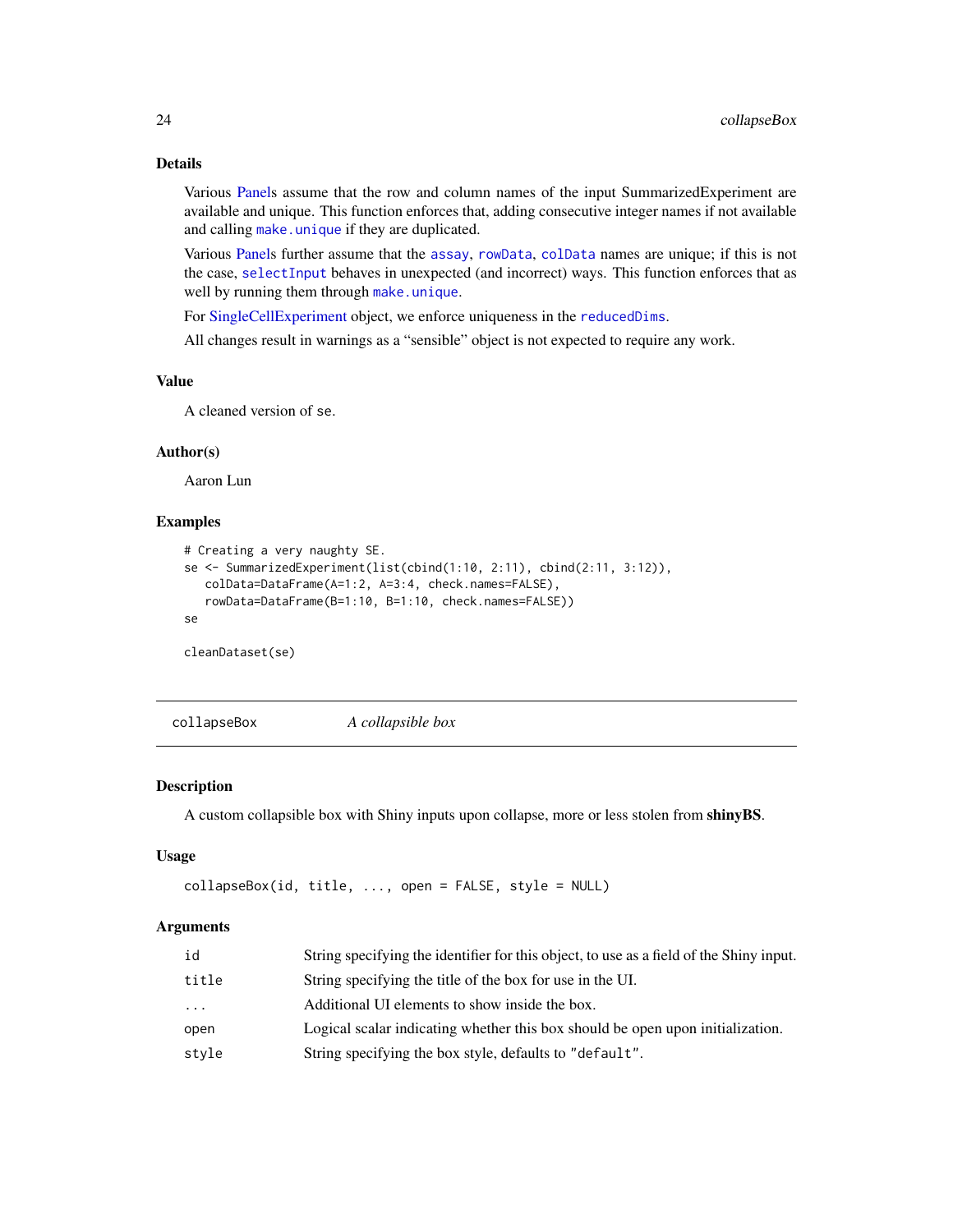### collapseBox 25

# Details

Collapsible boxes are used to hold parameters in the "parameter boxes" described in [.defineInterface](#page-56-1). It is recommended to format the id as PANEL\_SLOT where PANEL is the name of the panel associated with the box and SLOT is the name of the slot that specifies whether this box should be open or not at initialization. (See [Panel](#page-74-1) for some examples with DataBoxOpen.)

Do not confuse these boxes with the shinydashboard::boxes, which are used to hold the plot and table panels. Adding to the nomenclature confusion is the fact that our collapsible boxes are implemented in Javascript using the Bootstrap "panel" classes, which in turn has nothing to do with our [Panel](#page-74-1) classes.

# Value

A HTML tag object containing a collapsible box.

### Comments on shinyBS

We would have preferred to use bsCollapse from shinyBS. However, that package does not seem to be under active maintenance, and there are several aspects that make it difficult to use. Specifically, it does not seem to behave well with conditional elements inside the box, and it also does needs a Depends: relationship with shinyBS.

For these reasons, we created our own collapsible box, taking code from shinyBS where appropriate. The underlying Javascript code for this object is present in inst/www and is attached to the search path for Shiny resources upon loading **iSEE**.

### Author(s)

Aaron Lun

### See Also

shinyBS, from which the Javascript code was derived.

[.defineInterface](#page-56-1), which should return a list of these collapsible boxes.

### Examples

```
library(shiny)
collapseBox("SomePanelType1_ParamBoxOpen",
    title="Custom parameters",
    open=FALSE,
    selectInput("SomePanelType1_Thing",
        label="What thing?",
        choices=LETTERS, selected="A"
    )
)
```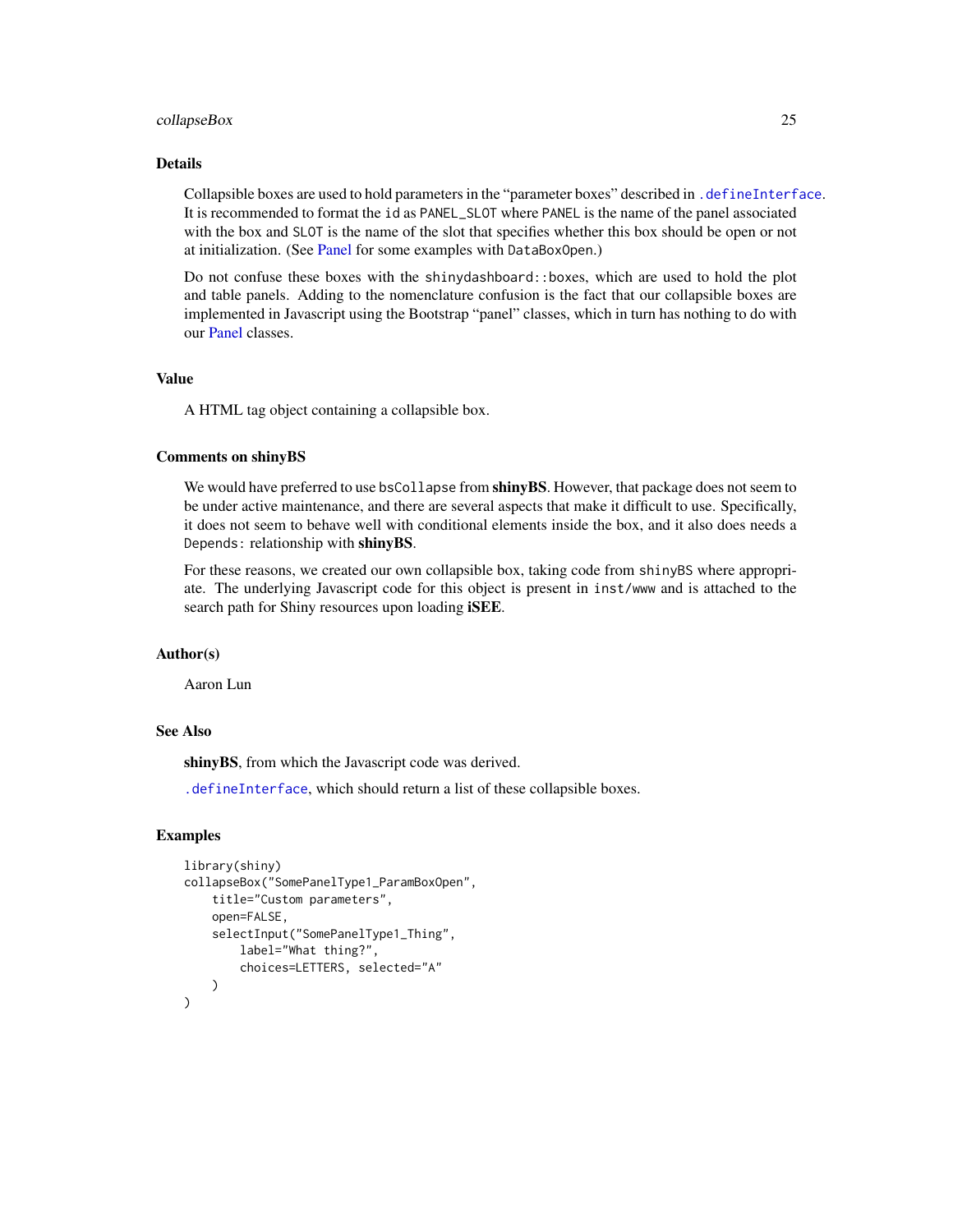<span id="page-25-1"></span><span id="page-25-0"></span>ColumnDataPlot-class *The ColumnDataPlot panel*

#### Description

The ColumnDataPlot is a panel class for creating a [ColumnDotPlot](#page-29-1) where the y-axis represents a variable from the [colData](#page-0-0) of a [SummarizedExperiment](#page-0-0) object. It provides slots and methods for specifying which variable to use on the y-axis (and, optionally, also the x-axis), as well as a method to create the data.frame in preparation for plotting.

### Slot overview

The following slots control the column data information that is used:

- YAxis, a string specifying the column of the [colData](#page-0-0) to show on the y-axis. If NA, defaults to the first valid field (see ?[".refineParameters,ColumnDotPlot-method"](#page-0-0)).
- XAxis, string specifying what should be plotting on the x-axis. This can be any one of "None", "Column data" or "Column selection". Defaults to "None".
- XAxisColumnData, string specifying the column of the [colData](#page-0-0) to show on the x-axis. If NA, defaults to the first valid field.

In addition, this class inherits all slots from its parent [ColumnDotPlot,](#page-29-1) [DotPlot](#page-44-1) and [Panel](#page-74-1) classes.

#### **Constructor**

ColumnDataPlot(...) creates an instance of a ColumnDataPlot class, where any slot and its value can be passed to ... as a named argument.

### Supported methods

In the following code snippets,  $x$  is an instance of a [ColumnDataPlot](#page-25-1) class. Refer to the documentation for each method for more details on the remaining arguments.

For setting up data values:

• [.refineParameters\(](#page-97-1)x, se) returns x after replacing any NA value in YAxis or XAxisColumnData with the name of the first valid [colData](#page-0-0) variable. This will also call the equivalent [Column-](#page-29-1)[DotPlot](#page-29-1) method for further refinements to x. If no valid column metadata variables are available, NULL is returned instead.

For defining the interface:

- [.defineDataInterface\(](#page-56-1)x, se, select\_info) returns a list of interface elements for manipulating all slots described above.
- [.panelColor\(](#page-12-1)x) will return the specified default color for this panel class.
- [.allowableXAxisChoices\(](#page-67-1)x, se) returns a character vector specifying the acceptable variables in [colData\(](#page-0-0)se) that can be used as choices for the x-axis. This consists of all variables with atomic values.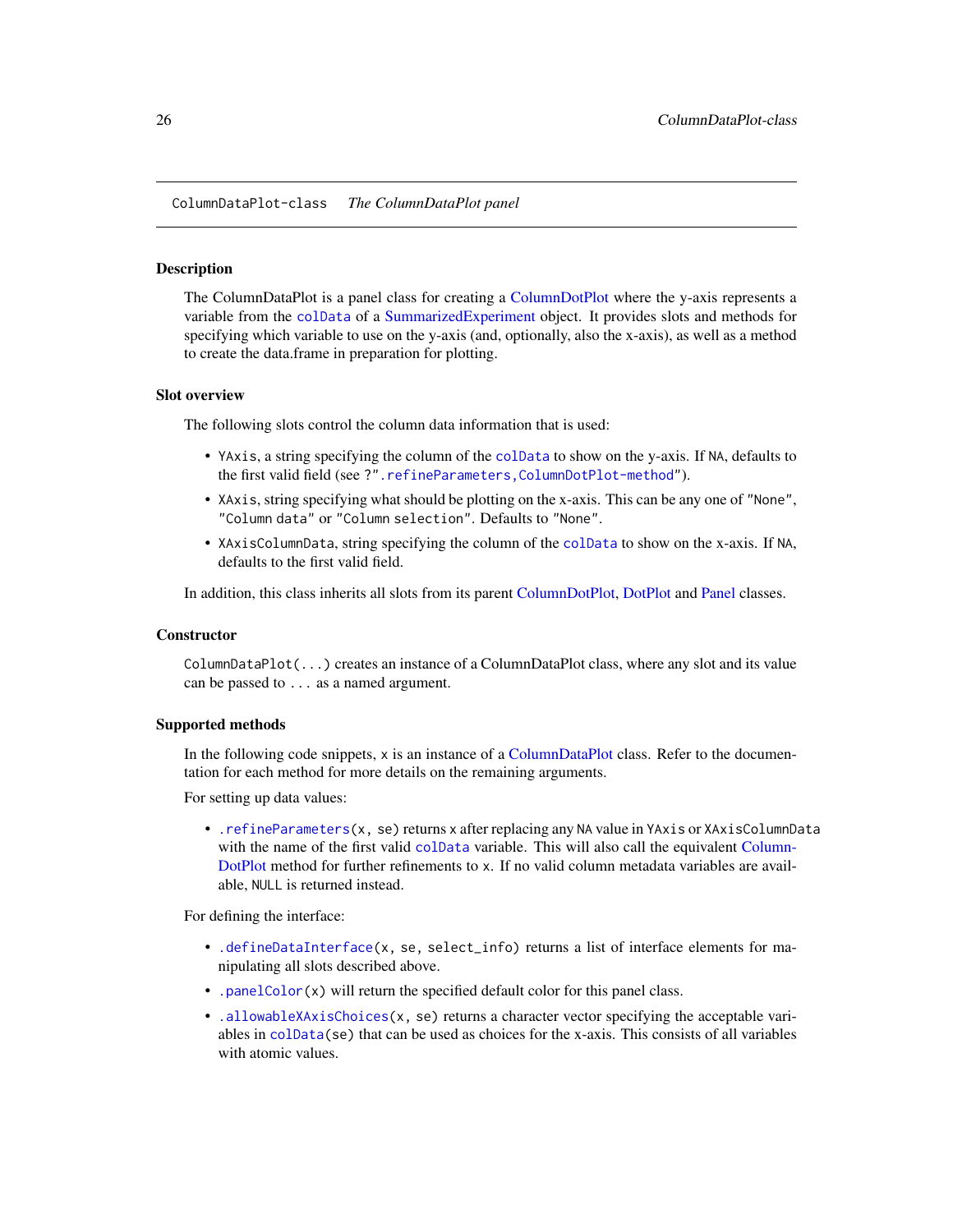# ColumnDataPlot-class 27

• [.allowableYAxisChoices\(](#page-67-1)x, se) returns a character vector specifying the acceptable variables in [colData\(](#page-0-0)se) that can be used as choices for the y-axis. This consists of all variables with atomic values.

For monitoring reactive expressions:

• [.createObservers\(](#page-70-1)x, se, input, session, pObjects, rObjects) sets up observers for all slots described above and in the parent classes. This will also call the equivalent [Column-](#page-29-1)[DotPlot](#page-29-1) method.

For controlling selections:

• [.multiSelectionInvalidated\(](#page-67-2)x) returns TRUE if the x-axis uses multiple column selections, such that the point coordinates may change upon updates to upstream selections in transmitting panels. Otherwise, it dispatches to the [ColumnDotPlot](#page-29-1) method.

For defining the panel name:

• [.fullName\(](#page-11-1)x) will return "Column data plot".

For creating the plot:

• [.generateDotPlotData\(](#page-79-1)x, envir) will create a data.frame of column metadata variables in envir. It will return the commands required to do so as well as a list of labels.

For documentation:

• [.definePanelTour\(](#page-43-1)x) returns an data.frame containing a panel-specific tour.

### Subclass expectations

Subclasses do not have to provide any methods, as this is a concrete class.

### Author(s)

Aaron Lun

### See Also

[ColumnDotPlot,](#page-29-1) for the immediate parent class.

# Examples

```
#################
# For end-users #
#################
```

```
x <- ColumnDataPlot()
x[["XAxis"]]
x[["XAxis"]] <- "Column data"
```

```
##################
# For developers #
##################
```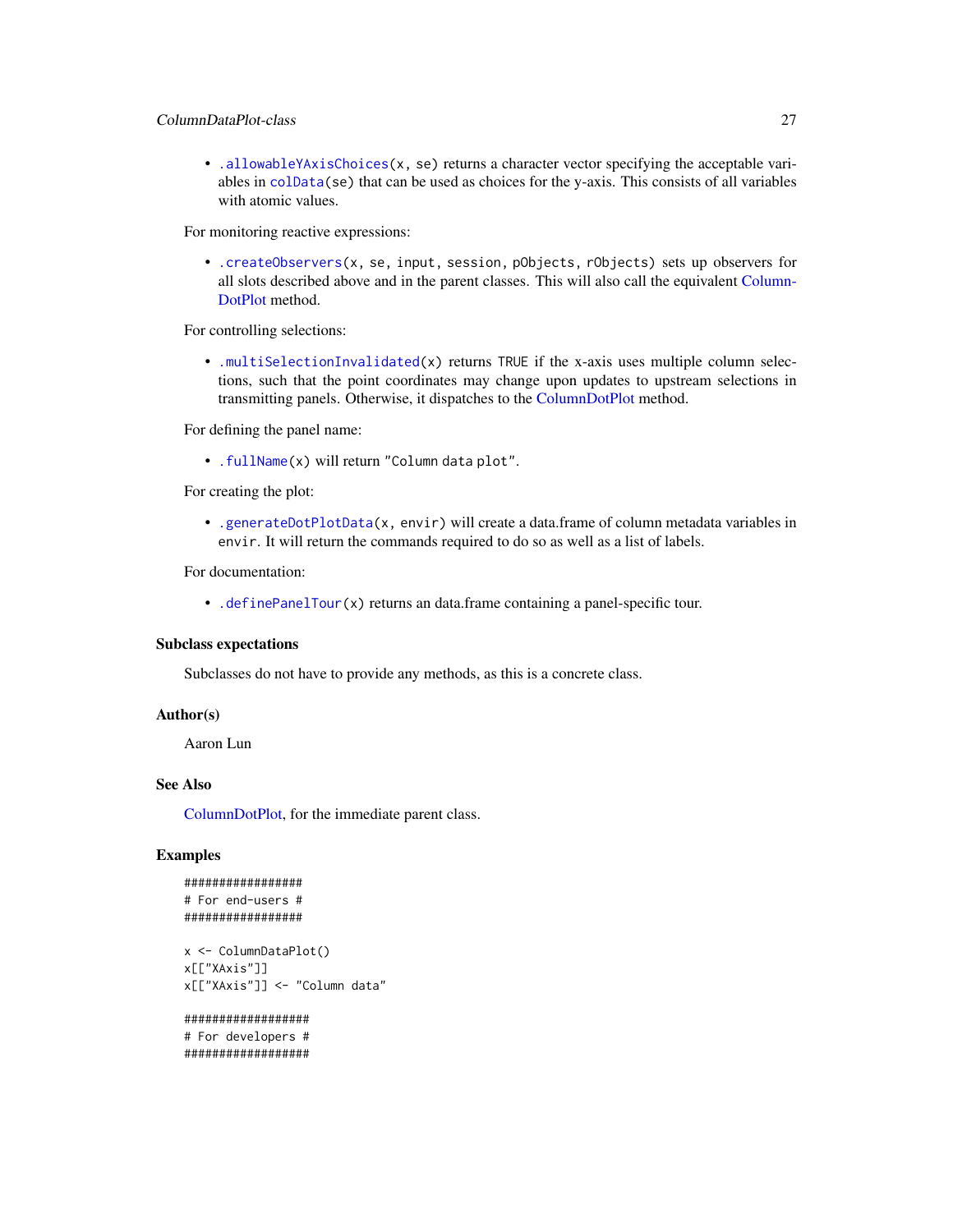```
library(scater)
sce <- mockSCE()
sce <- logNormCounts(sce)
old_cd <- colData(sce)
colData(sce) <- NULL
# Spits out a NULL and a warning if there is nothing to plot.
sce0 <- .cacheCommonInfo(x, sce)
.refineParameters(x, sce0)
# Replaces the default with something sensible.
colData(sce) <- old_cd
sce0 <- .cacheCommonInfo(x, sce)
.refineParameters(x, sce0)
```
<span id="page-27-1"></span>ColumnDataTable-class *The ColumnDataTable panel*

# Description

The ColumnDataTable is a panel class for creating a [ColumnTable](#page-32-1) where the value of the table is defined as the [colData](#page-0-0) of the [SummarizedExperiment.](#page-0-0) It provides functionality to extract the [colData](#page-0-0) to coerce it into an appropriate data.frame in preparation for rendering.

### Slot overview

This class inherits all slots from its parent [ColumnTable](#page-32-1) and [Table](#page-104-1) classes.

#### **Constructor**

ColumnDataTable(...) creates an instance of a ColumnDataTable class, where any slot and its value can be passed to ... as a named argument.

Note that ColSearch should be a character vector of length equal to the total number of columns in the [colData](#page-0-0), though only the entries for the atomic fields will actually be used.

### Supported methods

In the following code snippets, x is an instance of a [ColumnDataTable](#page-27-1) class. Refer to the documentation for each method for more details on the remaining arguments.

For setting up data values:

• [.cacheCommonInfo\(](#page-97-1)x) adds a "ColumnDataTable" entry containing valid.colData.names, a character vector of names of atomic columns of the [colData](#page-0-0). This will also call the equivalent [ColumnTable](#page-32-1) method.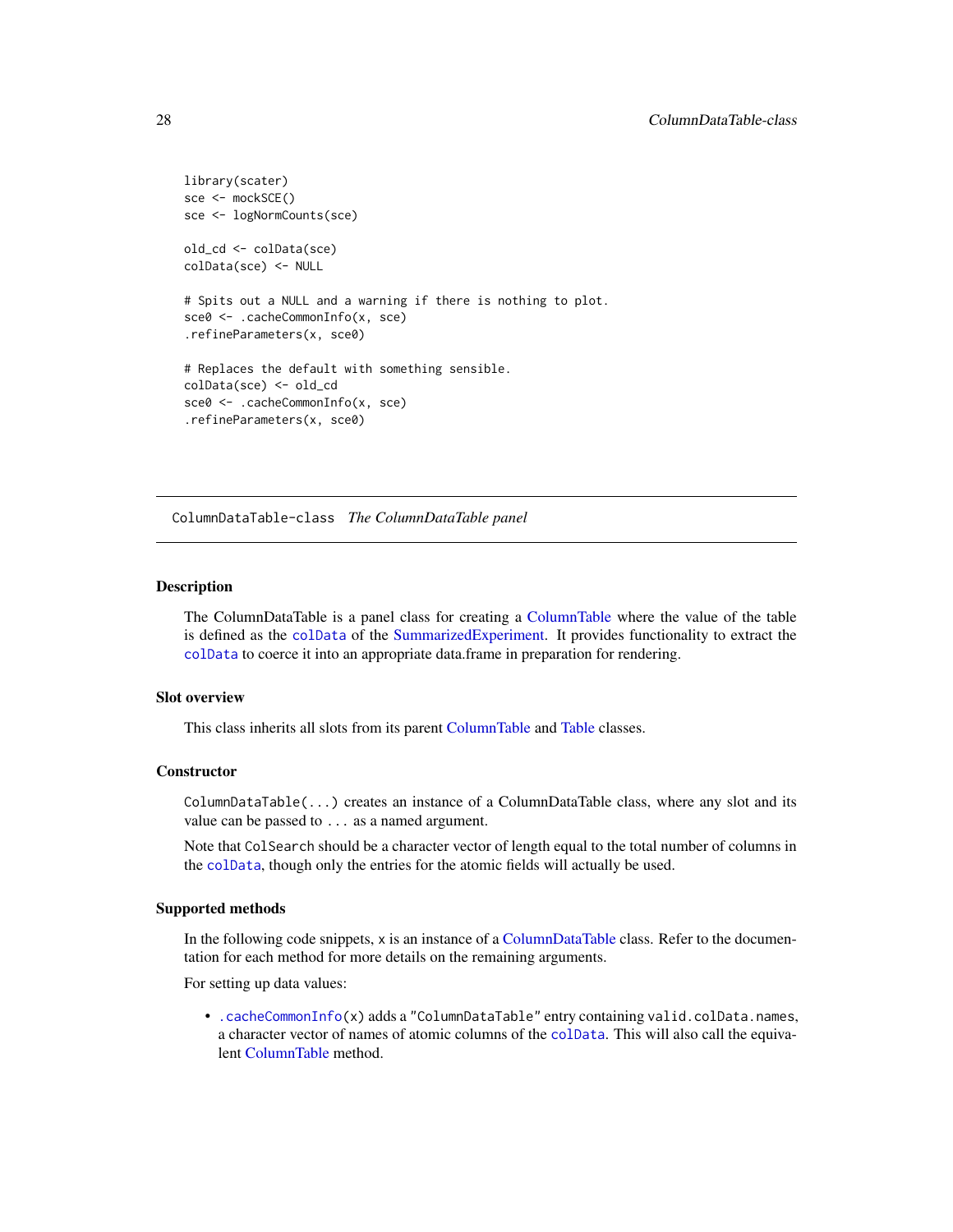• . refineParameters(x, se) adjusts ColSearch to a character vector of length equal to the number of atomic fields in the [colData](#page-0-0). This will also call the equivalent [ColumnTable](#page-32-1) method for further refinements to x.

For defining the interface:

- [.fullName\(](#page-11-1)x) will return "Column data table".
- [.panelColor\(](#page-12-1)x) will return the specified default color for this panel class.

For creating the output:

• [.generateTable\(](#page-106-1)x, envir) will modify envir to contain the relevant data.frame for display, while returning a character vector of commands required to produce that data.frame. Each row of the data.frame should correspond to a column of the SummarizedExperiment.

For documentation:

• [.definePanelTour\(](#page-43-1)x) returns an data.frame containing the steps of a panel-specific tour.

Unless explicitly specialized above, all methods from the parent class [Panel](#page-74-1) are also available.

### Author(s)

Aaron Lun

#### Examples

```
#################
# For end-users #
#################
x <- ColumnDataTable()
x[["Selected"]]
```

```
x[["Selected"]] <- "SOME_SAMPLE_NAME"
```
##################

```
# For developers #
##################
```

```
library(scater)
sce <- mockSCE()
```

```
# Search column refinement works as expected.
sce0 <- .cacheCommonInfo(x, sce)
.refineParameters(x, sce0)
```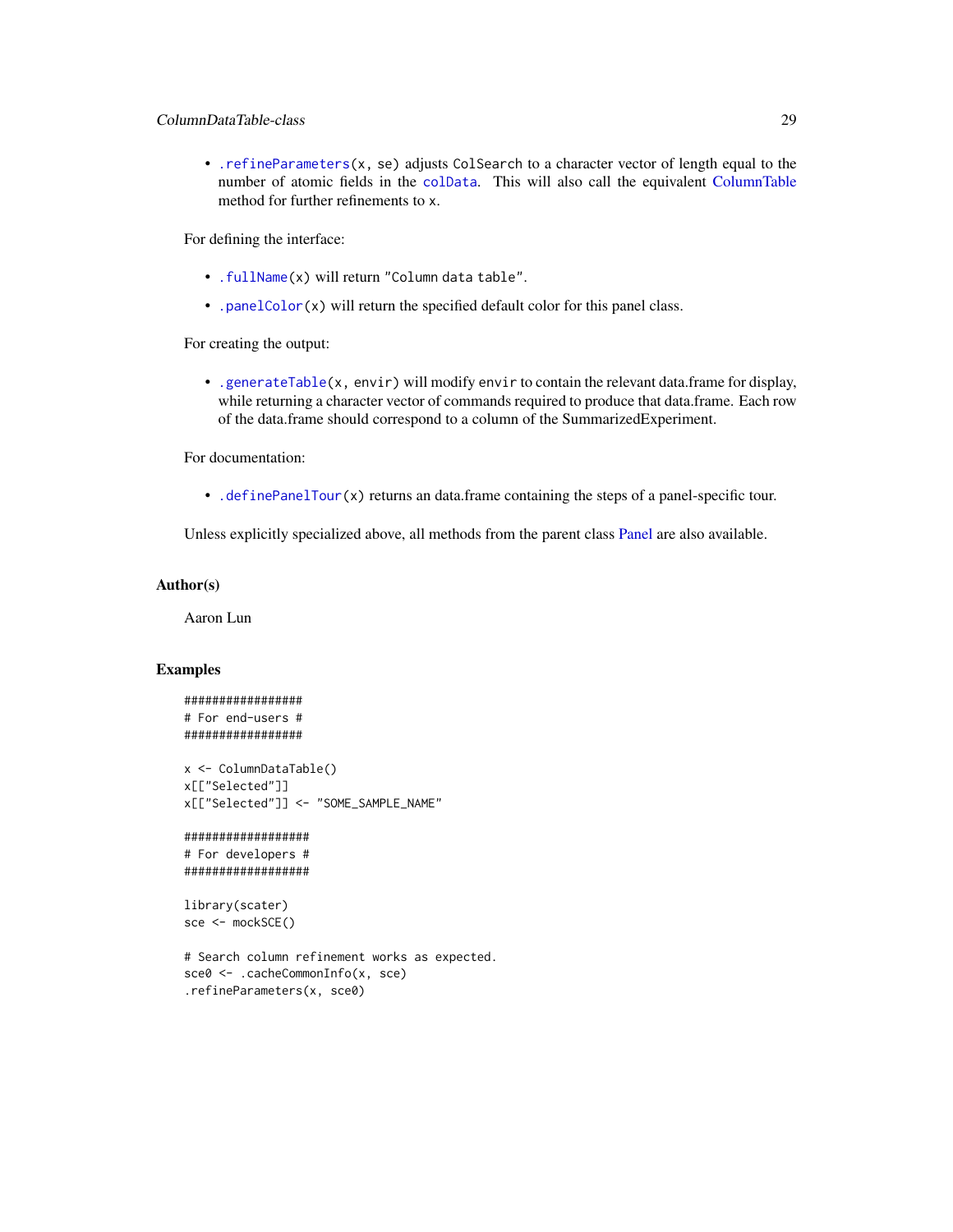<span id="page-29-1"></span><span id="page-29-0"></span>ColumnDotPlot-class *The ColumnDotPlot virtual class*

### **Description**

The ColumnDotPlot is a virtual class where each column in the [SummarizedExperiment](#page-0-0) is represented by no more than one point (i.e., a "dot") in a brushable [ggplot](#page-0-0) plot. It provides slots and methods to extract [colData](#page-0-0) fields to control the per-point aesthetics on the plot. This panel will transmit column identities in both its single and multiple selections, and it can receive multiple column selections but not multiple row selections.

# Slot overview

The following slots control coloring of the points:

- ColorByColumnData, a string specifying the [colData](#page-0-0) field for controlling point color, if ColorBy="Column data" (see the [Panel](#page-74-1) class). Defaults to the first valid field (see .cacheCommonInfo below).
- ColorByFeatureNameAssay, a string specifying the assay of the SummarizedExperiment object containing values to use for coloring, if ColorBy="Feature name". Defaults to "logcounts" in [getPanelDefault](#page-77-1), falling back to the name of the first valid assay (see ?". cacheCommonInfo,DotPlot-method" for the definition of validity).
- ColorBySampleNameColor, a string specifying the color to use for coloring an individual sample on the plot, if ColorBy="Sample name". Defaults to "red" in [getPanelDefault](#page-77-1).

The following slots control other metadata-related aesthetic aspects of the points:

- ShapeByColumnData, a string specifying the [colData](#page-0-0) field for controlling point shape, if ShapeBy="Column data" (see the [Panel](#page-74-1) class). The specified field should contain categorical values; defaults to the first such valid field.
- SizeByColumnData, a string specifying the [colData](#page-0-0) field for controlling point size, if SizeBy="Column data" (see the [Panel](#page-74-1) class). The specified field should contain continuous values; defaults to the first such valid field.

In addition, this class inherits all slots from its parent [DotPlot](#page-44-1) and [Panel](#page-74-1) classes.

### Supported methods

In the following code snippets, x is an instance of a [ColumnDotPlot](#page-29-1) class. Refer to the documentation for each method for more details on the remaining arguments.

For setting up data values:

• [.cacheCommonInfo\(](#page-97-1)x) adds a "ColumnDotPlot" entry containing valid.colData.names, a character vector of names of columns that are valid (i.e., contain atomic values); discrete.colData.names, a character vector of names for columns with discrete atomic values; and continuous.colData.names, a character vector of names of columns with continuous atomic values. This will also call the equivalent [DotPlot](#page-44-1) method.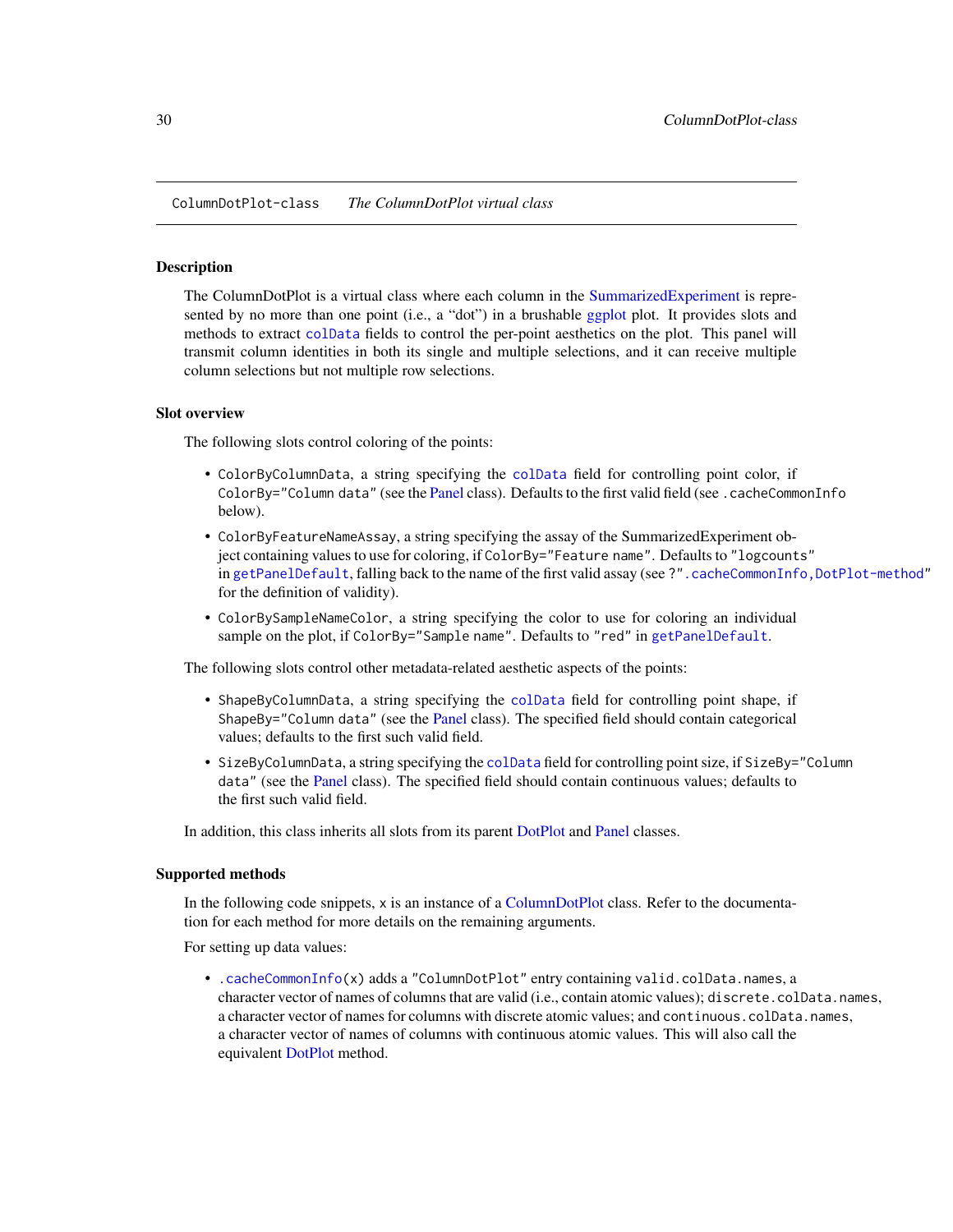# ColumnDotPlot-class 31

• [.refineParameters\(](#page-97-1)x, se) replaces NA values in ColorByFeatAssay with the first valid assay name in se. This will also call the equivalent [DotPlot](#page-44-1) method.

For defining the interface:

• [.hideInterface\(](#page-56-1)x, field) returns a logical scalar indicating whether the interface element corresponding to field should be hidden. This returns TRUE for row selection parameters ("RowSelectionSource" and "RowSelectionRestrict"), otherwise it dispatches to the [Panel](#page-74-1) method.

For monitoring reactive expressions:

• [.createObservers\(](#page-70-1)x, se, input, session, pObjects, rObjects) sets up observers for all slots described above and in the parent classes. This will also call the equivalent [DotPlot](#page-44-1) method.

For controlling selections:

- [.multiSelectionRestricted\(](#page-67-2)x) returns a logical scalar indicating whether x is restricting the plotted points to those that were selected in a transmitting panel.
- [.multiSelectionDimension\(](#page-67-2)x) returns "column" to indicate that a multiple column selection is being transmitted.
- [.multiSelectionInvalidated\(](#page-67-2)x) returns TRUE if the faceting options use multiple column selections, such that the point coordinates/domain may change upon updates to upstream selections in transmitting panels.
- [.singleSelectionDimension\(](#page-98-1)x) returns "sample" to indicate that a sample identity is being transmitted.

For documentation:

- [.definePanelTour\(](#page-43-1)x) returns an data.frame containing the steps of a tour relevant to subclasses, mostly tuning the more generic descriptions from the same method of the parent [DotPlot.](#page-44-1)
- [.getDotPlotColorHelp\(](#page-43-1)x, color\_choices) returns a data.frame containing the documentation for the "ColorBy" UI element, specialized for column-based dot plots.

Unless explicitly specialized above, all methods from the parent classes [DotPlot](#page-44-1) and [Panel](#page-74-1) are also available.

### Subclass expectations

Subclasses are expected to implement methods for, at least:

- [.generateDotPlotData](#page-79-1)
- [.fullName](#page-11-1)
- [.panelColor](#page-12-1)

The method for [.generateDotPlotData](#page-79-1) should create a plot.data data.frame with one row per column in the [SummarizedExperiment](#page-0-0) object.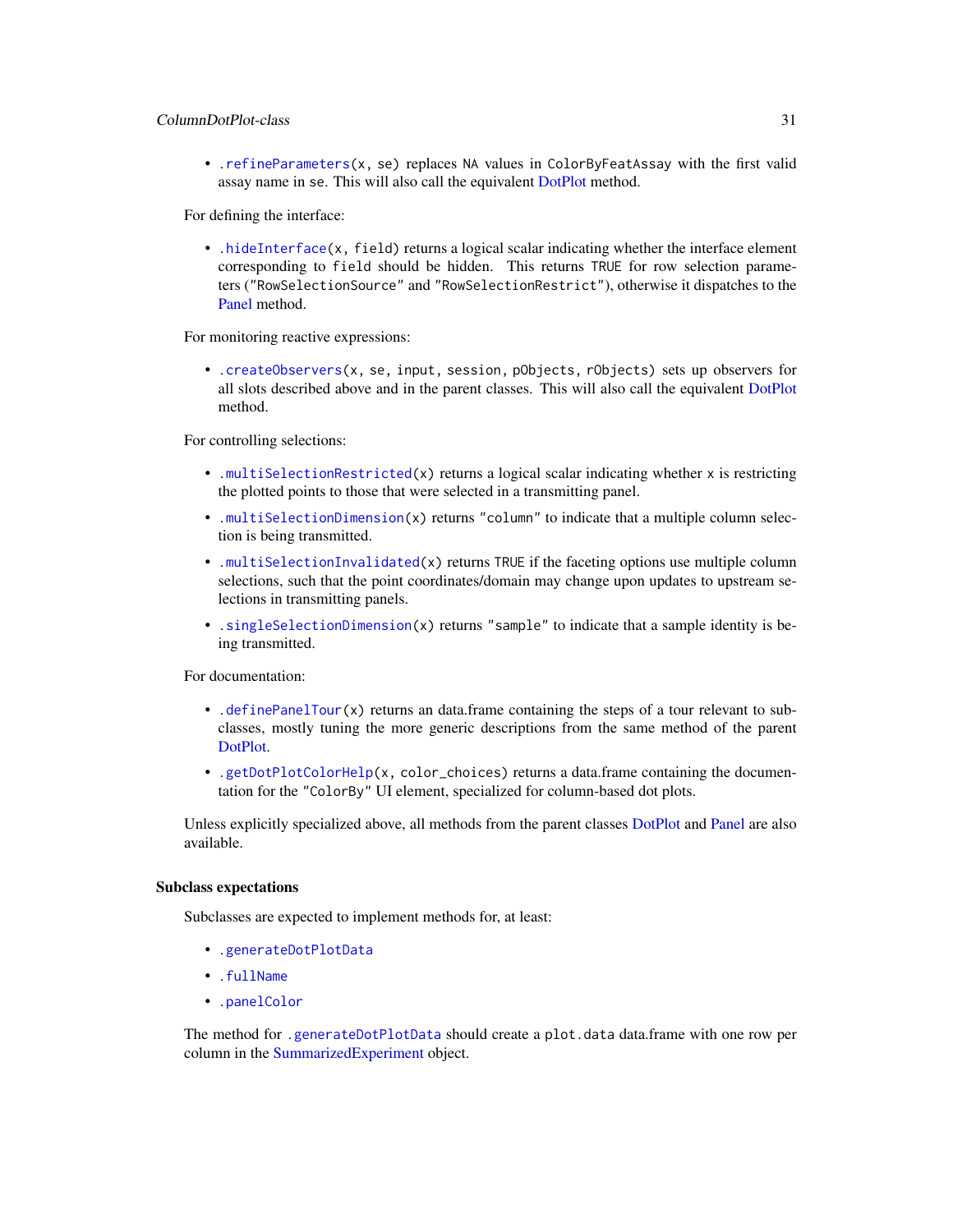#### <span id="page-31-0"></span>Author(s)

Aaron Lun

# See Also

[DotPlot,](#page-44-1) for the immediate parent class that contains the actual slot definitions.

columnSelectionColorMap

*Define the selection colormap*

# Description

Define the colormap when coloring points in a [DotPlot](#page-44-1) based on their assigned multiple row/column selection.

### Usage

```
columnSelectionColorMap(x, levels)
```
rowSelectionColorMap(x, levels)

# Arguments

| X.     | An Experiment Color Map object.                                                   |
|--------|-----------------------------------------------------------------------------------|
| levels | Character vector containing the available levels of a Color-By column derived     |
|        | from a series of multiple selections, usually generated by multiselectionToFactor |
|        | on the selection information in row selected or col selected.                     |

### Details

The "unselected" level is always assigned the grey color; colors for all other levels are generated by [colDataColorMap\(](#page-48-2)x) or [rowDataColorMap\(](#page-48-2)x). The "active" level is always assigned the first color from these functions, regardless of whether it is present in levels. This aims to provide some consistency in the coloring when the selections change.

### Value

A named character vector of colors for each level in levels.

### Author(s)

Aaron Lun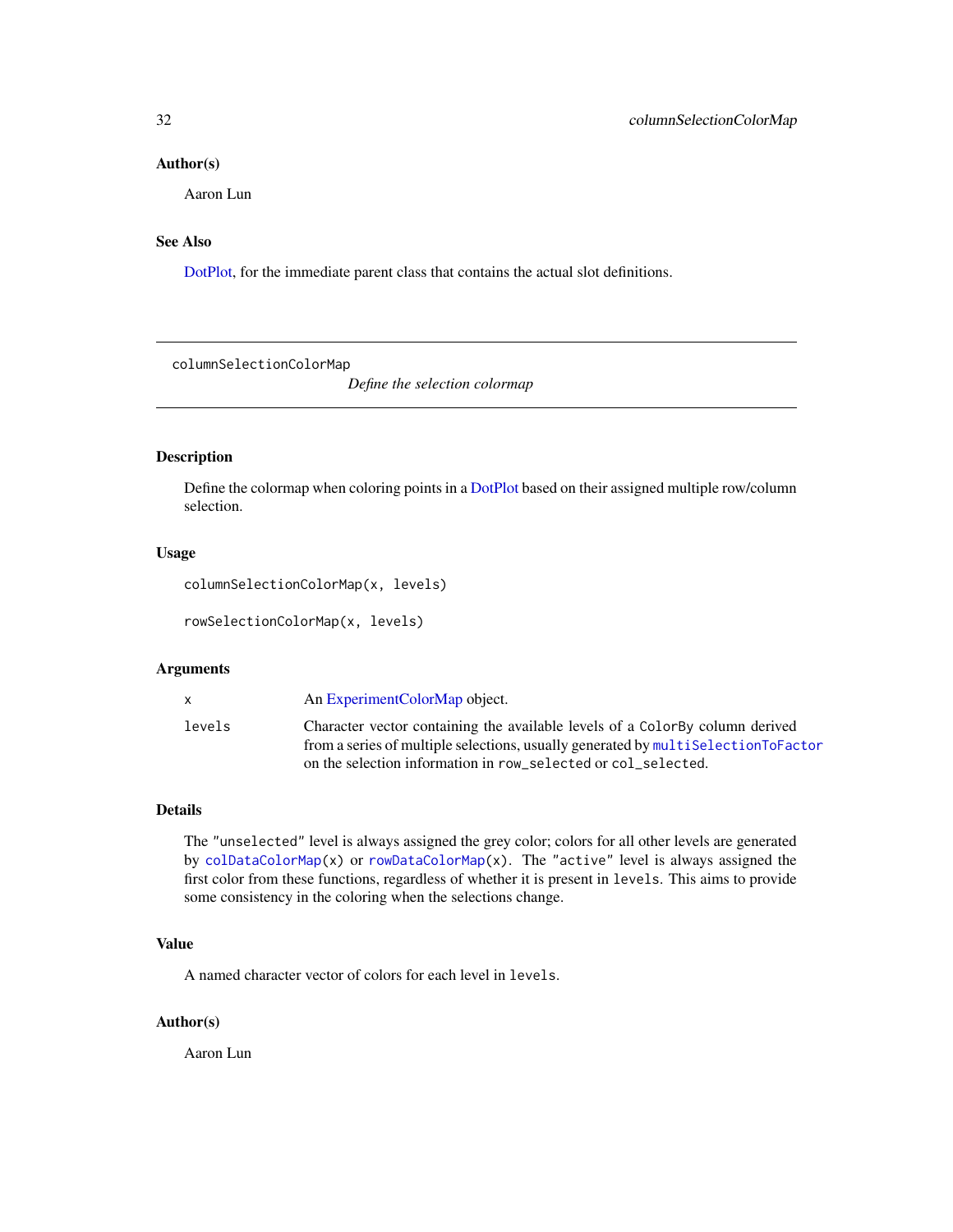# <span id="page-32-0"></span>ColumnTable-class 33

### Examples

```
ecm <- ExperimentColorMap()
columnSelectionColorMap(ecm, c("active", "unselected"))
columnSelectionColorMap(ecm, c("active", "saved1", "unselected"))
columnSelectionColorMap(ecm, c("saved1", "unselected"))
columnSelectionColorMap(ecm, c("saved1"))
```
<span id="page-32-1"></span>ColumnTable-class *The ColumnTable class*

### Description

The ColumnTable is a virtual class where each column in the [SummarizedExperiment](#page-0-0) is represented by no more than row in a [datatable](#page-0-0) widget. In panels of this class, single and multiple selections can only be transmitted on the samples.

### Slot overview

No new slots are added. All slots provided in the [Table](#page-104-1) parent class are available.

# Supported methods

In the following code snippets, x is an instance of a [ColumnTable](#page-32-1) class. Refer to the documentation for each method for more details on the remaining arguments.

For setting up data values:

• [.refineParameters\(](#page-97-1)x, se) replaces NA values in Selected with the first column name of se. This will also call the equivalent [Table](#page-104-1) method.

For defining the interface:

• [.hideInterface\(](#page-56-1)x, field) returns a logical scalar indicating whether the interface element corresponding to field should be hidden. This returns TRUE for row selection parameters ("RowSelectionSource" and "RowSelectionRestrict"), otherwise it dispatches to the [Panel](#page-74-1) method.

For monitoring reactive expressions:

• [.createObservers\(](#page-70-1)x, se, input, session, pObjects, rObjects) sets up observers to propagate changes in the Selected to linked plots. This will also call the equivalent [Table](#page-104-1) method.

For controlling selections:

- [.multiSelectionDimension\(](#page-67-2)x) returns "column" to indicate that a column selection is being transmitted.
- [.singleSelectionDimension\(](#page-98-1)x) returns "sample" to indicate that a sample identity is being transmitted.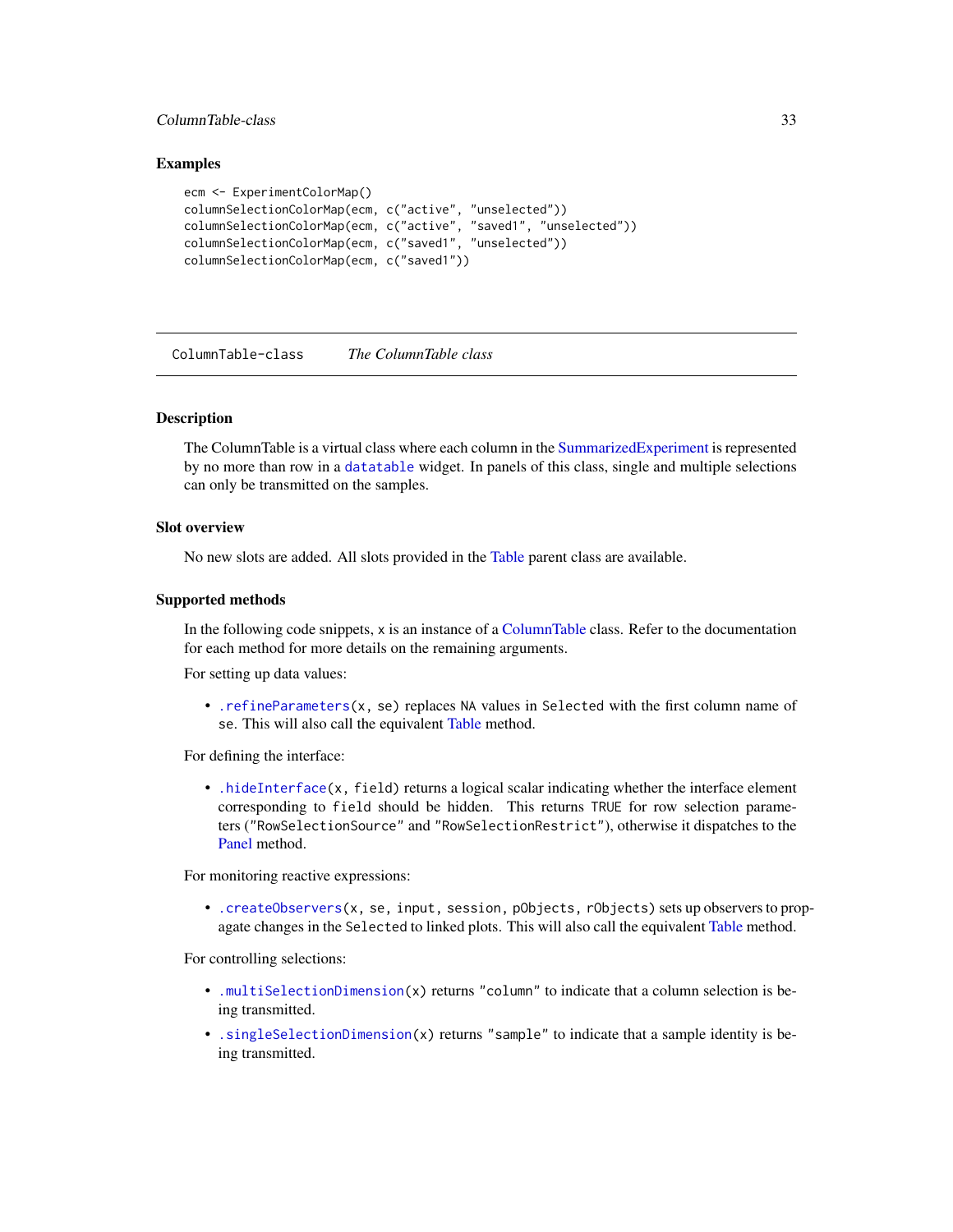For rendering output:

• [.showSelectionDetails\(](#page-106-1)x) returns a HTML element containing details about the selected row. This requires a function to be registered by [registerAppOptions](#page-85-1) under the option name "ColumnTable.select.details". The function should take a string containing the name of a feature (i.e., the current selection in the [ColumnTable\)](#page-32-1) and returns a HTML element. If no function is registered, NULL is returned.

Unless explicitly specialized above, all methods from the parent classes [Table](#page-104-1) and [Panel](#page-74-1) are also available.

#### Subclass expectations

Subclasses are expected to implement methods for:

- [.generateTable](#page-106-1)
- [.fullName](#page-11-1)
- [.panelColor](#page-12-1)

The method for [.generateTable](#page-106-1) should create a tab data.frame where each row corresponds to a column in the [SummarizedExperiment](#page-0-0) object.

### Author(s)

Aaron Lun

### See Also

[Table,](#page-104-1) for the immediate parent class that contains the actual slot definitions.

<span id="page-33-1"></span>ComplexHeatmapPlot-class

*The ComplexHeatmapPlot panel*

### Description

The ComplexHeatmapPlot is a panel class for creating a [Panel](#page-74-1) that displays an assay of a [Summa](#page-0-0)[rizedExperiment](#page-0-0) object as a [Heatmap](#page-0-0) with features as rows and samples and columns, respectively. It provides slots and methods for specifying the features of interest, which assay to display in the main heatmap, any transformations to perform on the data, and which metadata variables to display as row and column heatmap annotations.

<span id="page-33-0"></span>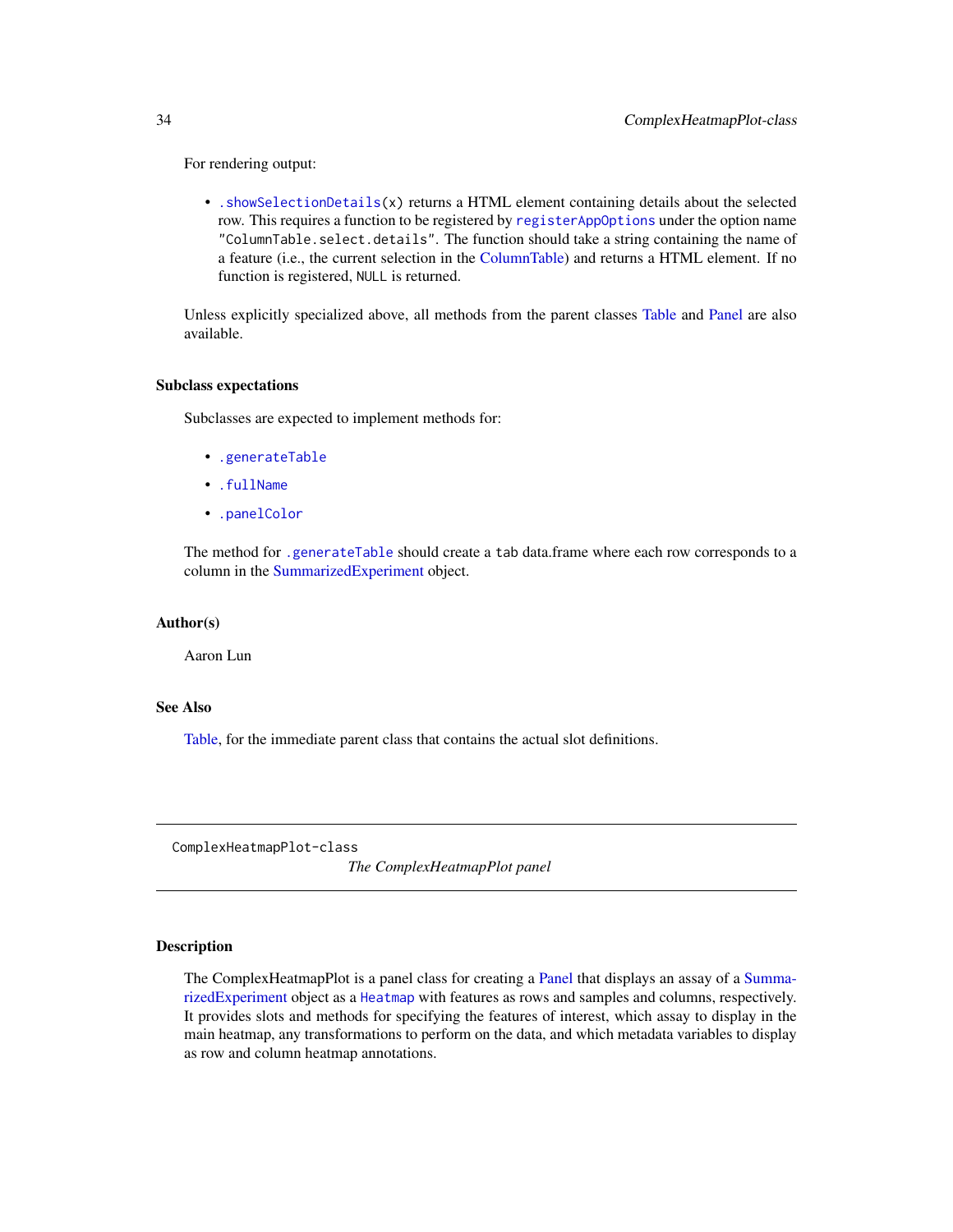### ComplexHeatmapPlot slot overview

The following slots control the rows that are used:

- CustomRows, a logical scalar indicating whether the custom list of rows should be used. If FALSE, the incoming selection is used instead. Defaults to TRUE.
- CustomRowsText, string containing newline-separated row names. This specifies which rows of the [SummarizedExperiment](#page-0-0) object are to be shown in the heatmap. If NA, defaults to the first row name of the SummarizedExperiment.

The following slots control the metadata variables that are used:

- ColumnData, a character vector specifying columns of the [colData](#page-0-0) to show as [columnAnnotation](#page-0-0). Defaults to character(0).
- RowData, a character vector specifying columns of the [rowData](#page-0-0) to show as [rowAnnotation](#page-0-0). Defaults to character(0).
- ShowColumnSelection, a logical vector indicating whether the column selection should be shown as an extra annotation bar. Defaults to TRUE.
- OrderColumnSelection, a logical vector indicating whether the column selection should be used to order columns in the heatmap. Defaults to TRUE.

The following slots control the choice of assay values:

• Assay, string specifying the name of the assay to use for obtaining expression values. Defaults to "logcounts" in [getPanelDefault](#page-77-1), falling back to the first valid assay name (see .cacheCommonInfo below).

The following slots control the clustering of rows:

- ClusterRows, a logical scalar indicating whether rows should be clustered by their assay values. Defaults to FALSE.
- ClusterRowsDistance, string specifying a distance measure to use. This can be any one of "euclidean", "maximum", "manhattan", "canberra", "binary", "minkowski", "pearson", "spearman", or "kendall". Defaults to "spearman".
- ClusterRowsMethod, string specifying a linkage method to use. This can be any one of "ward.D", "ward.D2", "single", "complete", "average", "mcquitty", "median", or "centroid". Defaults to "ward.D2".

The following control transformations applied to rows:

- AssayCenterRows is a logical scalar indicating whether assay values should be centered for each row.
- AssayScaleRows is a logical scalar indicating whether assay values should be scaled for each row. This transformation is only applicable if AssayCenterRows is TRUE.

The following slots control the color scale:

- CustomBounds is logical scale indicating whether the color scale should be constrained by an upper and/or a lower bounds.
- LowerBound is a numerical value setting the lower bound of the color scale; or NA to disable the lower bound when CustomBounds is TRUE.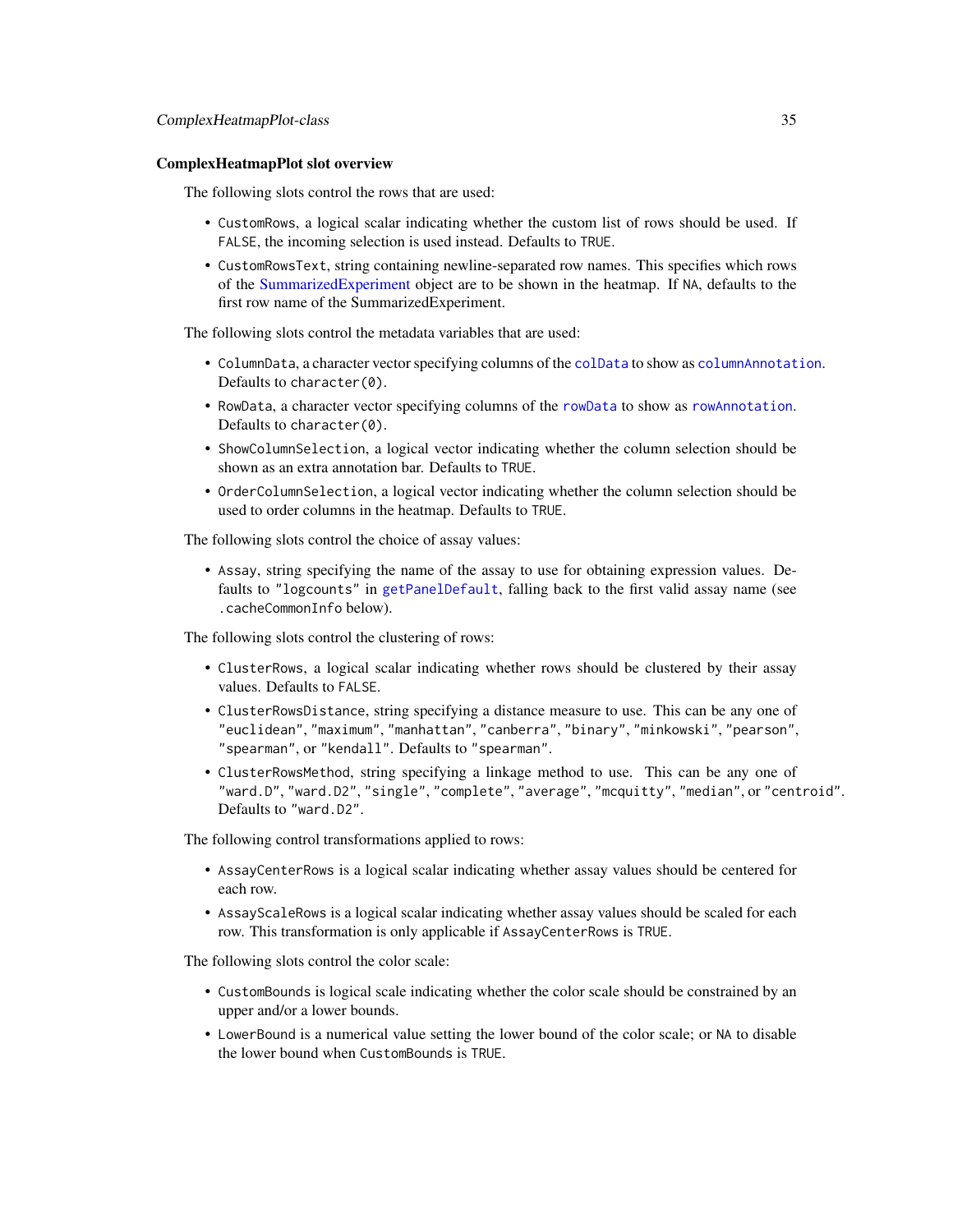- UpperBound is a numerical value setting the lower bound of the color scale; or NA to disable the upper bound when CustomBounds is TRUE.
- DivergentColormap is a character scalar indicating a 3-color divergent colormap to use when AssayCenterRows is TRUE.

The following slots refer to general plotting parameters:

- ShowDimNames, a character vector specifying the dimensions for which to display names. This can contain zero or more of "Rows" and "Columns". Defaults to "Rows".
- NamesRowFontSize, a numerical value setting the font size of the row names.
- NamesColumnFontSize, a numerical value setting the font size of the column names.
- LegendPosition, string specifying the position of the legend on the plot. Defaults to "Bottom" in [getPanelDefault](#page-77-1) but can also be "Right".
- LegendDirection, string specifying the orientation of the legend on the plot for continuous covariates. Defaults to "Horizontal" in [getPanelDefault](#page-77-1) but can also be "Vertical".

The following slots control some aspects of the user interface:

- DataBoxOpen, a logical scalar indicating whether the data parameter box should be open. Defaults to FALSE.
- VisualBoxOpen, a logical scalar indicating whether the visual parameter box should be open. Defaults to FALSE.

In addition, this class inherits all slots from its parent [Panel](#page-74-1) class.

### **Constructor**

ComplexHeatmapPlot(...) creates an instance of a ComplexHeatmapPlot class, where any slot and its value can be passed to ... as a named argument.

# Supported methods

In the following code snippets, x is an instance of a [ComplexHeatmapPlot](#page-33-1) class. Refer to the documentation for each method for more details on the remaining arguments.

For setting up data values:

• [.cacheCommonInfo\(](#page-97-1)x) adds a "ComplexHeatmapPlot" entry containing valid.assay.names, a character vector of valid (i.e., non-empty) assay names; discrete.assay.names, a character vector of valid assay names with discrete atomic values; continuous.assay.names, a character vector of valid assay names with continuous atomic values; valid.colData.names, a character vector of names of columns in colData that are valid; discrete.colData.names, a character vector of names for columns in colData with discrete atomic values; continuous.colData.names, a character vector of names of columns in colData with continuous atomic values; valid.rowData.names, a character vector of names of columns in rowData that are valid; discrete.rowData.names, a character vector of names for columns in rowData with discrete atomic values; continuous.rowData.names, a character vector of names of columns in rowData with continuous atomic values. Valid assay names are defined as those that are non-empty, i.e., not ""; valid columns in colData and rowData are defined as those that contain atomic values. This will also call the equivalent [Panel](#page-74-1) method.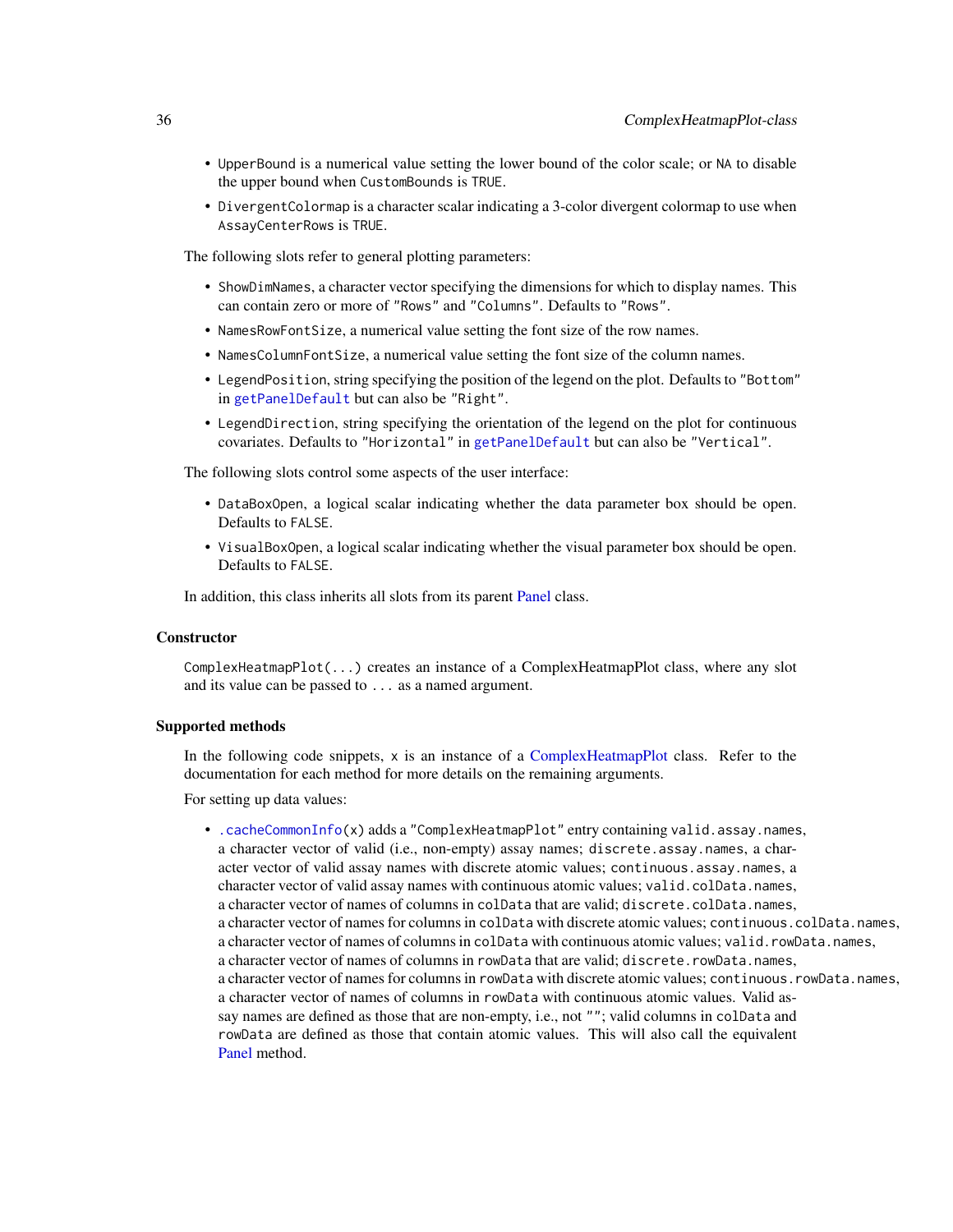• [.refineParameters\(](#page-97-0)x, se) replaces any NA value in "Assay" with the first valid assay name; and NA value in "CustomRowsText" with the first row name. This will also call the equivalent [Panel](#page-74-0) method for further refinements to x. If no valid column metadata fields are available, NULL is returned instead.

For defining the interface:

- [.defineInterface\(](#page-56-0)x, se, select\_info) defines the user interface for manipulating all slots described above and in the parent classes. TODO It will also create a data parameter box that can respond to specialized [.defineDataInterface](#page-56-0), and a visual parameter box and a selection parameter box both specific to the ComplexHeatmapPlot panel. This will *override* the [Panel](#page-74-0) method.
- [.defineDataInterface\(](#page-56-0)x, se, select\_info) returns a list of interface elements for manipulating all slots described above.
- [.defineOutput\(](#page-71-0)x) returns a UI element for a brushable plot.
- [.panelColor\(](#page-12-0)x) will return the specified default color for this panel class.
- [.hideInterface\(](#page-56-0)x, field) returns a logical scalar indicating whether the interface element corresponding to field should be hidden. This returns TRUE for the selection history ("SelectionHistory"), otherwise it dispatches to the [Panel](#page-74-0) method.

For generating the output:

- [.generateOutput\(](#page-71-0)x, se, all\_memory, all\_contents) returns a list containing plot, a [Heatmap](#page-0-0) object; commands, a list of character vector containing the R commands required to generate contents and plot; and contents and varname, both set to NULL as this is not a transmitting panel.
- [.exportOutput\(](#page-71-0)x, se, all\_memory, all\_contents) will create a PDF file containing the current plot, and return a string containing the path to that PDF. This assumes that the plot field returned by [.generateOutput](#page-71-0) is a [Heatmap](#page-0-0) object.

For monitoring reactive expressions:

- [.createObservers\(](#page-70-0)x, se, input, session, pObjects, rObjects) sets up observers for all slots described above and in the parent classes. This will also call the equivalent [Panel](#page-74-0) method.
- [.renderOutput\(](#page-71-0)x, se, output, pObjects, rObjects) will add a rendered plot element to output. The reactive expression will add the contents of the plot to pObjects\$contents and the relevant commands to pObjects\$commands. This will also call the equivalent [Panel](#page-74-0) method to render the panel information text boxes.

For defining the panel name:

• [.fullName\(](#page-11-0)x) will return "Complex heatmap".

For documentation:

• [.definePanelTour\(](#page-43-0)x) returns an data.frame containing a panel-specific tour.

# Author(s)

Kevin Rue-Albrecht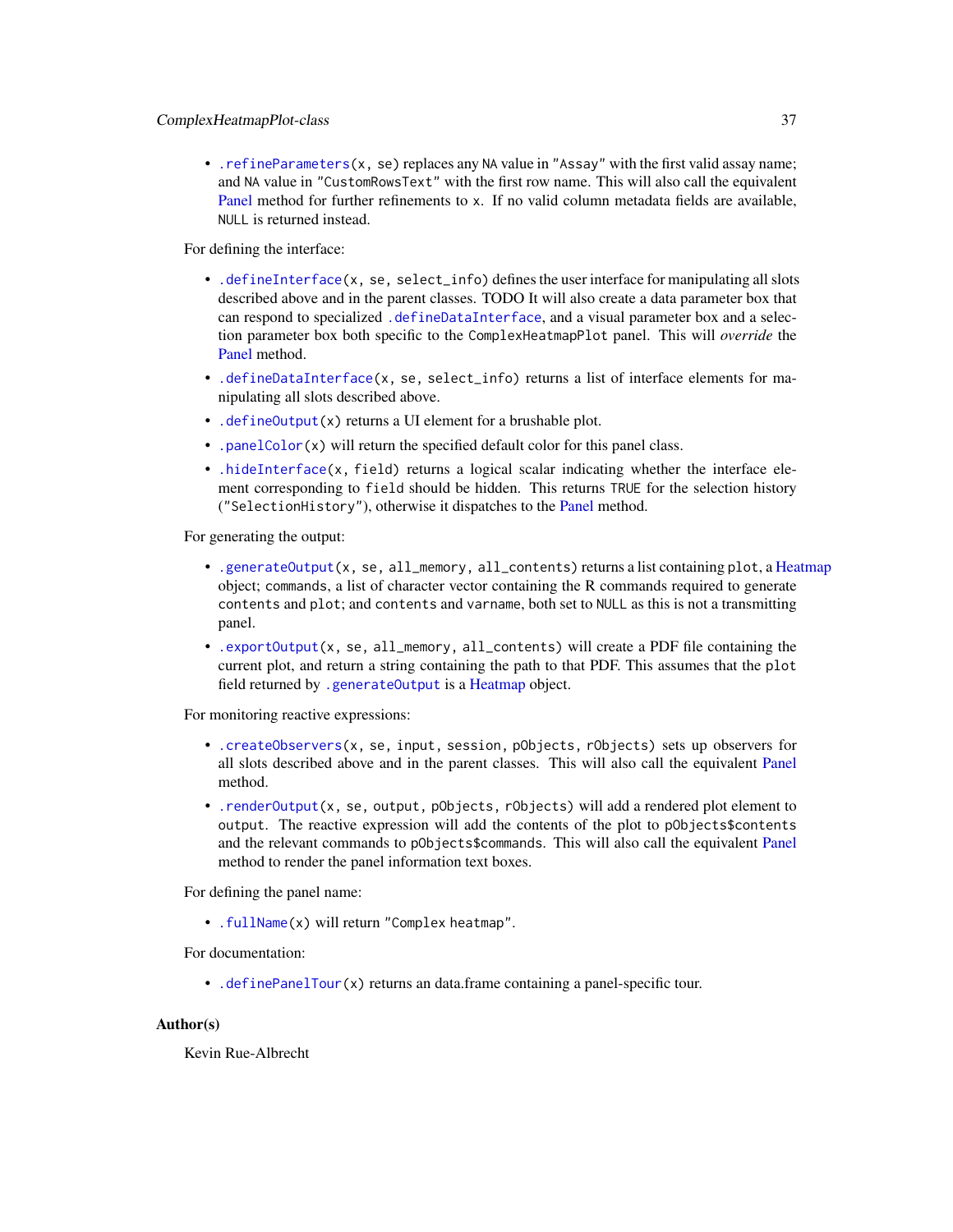# See Also

[Panel,](#page-74-0) for the immediate parent class.

### Examples

```
#################
# For end-users #
#################
x <- ComplexHeatmapPlot()
x[["ShowDimNames"]]
x[["ShowDimNames"]] <- c("Rows", "Columns")
##################
# For developers #
##################
library(scater)
sce <- mockSCE()
sce <- logNormCounts(sce)
old_cd <- colData(sce)
colData(sce) <- NULL
# Spits out a NULL and a warning if there is nothing to plot.
sce0 <- .cacheCommonInfo(x, sce)
.refineParameters(x, sce0)
# Replaces the default with something sensible.
colData(sce) <- old_cd
sce0 <- .cacheCommonInfo(x, sce)
.refineParameters(x, sce0)
```
createCustomPanels *Create custom panels*

# Description

Helper functions for quick-and-dirty creation of custom panels, usually in the context of a one-off application. This creates a new class with specialized methods for showing content based on a user-specified function.

#### Usage

```
createCustomTable(
  FUN,
  restrict = NULL,
  className = "CustomTable",
```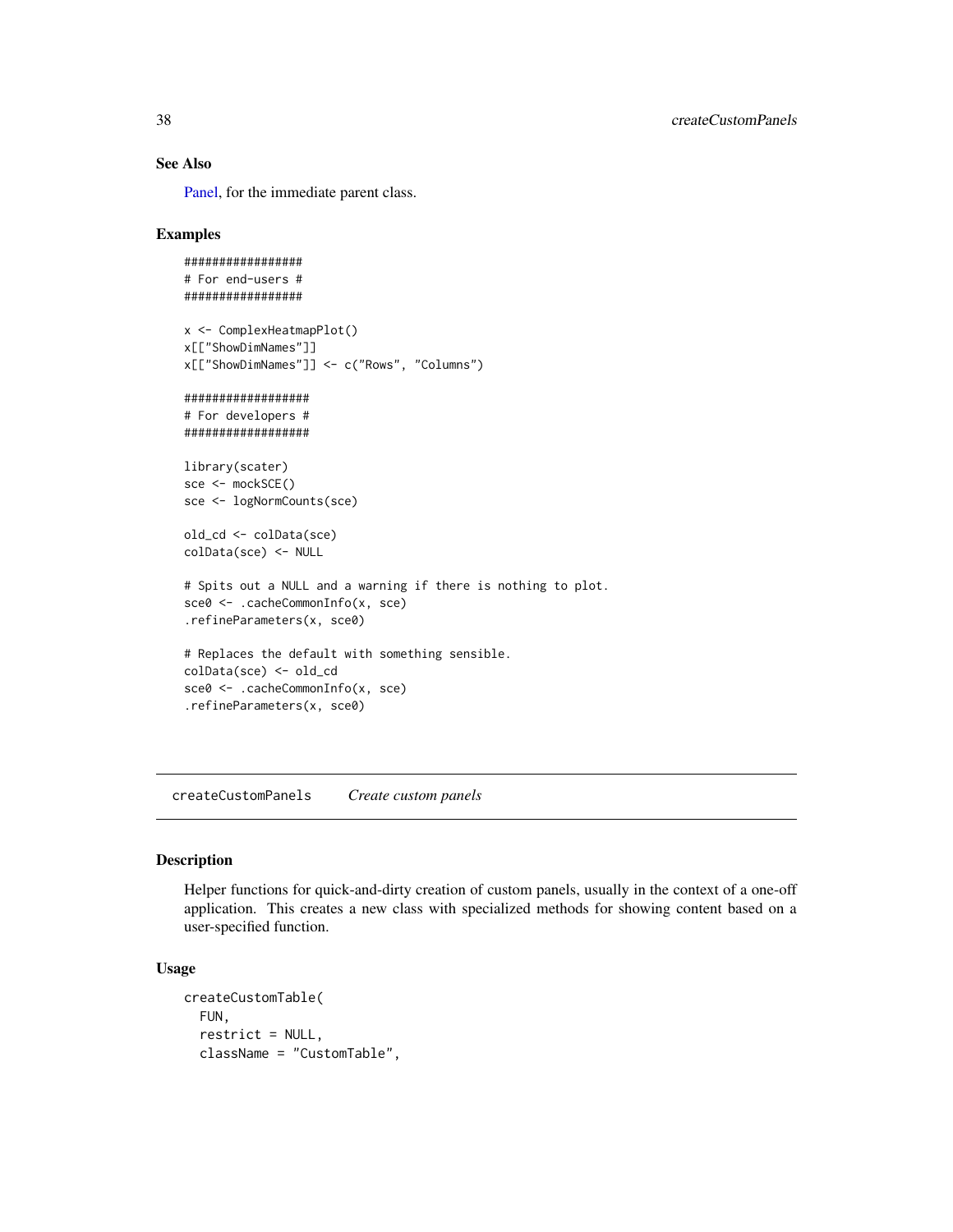# createCustomPanels 39

```
fullName = "Custom table",
 where = topenv(parent,frame()))
createCustomPlot(
  FUN,
  restrict = NULL,
  className = "CustomPlot",
  fullName = "Custom plot",
  where = topenv(parent.frame())\lambda
```
# **Arguments**

| <b>FUN</b> | A function that generates a data.frame or a ggplot, for createCustomTable and<br>createCustomPlot respectively. See Details for the expected arguments.                       |
|------------|-------------------------------------------------------------------------------------------------------------------------------------------------------------------------------|
| restrict   | Character vector of names of optional arguments in FUN to which the UI is re-<br>stricted. If specified, only the listed arguments receive UI elements in the inter-<br>face. |
| className  | String containing the name of the new Panel class.                                                                                                                            |
| fullName   | String containing the full name of the new class.                                                                                                                             |
| where      | An environment indicating where the class and method definitions should be<br>stored.                                                                                         |

# Details

FUN is expected to have the following first 3 arguments:

- se, a [SummarizedExperiment](#page-0-0) object for the current dataset of interest.
- rows, a list of row selections received from the transmitting panel. This contains one or more character vectors of row names in active and saved selections. Alternatively, this may be NULL if no selection has been made in the transmitter.
- columns, a list of column selections received from the transmitting panel. This contains one or more character vectors of column names in active and saved selections. Alternatively, this may be NULL if no selection has been made in the transmitter.

Any number of additional named arguments may also be present in FUN. All such arguments should have default values, as these are used to automatically generate UI elements in the panel:

- Character vectors will get a [selectInput](#page-0-0).
- Strings will get a [textInput](#page-0-0).
- Numeric scalars will get a [numericInput](#page-0-0).
- Logical scalars will get a [checkboxInput](#page-0-0).

Arguments with other types of default values are ignored. If restrict is specified, arguments will only have corresponding UI elements if they are listed in restrict. All user interactions with these elements will automatically trigger regeneration of the panel contents.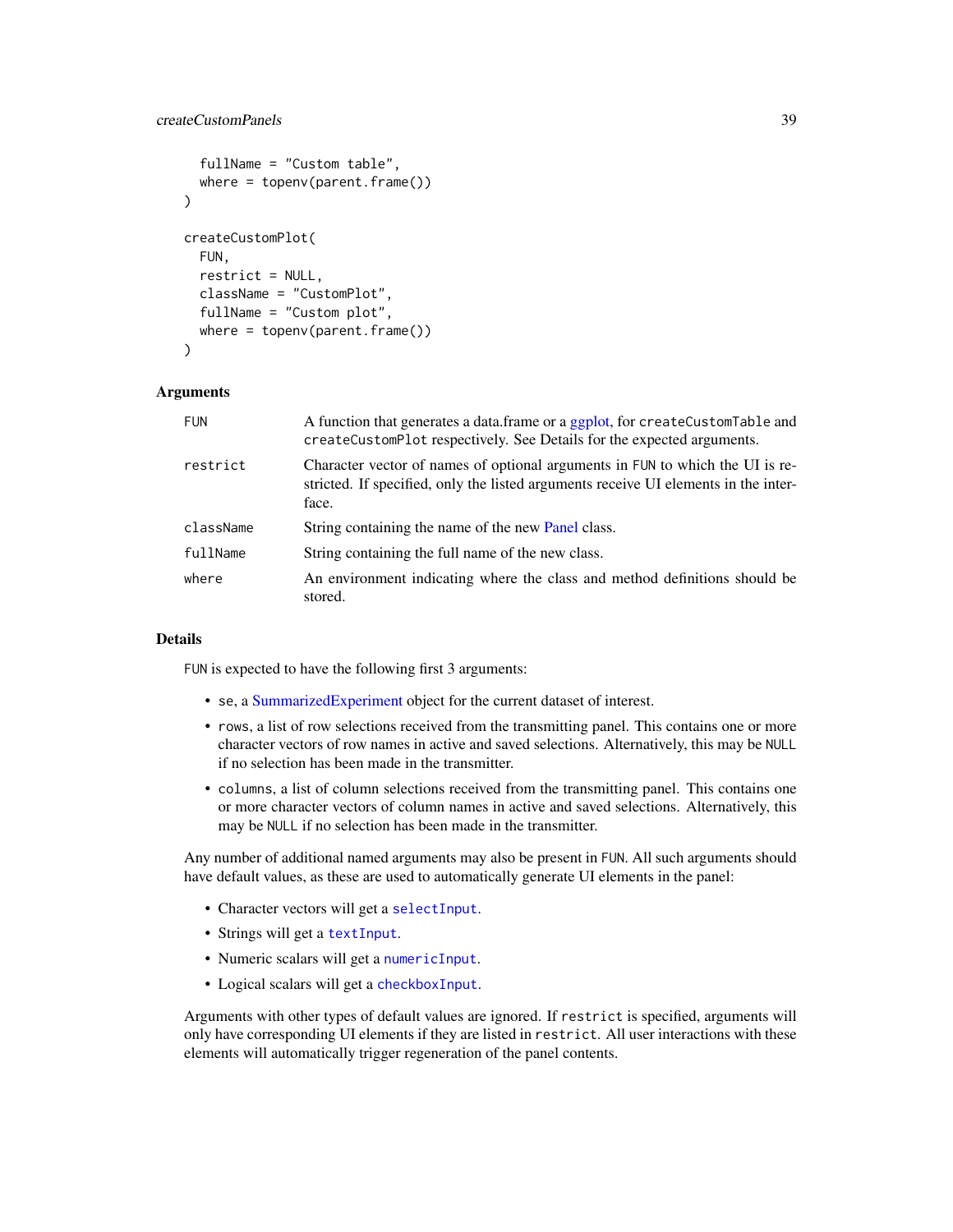Classes created via these functions are extremely limited. Only scalar inputs are supported via the UI and all panels cannot transmit to the rest of the app. We recommend only using these functions for one-off applications to quickly prototype concepts; serious [Panel](#page-74-0) extensions should be done explicitly.

### Value

A new class and its methods are defined in the global environment. A generator function for creating new instances of the class is returned.

## Author(s)

Aaron Lun

```
library(scater)
CUSTOM_DIMRED <- function(se, rows, columns, ntop=500, scale=TRUE,
    mode=c("PCA", "TSNE", "UMAP"))
{
    if (is.null(columns)) {
        return(
            ggplot() + theme_void() + geom_text(
                aes(x, y, label=label),
                data.frame(x=0, y=0, label="No column data selected."),
                size=5)
            )
    }
    mode <- match.arg(mode)
    if (mode=="PCA") {
        calcFUN <- runPCA
    } else if (mode=="TSNE") {
        calcFUN <- runTSNE
    } else if (mode=="UMAP") {
        calcFUN <- runUMAP
    }
    kept <- se[, unique(unlist(columns))]
    kept <- calcFUN(kept, ncomponents=2, ntop=ntop,
        scale=scale, subset_row=unique(unlist(rows)))
    plotReducedDim(kept, mode)
}
GEN <- createCustomPlot(CUSTOM_DIMRED)
GEN()
if (interactive()) {
    library(scRNAseq)
    sce <- ReprocessedAllenData("tophat_counts")
    library(scater)
    sce <- logNormCounts(sce, exprs_values="tophat_counts")
```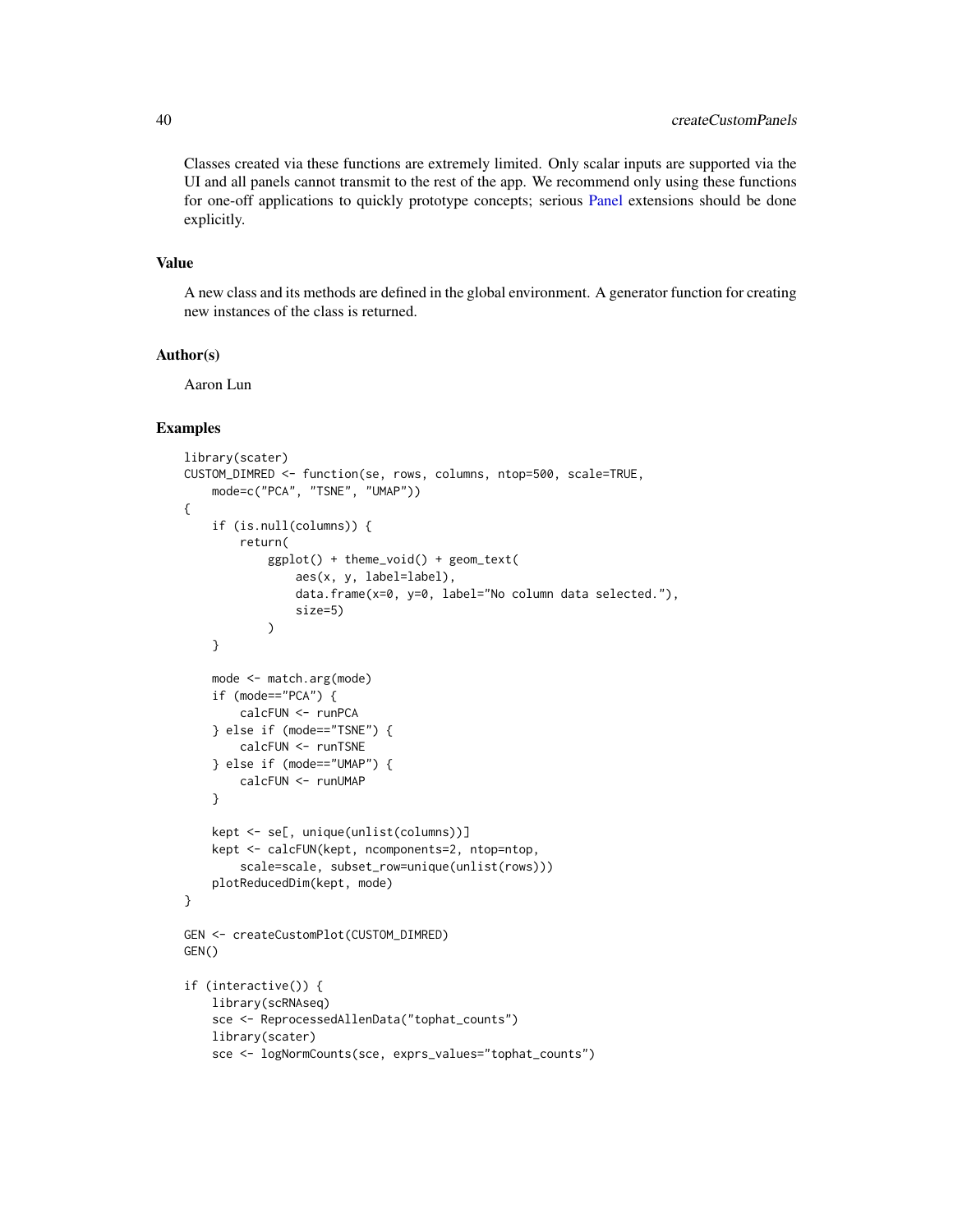```
iSEE(sce, initial=list(
       ColumnDataPlot(PanelId=1L),
        GEN(ColumnSelectionSource="ColumnDataPlot1")
   ))
}
```
<span id="page-40-0"></span>createLandingPage *Create a landing page*

# Description

Define a function to create a landing page in which users can specify or upload [SummarizedExper](#page-0-0)[iment](#page-0-0) objects.

#### Usage

```
createLandingPage(
  seUI = NULL,
  seLoad = NULL,
  initUI = NULL,
  initLoad = NULL,
  requireButton = TRUE
\mathcal{E}
```
# Arguments

| seUI          | Function that accepts a single id argument and returns a UI element for speci-<br>fying the Summarized Experiment.                                                                 |
|---------------|------------------------------------------------------------------------------------------------------------------------------------------------------------------------------------|
| seLoad        | Function that accepts the input value of the UI element from seUI and returns a<br>SummarizedExperiment object.                                                                    |
| initUI        | Function that accepts a single id argument and returns a UI element for speci-<br>fying the initial state.                                                                         |
| initLoad      | Function that accepts the input value of the UI element from initUI and returns<br>a list of Panels.                                                                               |
| requireButton | Logical scalar indicating whether the app should require an explicit button press<br>to initialize, or if it should initialize upon any modification to the UI element in<br>seUI. |

# Details

By default, this function creates a landing page in which users can upload an RDS file containing a SummarizedExperiment, which is subsequently read by [readRDS](#page-0-0) to launch an instance of [iSEE](#page-58-0). However, any source of SummarizedExperiment objects can be used; for example, we can retrieve them from databases by modifying seUI and seLoad appropriately.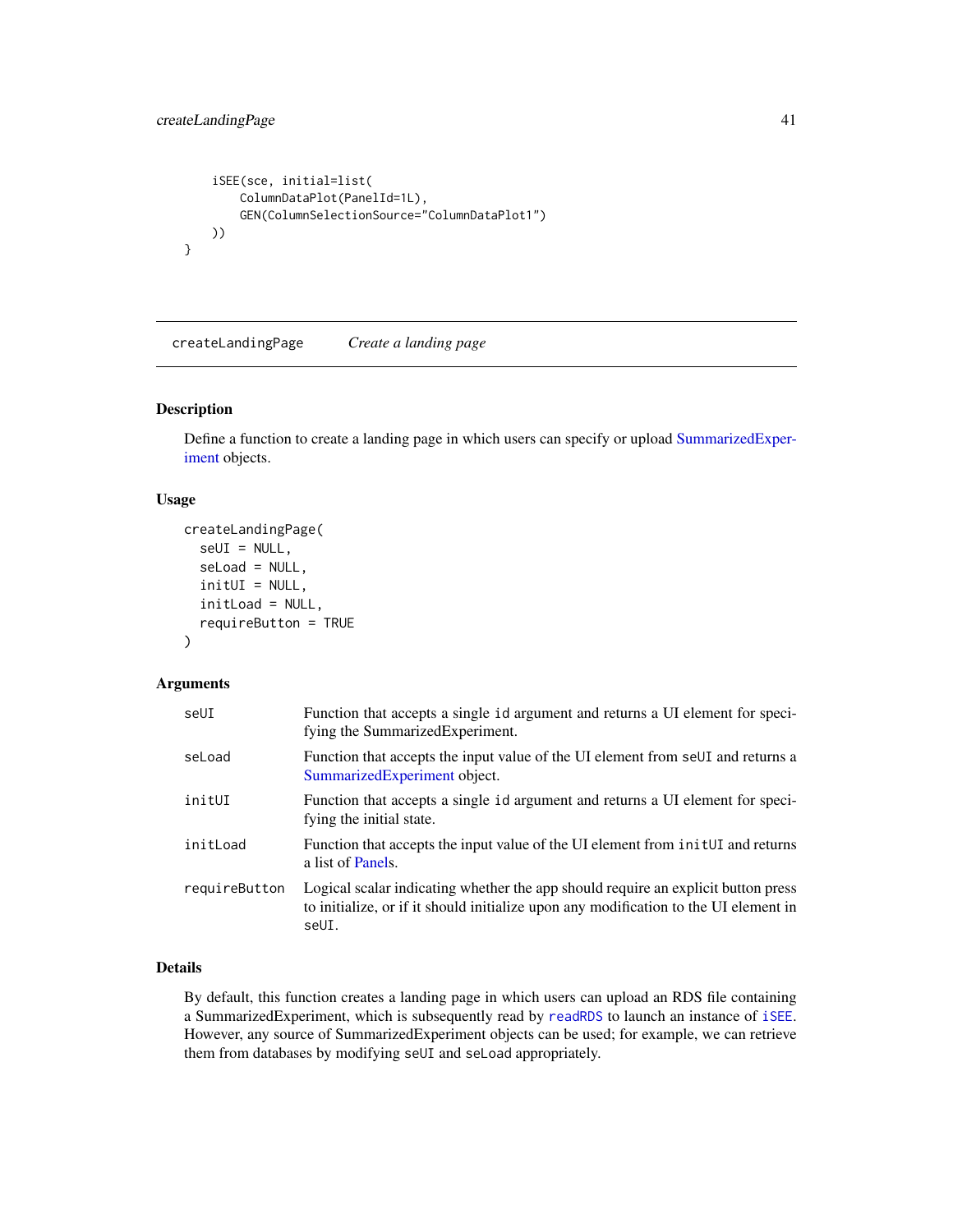The default landing page also allows users to upload a RDS file containing a list of [Panels](#page-74-0) that specifies the initial state of the [iSEE](#page-58-0) instance (to be used as the initial argument in [iSEE](#page-58-0)). Again, any source can be used to create this list if initUI and initLoad are modified appropriately.

The UI elements for the SummarizedExperiment and the initial state are named "se" and "initial" respectively. This can be used in Shiny bookmarking to initialize an [iSEE](#page-58-0) in a desired state by simply clicking a link, provided that requireButton=FALSE so that reactive expressions are immediately triggered upon setting se= and initial= in the URL. We do not use bookmarking to set all individual [iSEE](#page-58-0) parameters as we will run afoul of URL character limits.

# Value

A function that generates a landing page upon being passed to [iSEE](#page-58-0) as the landingPage argument.

#### Defining a custom landing page

We note that createLandingPage is just a limited wrapper around the landing page API. In [iSEE](#page-58-0), landingPage can be any function that accepts the following arguments:

- FUN, a function to initialize the [iSEE](#page-58-0) observer architecture. This function expects to be passed:
	- SE, a SummarizedExperiment object.
	- INITIAL, a list of [Panel](#page-74-0) objects describing the initial application state. If NULL, the initial state from initial in the top-level [iSEE](#page-58-0) call is used instead.
	- TOUR, a data.frame containing a tour to be attached to the app see [defaultTour](#page-42-0) for an example. If NULL (the default), no tour is added.
- input, the Shiny input list.
- output, the Shiny output list.
- session, the Shiny session object.

The landingPage function should define a [renderUI](#page-0-0) expression that is assigned to output\$allPanels. This should define a UI that contains all widgets necessary for a user to set up an [iSEE](#page-58-0) session interactively. We suggest that all UI elements have IDs prefixed with "initialize\_INTERNAL" to avoid conflicts.

The function should also define observers to respond to user interactions with the UI elements. These are typically used to define a SummarizedExperiment object and an input state as a list of [Panels](#page-74-0); any one of these observers may then call FUN on those arguments to launch the main [iSEE](#page-58-0) instance.

Note that, once the main app is launched, the UI elements constructed here are lost and observers will never be called again. There is no explicit "unload" mechanism to return to the landing page from the main app, though a browser refresh is usually sufficient.

### Author(s)

Aaron Lun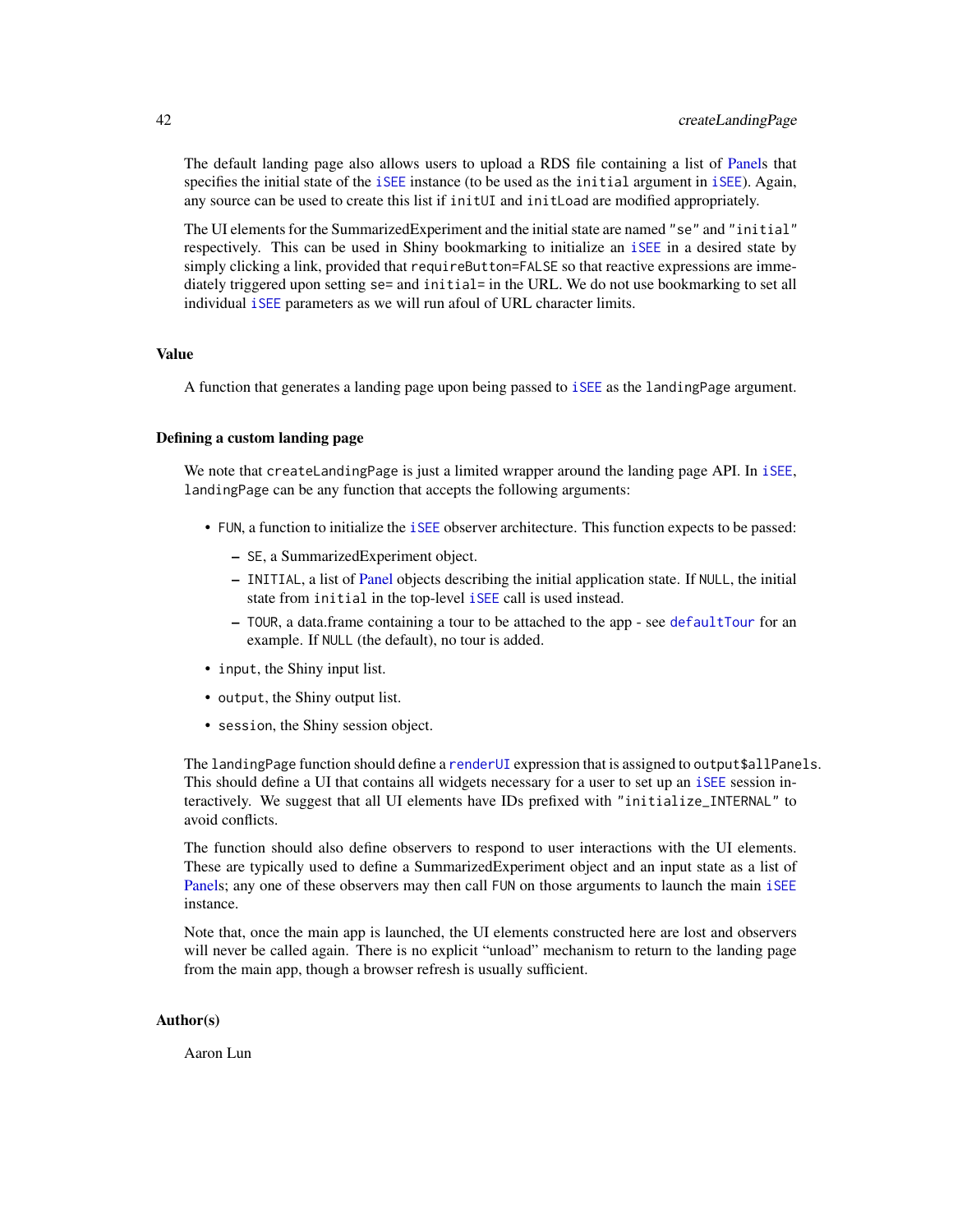#### defaultTour 43

# Examples

createLandingPage()

```
# Alternative approach, to create a landing page
# that opens one of the datasets from the scRNAseq package.
library(scRNAseq)
all.data <- ls("package:scRNAseq")
all.data <- all.data[grep("Data$", all.data)]
lpfun <- createLandingPage(
    seUI=function(id) selectInput(id, "Dataset:", choices=all.data),
    seLoad=function(x) get(x, as.environment("package:scRNAseq"))()
\lambdaapp <- iSEE(landingPage=lpfun)
if (interactive()) {
  shiny::runApp(app, port=1234)
}
```
<span id="page-42-0"></span>defaultTour *Define the default tour*

## Description

Define the default tour for the subset of the Allen brain dataset. This is only available when run on the iSEE(sce) example in ?["iSEE"](#page-58-0).

# Usage

defaultTour()

# Value

A data.frame where each row is a tour step. The first column specifies the UI element to be highlighted by the tour, while the second column contains the tour text.

# Author(s)

Aaron Lun

# Examples

defaultTour()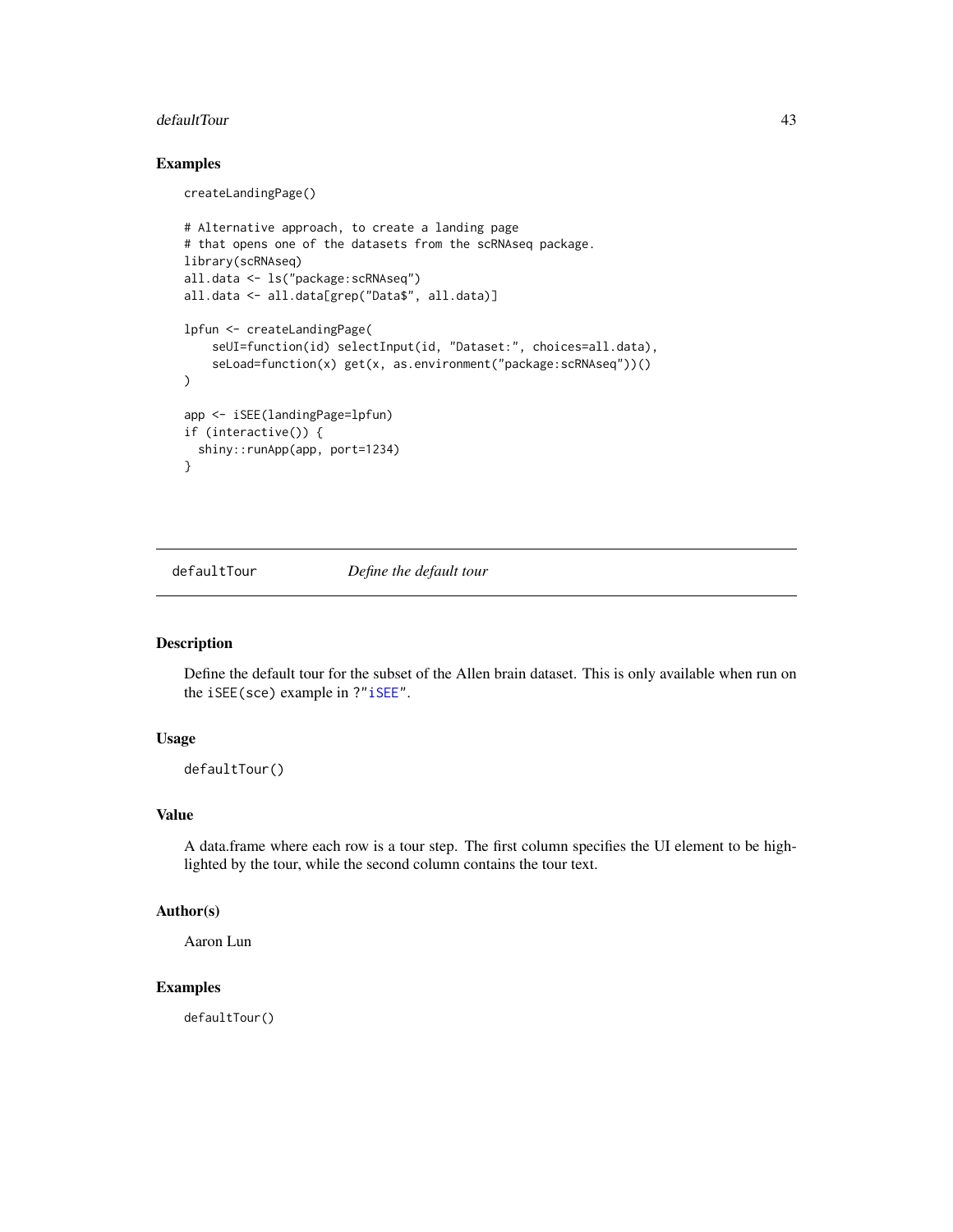documentation-generics

*Documentation generics*

#### <span id="page-43-0"></span>**Description**

The generics power the creation of panel-specific documentation within the [iSEE](#page-58-0) app. Users can click on an icon next to the panel name to open a self-guided tour for that panel's functionality.

#### Defining the panel tour

. define[Panel](#page-74-0)Tour $(x)$  takes a Panel x and is expected to return a data.frame with the character fields "element" and "intro". Each row corresponds to a step of an **rintrojs** tour; the "element" specifies the active UI element to be highlighted in that step, while the "intro" element contains the HTML-formatted text to show in the tour pop-up.

It is a good idea to [callNextMethod\(](#page-0-0)) to obtain the tour steps for the parent class to append onto the current class's data.frame. In some cases, modification of the parent class's tour steps may be necessary if some of the parent's functionality has been overwritten. Some communication with the parent's maintainers may be necessary to establish a stable way to identify the rows corresponding to the steps to be written, e.g., based on the row names of the data.frame.

A tour for a Panel x is expected to only highlight UI elements *on the same panel*. This is very important as other panels cannot be assumed to exist in an arbitrary instance of [iSEE](#page-58-0). As such, these tours are not well-suited to highlighting interactions between different panels.

The observer set-up for the panel tour is done in [.createObservers](#page-70-0) for the base [Panel](#page-74-0) class. No further action is required on behalf of developers to set up the triggers to launch the tour.

### Defining UI-specific tours

It is possible to provide tours for individual UI elements, which can be more helpful than a single large tour for the entire panel. A documented element has a clickable icon (usually generated by functions like [.selectInput.iSEE](#page-57-0)) that launches a specific tour, typically explaining the behavior and effects of the associated parameter. The tours themselves should be registered by [.addSpecificTour](#page-100-0). This is best done inside the various interface-defining functions (e.g., [.defineInterface](#page-56-0) and related methods) where the documentation can be written adjacent to the definition of the UI element itself.

For a [DotPlot](#page-44-0) instance x, the .getDotPlotColorHelp(x, color\_choices) generic should return a function that returns a data.frame containing the **rintrojs** tour for the color choice UI element, i.e., "ColorBy". This allows downstream Panels to tune the wording of the color documentation, given that this is commonly specialized. color\_choices is a character vector that contains the valid choices for the "ColorBy" radio button; some input datasets will not have, e.g., any column data, so the corresponding button will not be shown and its associated tour can be omitted.

#### Author(s)

Aaron Lun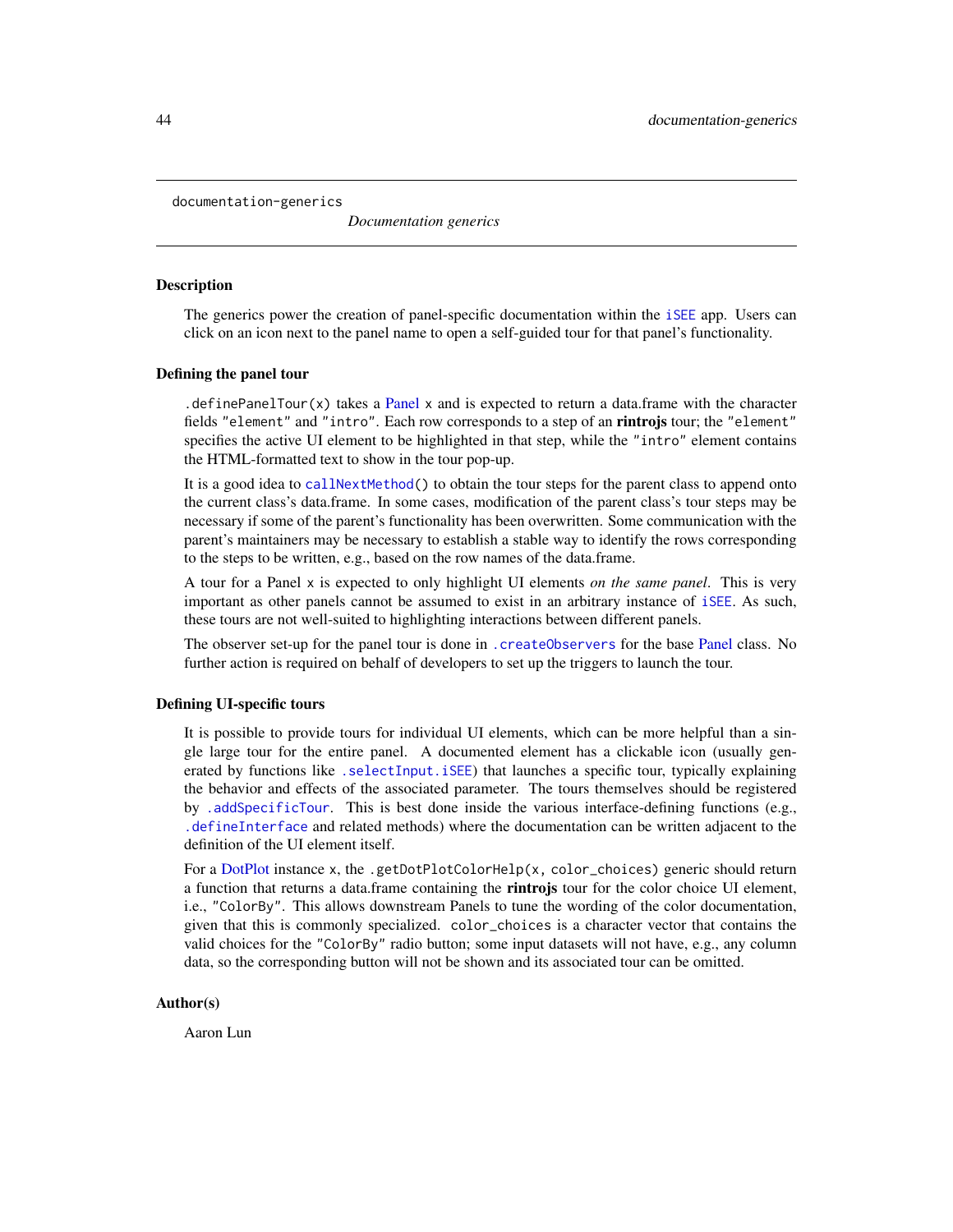<span id="page-44-0"></span>

#### **Description**

The DotPlot is a virtual class for all panels where each row or column in the [SummarizedExperiment](#page-0-0) is represented by no more than one point (i.e., a "dot") in a brushable [ggplot](#page-0-0) plot. It provides slots and methods to create the plot, to control various aesthetics of the dots, and to store the brush or lasso selection.

#### Slot overview

The following slots are relevant to coloring of the points:

- ColorBy, a string specifying how points should be colored. This should be one of "None", "Feature name", "Sample name" and either "Column data" (for [ColumnDotPlots](#page-29-0)) or "Row data" (for [RowDotPlots](#page-91-0)). Defaults to "None".
- ColorByDefaultColor, a string specifying the default color to use for all points if ColorBy="None". Defaults to "black" in [getPanelDefault](#page-77-0).
- ColorByFeatureName, a string specifying the feature to be used for coloring points when ColorBy="Feature name". For [RowDotPlots](#page-91-0), this is used to highlight the point corresponding to the selected feature; for [ColumnDotPlots](#page-29-0), this is used to color each point according to the expression of that feature. If NA, this defaults to the name of the first row.
- ColorByFeatureSource, a string specifying the name of the panel to use for transmitting the feature selection to ColorByFeatureName. Defaults to "---".
- ColorBySampleName, a string specifying the sample to be used for coloring points when ColorBy="Sample name". For [RowDotPlots](#page-91-0), this is used to color each point according to the expression of that sample; for [ColumnDotPlots](#page-29-0), this is used to highlight the point corresponding to the selected sample. If NA, this defaults to the name of the first column.
- ColorBySampleSource, a string specifying the name of the panel to use for transmitting the sample selection to ColorBySampleNameColor. Defaults to "---".
- ColorByFeatureDynamicSource, a logical scalar indicating whether x should dynamically change its selection source when coloring by feature. Defaults to FALSE in [getPanelDefault](#page-77-0).
- ColorBySampleDynamicSource, a logical scalar indicating whether x should dynamically change its selection source when coloring by feature. Defaults to FALSE in [getPanelDefault](#page-77-0).
- SelectionAlpha, a numeric scalar in [0, 1] specifying the transparency to use for non-selected points. Defaults to 0.1 in [getPanelDefault](#page-77-0).

The following slots control other metadata-related aesthetic aspects of the points:

- ShapeBy, a string specifying how the point shape should be determined. This should be one of "None" and either "Column data" (for [ColumnDotPlots](#page-29-0)) or "Row data" (for [RowDotPlots](#page-91-0)). Defaults to "None".
- SizeBy, a string specifying the metadata field for controlling point size. This should be one of "None" and either "Column data" (for [ColumnDotPlots](#page-29-0)) or "Row data" (for [RowDotPlots](#page-91-0)). Defaults to "None".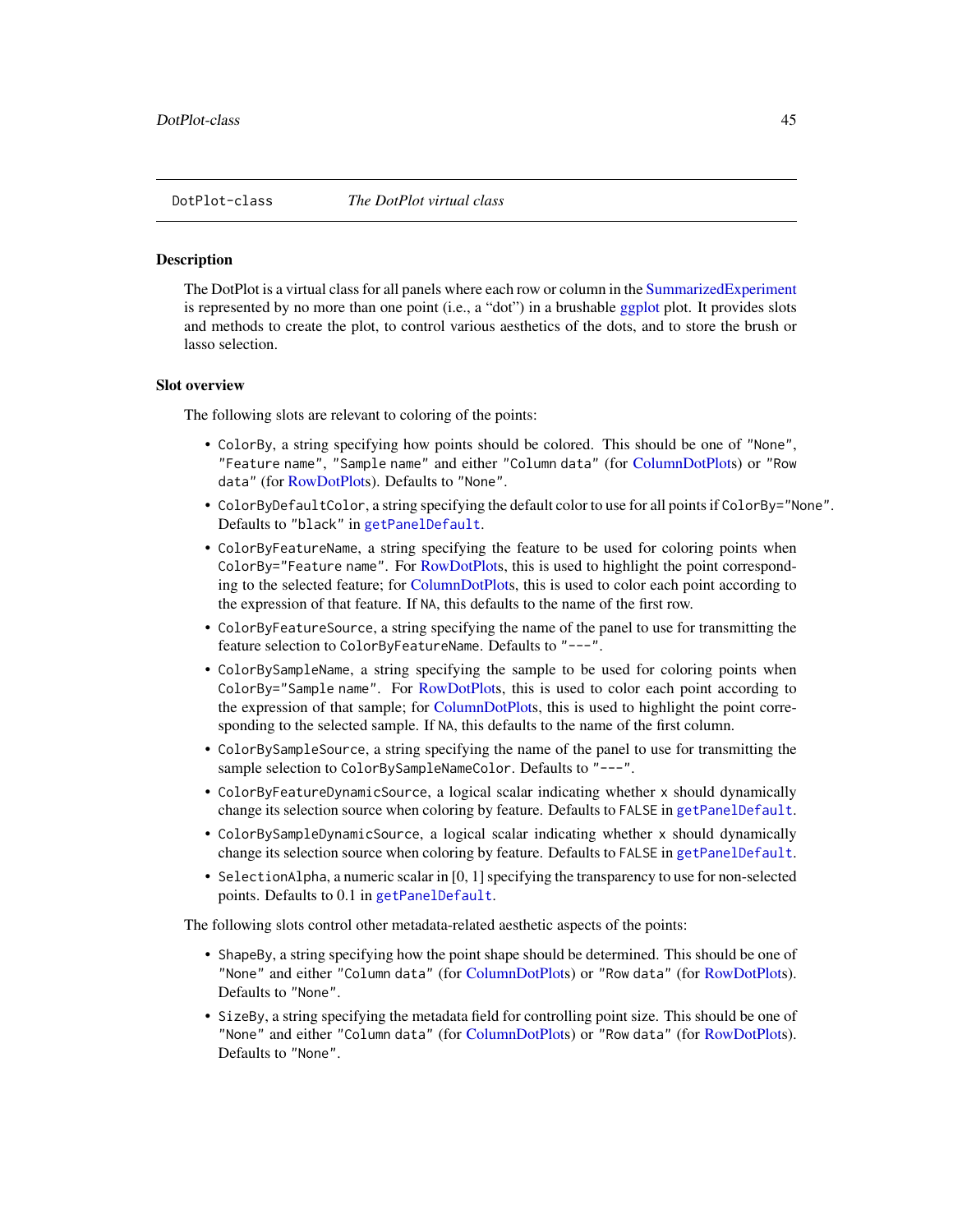The following slots control the faceting:

- FacetRowBy, a string indicating what to use for creating row facets. For [RowDotPlots](#page-91-0), this should be one of "None", "Row data" or "Row selection". For [ColumnDotPlots](#page-29-0), this should be one of "None", "Column data" or "Column selection". Defaults to "None", i.e., no row faceting.
- FacetByColumn, a string indicating what to use for creating column facets. For [RowDotPlots](#page-91-0), this should be one of "None", "Row data" or "Row selection". For [ColumnDotPlots](#page-29-0), this should be one of "None", "Column data" or "Column selection". Defaults to "None", i.e., no column faceting.

The following slots control any text to be shown on the plot:

- LabelCenters, a logical scalar indicating whether the label the centers (technically medoids) of all cells in each group, where groups are defined by a discrete covariate in the relevant metadata field. Defaults to FALSE.
- LabelCentersBy, a string specifying the metadata field to define the groups when LabelCenters is TRUE. This should be a discrete variable in [rowData](#page-0-0) or [colData](#page-0-0) for [RowDotPlots](#page-91-0) and [ColumnDotPlots](#page-29-0), respectively. Defaults to the name of the first column.
- LabelCentersColor, a string specifying the color used for the labels at the center of each group. Only used when LabelCenters is TRUE. Defaults to "black".
- CustomLabels, a logical scalar indicating whether custom labels should be inserted on specific points. Defaults to FALSE.
- CustomLabelsText, a (possibly multi-line) string with the names of the points to label when CustomLabels is set to TRUE. Each line should contain the name of a row or column for [Row-](#page-91-0)[DotPlots](#page-91-0) and [ColumnDotPlots](#page-29-0), respectively. Leading and trailing whitespace are stripped, and all text on a line after # is ignored. Defaults to the name of the first row/column.

The following slots control interactions with the plot image:

- ZoomData, a named numeric vector of plot coordinates with "xmin", "xmax", "ymin" and "ymax" elements parametrizing the zoom boundaries. Defaults to an empty vector, i.e., no zoom.
- BrushData, a list containing either a Shiny brush (see [?brushedPoints](#page-0-0)) or an iSEE lasso (see [?lassoPoints](#page-65-0)). Defaults to an empty list, i.e., no brush or lasso.
- HoverInfo, a logical scalar indicating whether the feature/sample name should be shown upon mouse-over of the point. Defaults to TRUE.

The following slots control some aspects of the user interface:

- DataBoxOpen, a logical scalar indicating whether the data parameter box should be open. Defaults to FALSE.
- VisualBoxOpen, a logical scalar indicating whether the visual parameter box should be open. Defaults to FALSE.
- VisualChoices, a character vector specifying the visible interface elements upon initialization. This can contain zero or more of "Color", "Shape", "Size", "Point" , "Facet", "Text", and "Other". Defaults to "Color".

The following slots control the addition of a contour: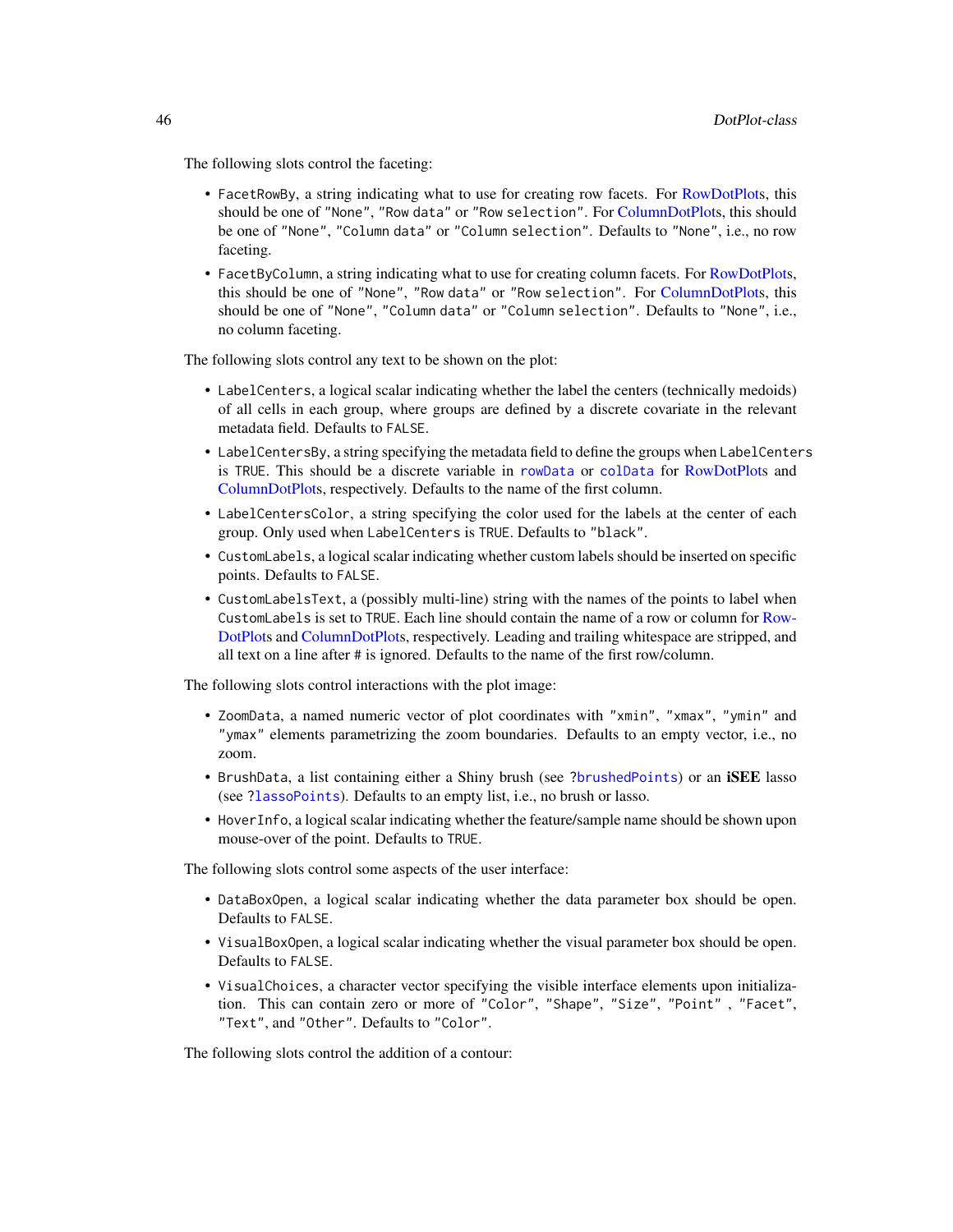### DotPlot-class 47

- ContourAdd, logical scalar indicating whether a contour should be added to a (scatter) plot. Defaults to FALSE.
- ContourColor, string specifying the color to use for the contour lines. Defaults to "blue".

The following slots control the general appearance of the points.

- PointSize, positive numeric scalar specifying the relative size of the points. Defaults to 1.
- PointAlpha, non-negative numeric scalar specifying the transparency of the points. Defaults to 1, i.e., not transparent.
- Downsample, logical scalar indicating whether to downsample points for faster plotting. Defaults to FALSE in [getPanelDefault](#page-77-0).
- DownsampleResolution, numeric scalar specifying the resolution of the downsampling grid (see [?subsetPointsByGrid](#page-101-0)) if Downsample=TRUE. Larger values correspond to reduced downsampling at the cost of plotting speed. Defaults to 200 in [getPanelDefault](#page-77-0).

The following slots refer to general plotting parameters:

- FontSize, positive numeric scalar specifying the relative font size. Defaults to 1 in [getPanelDefault](#page-77-0).
- PointSize, positive numeric scalar specifying the relative point size. Defaults to 1 in [getPanelDefault](#page-77-0).
- LegendPosition, string specifying the position of the legend on the plot. Defaults to "Bottom" in [getPanelDefault](#page-77-0). The other valid choice is "Right".

In addition, this class inherits all slots from its parent [Panel](#page-74-0) class.

## Supported methods

In the following code snippets, x is an instance of a [DotPlot](#page-44-0) class. Refer to the documentation for each method for more details on the remaining arguments.

For setting up the objects:

- [.cacheCommonInfo\(](#page-97-0)x) adds a "DotPlot" entry containing valid.assay.names, a character vector of valid assay names. Valid names are defined as those that are non-empty, i.e., not "". This method will also call the equivalent [Panel](#page-74-0) method.
- [.refineParameters\(](#page-97-0)x, se) replaces NA values in ColorByFeatureName and ColorBySampleNameColor with the first row and column name, respectively, of se. This will also call the equivalent [Panel](#page-74-0) method.

For defining the interface:

- [.defineInterface\(](#page-56-0)x, se, select\_info) defines the user interface for manipulating all slots described above and in the parent classes. It will also create a data parameter box that can re-spond to specialized [.defineDataInterface](#page-56-0). This will *override* the [Panel](#page-74-0) method.
- [.defineVisualColorInterface\(](#page-109-0)x, se, select\_info) defines the user interface subpanel for manipulating the color of the points.
- [.defineVisualShapeInterface\(](#page-109-0)x, se) defines the user interface subpanel for manipulating the shape of the points.
- [.defineVisualSizeInterface\(](#page-109-0)x, se) defines the user interface subpanel for manipulating the size of the points.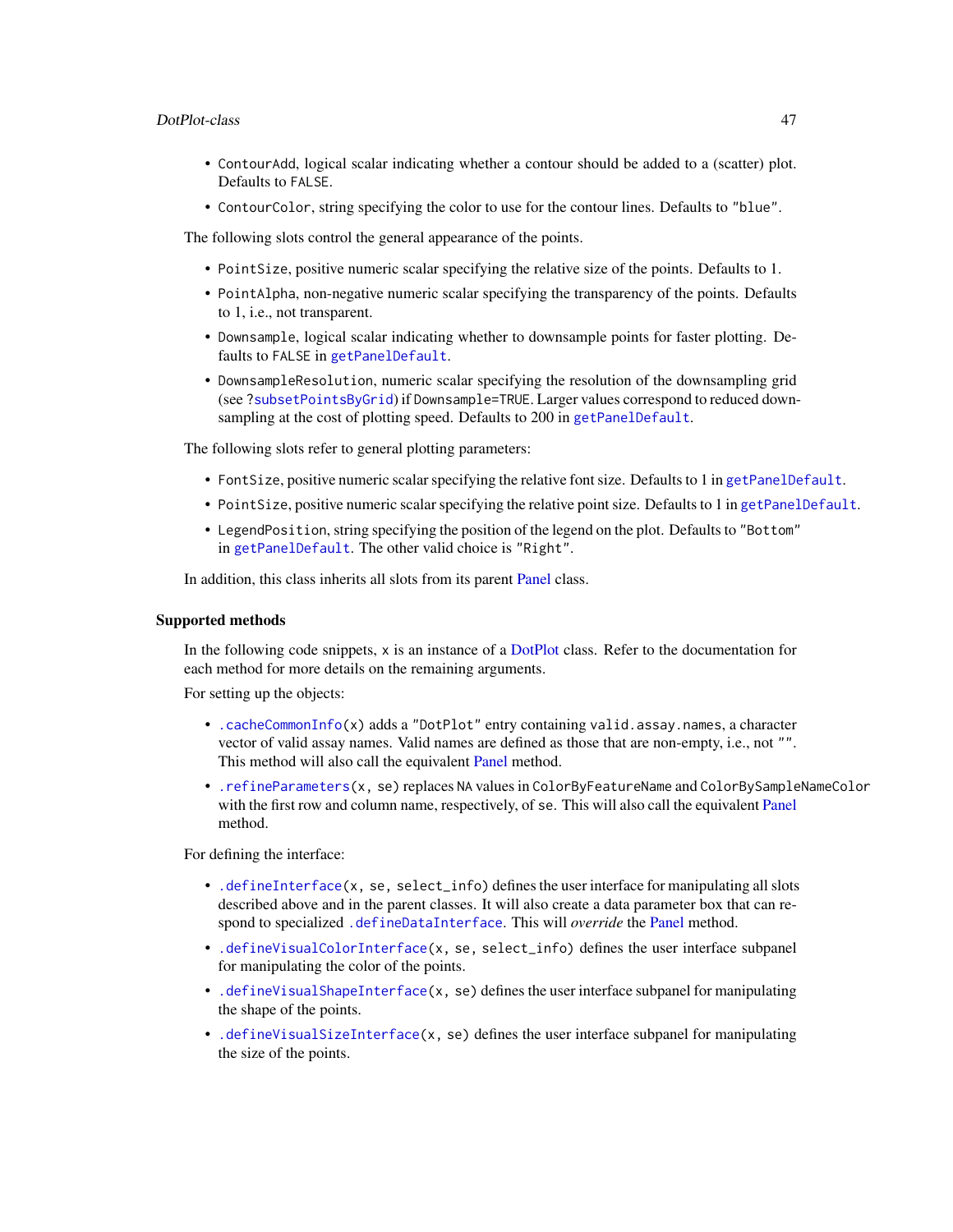- [.defineVisualPointInterface\(](#page-109-0)x, se) defines the user interface subpanel for manipulating other point-related parameters.
- [.defineVisualFacetInterface\(](#page-109-0)x, se) defines the user interface subpanel for manipulating facet-related parameters.
- [.defineVisualTextInterface\(](#page-109-0)x, se) defines the user interface subpanel for manipulating text-related parameters.
- [.defineVisualOtherInterface\(](#page-109-0)x, se) defines the user interface subpanel for manipulating other parameters. Currently this returns NULL.
- [.defineOutput\(](#page-71-0)x) returns a UI element for a brushable plot.
- [.allowableColorByDataChoices\(](#page-109-0)x, se) returns a character vector containing all atomic variables in the relevant \*Data dimension.

For generating the output:

- [.generateOutput\(](#page-71-0)x, se, all\_memory, all\_contents) returns a list containing contents, a data.frame with one row per point currently present in the plot; plot, a [ggplot](#page-0-0) object; commands, a list of character vector containing the R commands required to generate contents and plot; and varname, a string containing the name of the variable in commands that was used to obtain contents.
- [.generateDotPlot\(](#page-79-0)x, labels, envir) returns a list containing plot and commands, as de-scribed above. This is called within [.generateOutput](#page-71-0) for all [DotPlot](#page-44-0) instances by default. Methods are also guaranteed to generate a dot.plot variable in envir containing the [ggplot](#page-0-0) object corresponding to plot.
- [.prioritizeDotPlotData\(](#page-79-0)x, envir) returns NULL.
- [.colorByNoneDotPlotField\(](#page-79-0)x) returns NULL.
- [.colorByNoneDotPlotScale\(](#page-79-0)x) returns NULL.
- [.exportOutput\(](#page-71-0)x, se, all\_memory, all\_contents) will create a PDF file containing the current plot, and return a string containing the path to that PDF. This assumes that the plot field returned by [.generateOutput](#page-71-0) is a [ggplot](#page-0-0) object.

For defining reactive expressions:

- [.createObservers\(](#page-70-0)x, se, input, session, pObjects, rObjects) sets up observers for some (but not all!) of the slots. This will also call the equivalent [Panel](#page-74-0) method.
- [.renderOutput\(](#page-71-0)x, se, output, pObjects, rObjects) will add a rendered plot element to output. The reactive expression will add the contents of the plot to pObjects\$contents and the relevant commands to pObjects\$commands. This will also call the equivalent [Panel](#page-74-0) method to render the panel information text boxes.

For controlling selections:

- [.multiSelectionCommands\(](#page-67-0)x, index) returns a character vector of R expressions that when evaluated - returns a character vector of the names of selected points in the active and/or saved selections of x. The active selection is returned if index=NA, otherwise one of the saved selection is returned.
- [.multiSelectionActive\(](#page-67-0)x) returns x[["BrushData"]] or NULL if there is no brush or closed lasso.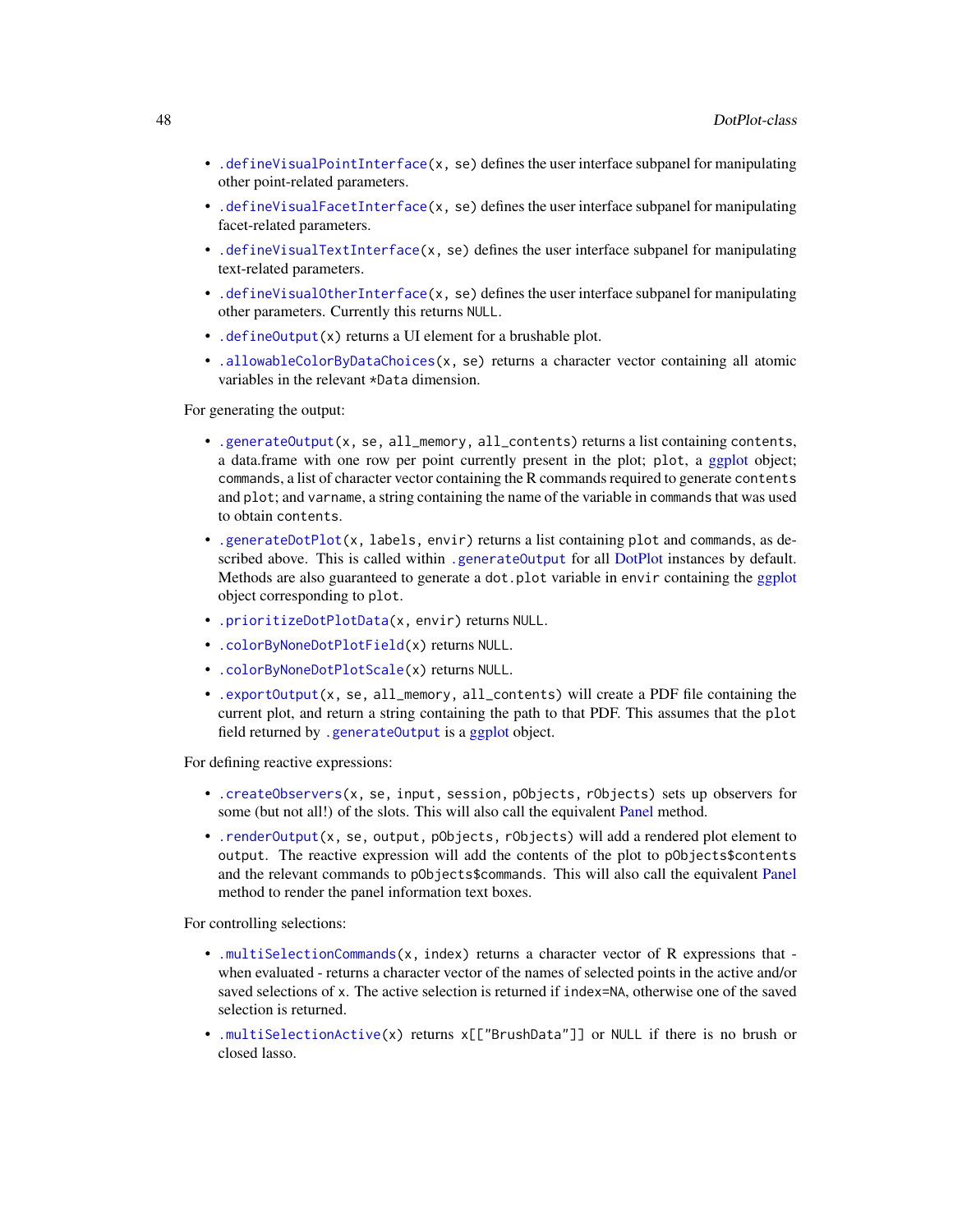- [.multiSelectionClear\(](#page-67-0)x) returns x after setting the BrushData slot to an empty list.
- [.singleSelectionValue\(](#page-98-0)x, contents) returns the name of the first selected element in the active brush. If no brush is active, NULL is returned instead.
- [.singleSelectionSlots\(](#page-98-0)x) will return a list specifying the slots that can be updated by single selections in transmitter panels, mostly related to the choice of coloring parameters. This includes the output of callNextMethod.

For documentation:

• [.definePanelTour\(](#page-43-0)x) returns an data.frame containing the steps of a tour relevant to subclasses, mostly describing the specification of visual effects and the creation of a brush or lasso.

Unless explicitly specialized above, all methods from the parent class [Panel](#page-74-0) are also available.

### Subclass expectations

The DotPlot is a rather vaguely defined class for which the only purpose is to avoid duplicating code for [ColumnDotPlots](#page-29-0) and [RowDotPlots](#page-91-0). We recommend extending those subclasses instead.

## Author(s)

Aaron Lun

## See Also

[RowDotPlot](#page-91-0) and [ColumnDotPlot,](#page-29-0) which are more amenable to extension.

<span id="page-48-0"></span>ExperimentColorMap-class

*ExperimentColorMap class*

## **Description**

ExperimentColorMap class

### Usage

```
ExperimentColorMap(
  assays = list(),colData = list(),
  rowData = list(),all_discrete = list(\text{assays} = NULL, \text{ colData} = NULL, \text{ rowData} = NULL),all_continuous = list(assays = NULL, colData = NULL, rowData = NULL),
  global_discrete = NULL,
 global_continuous = NULL,
  ...
)
```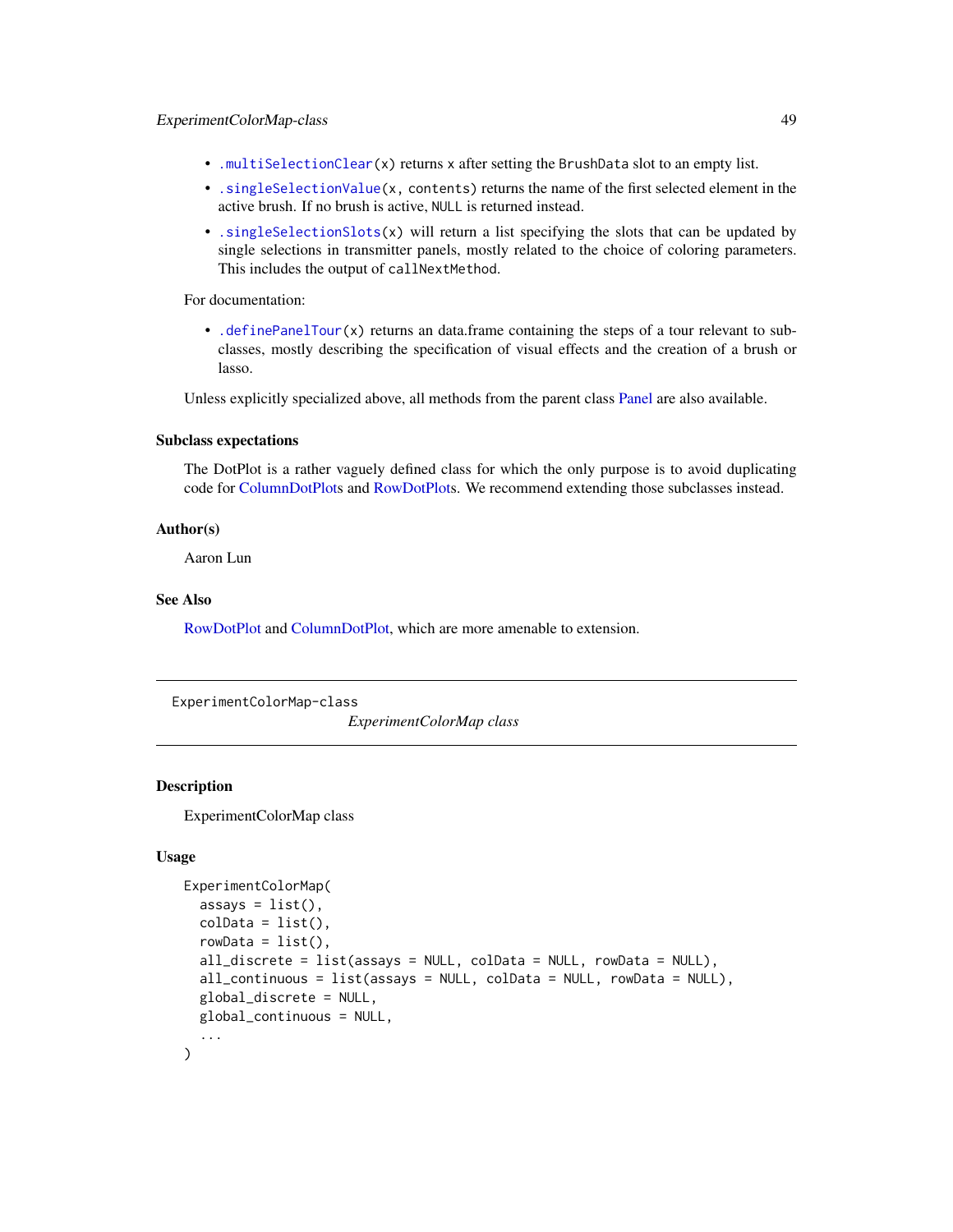## **Arguments**

| assays            | List of colormaps for assays.                                                                               |  |
|-------------------|-------------------------------------------------------------------------------------------------------------|--|
| colData           | List of colormaps for coldata.                                                                              |  |
| rowData           | List of colormaps for rowData.                                                                              |  |
| all_discrete      | Colormaps applied to all undefined categorical assays, colData, and rowData,<br>respectively.               |  |
|                   | all_continuous Colormaps applied to all undefined continuous assays, colData, and rowData,<br>respectively. |  |
| global_discrete   |                                                                                                             |  |
|                   | Colormap applied to all undefined categorical covariates.                                                   |  |
| global_continuous |                                                                                                             |  |
|                   | Colormap applied to all undefined continuous covariates.                                                    |  |
| $\ddots$          | additional arguments passed on to the Experiment ColorMap constructor                                       |  |

# Details

Colormaps must all be functions that take at least one argument: the number of (named) colours to return as a character vector. This argument may be ignored in the body of the colormap function to produce constant colormaps.

# Value

An object of class ExperimentColorMap

## Categorical colormaps

The default categorical colormap emulates the default ggplot2 categorical color palette (Credit: <https://stackoverflow.com/questions/8197559/emulate-ggplot2-default-color-palette>). This palette returns a set of colors sampled in steps of equal size that correspond to approximately equal perceptual changes in color:

```
function(n) {
   hues=seq(15, 375, length=(n + 1))
   hcl(h=hues, l=65, c=100)[seq_len(n)]
}
```
To change the palette for all categorical variables, users must supply a colormap that returns a similar value; namely, an unnamed character vector of length n. For instance, using the base R palette rainbow.colors

```
function(n) {
    rainbow(n)
}
```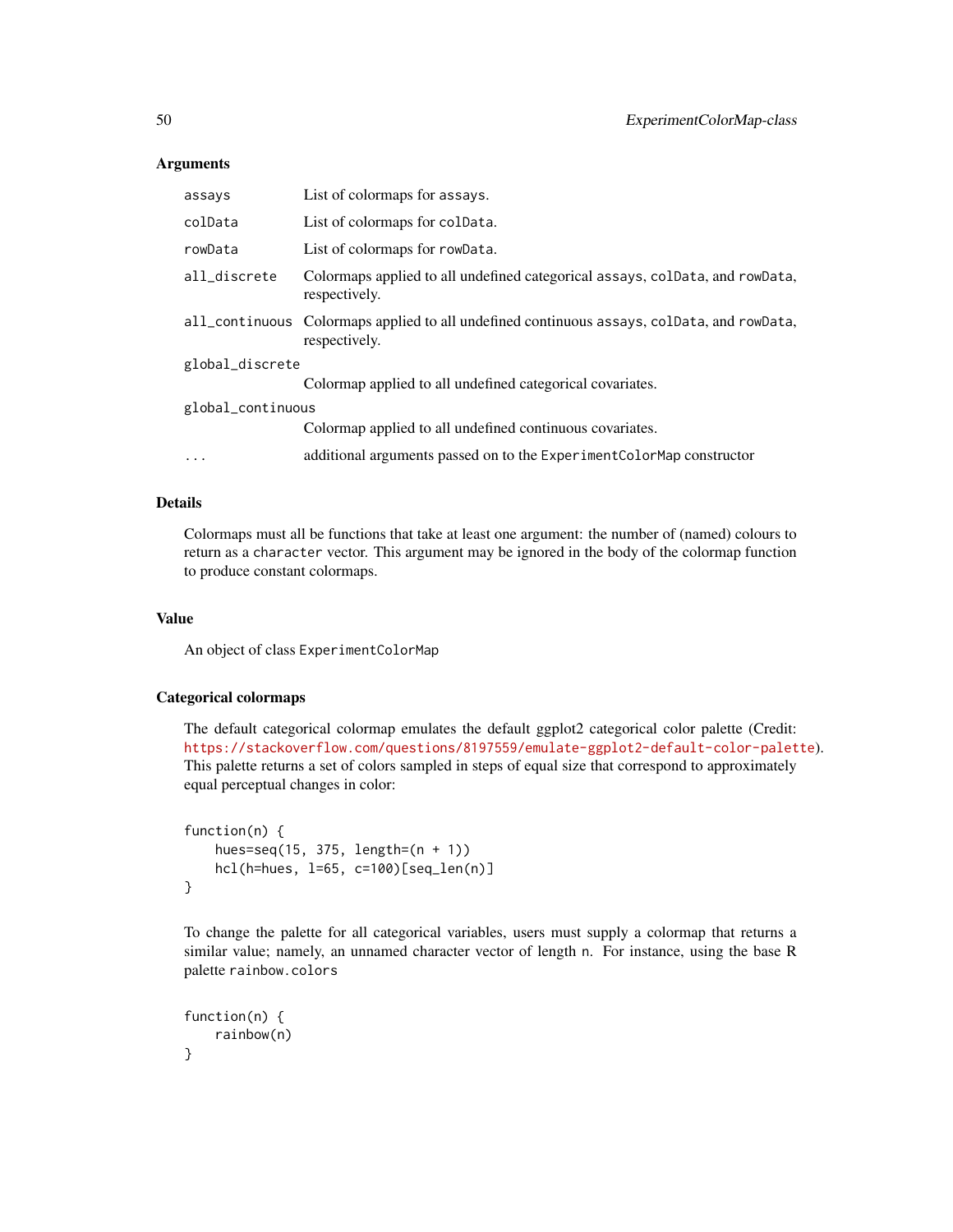### **Accessors**

In the following code snippets, x is an ExperimentColorMap object.

- assayColorMap(x, i, ..., discrete=FALSE): Get an assays colormap for the specified assay i.
- colDataColorMap(x, i, ..., discrete=FALSE): Get a colData colormap for the specified colData column i.
- rowDataColorMap(x, i, ..., discrete=FALSE): Get a rowData colormap for the specified rowData column i.

If the colormap for i cannot be found, one of the default colormaps is returned. In this case, discrete is a logical scalar that indicates whether the colormap should be categorical. The more specialized default is first attempted - e.g., for assayColorMap, this would be the assay colormap specified in assays of all\_discrete or all\_continuous - before falling back to the global default in global\_discrete or global\_continuous. Similarly, if i is missing, the default discrete/continuous colormap is returned.

### **Setters**

In the following code snippets, x is an ExperimentColorMap object, and i is a character or numeric index.

assayColorMap(x, i, ...) <- value: Set an assays colormap. colDataColorMap(x, i, ...) <- value: Set a colData colormap. rowDataColorMap(x, i, ...) <- value: Set a rowData colormap.  $assay(x, i, ...) \leftarrow value$ : Alias. Set an assays colormap.

```
# Example colormaps ----
count_colors <- function(n){
 c("black", "brown", "red", "orange", "yellow")
}
fpkm_colors <- viridis::inferno
tpm_colors <- viridis::plasma
qc_color_fun <- function(n){
 qc_colors <- c("forestgreen", "firebrick1")
 names(qc_colors) <- c("Y", "N")
 return(qc_colors)
}
# Constructor ----
ecm <- ExperimentColorMap(
   assays=list(
       counts=count_colors,
        tophat_counts=count_colors,
```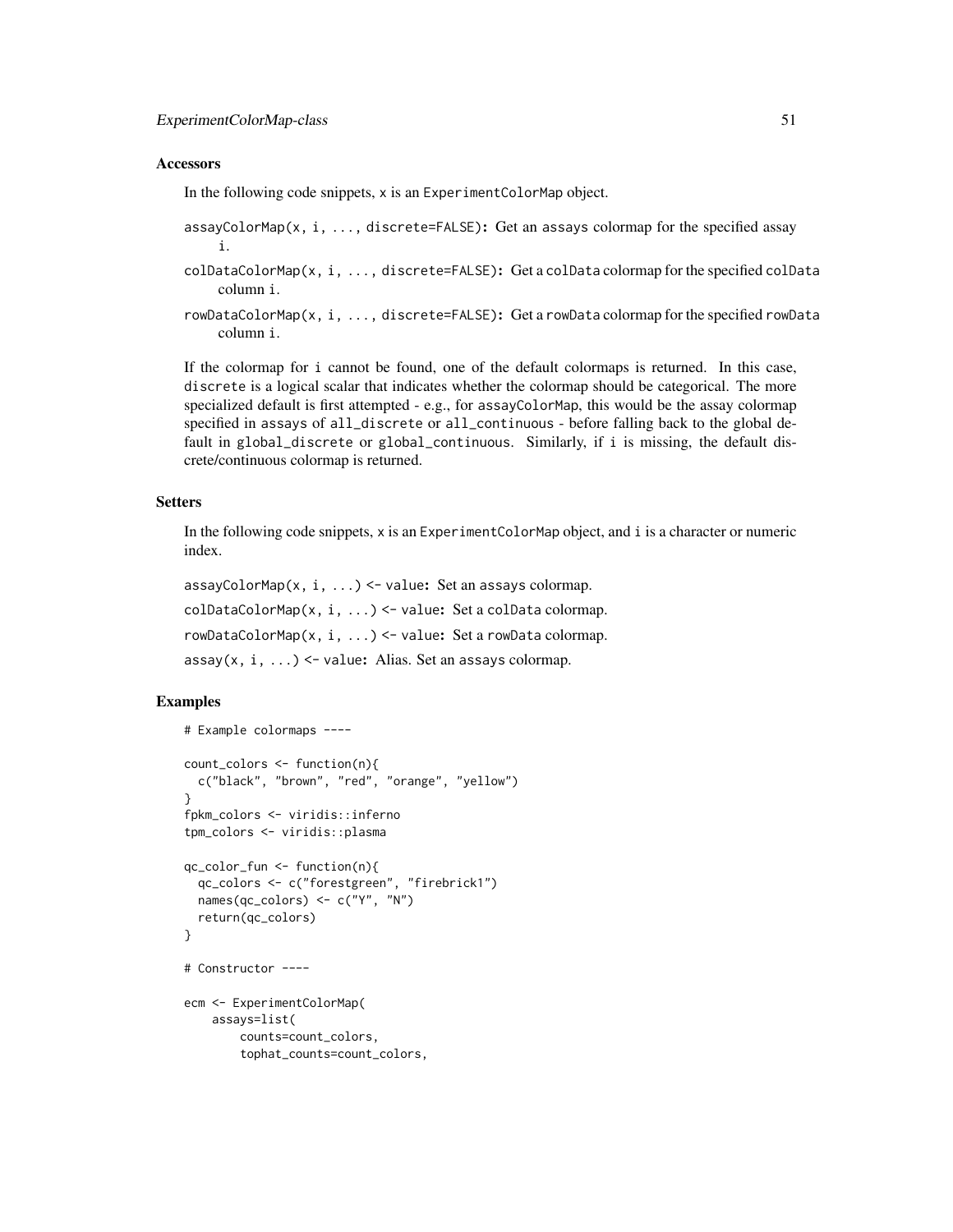```
cufflinks_fpkm=fpkm_colors,
        rsem_tpm=tpm_colors
   ),
   colData=list(
        passes_qc_checks_s=qc_color_fun
    \mathcal{L})
# Accessors ----
# assay colormaps
assayColorMap(ecm, "logcounts") # [undefined --> default]
assayColorMap(ecm, "counts")
assayColorMap(ecm, "cufflinks_fpkm")
assay(ecm, "cufflinks_fpkm") # alias
# colData colormaps
colDataColorMap(ecm, "passes_qc_checks_s")
colDataColorMap(ecm, "undefined")
# rowData colormaps
rowDataColorMap(ecm, "undefined")
# generic accessors
assays(ecm)
assayNames(ecm)
# Setters ----
assayColorMap(ecm, "counts") <- function(n){c("blue", "white", "red")}
assay(ecm, 1) <- function(n){c("blue", "white", "red")}
colDataColorMap(ecm, "passes_qc_checks_s") <- function(n){NULL}
rowDataColorMap(ecm, "undefined") <- function(n){NULL}
# Categorical colormaps ----
# Override all discrete colormaps using the base rainbow palette
ecm <- ExperimentColorMap(global_discrete = rainbow)
n < -10plot(1:n, col=assayColorMap(ecm, "undefined", discrete = TRUE)(n), pch=20, cex=3)
```
<span id="page-51-0"></span>FeatureAssayPlot-class

*The FeatureAssayPlot panel*

# Description

The FeatureAssayPlot is a panel class for creating a [ColumnDotPlot](#page-29-0) where the y-axis represents the expression of a feature of interest, using the [assay](#page-0-0) values of the [SummarizedExperiment.](#page-0-0) It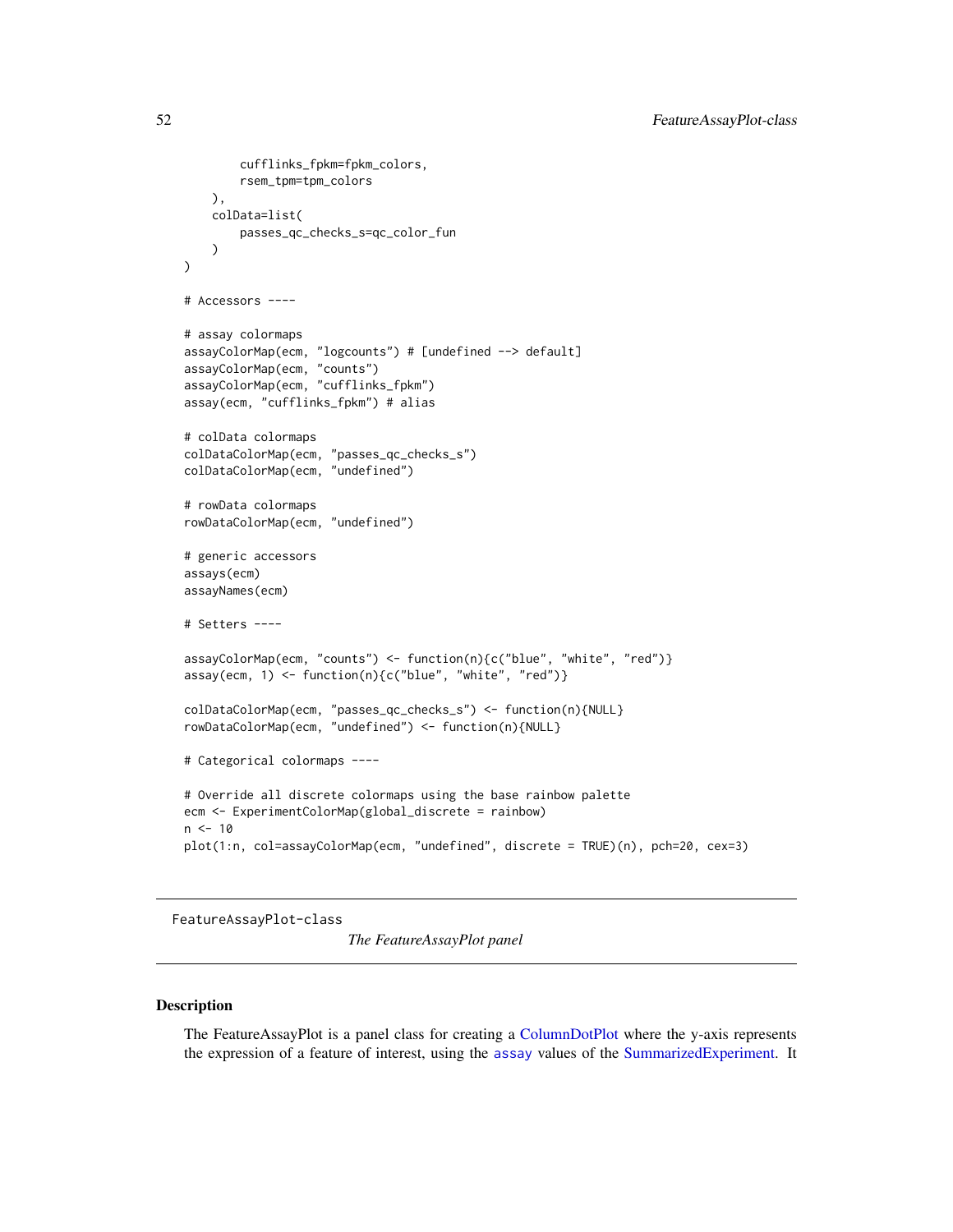## FeatureAssayPlot-class 53

provides slots and methods to specify the feature and what to plot on the x-axis, as well as a method to actually create a data.frame containing those pieces of data in preparation for plotting.

#### Slot overview

The following slots control the values on the y-axis:

- YAxisFeatureName, a string specifying the name of the feature to plot on the y-axis. If NA, defaults to the first row name of the SummarizedExperiment object.
- Assay, string specifying the name of the assay to use for obtaining expression values. Defaults to "logcounts" in [getPanelDefault](#page-77-0), falling back to the name of the first valid assay (see ?[".cacheCommonInfo,DotPlot-method"](#page-0-0) for the definition of validity).
- YAxisFeatureSource, string specifying the encoded name of the transmitting panel to obtain a single selection that replaces YAxisFeatureName. Defaults to "---", i.e., no transmission is performed.
- YAxisFeatureDynamicSource, a logical scalar indicating whether x should dynamically change its selection source for the y-axis. Defaults to FALSE in [getPanelDefault](#page-77-0).

The following slots control the values on the x-axis:

- XAxis, string specifying what should be plotting on the x-axis. This can be any one of "None", "Feature name", "Column data" or "Column selection". Defaults to "None".
- XAxisColumnData, string specifying which column of the [colData](#page-0-0) should be shown on the xaxis, if XAxis="Column data". Defaults to the first valid [colData](#page-0-0) field (see ?". refineParameters, ColumnDotPlot-m for details).
- XAaxisFeatureName, string specifying the name of the feature to plot on the x-axis, if XAxis="Feature name". Defaults to the first row name.
- XAxisFeatureSource, string specifying the encoded name of the transmitting panel to obtain a single selection that replaces XAxisFeatureName. Defaults to "---", i.e., no transmission is performed.
- XAxisFeatureDynamicSource, a logical scalar indicating whether x should dynamically change its selection source for the x-axis. Defaults to FALSE in [getPanelDefault](#page-77-0).

In addition, this class inherits all slots from its parent [ColumnDotPlot,](#page-29-0) [DotPlot](#page-44-0) and [Panel](#page-74-0) classes.

## **Constructor**

FeatureAssayPlot(...) creates an instance of a FeatureAssayPlot class, where any slot and its value can be passed to ... as a named argument.

### Supported methods

In the following code snippets, x is an instance of a [FeatureAssayPlot](#page-51-0) class. Refer to the documentation for each method for more details on the remaining arguments.

For setting up data values: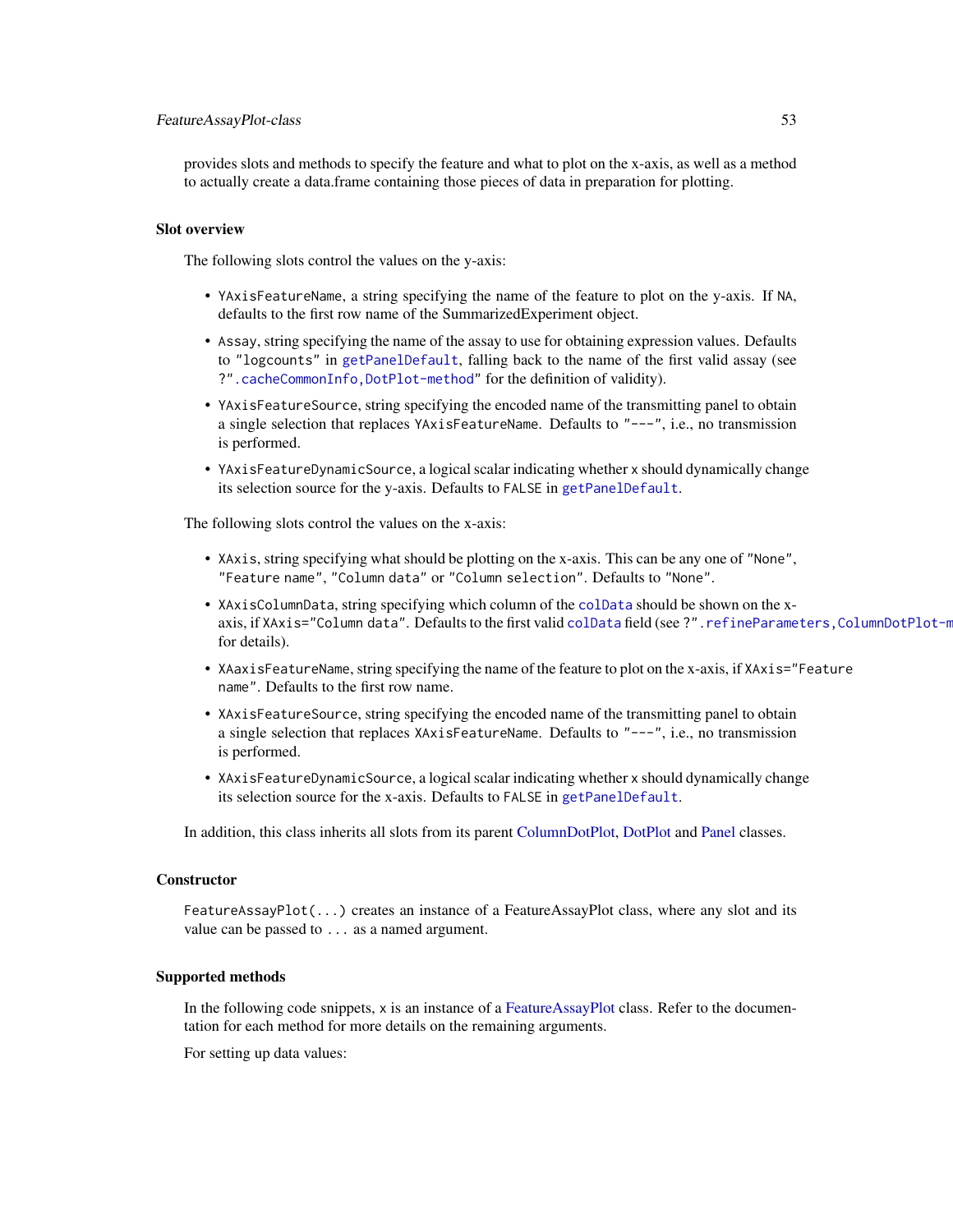• [.refineParameters\(](#page-97-0)x, se) replaces any NA values in XAxisFeatureName and YAxisFeatureName with the first row name; any NA value in Assay with the first valid assay name; and any NA value in XAxisColumnData with the first valid column metadata field. This will also call the equivalent [ColumnDotPlot](#page-29-0) method for further refinements to x. If no rows or assays are present, NULL is returned instead.

For defining the interface:

- [.defineDataInterface\(](#page-56-0)x, se, select\_info) returns a list of interface elements for manipulating all slots described above.
- [.panelColor\(](#page-12-0)x) will return the specified default color for this panel class.

For monitoring reactive expressions:

• [.createObservers\(](#page-70-0)x, se, input, session, pObjects, rObjects) sets up observers for all slots described above and in the parent classes. This will also call the equivalent [Column-](#page-29-0)[DotPlot](#page-29-0) method.

For defining the panel name:

• [.fullName\(](#page-11-0)x) will return "Feature assay plot".

For creating the plot:

• [.generateDotPlotData\(](#page-79-0)x, envir) will create a data.frame of feature expression values in envir. It will return the commands required to do so as well as a list of labels.

For managing selections:

- [.singleSelectionSlots\(](#page-98-0)x) will return a list specifying the slots that can be updated by single selections in transmitter panels, mostly related to the choice of feature on the x- and y-axes. This includes the output of the method for the parent [ColumnDotPlot](#page-29-0) class.
- [.multiSelectionInvalidated\(](#page-67-0)x) returns TRUE if the x-axis uses multiple column selections, such that the point coordinates may change upon updates to upstream selections in transmitting panels. Otherwise, it dispatches to the [ColumnDotPlot](#page-29-0) method.

For documentation:

• [.definePanelTour\(](#page-43-0)x) returns an data.frame containing a panel-specific tour.

### Author(s)

Aaron Lun

#### See Also

[ColumnDotPlot,](#page-29-0) for the immediate parent class.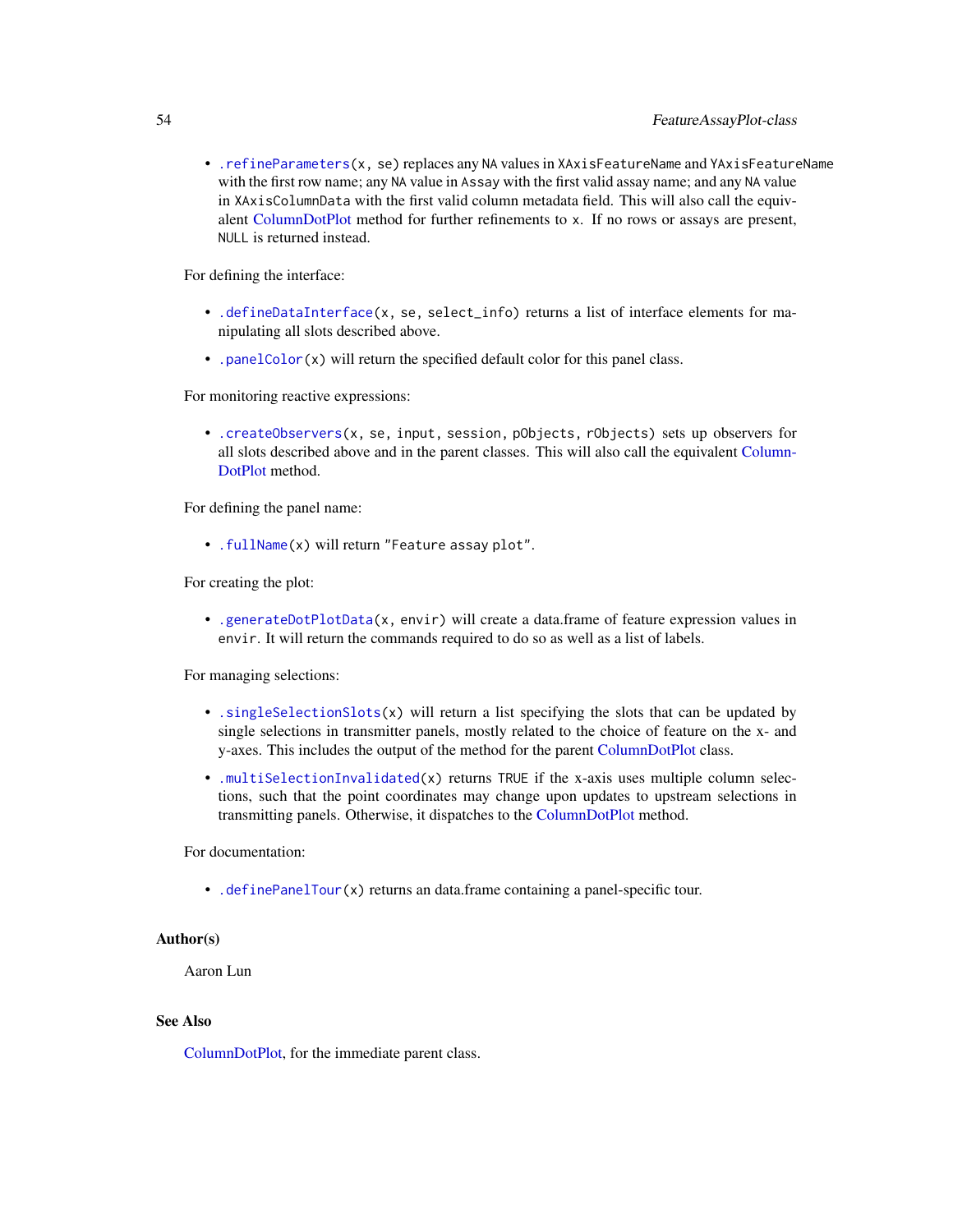# filterDTColumn 55

# Examples

```
#################
# For end-users #
#################
x <- FeatureAssayPlot()
x[["XAxis"]]
x[["Assay"]] <- "logcounts"
x[["XAxisColumnData"]] <- "stuff"
##################
# For developers #
##################
library(scater)
sce <- mockSCE()
sce <- logNormCounts(sce)
old_assay_names <- assayNames(sce)
assayNames(sce) <- character(length(old_assay_names))
# Spits out a NULL and a warning if no assays are named.
sce0 <- .cacheCommonInfo(x, sce)
.refineParameters(x, sce0)
# Replaces the default with something sensible.
assayNames(sce) <- old_assay_names
sce0 <- .cacheCommonInfo(x, sce)
.refineParameters(x, sce0)
```
filterDTColumn *Filter* DT *columns*

# <span id="page-54-0"></span>Description

Filter a data.frame based on the DT [datatable](#page-0-0) widget column search string.

### Usage

```
filterDTColumn(x, search)
```
filterDT(df, column, global)

## Arguments

|        | A numeric or character vector, usually representing a column of a data.frame. |
|--------|-------------------------------------------------------------------------------|
| search | A string specifying the search filter to apply to x.                          |
| df     | A data frame that was used in the data table widget.                          |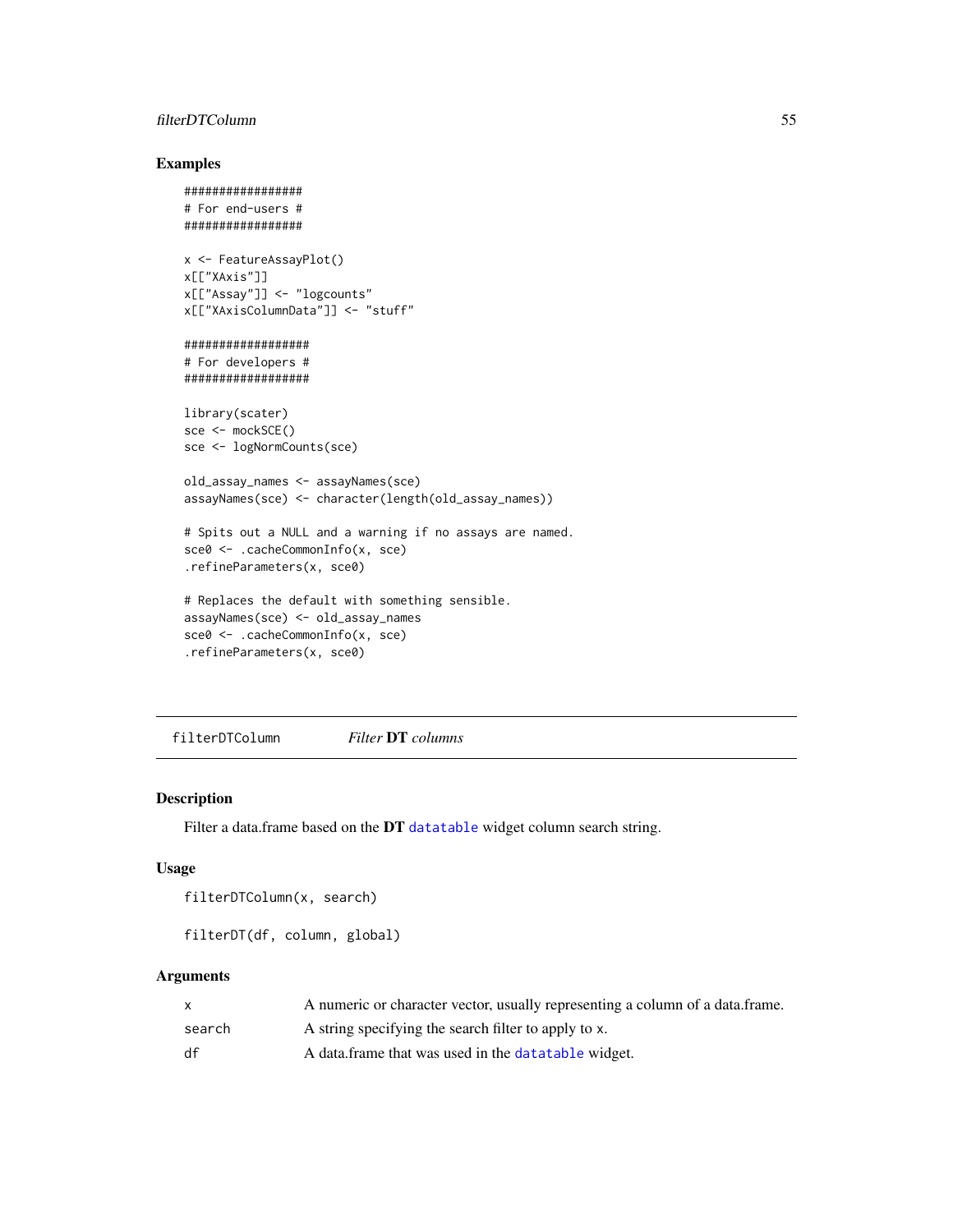| column | A character vector of per-column search strings to apply to df. If any entry is an<br>empty string, the corresponding column is not used for any filtering.  |
|--------|--------------------------------------------------------------------------------------------------------------------------------------------------------------|
| global | String containing a regular expression to search for across all columns in df (and<br>row names, if present). If an empty string, no filtering is performed. |

## Details

For character x, search is treated as a regular expression.

For numeric x, search should have the form LOWER ... UPPER where all elements in [LOWER, UPPER] are retained.

For factor x, search should have the form ["choice\_1", "choice\_2", etc.]. This is also the case for logical x, albeit with the only choices being "true" or "false".

filterDT will retain all rows where (i) any value in any column (after coercion to a string) matches global, and (ii) the value in each column satisfies the filter specified in the corresponding entry of column. Setting global to an empty string will skip requirement (i) while setting any entry of column to an empty string will skip requirement (ii) for the affected column.

Ideally, ncol(df) and length(searches) would be the same, but if not, [filterDT](#page-54-0) will simply filter on the first N entries where N is the smaller of the two.

Any NA element in x will be treated as a no-match. The same applies for each column of df that has non-empty column. Note that a no-match in one column does not preclude a successful match in another column by global.

# Value

A logical vector indicating which entries of x or rows of df are to be retained.

#### Author(s)

Aaron Lun

# See Also

[datatable](#page-0-0) and associated documentation for more details about column searches.

### Examples

```
# Regular expression:
filterDTColumn(LETTERS, "A|B|C")
# Range query:
filterDTColumn(runif(20), "0.1 ... 0.5")
# Factor query:
filterDTColumn(factor(letters), "['a', 'b', 'c']")
# Works on DataFrames:
X <- data.frame(row.names=LETTERS, thing=runif(26),
    stuff=sample(letters[1:3], 26, replace=TRUE),
```
stringsAsFactors=FALSE)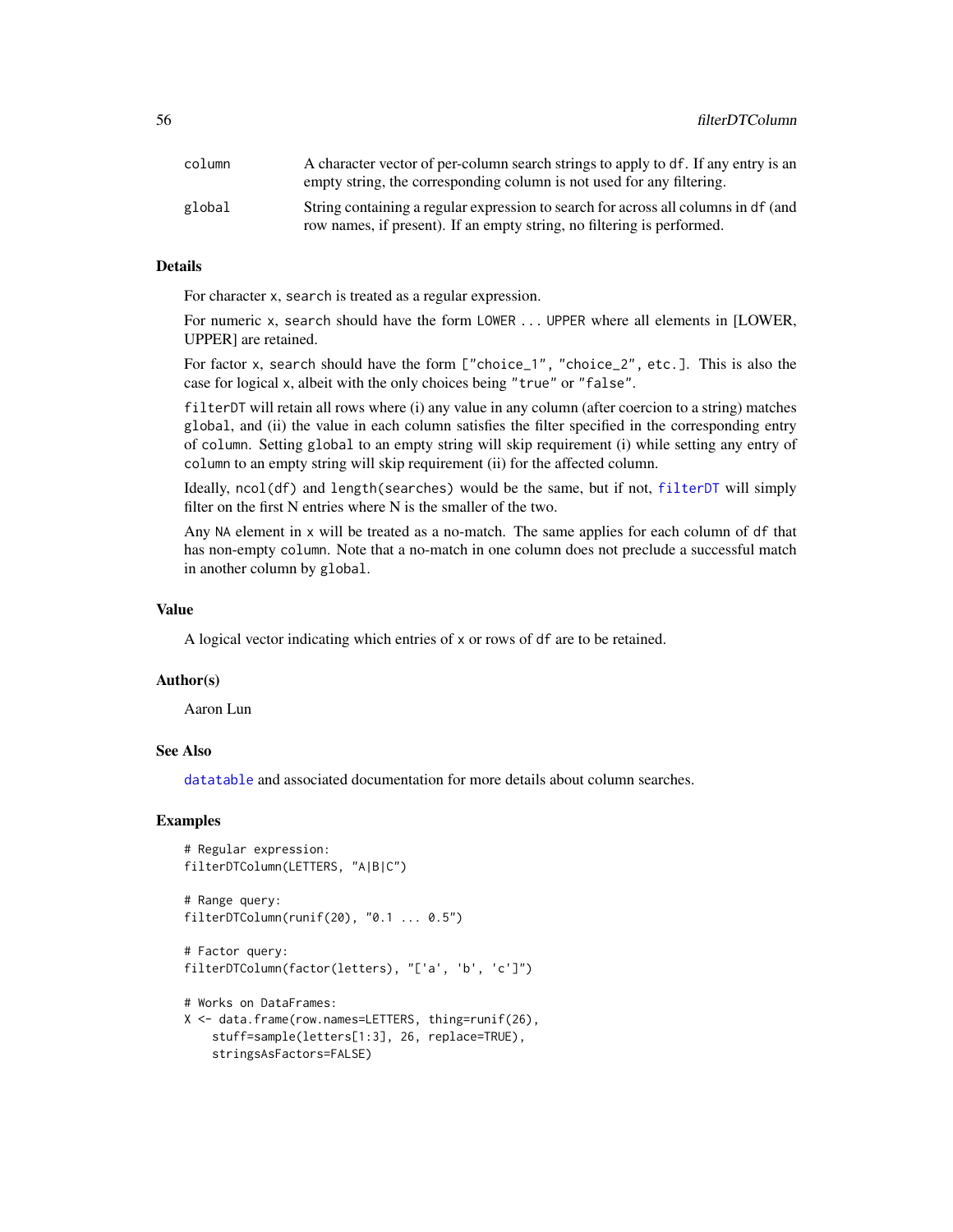```
filterDT(X, c("0 ... 0.5", "a|b"), global="")
filterDT(X, "", global="A")
```
interface-generics *Generics for the panel interface*

#### <span id="page-56-0"></span>Description

An overview of the generics for defining the user interface (UI) for each panel as well as some recommendations on their implementation.

#### Defining the parameter interface

.defineInterface(x, se, select\_info) defines the UI for modifying all parameters for a given panel. The required arguments are:

- x, an instance of a [Panel](#page-74-0) class.
- se, a [SummarizedExperiment](#page-0-0) object containing the current dataset. This can be assumed to have been produced by running [.refineParameters\(](#page-97-0)x, se).
- select\_info, a list of two lists, single and multiple, each of which contains the character vectors row and column. This specifies the panels available for transmitting single/multiple selections on the rows/columns, see [?.multiSelectionDimension](#page-67-0) and [?.singleSelectionDimension](#page-98-0) for more details.

Methods for this generic are expected to return a list of [collapseBox](#page-23-0) elements. Each parameter box can contain arbitrary numbers of additional UI elements, each of which is expected to modify one slot of x upon user interaction.

The ID of each interface element should follow the form of PANEL\_SLOT where PANEL is the panel name (from [.getEncodedName\(](#page-11-1)x)) and SLOT is the name of the slot modified by the interface element, e.g., "ReducedDimensionPlot1\_Type". Each interface element should have an equivalent observer in [.createObservers](#page-70-0) unless they are hidden by [.hideInterface](#page-56-0) (see below).

It is the developer's responsibility to call [callNextMethod](#page-0-0) to obtain interface elements for parent classes. A common strategy is to combine the output of callNextMethod with additional [collapseBox](#page-23-0) elements to achieve the desired UI structure.

#### Defining the data parameter interface

.defineDataInterface(x, se, select\_info) defines the UI for data-related (i.e., non-aesthetic) parameters. The required arguments are the same as those for .defineInterface. Methods for this generic are expected to return a list of UI elements for altering data-related parameters, which are automatically placed inside the "Data parameters" collapsible box. Each element's ID should still follow the PANEL\_SLOT pattern described above.

This generic aims to provide a simpler alternative to specializing .defineInterface for the most common use case. New panels can write methods for this generic to add their own interface elements for altering the contents of the panel, without needing to reimplement other UI elements in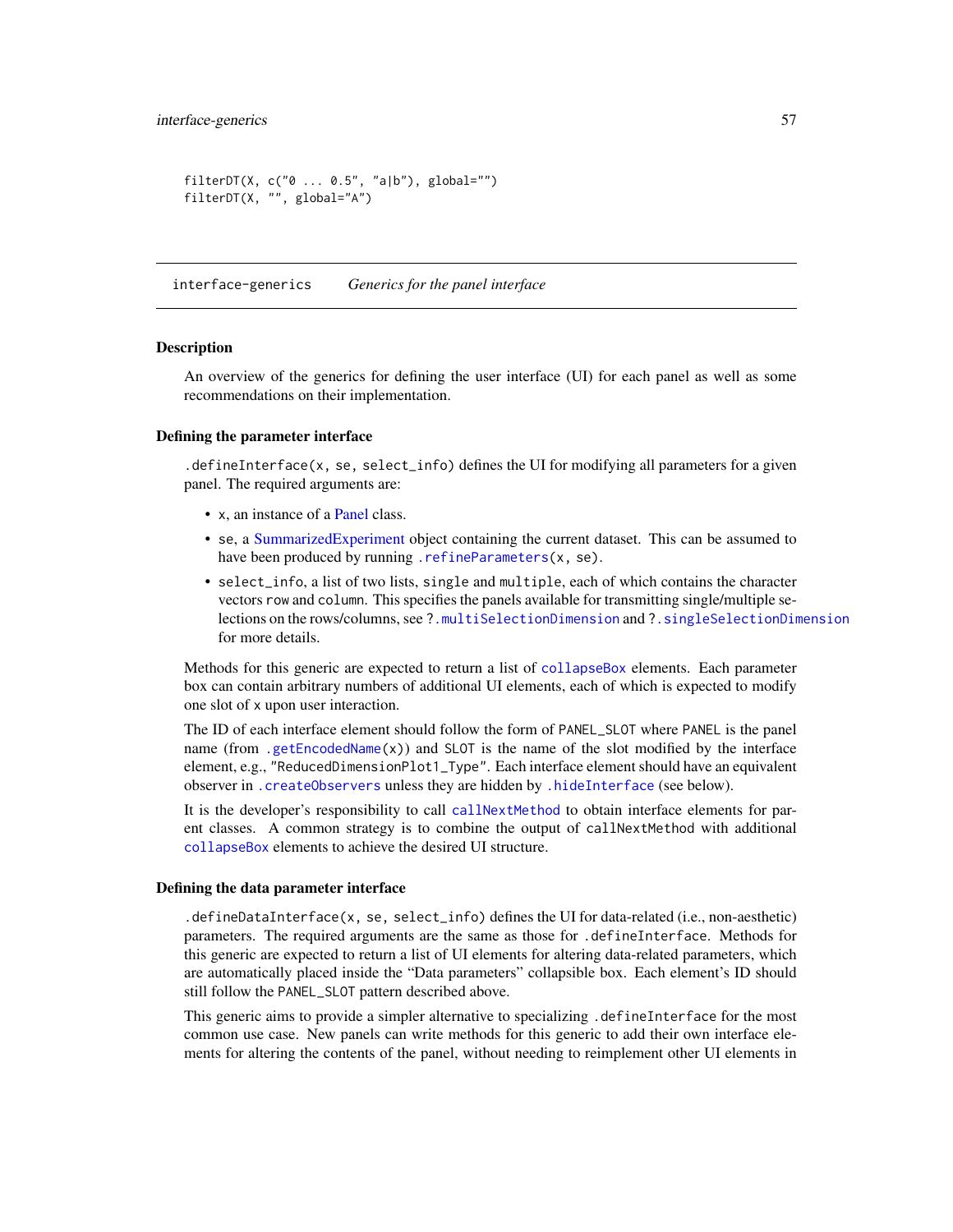the parent class's .defineInterface method. Conversely, there is no obligation to write a method for this generic if one is planning to specialize .defineInterface.

It is the developer's responsibility to call [callNextMethod](#page-0-0) to obtain interface elements for parent classes.

# Hiding interface elements

.hideInterface(x, field) determines whether certain UI elements should be hidden from the user. The required arguments are:

- x, an instance of a [Panel](#page-74-0) class.
- field, string containing the name of a slot of x.

Methods for this generic are expected to return a logical scalar indicating whether the interface element corresponding to field should be hidden from the user. This is useful for hiding UI elements that cannot be changed or have no effect, especially in highly specialized subclasses where some concepts in the parent class may no longer be relevant. (The alternative would be to reimplement all of the parent's .defineInterface method just to omit a handful of UI elements!)

It is the developer's responsibility to call [callNextMethod](#page-0-0) to hide the same interface elements as parent classes. This is not strictly required if one wishes to expose previously hidden elements.

# Author(s)

Aaron Lun

interface-wrappers iSEE *UI element wrappers*

#### <span id="page-57-0"></span>Description

Wrapper functions to create the standard shiny user interface elements, accompanied by an optional help icon that opens an interactive tour describing the purpose of the element. Also responds to requests to hide a particular element via [.hideInterface](#page-56-0).

### Usage

| $.sleepctInput.isEE(x, field, label, , help = TRUE)$     |
|----------------------------------------------------------|
| $.selectricInput.isEE(x, field, label, , help = TRUE)$   |
| .checkboxInput.iSEE(x, field, label, , help = TRUE)      |
| .checkboxGroupInput.iSEE(x, field, label, , help = TRUE) |
| $sliderInput.isEE(x, field, label, , help = TRUE)$       |
| .numericInput.iSEE $(x,$ field, label, , help = TRUE)    |
| .radioButtons.iSEE $(x,$ field, label, , help = TRUE)    |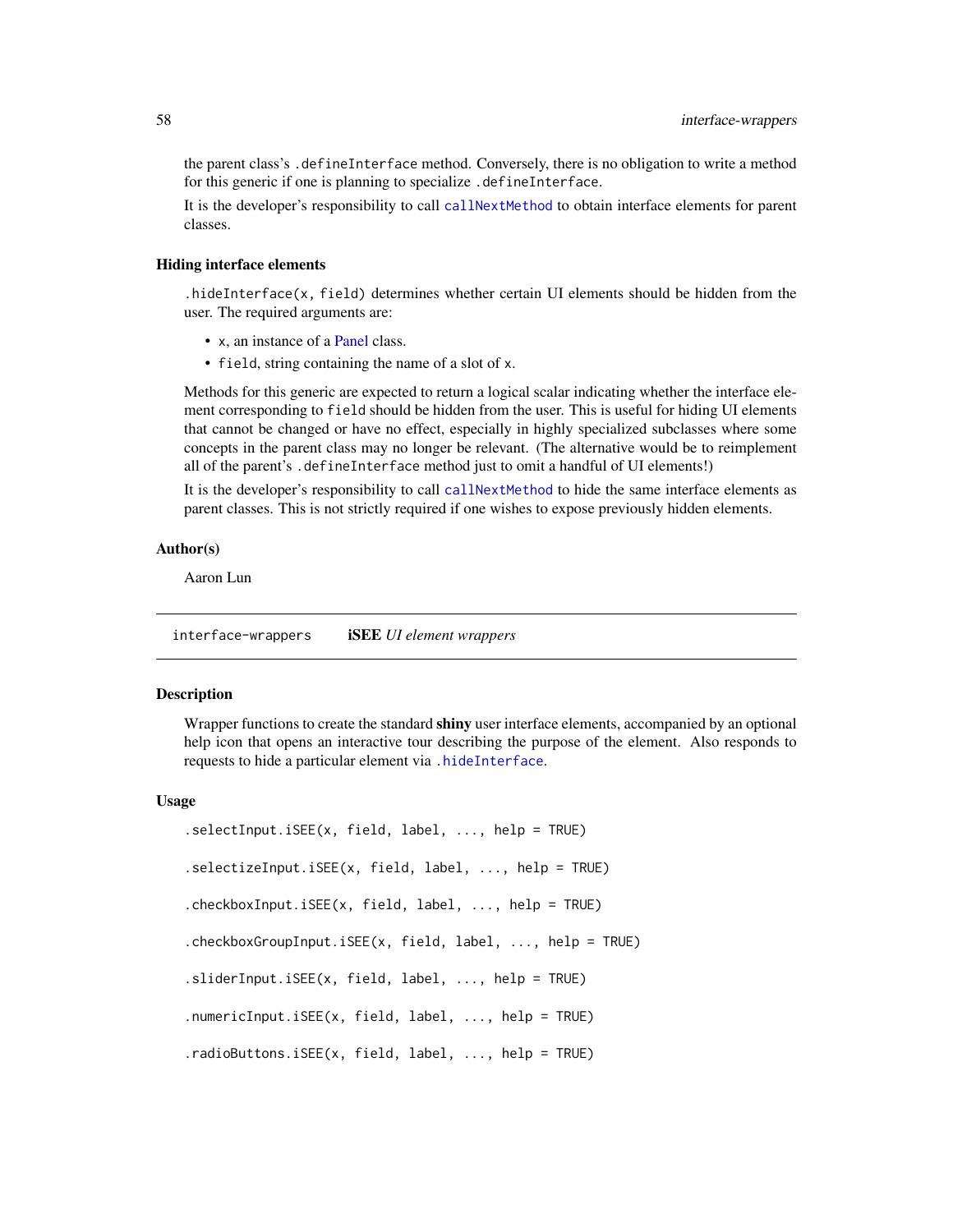#### $iSE$  59

## Arguments

| x     | A Panel object for which to construct an interface element.                      |
|-------|----------------------------------------------------------------------------------|
| field | String containing the name of the parameter controlled by the interface element. |
| label | String specifying the label to be shown.                                         |
| .     | Further arguments to be passed to the corresponding shiny function.              |
| help  | Logical scalar indicating whether a help icon should be added to the label.      |

### Value

The output of FUN(id, ..) is returned where FUN is set the corresponding shiny function, e.g., [selectInput](#page-0-0) for .selectInput.iSEE. id is defined by concatenating [.getEncodedName\(](#page-11-1)x) and field (separated by an underscore).

If .hideInterface(x, field) is TRUE, the output is wrapped inside a [hidden](#page-0-0) call.

# Author(s)

Aaron Lun

<span id="page-58-0"></span>iSEE *iSEE: interactive SummarizedExperiment Explorer*

# Description

Interactive and reproducible visualization of data contained in a [SummarizedExperiment](#page-0-0) object, using a Shiny interface.

### Usage

```
iSEE(
  se,
  initial = NULL,
 extra = NULL,colormap = ExperimentColorMap(),
  landingPage = createLandingPage(),
  tour = NULL,appTitle = NULL,
  runLocal = TRUE,
 voice = FALSE,
 bugs = FALSE,
  saveState = NULL,
  ...
)
```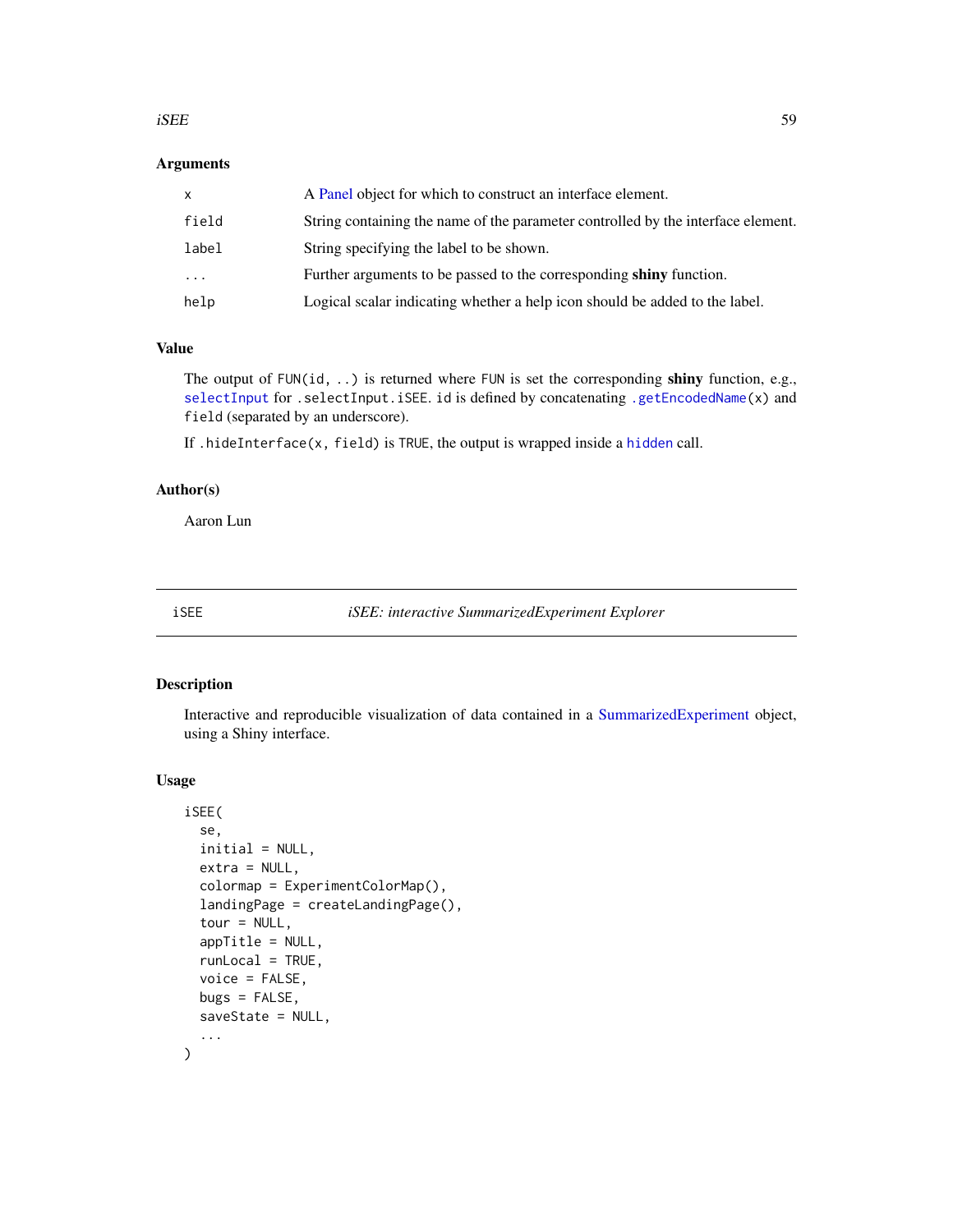## **Arguments**

| se          | A Summarized Experiment object, ideally with named assays. If missing, an app<br>is launched with a landing page generated by the landingPage argument.                                                                                   |
|-------------|-------------------------------------------------------------------------------------------------------------------------------------------------------------------------------------------------------------------------------------------|
| initial     | A list of Panel objects specifying the initial state of the app. The order of panels<br>determines the sequence in which they are laid out in the interface. Defaults to<br>one instance of each panel class available from <i>iSEE</i> . |
| extra       | A list of additional Panel objects that might be added after the app has started.<br>Defaults to one instance of each panel class available from iSEE.                                                                                    |
| colormap    | An ExperimentColorMap object that defines custom colormaps to apply to indi-<br>vidual assays, colData and rowData covariates.                                                                                                            |
| landingPage | A function that renders a landing page when iSEE is started without any speci-<br>fied se. Ignored if se is supplied.                                                                                                                     |
| tour        | A data frame with the content of the interactive tour to be displayed after starting<br>up the app. Ignored if se is not supplied.                                                                                                        |
| appTitle    | A string indicating the title to be displayed in the app. If not provided, the app<br>displays the version info of iSEE.                                                                                                                  |
| runLocal    | A logical indicating whether the app is to be run locally or remotely on a server,<br>which determines how documentation will be accessed.                                                                                                |
| voice       | A logical indicating whether the voice recognition should be enabled.                                                                                                                                                                     |
| bugs        | Set to TRUE to enable the bugs Easter egg. Alternatively, a named numeric vector<br>control the respective number of each bug type (e.g., c(bugs=3L, spiders=1L)).                                                                        |
| saveState   | A function that accepts a single argument containing the current application state<br>and saves it to some appropriate location.                                                                                                          |
| $\cdots$    | Further arguments to pass to shinyApp.                                                                                                                                                                                                    |

### Details

Configuring the initial state of the app is as easy as passing a list of [Panel](#page-74-0) objects to initial. Each element represents one panel and is typicall constructed with a command like [ReducedDimensionPlot\(](#page-83-0)). Panels are filled from left to right in a row-wise manner depending on the available width. Each panel can be easily customized by modifying the parameters in each object.

The extra argument should specify [Panel](#page-74-0) classes that might not be shown during initialization but can be added interactively by the user after the app has started. The first instance of each new class in extra will be used as a template when the user adds a new panel of that class. Note that initial will automatically be appended to extra to form the final set of available panels, so it is not strictly necessary to re-specify instances of those initial panels in extra. (unless we want the parameters of newly created panels to be different from those at initialization).

# Value

A Shiny app object is returned for interactive data exploration of se, either by simply printing the object or by explicitly running it with [runApp](#page-0-0).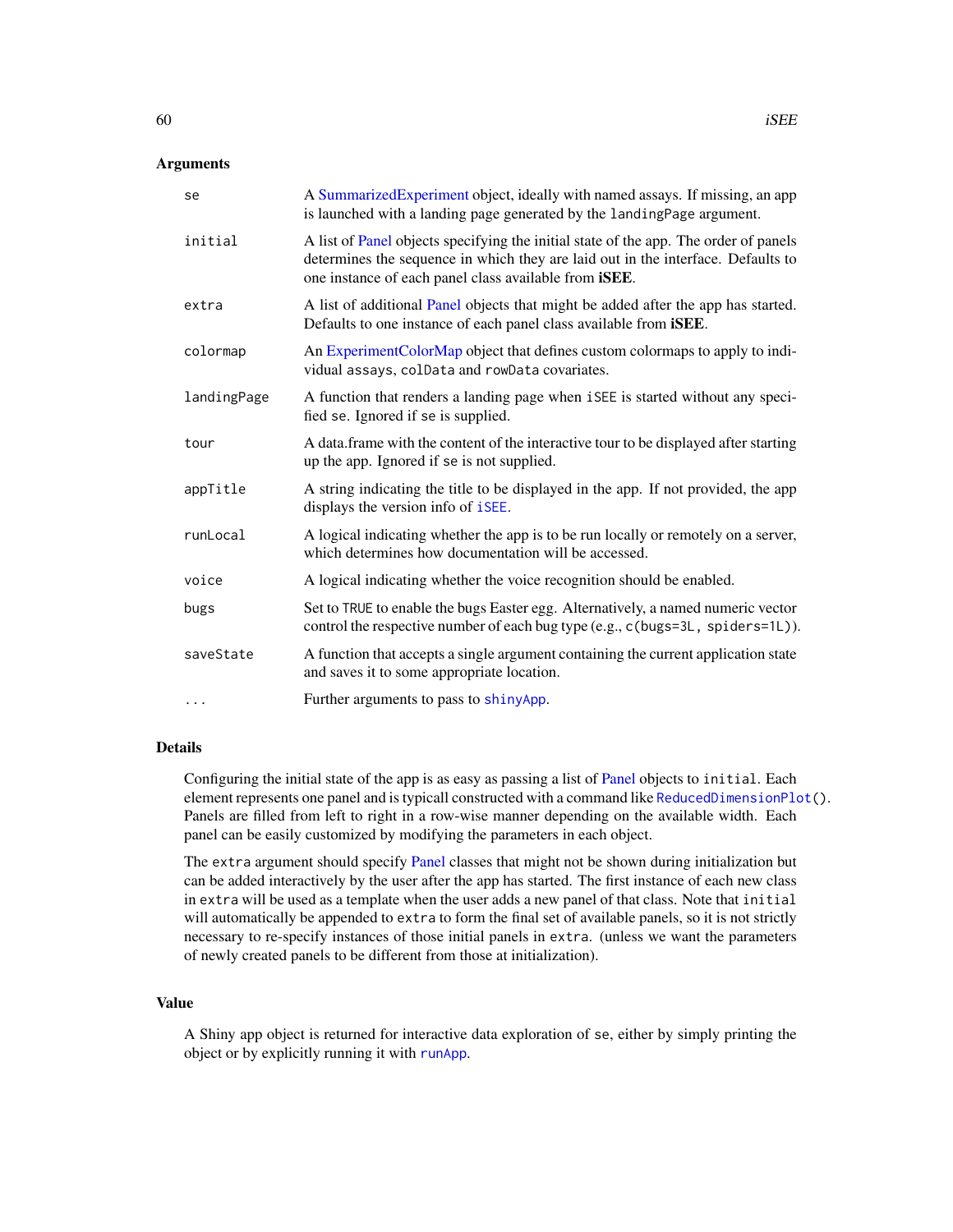#### Setting up a tour

The tour argument allows users to specify a custom tour to walk their audience through various panels. This is useful for describing different aspects of the dataset and highlighting interesting points in an interactive manner.

We use the format expected by the rintrojs package - see [https://github.com/carlganz/](https://github.com/carlganz/rintrojs#usage) [rintrojs#usage](https://github.com/carlganz/rintrojs#usage) for more information. There should be two columns, element and intro, with the former describing the element to highlight and the latter providing some descriptive text. The [defaultTour](#page-42-0) also provides the default tour that is used in the Examples below.

### Creating a landing page

If se is not supplied, a landing page is generated that allows users to upload their own RDS file to initialize the app. By default, the maximum request size for file uploads defaults to 5MB ([https:](https://shiny.rstudio.com/reference/shiny/0.14/shiny-options.html) [//shiny.rstudio.com/reference/shiny/0.14/shiny-options.html](https://shiny.rstudio.com/reference/shiny/0.14/shiny-options.html)). To raise the limit (e.g., 50MB), run options(shiny.maxRequestSize=50\*1024^2).

The landingPage argument can be used to alter the landing page, see [createLandingPage](#page-40-0) for more details. This is useful for creating front-ends that can retrieve [SummarizedExperiments](#page-0-0) from a database on demand for interactive visualization.

### Saving application state

If users want to record the application state, they can download an RDS file containing a list with the entries:

- memory, a list of [Panel](#page-74-0) objects containing the current state of the application. This can be directly re-used as the initial argument in a subsequent [iSEE](#page-58-0) call.
- se, the [SummarizedExperiment](#page-0-0) object of interest. This is optional and may not be present in the list, depending on the user specifications.
- colormap, the [ExperimentColorMap](#page-48-0) object being used. This is optional and may not be present in the list, depending on the user specifications.

We can also provide a custom function in save State that accepts a single argument containing this list. This is most useful when [iSEE](#page-58-0) is deployed in an enterprise environment where sessions can be saved in a persistent location; combined with a suitable landingPage specification, this allows users to easily reload sessions of interest. The idea is very similar to Shiny bookmarks but is more customizable and can be used in conjunction with URL-based bookmarking.

### References

Rue-Albrecht K, Marini F, Soneson C, Lun ATL. iSEE: Interactive SummarizedExperiment Explorer *F1000Research* 7.

Javascript code for bugs was based on <https://github.com/Auz/Bug>.

## Examples

library(scRNAseq)

# Example data ----

#### $iSE$  61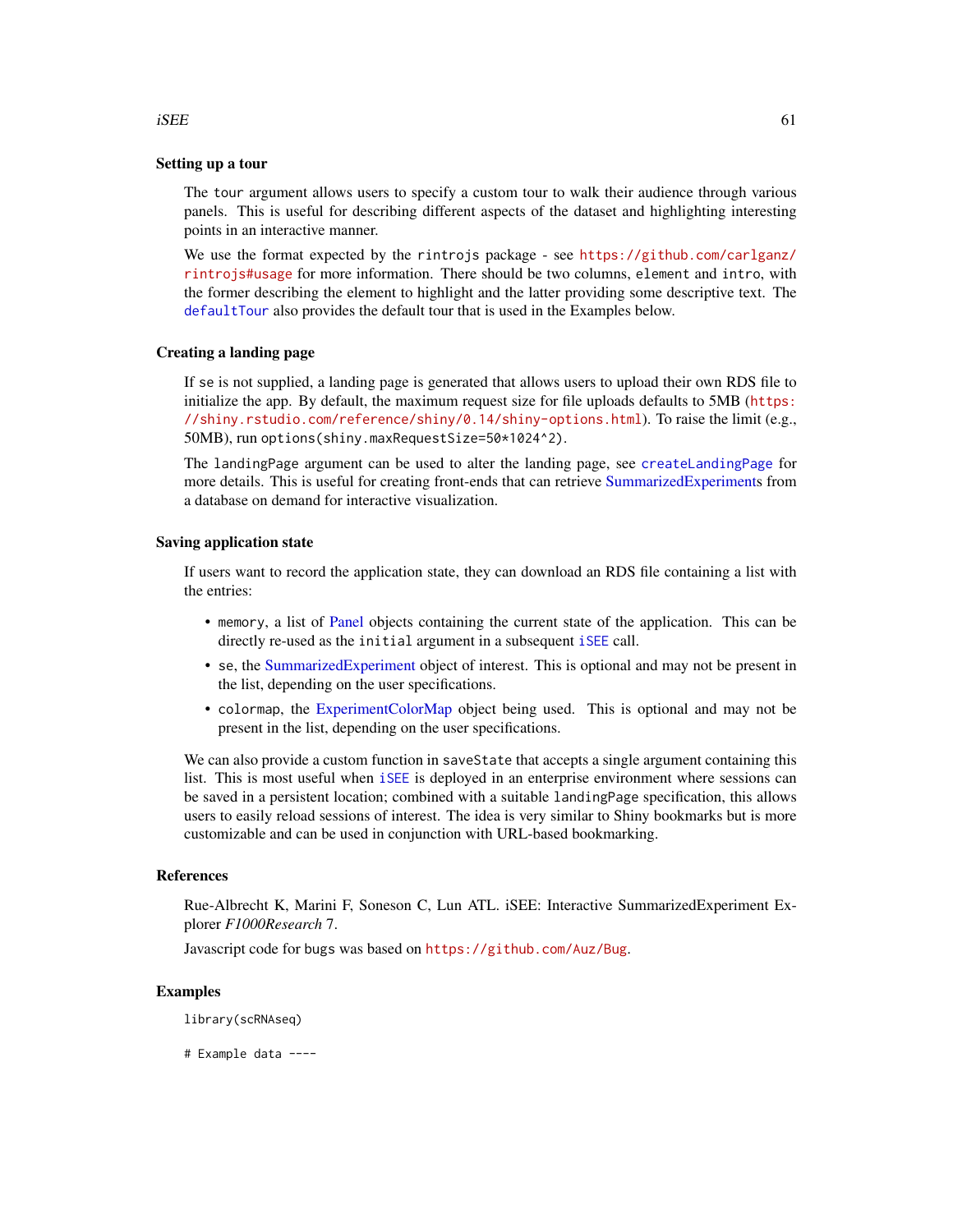```
sce <- ReprocessedAllenData(assays="tophat_counts")
class(sce)
library(scater)
sce <- logNormCounts(sce, exprs_values="tophat_counts")
sce <- runPCA(sce, ncomponents=4)
sce <- runTSNE(sce)
rowData(sce)$ave_count <- rowMeans(assay(sce, "tophat_counts"))
rowData(sce)$n_cells <- rowSums(assay(sce, "tophat_counts") > 0)
sce
# launch the app itself ----
app <- iSEE(sce)
if (interactive()) {
 shiny::runApp(app, port=1234)
}
```
iSEE-pkg *iSEE: interactive SummarizedExperiment/SingleCellExperiment Explorer*

# Description

iSEE is a Bioconductor package that provides an interactive Shiny-based graphical user interface for exploring data stored in SummarizedExperiment objects, including row- and column-level metadata. Particular attention is given to single-cell data in a SingleCellExperiment object with visualization of dimensionality reduction results, e.g., from principal components analysis (PCA) or t-distributed stochastic neighbour embedding (t-SNE)

## Author(s)

Aaron Lun <infinite.monkeys.with.keyboards@gmail.com>

Charlotte Soneson <charlottesoneson@gmail.com>

Federico Marini <marinif@uni-mainz.de>

Kevin Rue-Albrecht <kevinrue67@gmail.com>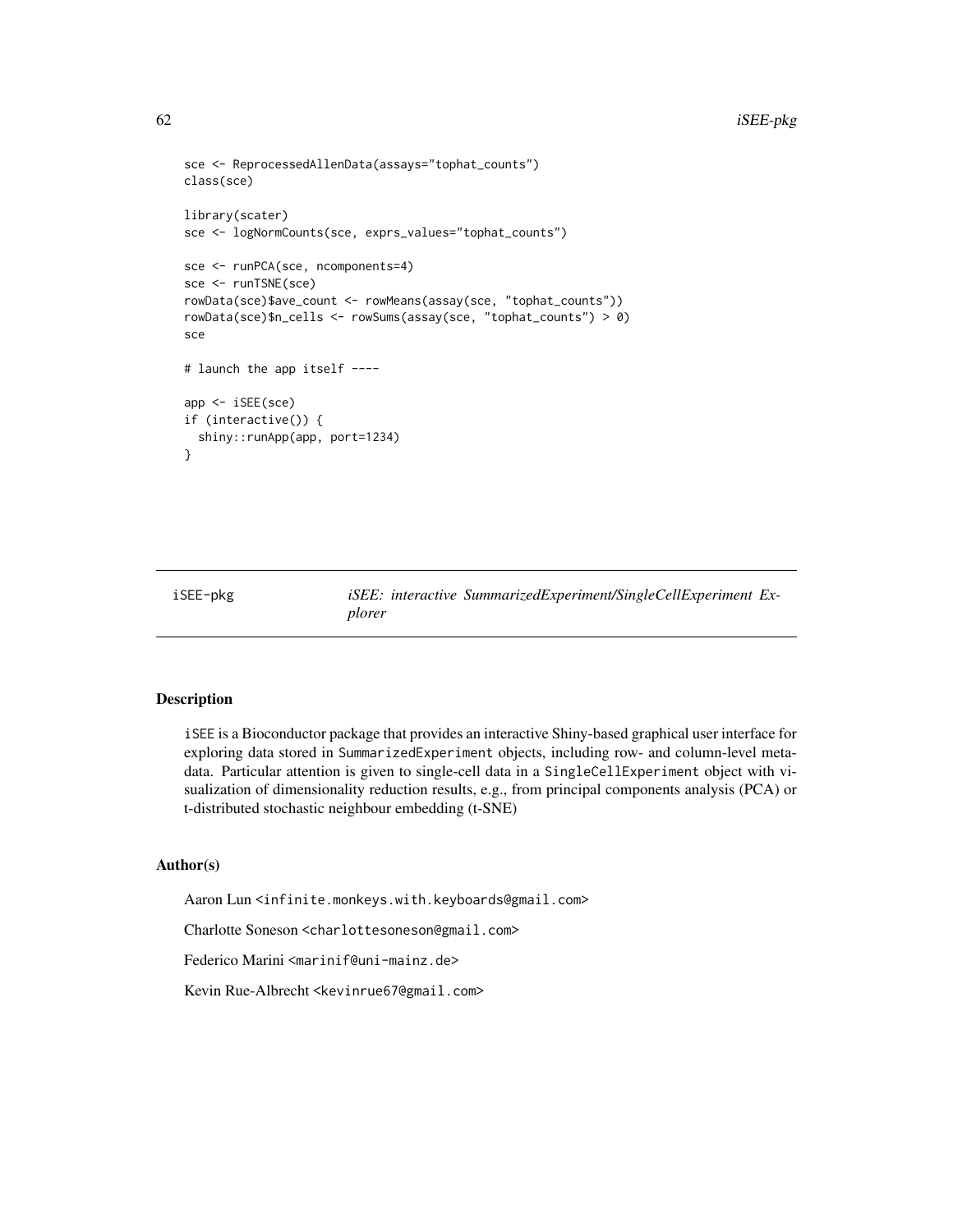### **Description**

Get or set global values that are used by relevant panels during construction and application initialization. This has been deprecated in favor of [panelDefaults](#page-77-1) (for options that apply during [Panel](#page-74-0) construction) and [registerAppOptions](#page-85-0) (for options that apply during application runtime).

#### Usage

iSEEOptions

# Format

An object of class list of length 4.

## Commands

str(iSEEOptions\$get()) will show the default values for all options.

iSEEOptions\$set(name=value) will set the named option to value.

iSEEOptions\$restore() will reset the global options to the package default values.

### Available options

point.color Default color of data points in DotPlot panels (character).

point.size Default size of data points in DotPlot panels (numeric).

- point.alpha Default alpha level controlling transparency of data points in DotPlot panels (numeric).
- downsample Enable visual downsampling in DotPlot panels (logical).
- downsample.resolution Resolution of the visual downsampling, if active (numeric).

selected.color Color of selected data points in DotPlot panels (character).

- selected.alpha Alpha level controlling transparency of data points *not* selected in DotPlot panels (numeric).
- selection.dynamic.single Toggle dynamic single selections for all panels (logical).
- selection.dynamic.multiple Toggle dynamic multiple selections for all panels (logical).
- contour.color Color of the 2d density estimation contour in DotPlot panels (character).
- font.size Global multiplier controlling the magnification of plot title and text elements in DotPlot panels (numeric).
- legend.position Position of the legend in DotPlot and ComplexHeatmapPlot panels (one of "Bottom", "Right").
- legend.direction Position of the legend in DotPlot and ComplexHeatmapPlot panels (one of "Horizontal", "Vertical").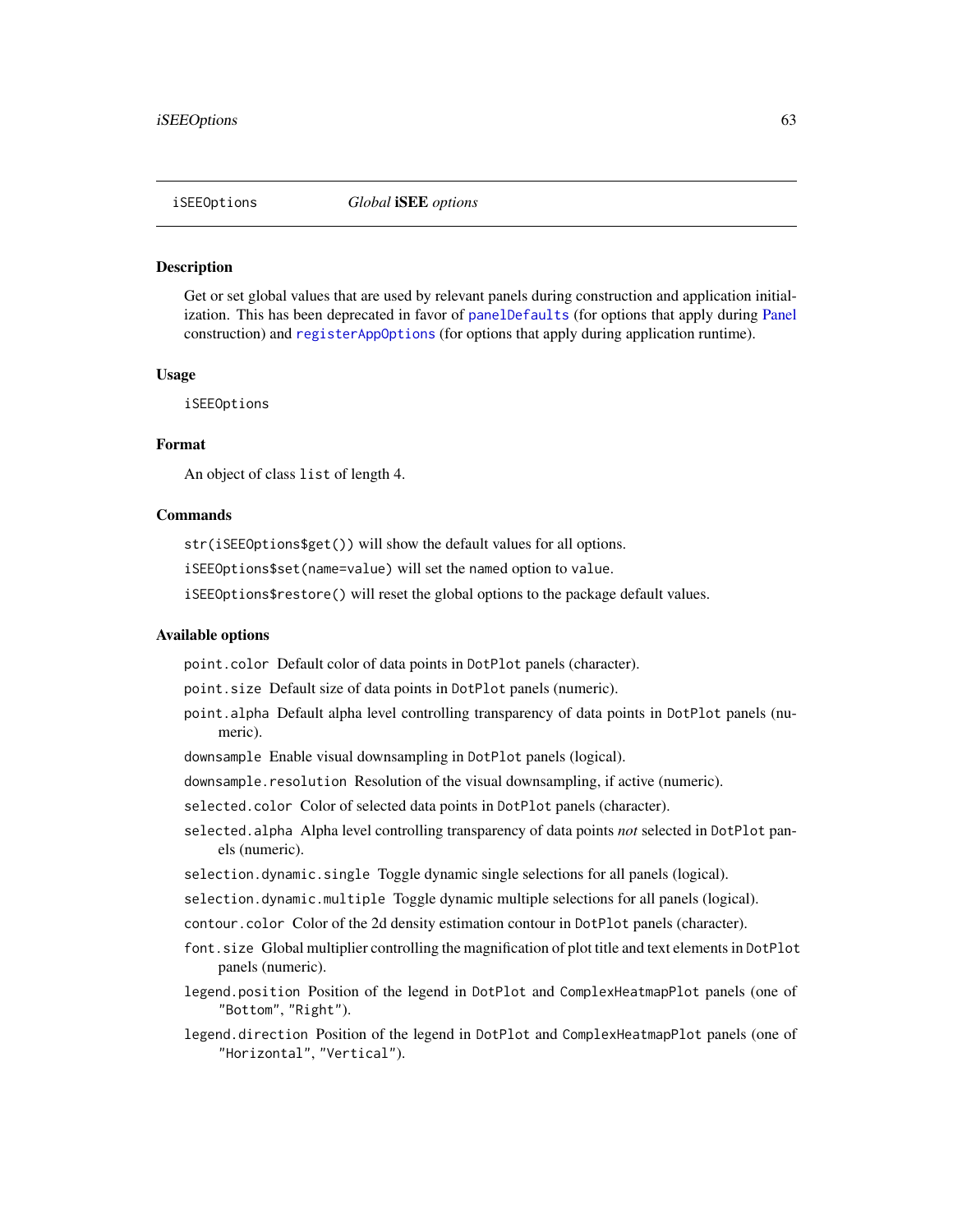panel.width Default panel grid width (must be between 1 and 12).

- panel.height Default panel height (in pixels).
- panel.color Named character vector of colors. The names of the vector should be set to the name of class to be overridden; if a class is not named here, its default color is used. It is highly recommended to define colors as hex color codes (e.g., "#1e90ff"), for full compatibility with both HTML elements and R plots.
- color.maxlevels Maximum number of levels for a categorical variable used for coloring. Variables with more levels are coerced to numeric to avoid problems with an overly-large legend. Defaults to 24.
- factor.maxlevels Maximum number of levels for a categorical variable to be used anywhere in the app. Variables with more levels are coerced to numeric to avoid rendering delays. Defaults to 100.
- assay Character vector of assay names to use if available, in order of preference.
- RowTable.select.details A function that takes a string containing the name of a feature (i.e., the current selection in the [RowTable\)](#page-93-0) and returns a HTML element with more details.
- ColumnTable.select.details A function that takes a string containing the name of a sample (i.e., the current selection in the [ColumnTable\)](#page-32-0) and returns a HTML element with more details.

#### Author(s)

Kevin Rue-Albrecht

# Examples

```
iSEEOptions$get('downsample'); iSEEOptions$get('selected.color')
```
jitterSquarePoints *Jitter points for categorical variables*

### Description

Add quasi-random jitter on the x-axis for violin plots when the x-axis variable is categorical. Add random jitter within a rectangular area for square plots when both x- and y-axis variables are categorical.

### Usage

```
jitterSquarePoints(X, Y, grouping = NULL)
jitterViolinPoints(X, Y, grouping = NULL, ...)
```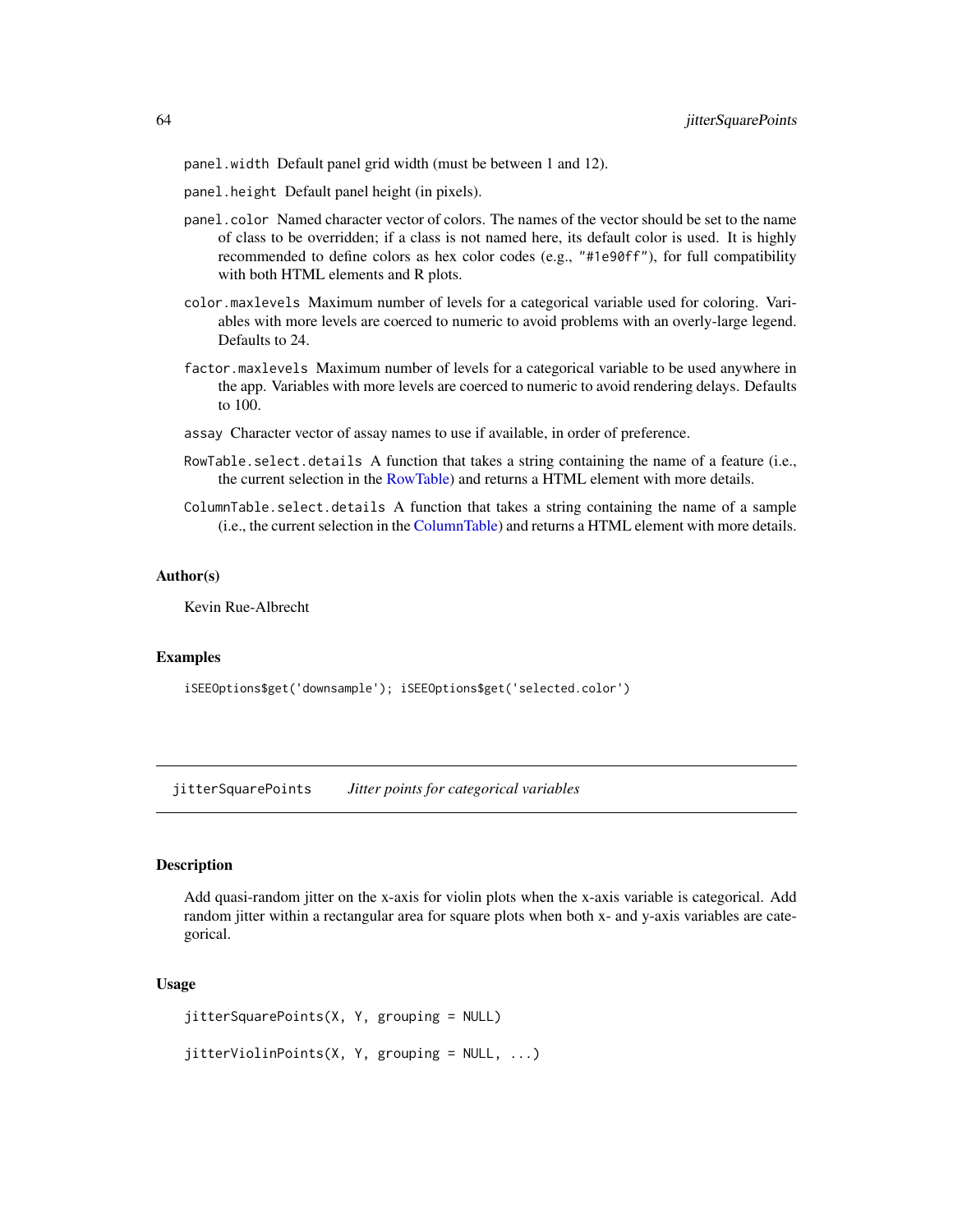# jitterSquarePoints 65

### Arguments

| X        | A factor corresponding to a categorical variable.                                                                                  |
|----------|------------------------------------------------------------------------------------------------------------------------------------|
| Υ        | A numeric vector of the same length as X for jitter ViolinPoints, or a factor<br>of the same length as X for jitter Square Points. |
| grouping | A named list of factors of the same length as X, specifying how elements should<br>be grouped.                                     |
| .        | Further arguments to be passed to offsetX.                                                                                         |

## Details

The jitterViolinPoints function calls [offsetX](#page-0-0) to obtain quasi-random jittered x-axis values. This reflects the area occupied by a violin plot, though some tuning of arguments in ... may be required to get an exact match.

The jitterSquarePoints function will uniformly jitter points on both the x- and y-axes. The jitter area is a square with area proportional to the frequency of the paired levels in X and Y. If either factor only has one level, the jitter area becomes a rectangle that can be interpreted as a bar plot.

If grouping is specified, the values corresponding to each point defines a single combination of levels. Both functions will then perform jittering separately within each unique combination of levels. This is useful for obtaining appropriate jittering when points are split by group, e.g., during faceting.

If grouping!=NULL for jitterSquarePoints the statistics in the returned summary data.frame will be stratified by unique combinations of levels. To avoid clashes with existing fields, the names in grouping should not be "X", "Y", "Freq", "XWidth" or "YWidth".

#### Value

For jitterViolinPoints, a numeric vector is returned containing the jittered x-axis coordinates for all points.

For jitterSquarePoints, a list is returned with numeric vectors X and Y, containing jittered coordinates on the x- and y-axes respectively for all points; and summary, a data.frame of frequencies and side lengths for each unique pairing of X/Y levels.

#### Author(s)

Aaron Lun

```
X <- factor(sample(LETTERS[1:4], 100, replace=TRUE))
Y < - rnorm(100)(out1 <- jitterViolinPoints(X=X, Y=Y))
Y2 <- factor(sample(letters[1:3], 100, replace=TRUE))
(out2 <- jitterSquarePoints(X=X, Y=Y2))
grouped <- sample(5, 100, replace=TRUE)
(out3 <- jitterViolinPoints(X=X, Y=Y, grouping=list(FacetRow=grouped)))
(out4 <- jitterSquarePoints(X=X, Y=Y2, grouping=list(FacetRow=grouped)))
```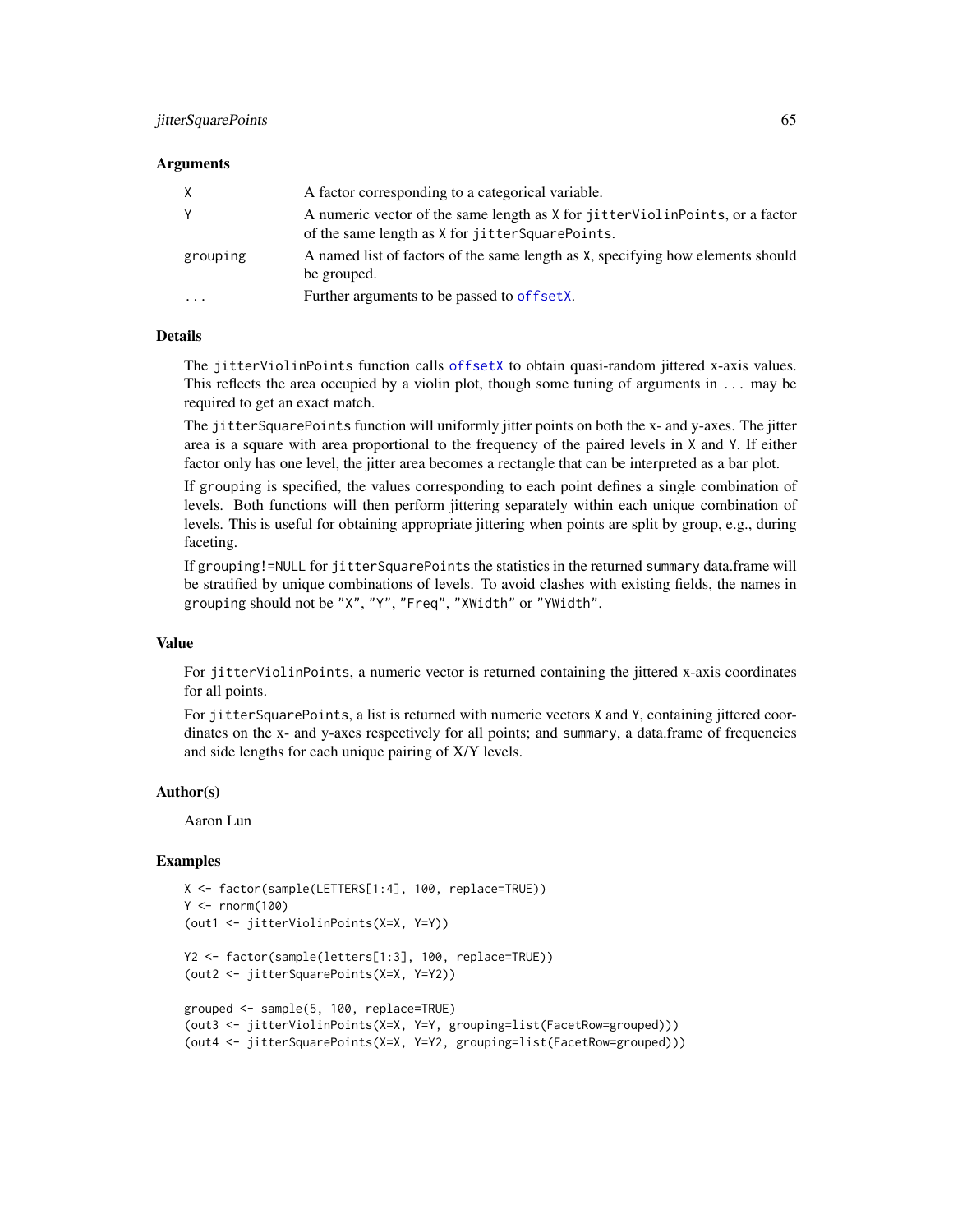<span id="page-65-0"></span>

## Description

Identify the rows of a data.frame lying within a closed lasso polygon, analogous to [brushedPoints](#page-0-0).

# Usage

```
lassoPoints(df, lasso)
```
## Arguments

| df    | A data frame from which to select rows. |
|-------|-----------------------------------------|
| lasso | A list containing data from a lasso.    |

# Details

This function uses in. out from the **mgcv** package to identify points within a polygon. This involves a boundary crossing algorithm that may not be robust in the presence of complex polygons with intersecting edges.

## Value

A subset of rows from df with coordinates lying within lasso.

#### Author(s)

Aaron Lun

#### See Also

[brushedPoints](#page-0-0)

```
lasso <- list(coord=rbind(c(0, 0), c(0.5, 0), c(0, 0.5), c(0, 0)),
   closed=TRUE, mapping=list(x="X", y="Y"))
values <- data.frame(X=runif(100), Y=runif(100),
   row.names=sprintf("VALUE_%i", seq_len(100)))
lassoPoints(values, lasso)
# With faceting information:
```

```
lasso <- list(coord=rbind(c(0, 0), c(0.5, 0), c(0, 0.5), c(0, 0)),
   panelvar1="A", panelvar2="B", closed=TRUE,
   mapping=list(x="X", y="Y",
   panelvar1="FacetRow", panelvar2="FacetColumn"))
values <- data.frame(X=runif(100), Y=runif(100),
   FacetRow=sample(LETTERS[1:2], 100, replace=TRUE),
```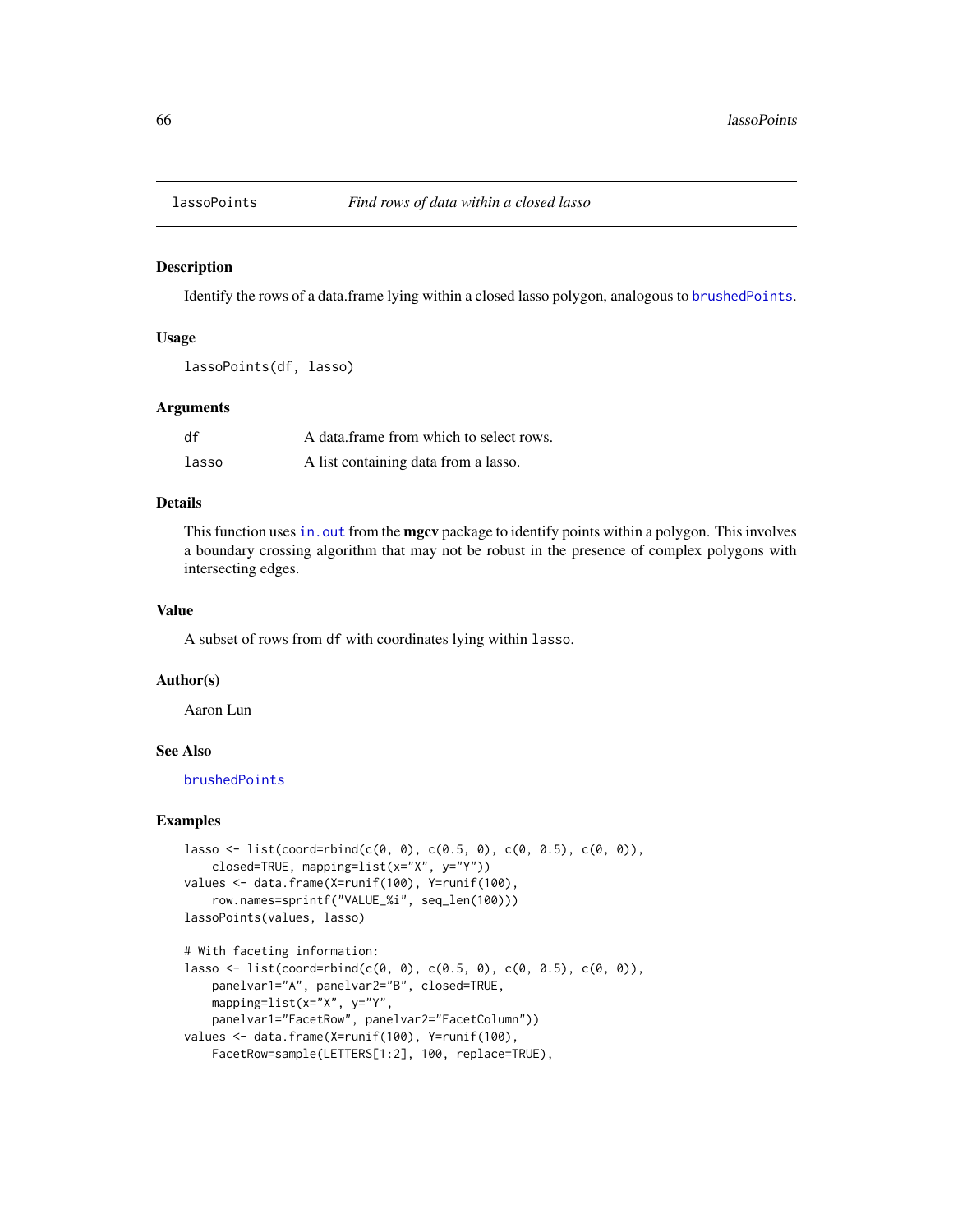```
FacetColumn=sample(LETTERS[1:4], 100, replace=TRUE),
    row.names=sprintf("VALUE_%i", seq_len(100)))
lassoPoints(values, lasso)
```
manage\_commands *Manage commands to be evaluated*

# Description

Functions to manage commands to be evaluated.

# Usage

```
.textEval(cmd, envir)
```
# Arguments

| cmd   | A character vector containing commands to be executed. |
|-------|--------------------------------------------------------|
| envir | An environment in which to execute the commands.       |

# Value

.textEval returns the output of eval(parse(text=cmd), envir), unless cmd is empty in which case it returns NULL.

# Author(s)

Aaron Lun, Kevin Rue-Albrecht

```
myenv <- new.env()
myenv$x <- "Hello world!"
.textEval("print(x)", myenv)
```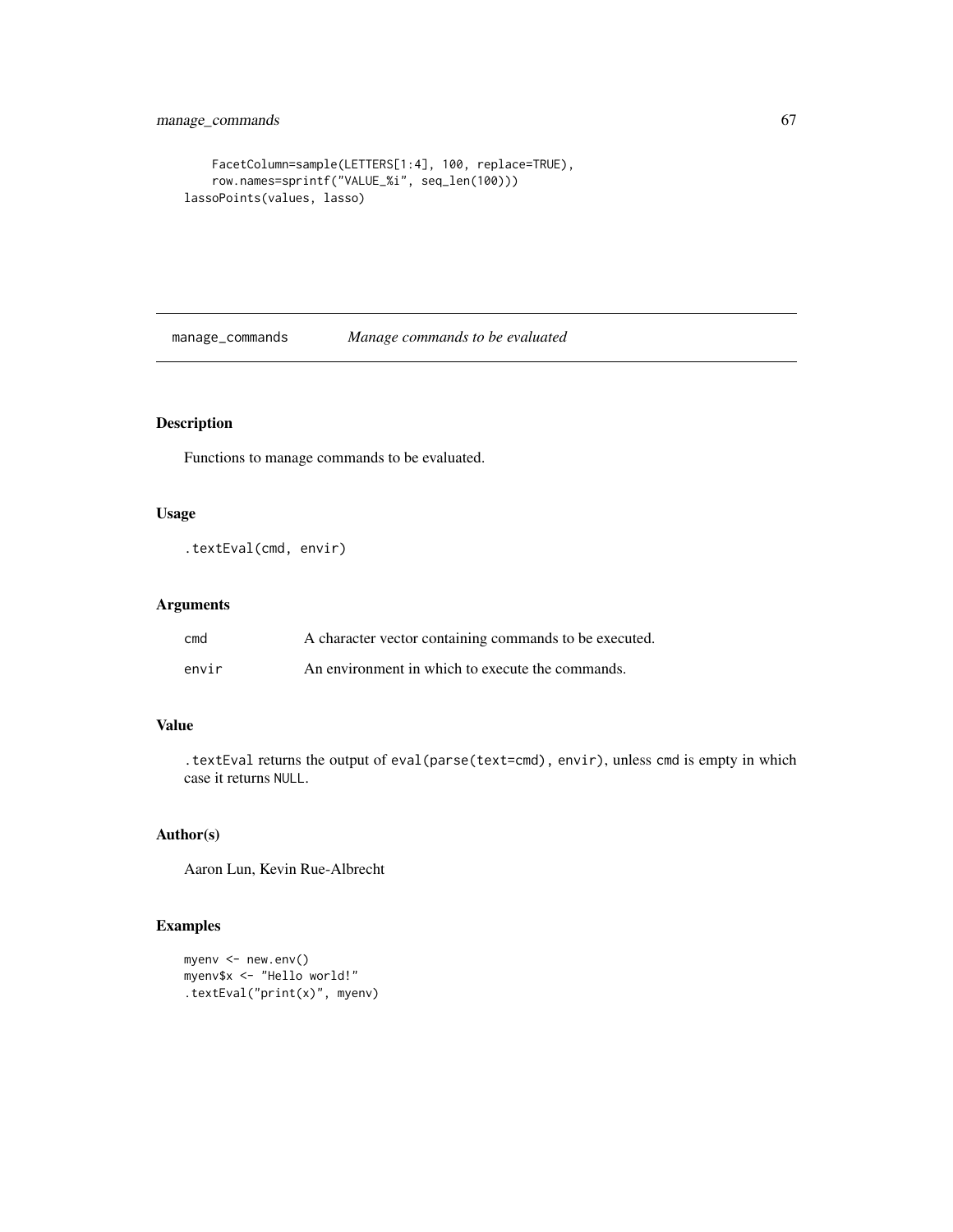metadata-plot-generics

*Generics for row/column metadata plots*

### Description

These generics allow subclasses to refine the choices of allowable variables on the x- and y-axes of a [ColumnDataPlot](#page-25-0) or [RowDataPlot.](#page-87-0) This is most useful for restricting the visualization to a subset of variables, e.g., only taking log-fold changes in a y-axis of a MA plot.

#### Allowable y-axis choices

 $a$ .allowableYAxisChoices(x, se) takes x, a [Panel](#page-74-0) instance; and se, the [SummarizedExperiment](#page-0-0) object. It is expected to return a character vector containing the names of acceptable variables to show on the y-axis. For [ColumnDataPlots](#page-25-0), these should be a subset of the variables in [colData\(](#page-0-0)se), while for [RowDataPlots](#page-87-0), these should be a subset of the variables in [rowData\(](#page-0-0)se).

Given a constant se, the output of this function should be constant for all instances of the same panel class. As such, it is a good idea to make use of information precomputed by [.cacheCommonInfo](#page-97-0). For example, [.cacheCommonInfo,ColumnDotPlot-method](#page-0-0) will add vectors specifying whether a variable in the [colData](#page-0-0) is valid and discrete or continuous, which can be intersected with any additional requirements in a subclass's method for this generic.

This generic is called by [.defineDataInterface](#page-56-0) for [ColumnDataPlots](#page-25-0) and [RowDataPlots](#page-87-0). Thus, developers wanting to restrict those choices for subclasses can simply specialize .allowableYAxisChoices rather than reimplementing .defineDataInterface.

#### Allowable x-axis choices

.allowableXAxisChoices( $x$ , se) is the same as above but controls the variables that can be shown on the x-axis. This need not return the same subset of variables as . allowableYAxisChoices. However, again, the output of this function should be constant for all instances of the same class and a constant se.

#### Author(s)

Aaron Lun

multi-select-generics *Generics for controlling multiple selections*

### <span id="page-67-0"></span>**Description**

A panel can create a multiple selection on either the rows or columns and transmit this selection to another panel to affect its set of displayed points. For example, users can brush on a [DotPlots](#page-44-0) to select a set of points, and then the panel can transmit the identities of those points to another panel for highlighting.

This suite of generics controls the behavior of these multiple selections. In all of the code chunks shown below, x is assumed to be an instance of the [Panel](#page-74-0) class.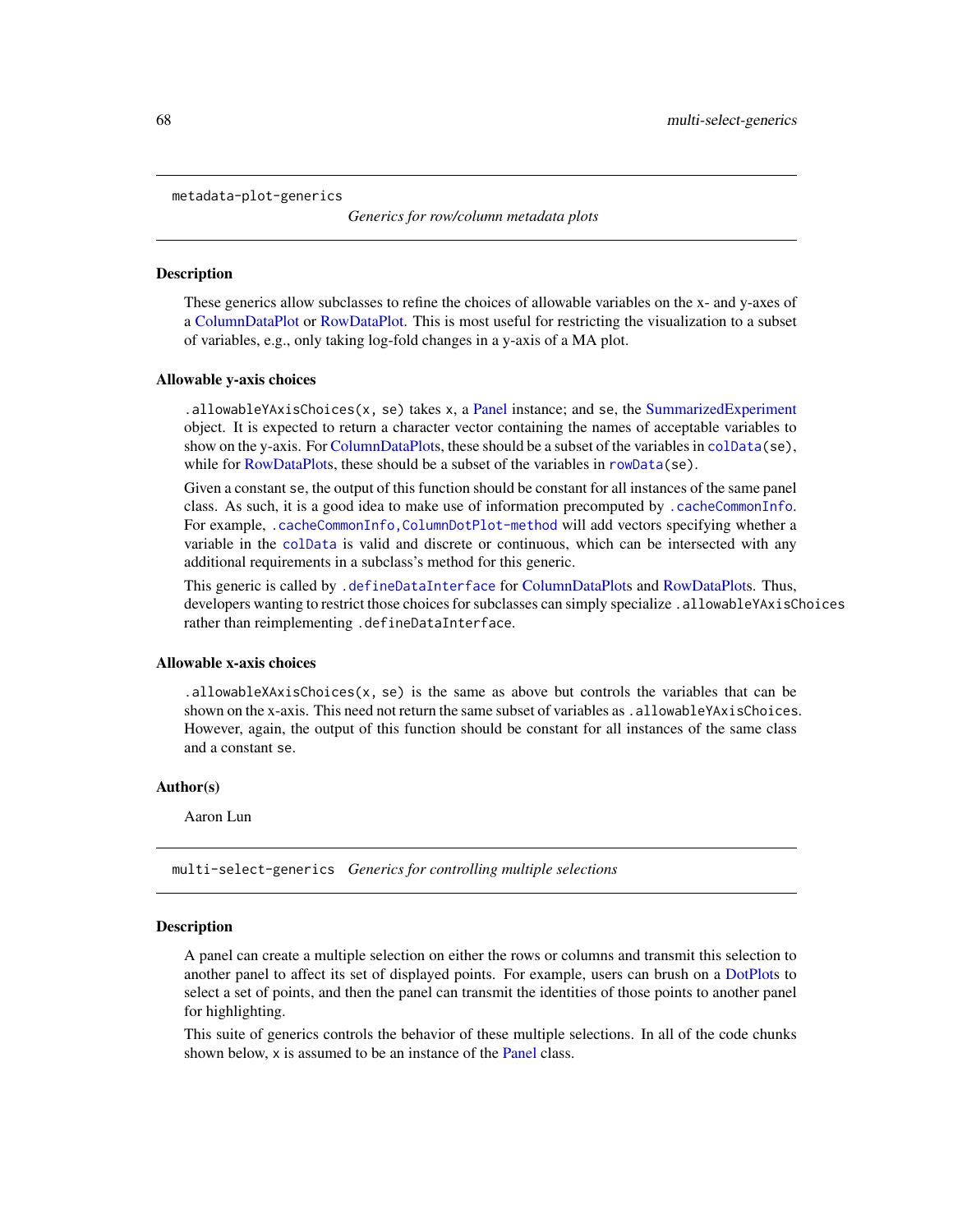#### Specifying the dimension

.multiSelectionDimension(x) should return a string specifying whether the selection contains rows ("row"), columns ("column") or if the Panel in x does not perform multiple selections at all ("none"). The output should be constant for all instances of x and is used to govern the interface choices for the selection parameters.

## Specifying the active selection

.multiSelectionActive(x) should return some structure containing all parameters required to identify all points in the active multiple selection of x. For example, the [DotPlot](#page-44-0) method for this generic would return the contents of the BrushData slot, usually a list containing a Shiny brush or lasso waypoints for [DotPlot](#page-44-0) classes. If .multiSelectionActive(x) returns NULL, x is assumed to have no active multiple selection.

The active selection is considered to be the one that can be directly changed by the user, as compared to saved selections that are not modifiable (other than being deleted on a first-in-last-out basis). This generic is primarily used to bundle up selection parameters to be stored in the SelectionHistory slot when the user saves the current active selection.

## Evaluating the selection

.multiSelectionCommands(x, index) is expected to return a character vector of commands to generate a character vector of row or column names in the desired multiple selection of x. If index=NA, the desired selection is the currently active one; developers can assume that .multiSelectionActive(x) returns a non-NULL value in this case. Otherwise, for an integer index, it refers to the corresponding saved selection in the SelectionHistory.

The commands will be evaluated in an environment containing:

- select, a variable of the same type as returned by .multiSelectionActive $(x)$ . This will contain the active selection if index=NA and one of the saved selections otherwise. For example, for [DotPlots](#page-44-0), select will be either a Shiny brush or a lasso structure.
- contents, some arbitrary content saved by the rendering expression in [.renderOutput\(](#page-71-0)x). This is most often a data.frame but can be anything as long as .multiSelectionCommands knows how to process it. For example, a data.frame of coordinates is stored by [DotPlots](#page-44-0) to identify the points selected by a brush/lasso.
- se, the [SummarizedExperiment](#page-0-0) object containing the current dataset.

The output commands are expected to produce a character vector named selected in the evaluation environment. All other variables generated by the commands should be prefixed with . to avoid name clashes.

### Determining the available points for selection

.multiSelectionAvailable(x, contents) is expected to return an integer scalar specifying the number of points available for selection in the the current instance of the panel x. The contents field in the output of [.generateOutput](#page-71-0) is passed to the contents argument of this generic.

The default method for this generic returns nrow(contents) for all [Panel](#page-74-0) subclasses, assuming that contents is a data.frame where each row represents a point. If not, this method needs to be specialized in order to return an accurate total of available points, which is ultimately used to compute the percentage selected in the multiple selection information panels.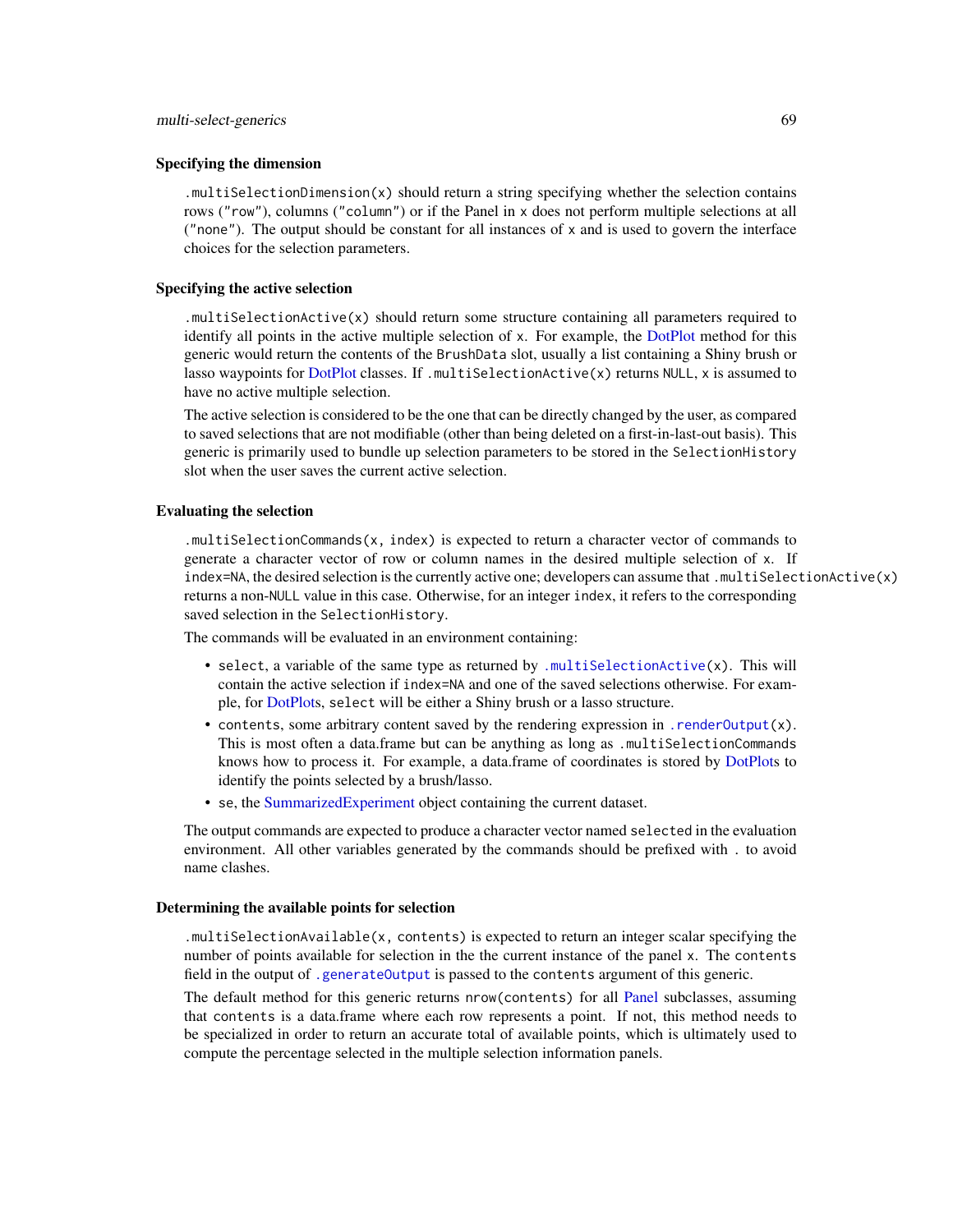## Destroying selections

.multiSelectionClear(x) should return x after removing the active selection, i.e., so that nothing is selected. This is used internally to remove multiple selections that do not make sense after protected parameters have changed. For example, a brush or lasso made on a PCA plot in [Reduced-](#page-83-1)[DimensionPlots](#page-83-1) would not make sense after switching to t-SNE coordinates, so the application will automatically erase those selections to avoid misleading conclusions.

## Responding to selections

These generics control how x responds to a transmitted multiple selection, not how x itself transmits selections.

.multiSelectionRestricted(x) should return a logical scalar indicating whether x's displayed contents will be restricted to the selection transmitted from *another panel*. This is used to determine whether child panels of x need to be re-rendered when x's transmitter changes its multiple selection. For example, the method for [RowDotPlots](#page-91-0) and [ColumnDotPlots](#page-29-0) would return TRUE if RowSelectionRestrict=TRUE or ColumnSelectionRestrict=TRUE, respectively. Otherwise, it would be FALSE as the transmitted selection is only used for aesthetics, not for changing the identity of the displayed points.

.multiSelectionInvalidated(x) should return a logical scalar indicating whether a transmission of a multiple selection to x invalidates x's own existing selections. This should only be TRUE in special circumstances, e.g., if receipt of a new multiple selection causes recalculation of coordinates in a [DotPlot.](#page-44-0)

# Author(s)

Aaron Lun

multiSelectionToFactor

*Convert multiple selections into a factor*

# Description

Convert multiple selection information into a factor, typically for use as a covariate or for coloring.

## Usage

multiSelectionToFactor(selected, all.names)

### **Arguments**

| selected  | A named list of character vectors, containing the names of selected observations |
|-----------|----------------------------------------------------------------------------------|
|           | for different selections. Vectors for different selections may overlap.          |
| all.names | Character vector of all observations.                                            |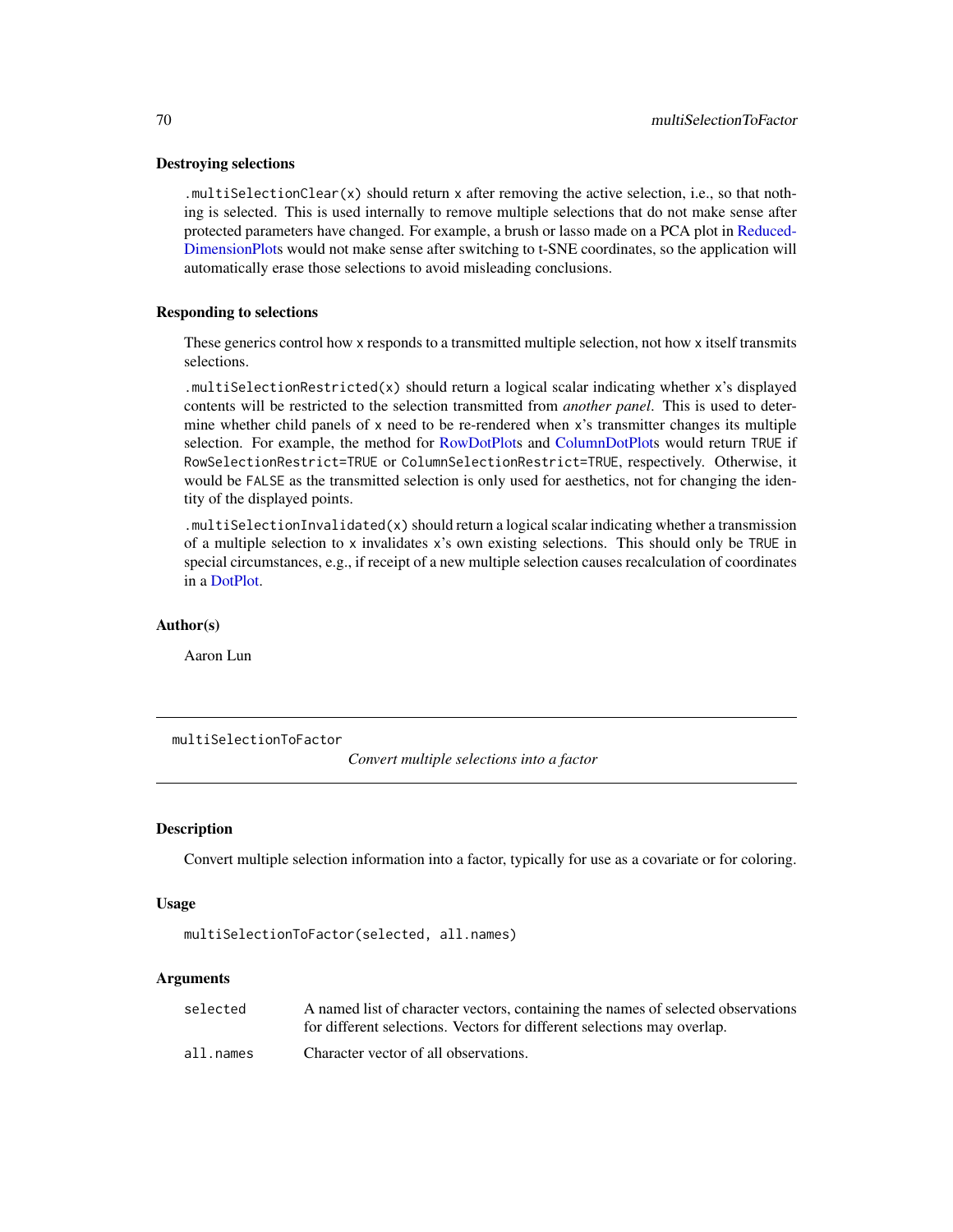## observer-generics 71

### Value

A factor containing the set(s) to which each observation is assigned. Multiple sets are encoded as comma-separated strings. Unselected observations are listed as "unselected".

### Author(s)

Aaron Lun

# Examples

```
multiSelectionToFactor(list(active=c("A", "B"),
    saved1=c("B", "C"), saved2=c("D", "E", "F")),
    all.names=LETTERS[1:10])
```
observer-generics *Generic for the panel observers*

## <span id="page-70-0"></span>Description

The workhorse generic for defining the Shiny observers for a given panel, along with recommendations on its implementation.

#### Creating parameter observers

In .createObservers(x, se, input, session, pObjects, rObjects), the required arguments are:

- x, an instance of a [Panel](#page-74-0) class.
- se, a [SummarizedExperiment](#page-0-0) object containing the current dataset. This can be assumed to have been produced by running [.refineParameters\(](#page-97-0)x, se).
- input, the Shiny input object from the server function.
- session, the Shiny session object from the server function.
- pObjects, an environment containing global parameters generated in the [iSEE](#page-58-0) app.
- rObjects, a reactive list of values generated in the [iSEE](#page-58-0) app.

Methods for this generic are expected to set up all observers required to respond to changes in the interface elements set up by [.defineInterface](#page-56-0). Recall that each interface element has an ID of the form of PANEL\_SLOT, where PANEL is the panel name (from [.getEncodedName](#page-11-1)) and SLOT is the name of the slot modified by the interface element. Thus, observers should respond to changes in those elements in input. The return value of this generic is not used; only the side-effect of observer set-up is relevant.

It is the developer's responsibility to call [callNextMethod](#page-0-0) to set up the observers required by the parent class. This is best done by calling [callNextMethod](#page-0-0) at the top of the method before defining up additional observers. Each parent class should implement observers for its slots, so it is usually only necessary to implement observers for any newly added slots in a particular class.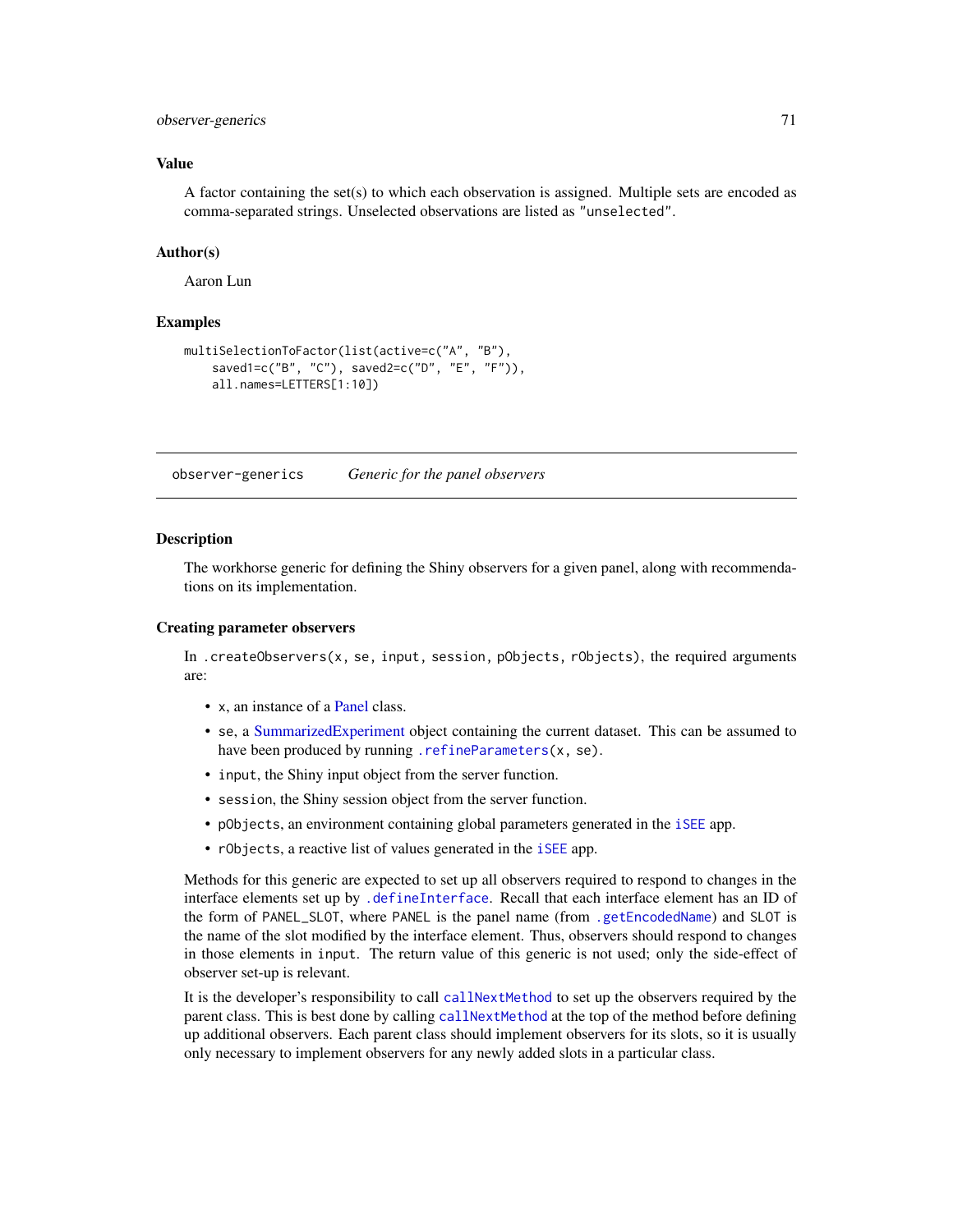### Modifying the memory

Consider an observer for an interface element that modifies a slot of x. The code within this observer is expected to modify the "memory" of the app state in pObjects, via:

```
new_value <- input[[paste0(PANEL, "_", SLOT)]]
pObjects$memory[[PANEL]][[SLOT]] <- new_value
```
This enables **iSEE** to keep a record of the current state of the application. In fact, any changes must go through pObjects\$memory before they change the output in [.renderOutput](#page-71-0); there is no direct interaction between input and output in this framework.

We suggest using [.createProtectedParameterObservers](#page-9-0) and [.createUnprotectedParameterObservers](#page-9-1), which create simple observers that update the memory in response to changes in the UI elements. For handling selectize elements filled with server-side row/column names, we can use . createCustomDimnamesModalObserv

Developers should not attempt to modify  $x$  in any observer expression. This value does not have pass-by-reference semantics and any changes will not propagate to other parts of the application. Rather, modifications should occur to the version of  $x$  in p0bjects\$memory, as described in the code chunk above.

### Triggering re-rendering

To trigger re-rendering of an output, observers should call [.requestUpdate\(](#page-15-0)PANEL, rObjects) where PANEL is the name of the current panel This will request a re-rendering of the output with no additional side effects and is most useful for responding to aesthetic parameters.

In some cases, changes to some parameters may invalidate existing multiple selections, e.g., brushes and lassos are no longer valid if the variable on the axes are altered. Observers responding to such changes should instead call [.requestCleanUpdate\(](#page-15-1)PANEL, pObjects, rObjects), which will destroy all existing selections in order to avoid misleading conclusions.

#### Author(s)

Aaron Lun

output-generics *Generics for Panel outputs*

# <span id="page-71-0"></span>Description

An overview of the generics for defining the panel outputs, along with recommendations on their implementation.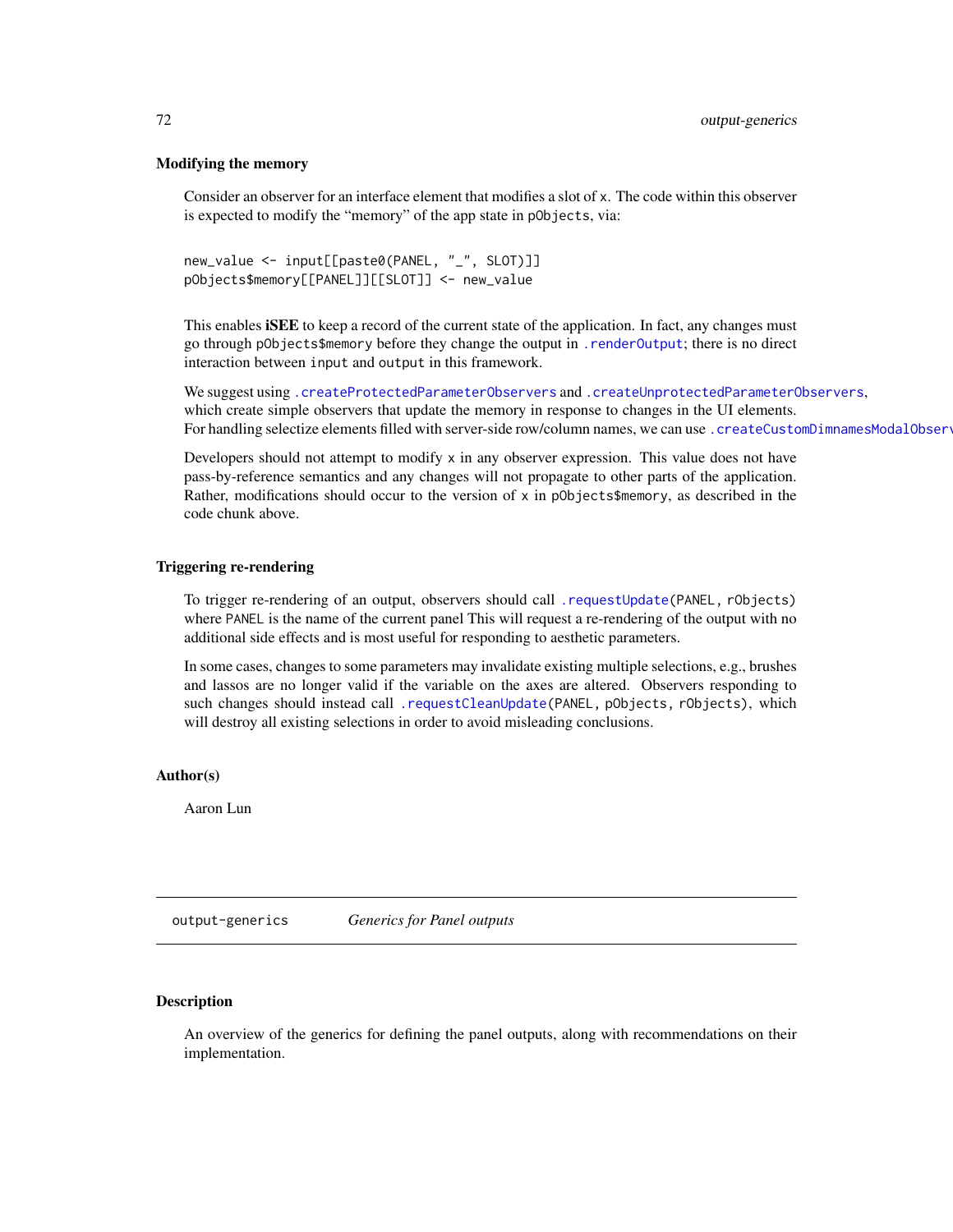# output-generics 73

# Defining the output element

.defineOutput(x) defines the output element of the panel (e.g., a plot or table widget), given an instance of a [Panel](#page-74-0) subclass in x.

Methods for this generic are expected to return a HTML element containing the visual output of the panel, such as the return value of [plotOutput](#page-0-0) or [dataTableOutput](#page-0-0). This element will be shown in the iSEE interface above the parameter boxes for x. Multiple elements can be returned via a [tagList](#page-0-0).

The IDs of the output elements are expected to be prefixed with the panel name from .getEncodedName $(x)$ and an underscore, e.g., "ReducedDimensionPlot1\_someOutput". One of the output elements may simply have the ID set to PANEL alone; this is usually the case for simple panels with one primary output like a [DotPlot.](#page-44-0)

## Defining the rendered output

.renderOutput(x, se, ..., output, pObjects, rObjects) will create an expression to render the panel's output. The following arguments are required:

- x, an instance of a [Panel](#page-74-0) class.
- se, a [SummarizedExperiment](#page-0-0) object containing the current dataset.
- ..., further arguments that may be used by specific methods.
- output, the Shiny output object from the server function.
- pObjects, an environment containing global parameters generated in the [iSEE](#page-58-0) app.
- rObjects, a reactive list of values generated in the [iSEE](#page-58-0) app.

It is expected to attach one or more reactive expressions to output to render the output element(s) defined by .defineOutput. This is typically done by calling shiny rendering functions like [renderPlot](#page-0-0) or the most appropriate equivalent for the panel's output. The return value of this generic is not used; only the side-effect of the reactive output set-up is relevant.

The rendering expression inside the chosen rendering function is expected to:

- 1. Call force(rObjects[[PANEL]]), where PANEL is the output of [.getEncodedName\(](#page-11-0)x). This ensures that the output is rerendered upon requesting changes in [.requestUpdate](#page-15-0).
- 2. Call .generateOutput to generate the output content to be rendered.
- 3. Fill pObjects\$contents[[PANEL]] with some content related to the displayed output that allows cross-referencing with single/multiple selection structures. This will be used in other generics like [.multiSelectionCommands](#page-67-0) and [.singleSelectionValue](#page-98-0) to determine the identity of the selected point(s). As a result, it is only strictly necessary if the panel is a potential transmitter, as determined by the return value of [.multiSelectionDimension](#page-67-0).
- 4. Fill pObjects\$commands[[PANEL]] with a character vector of commands required to produce the displayed output. This should minimally include the commands required to generate pObjects\$contents[[PANEL]]; for plotting panels, the vector should also include code to create the plot.
- 5. Fill pObjects\$varname[[PANEL]] with a string containing the R expression in pObjects\$commands[[PANEL]] that holds the contents stored in pObjects\$contents[[PANEL]]. This is used for code reporting, and again, is only strictly necessary if the panel is a potential transmitter.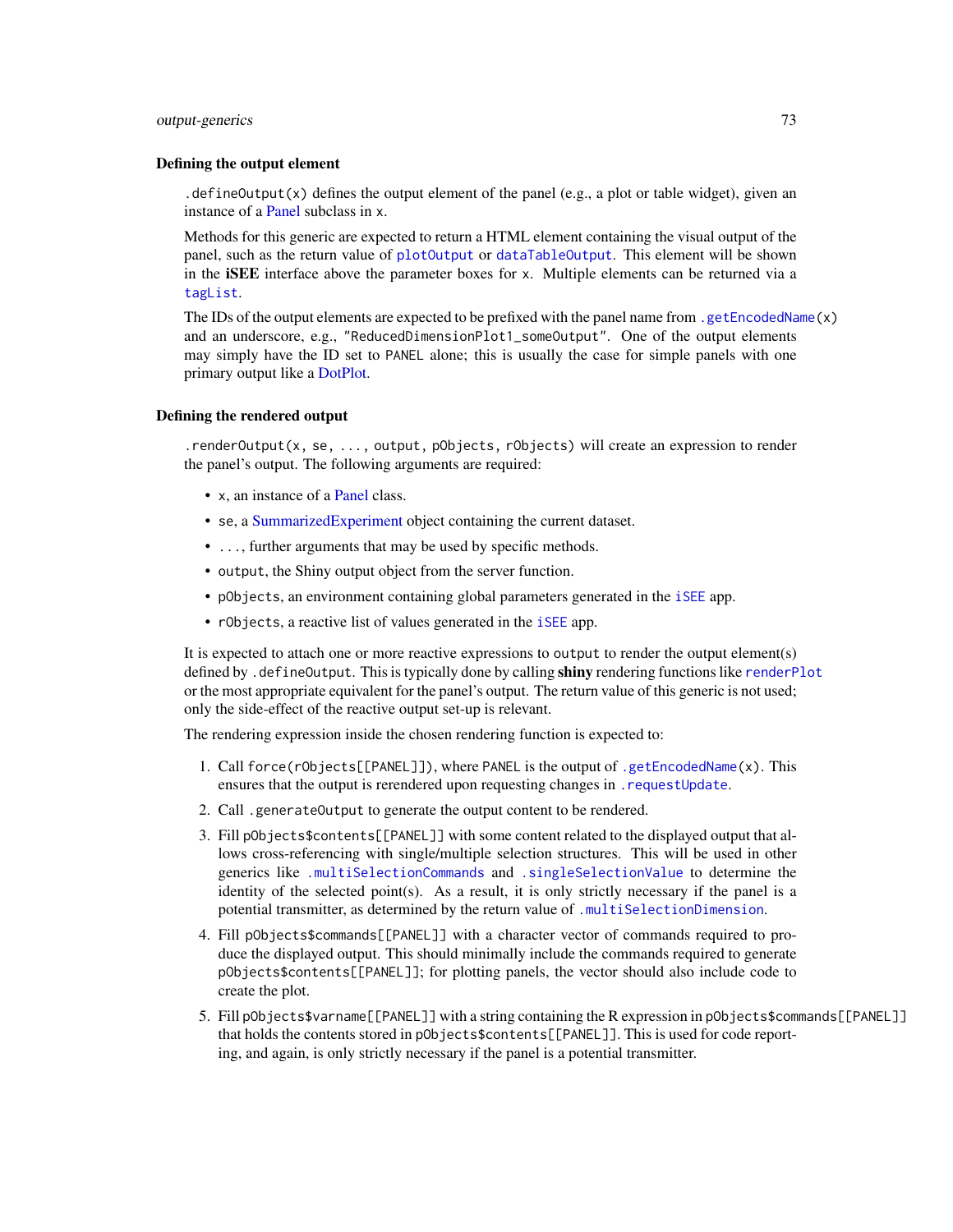We strongly recommend calling [.retrieveOutput](#page-16-0) within the rendering expression, which will automatically perform all of the tasks above, rather than calling [.generateOutput](#page-71-0) manually. By doing so, the only extra work required of the rendering expression is to actually render the output (e.g., by printing a [ggplot](#page-0-0) object). Of course, the rendering expression must itself be encapsulated by an appropriate rendering function assigned to output.

Developers should not attempt to modify x in any rendering expression. This does not have pass-byreference semantics and any changes will not propagate to other parts of the application. Similarly, the rendering expression should treat pObjects\$memory as read-only. Any adjustment of parameters should be handled elsewhere, e.g., by the observer expressions in [.createObservers](#page-70-0).

## Generating content

.generateOutput(x, se, all\_memory, all\_contents) actually generates the panel's output to be used in the rendering expression. The following arguments are required:

- x, an instance of a [Panel](#page-74-0) class.
- se, a [SummarizedExperiment](#page-0-0) object containing the current dataset.
- all\_memory, a named list containing [Panel](#page-74-0) objects parameterizing the current state of the app.
- all\_contents, a named list containing the contents of each panel.

Methods for this generic should return a list containing:

- contents, some arbitrary content for the panel (usually a data.frame). The values therein are used by [.multiSelectionCommands](#page-67-0) to determine the multiple row/column selection in x to be transmitted to other (child) panels. The app will ensure that the pObjects\$contents of each panel is populated before attempting to render their children. contents may be set to NULL if x does not transmit, i.e., [.multiSelectionDimension](#page-67-0) returns "none".
- commands, a list of character vectors of R commands that, when executed, produces the contents of the panel and any displayed output (e.g., a [ggplot](#page-0-0) object). Developers should write these commands as if the evaluation environment only contains the SummarizedExperiment se and ExperimentColorMap colormap. It may also contain col\_selected, if a multiple column selection is being transmitted to x; and possibly row\_selected, if a multiple row selection is being transmitted to x.
- varname, a string specifying the name of the variable in commands used to generate contents. This is used to fulfill code tracking obligations. If the current panel is not a transmitter, this may be set to NULL instead.

The output list may contain any number of other fields that can be used by [.renderOutput](#page-71-0) but are otherwise ignored.

We suggest implementing this method using [eval\(parse\(](#page-0-0)text=...)) calls, which enables easy construction and evaluation of the commands and contents at the same time. A convenient wrapper for this call is provided by the . textEval utility.

The all\_memory and all\_contents arguments are provided for the sole purpose of determining what multiple selections are being received by x. We strongly recommend passing them onto [.processMultiSelections](#page-13-0) to do the heavy lifting. It would be unusual and inadvisable to use these arguments for any other information sharing across panels.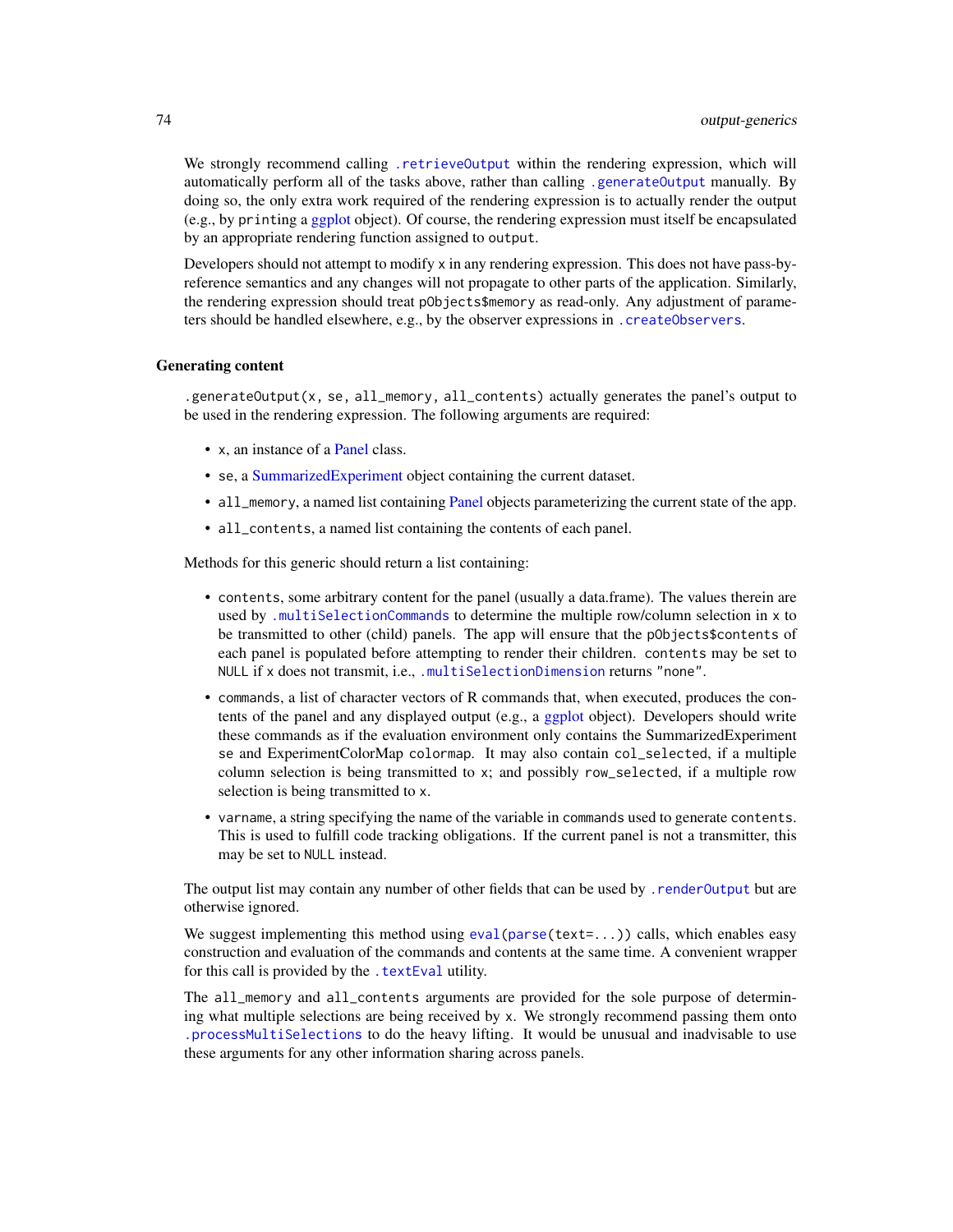## Panel-class 75

# Exporting content

.exportOutput(x, se, all\_memory, all\_contents) converts the panel output into a downloadable form. The following arguments are required:

- x, an instance of a [Panel](#page-74-0) class.
- se, a [SummarizedExperiment](#page-0-0) object containing the current dataset.
- all\_memory, a named list containing [Panel](#page-74-0) objects parameterizing the current state of the app.
- all\_contents, a named list containing the contents of each panel.

Methods for this generic should generate appropriate files containing the content of x. (For example, plots may create PDFs while tables may create CSV files.) All files should be created in the working directory at the time of the function call, possibly in further subdirectories. Each file name should be prefixed with the [.getEncodedName](#page-11-0). The method itself should return a character vector containing *relative* paths to all newly created files.

To implement this method, we suggest simply passing all arguments onto [.generateOutput](#page-71-0) and then converting the output into an appropriate file.

# Author(s)

Aaron Lun

<span id="page-74-0"></span>Panel-class *The Panel virtual class*

# Description

The Panel is a virtual base class for all **ISEE** panels. It provides slots and methods to control the height and width of each panel, as well as functionality to control the choice of "transmitting" panels from which to receive a multiple row/column selection.

# Slot overview

The following slots are relevant to panel organization:

- PanelId, an integer scalar specifying the identifier for the panel. This should be unique across panels of the same concrete class.
- PanelWidth, an integer scalar specifying the width of the panel. Bootstrap coordinates are used so this value should lie between 2 and 12; defaults to 4 in [getPanelDefault](#page-77-0).
- PanelHeight, an integer scalar specifying the height of the panel in pixels. This is expected to lie between 400 and 1000; defaults to 500 in [getPanelDefault](#page-77-0).

The following slots are relevant to *receiving* a multiple selection on the rows:

- RowSelectionSource, a string specifying the name of the transmitting panel from which to receive a multiple row selection (e.g., "RowDataPlot1"). Defaults to "---".
- RowSelectionDynamicSource, a logical scalar indicating whether x should dynamically change its selection source for multiple row selections. Defaults to FALSE in [getPanelDefault](#page-77-0).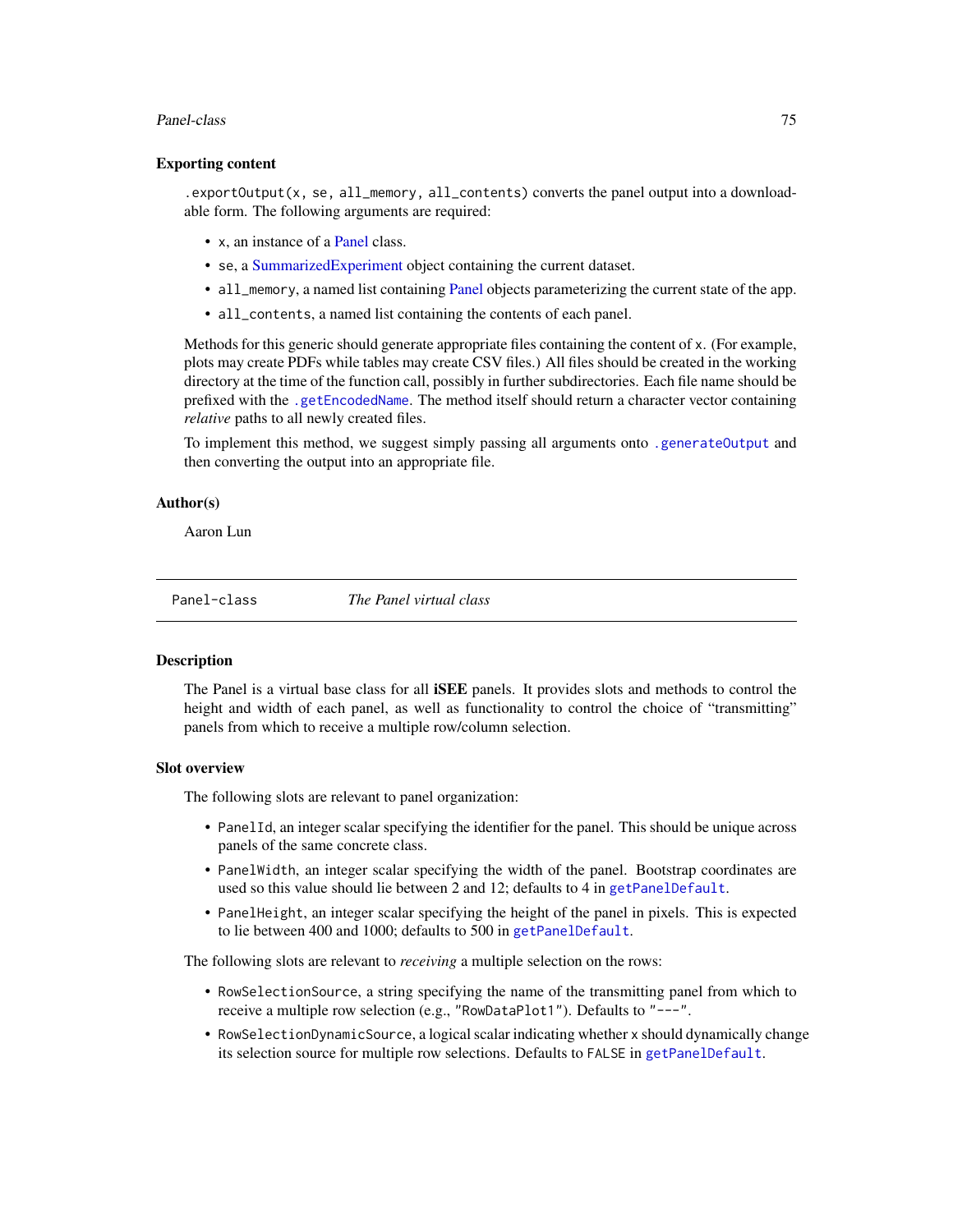• RowSelectionRestrict, a logical scalar indicating whether the display of x should be restricted to the rows in the multiple selection received from a transmitting panel. Defaults to FALSE.

The following slots are relevant to *receiving* a multiple selection on the columns:

- ColumnSelectionSource, a string specifying the name of the transmitting panel from which to receive a multiple column selection (e.g., "ColumnDataPlot1"). Defaults to "---".
- ColumnSelectionDynamicSource, a logical scalar indicating whether x should dynamically change its selection source for multiple column selections. Defaults to FALSE in [getPanelDefault](#page-77-0).
- ColumnSelectionRestrict, a logical scalar indicating whether the display of x should be restricted to the columns in the multiple selection received from a transmitting panel. Defaults to FALSE.

There are also the following miscellaneous slots:

- SelectionBoxOpen, a logical scalar indicating whether the selection parameter box should be open at initialization. Defaults to FALSE.
- SelectionHistory, a list of arbitrary elements that contain parameters for saved multiple selections. Each element of this list corresponds to one saved selection in the current panel. Defaults to an empty list.
- VersionInfo, a named list of [package\\_version](#page-0-0) objects specifying the versions of packages used to create a given [Panel](#page-74-0) instance. This information is used to inform update Object of any updates that need to be applied. By default, it is filled with a single "iSEE" entry containing the current version of iSEE.

# Getting and setting slots

In all of the following code chunks, x is an instance of a Panel, and i is a string containing the slot name:

- $x[[i]]$  returns the value of a slot named i.
- x[[i]] <- value modifies x so that the value in slot i is replaced with value.
- show(x) will print a summary of all (non-hidden) slots and their values.

#### Supported methods

In the following code snippets, x is an instance of a [ColumnDotPlot](#page-29-0) class. Refer to the documentation for each method for more details on the remaining arguments.

For setting up data values:

- . refineParameters(x, se) calls [updateObject\(](#page-0-0)x). If x is up to date, this operation is a no-op and returns x without modification.
- [.cacheCommonInfo\(](#page-97-0)x, se) is a no-op, returning se without modification.

For defining the interface:

• [.defineInterface\(](#page-56-0)x, se, select\_info) will return a list of collapsible boxes for changing data and selection parameters. The data parameter box will be populated based on [.defineDataInterface](#page-56-0).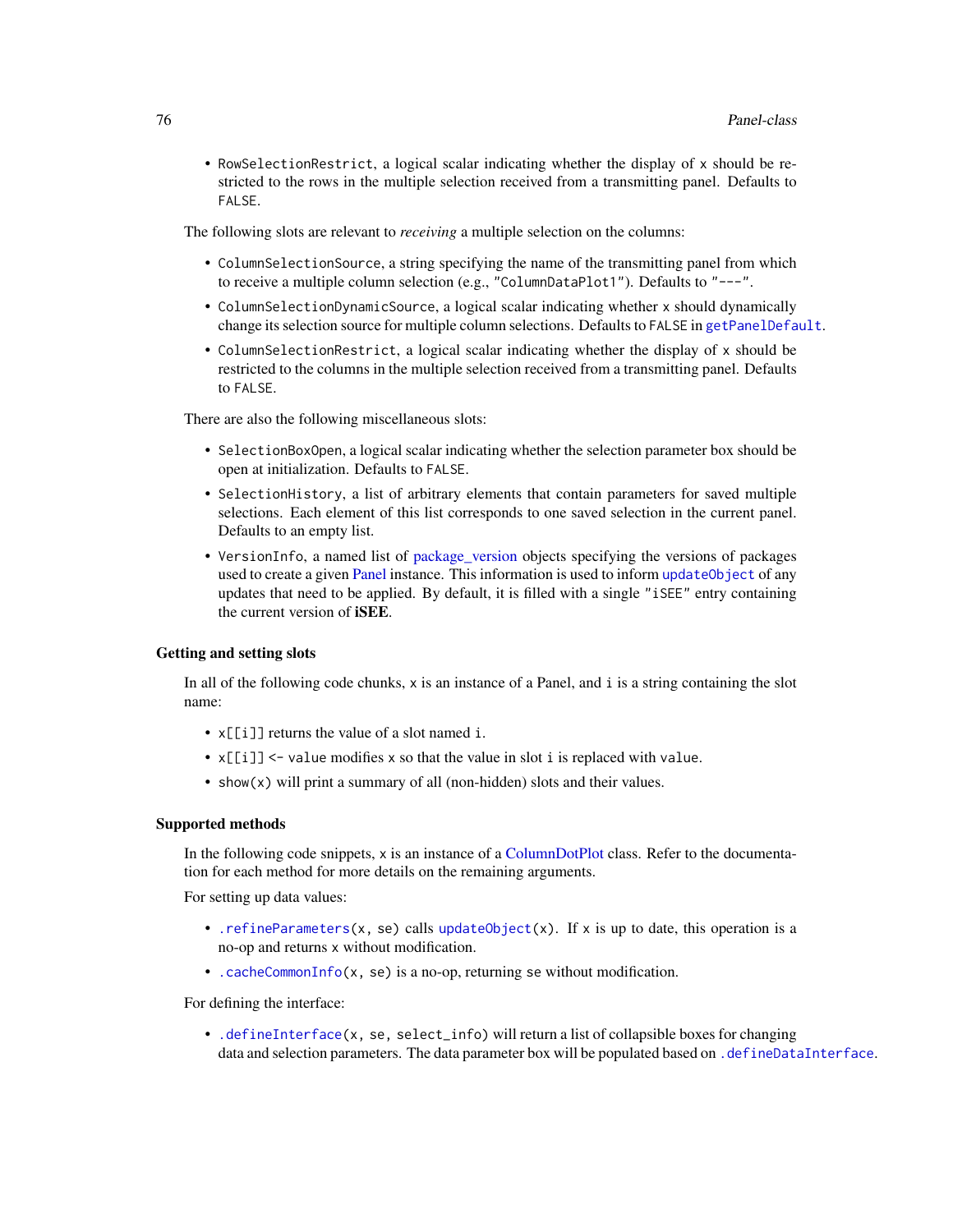## Panel-class 77

- [.defineDataInterface\(](#page-56-0)x, se, select\_info) will return an empty list.
- [.hideInterface\(](#page-56-0)x, field) will always return FALSE.

For monitoring reactive expressions:

- [.createObservers\(](#page-70-0)x, se, input, session, pObjects, rObjects) will add observers to respond to changes in multiple selection options. It will also call . singleSelectionSlots(x) to set up observers for responding to transmitted single selections.
- [.renderOutput\(](#page-71-0)x, se, output, pObjects, rObjects) will add elements to output for rendering the information textboxes at the bottom of each panel. Each panel should specialize this method to add rendering expressions for the actual output (e.g., plots, tables), followed by a callNextMethod to create the textboxes.

For generating output:

• [.exportOutput\(](#page-71-0)x, se, all\_memory, all\_contents) is a no-op, i.e., it will return an empty character vector and create no files.

For documentation:

• [.definePanelTour\(](#page-43-0)x) returns a data.frame containing the selection-related steps of the tour.

For controlling selections:

- [.multiSelectionRestricted\(](#page-67-0)x) will always return TRUE.
- [.multiSelectionDimension\(](#page-67-0)x) will always return "none".
- [.multiSelectionActive\(](#page-67-0)x) will always return NULL.
- [.multiSelectionClear\(](#page-67-0)x) will always return x.
- [.multiSelectionInvalidated\(](#page-67-0)x) will always return FALSE.
- [.multiSelectionAvailable\(](#page-67-0)x, contents) will return nrow(contents).
- [.singleSelectionDimension\(](#page-98-0)x) will always return "none".
- [.singleSelectionValue\(](#page-98-0)x) will always return NULL.
- [.singleSelectionSlots\(](#page-98-0)x) will always return an empty list.

# Subclass expectations

Subclasses are required to implement methods for:

- [.defineOutput](#page-71-0)
- [.generateOutput](#page-71-0)
- [.renderOutput](#page-71-0)
- [.fullName](#page-11-1)
- [.panelColor](#page-12-0)

Subclasses that transmit selections should also implement specialized methods for selection-related parameters listed above.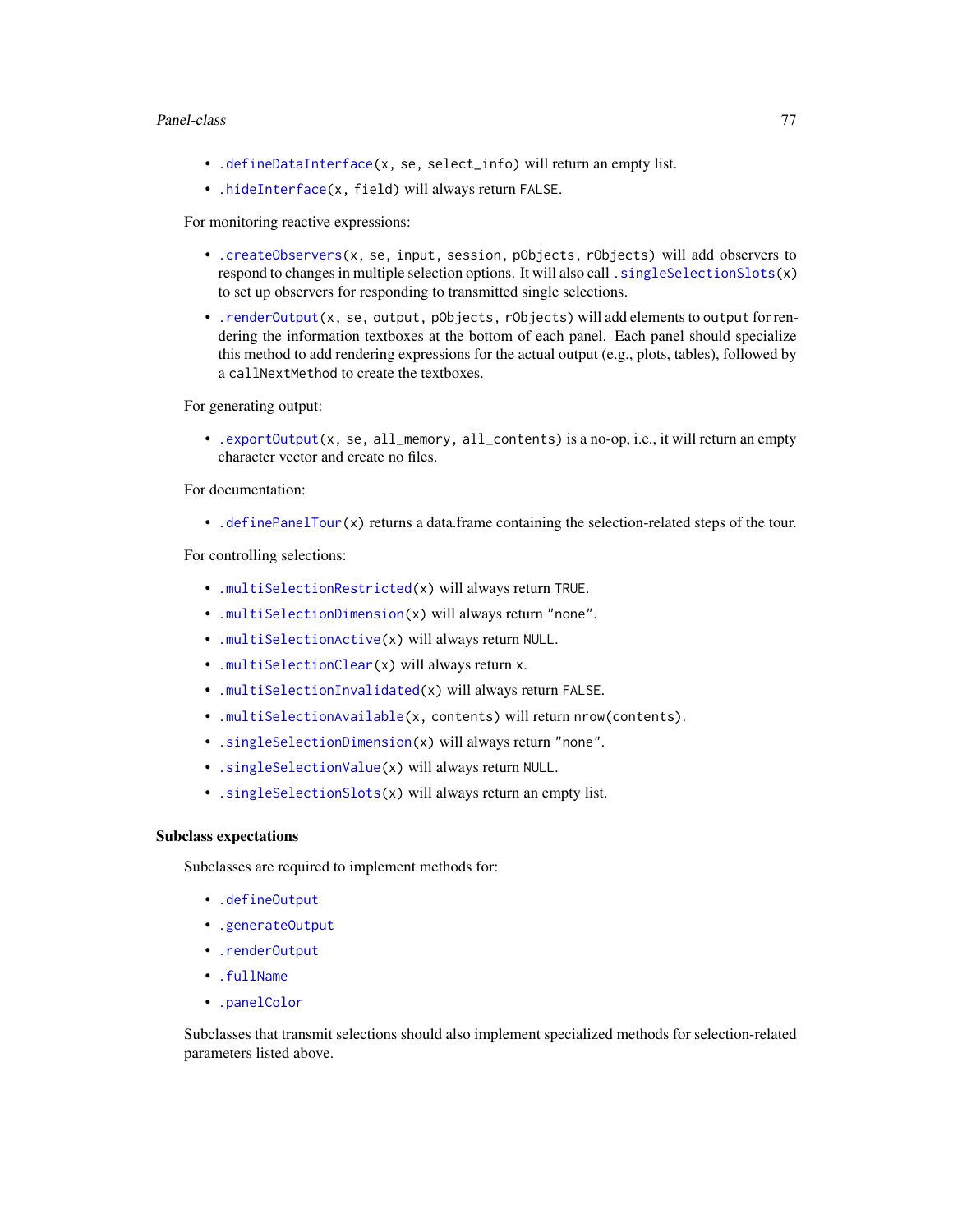## Author(s)

Aaron Lun

# See Also

[DotPlot](#page-44-0) and [Table,](#page-104-0) for examples of direct subclasses.

<span id="page-77-1"></span>panelDefaults *Panel defaults*

# <span id="page-77-0"></span>Description

Get or set default parameters that are used by certain [Panel](#page-74-0) during their construction. This allows users to easily change the defaults for multiple panels simultaneously without having to manually specify them in the constructor.

# Usage

```
panelDefaults(...)
```
getPanelDefault(name, error = TRUE)

# Arguments

| $\ddotsc$ | Named options to set. Alternatively a single named list containing the options<br>to set.                                                                  |
|-----------|------------------------------------------------------------------------------------------------------------------------------------------------------------|
| name      | String containing the name of the option to retrieve. Alternatively NULL, in<br>which case the current values of all options are returned as a named list. |
| error     | Logical scalar indicating whether an error should be raised if name cannot be<br>found.                                                                    |

# Details

All options set by panelDefaults will only affect [Panel](#page-74-0) construction and have no effect on the behavior of Panels that are already constructed. Most options are named after the affected slot in the relevant Panel subclass.

For general [Panels](#page-74-0):

- PanelWidth, defaults to 4.
- PanelHeight, defaults to 500.

## For [DotPlots](#page-44-0):

- ColorByDefaultColor, defaults to "black".
- PointSize, defaults to 1.
- PointAlpha, defaults to 1.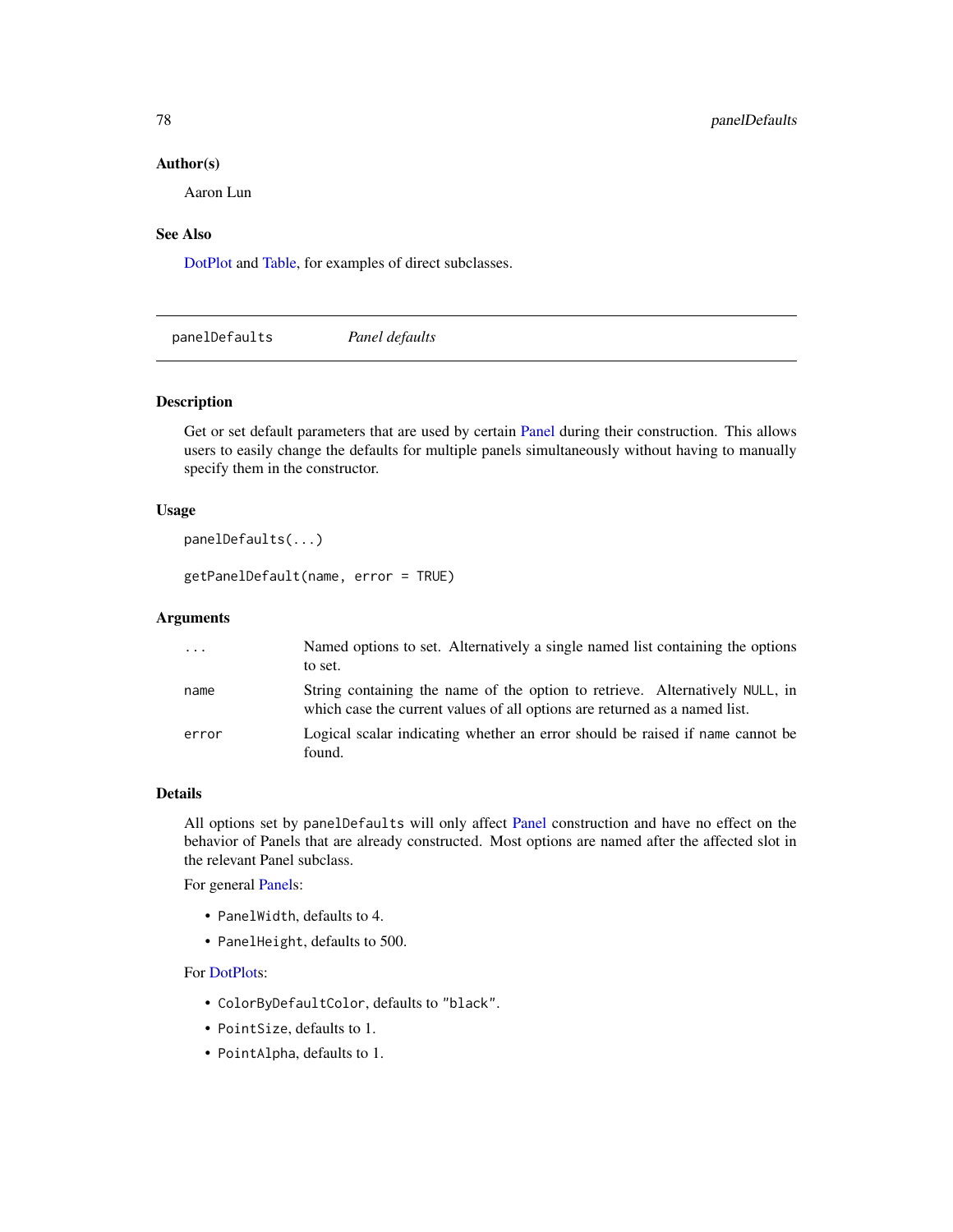# panelDefaults 79

- Downsample, defaults to FALSE.
- DownsampleResolution, defaults to 200.
- SelectionAlpha, defaults to 0.1.
- ContourColor, defaults to "blue".
- FontSize, defaults to 1.
- LegendPointSize, defaults to 1.

For [ComplexHeatmapPlots](#page-33-0):

• LegendDirection, defaults to "Horizontal".

A few options affect multiple subclasses that independently define the same slot:

- LegendPosition, defaults to "Bottom". Affects [DotPlots](#page-44-0) and [ComplexHeatmapPlots](#page-33-0).
- Assay, defaults to "logcounts". Affects [FeatureAssayPlots](#page-51-0), [SampleAssayPlots](#page-95-0) and [Com](#page-33-0)[plexHeatmapPlots](#page-33-0).

A few options are not named after any particular slot as they affect different slots in different subclasses:

- ColorByNameColor, defaults to "red". This affects ColorByFeatureNameColor in [RowDot-](#page-91-0)[Plots](#page-91-0) and ColorBySampleNameColor in [ColumnDotPlots](#page-29-0).
- ColorByNameAssay, defaults to "logcounts". This affects ColorByFeatureNameAssay in [RowDotPlots](#page-91-0) and ColorBySampleNameAssay in [ColumnDotPlots](#page-29-0).
- SingleSelectionDynamicSource, defaults to FALSE. This affects ColorByFeatureDynamicSource, ColorBySampleDynamicSource, XAxisFeatureDynamicSource, YAxisFeatureDynamicSource, XAxisSampleDynamicSource and YAxisSampleDynamicSource in the relevant panels.
- MultipleSelectionDynamicSource, defaults to FALSE. This affects RowSelectionDynamicSource and ColumnSelectionDynamicSource.

## Value

panelDefaults will return a named list of the values of all options. If ... is non-empty, panelDefaults will modify the global options that are used during the constructors for the relevant [Panel](#page-74-0) classes. (Note that the return value still contains the values *before* the modification is applied.)

getPanelDefault will return the current value of the requested option. If error=TRUE and name is not present, an error is raised; otherwise NULL is returned.

# For developers

Developers of Panel subclasses may add more options to this list, typically by calling panelDefaults in the .onLoad expressions of the package containing the subclass. We recommend prefixing any options with the name of the package in the form of <PACKAGE>\_<OPTION>, so as to avoid conflicts with other options (in the base classes, or in other downstream packages) that have the same name. Any options added in this manner should correspond to parameters that are already present as slots in the panel class. If this is not the case, consider using [registerAppOptions](#page-85-0) instead.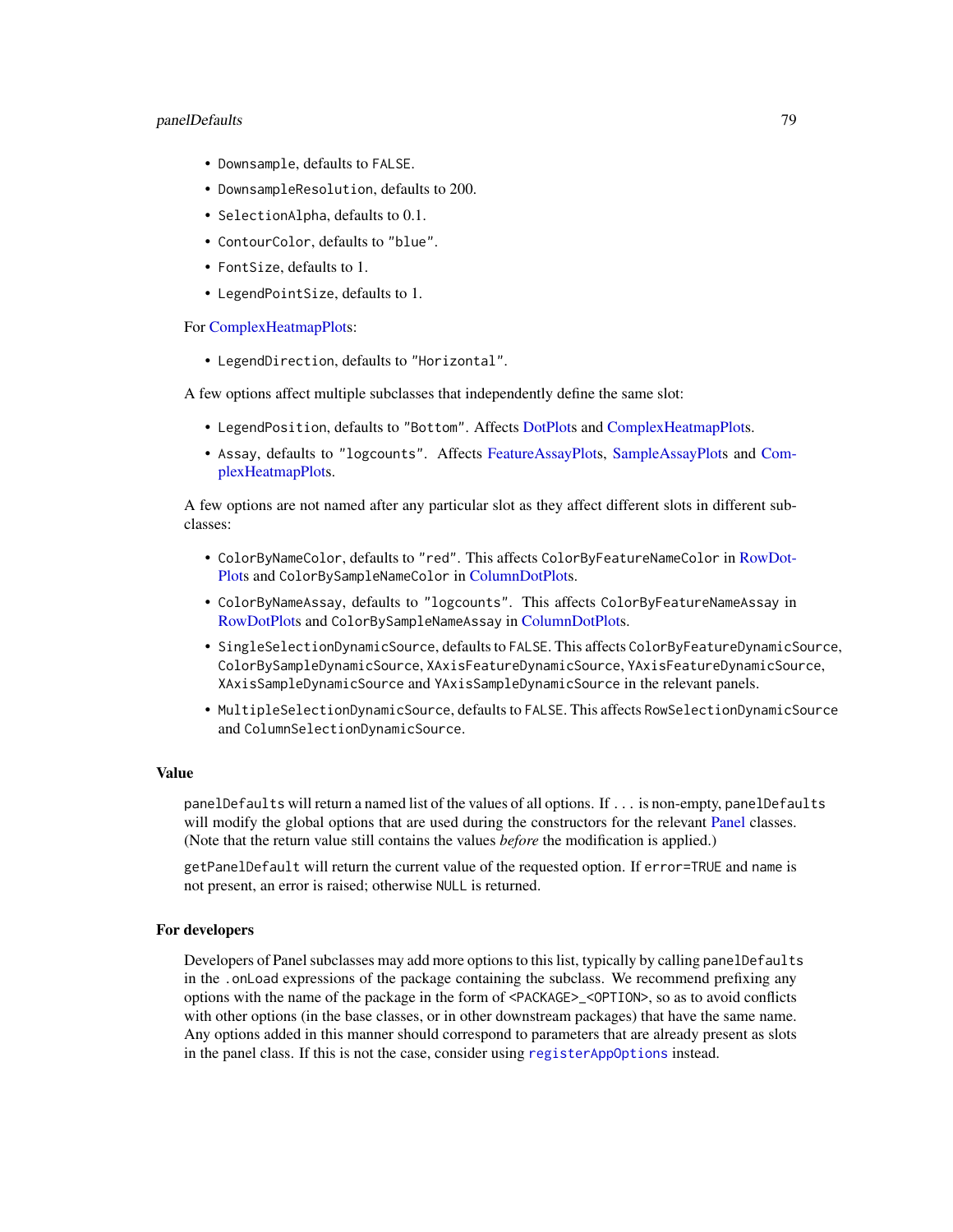# Author(s)

Kevin Rue-Albrecht

## Examples

```
old <- panelDefaults(Assay="WHEE")
getPanelDefault("Assay")
old <- panelDefaults(Assay="FOO", PointSize=5)
getPanelDefault("Assay")
getPanelDefault("PointSize")
# We can also list out all options:
panelDefaults()
# Restoring the previous defaults.
panelDefaults(old)
getPanelDefault("Assay")
getPanelDefault("PointSize")
```
plot-generics *Generics for DotPlot plotting*

# <span id="page-79-0"></span>**Description**

A series of generics for controlling how plotting is performed in [DotPlot](#page-44-0) panels. [DotPlot](#page-44-0) subclasses can specialize one or more of them to modify the behavior of [.generateOutput](#page-71-0).

# Generating plotting data

.generate[DotPlot](#page-44-0)Data(x, envir) sets up the data to use in the DotPlot plot. The following arguments are required:

- x, an instance of a [DotPlot](#page-44-0) subclass.
- envir, the evaluation environment in which the data.frame is to be constructed. This can be assumed to have se, the [SummarizedExperiment](#page-0-0) object containing the current dataset; possibly col\_selected, if a multiple column selection is being transmitted to x; and possibly row\_selected, if a multiple row selection is being transmitted to x.

A method for this generic should add a plot.data variable in envir containing a data.frame with columns named "X" and "Y", denoting the variables to show on the x- and y-axes respectively. It should return a list with commands, a character vector of commands that produces plot.data when evaluated in envir; and labels, a list of strings containing labels for the x-axis (named "X"), y-axis ("Y") and plot ("title").

Each row of the plot.data data.frame should correspond to one row or column in the SummarizedExperiment envir\$se for [RowDotPlots](#page-91-0) and [ColumnDotPlots](#page-29-0) respectively. Note that, even if only a subset of rows/columns in the SummarizedExperiment are to be shown, there must always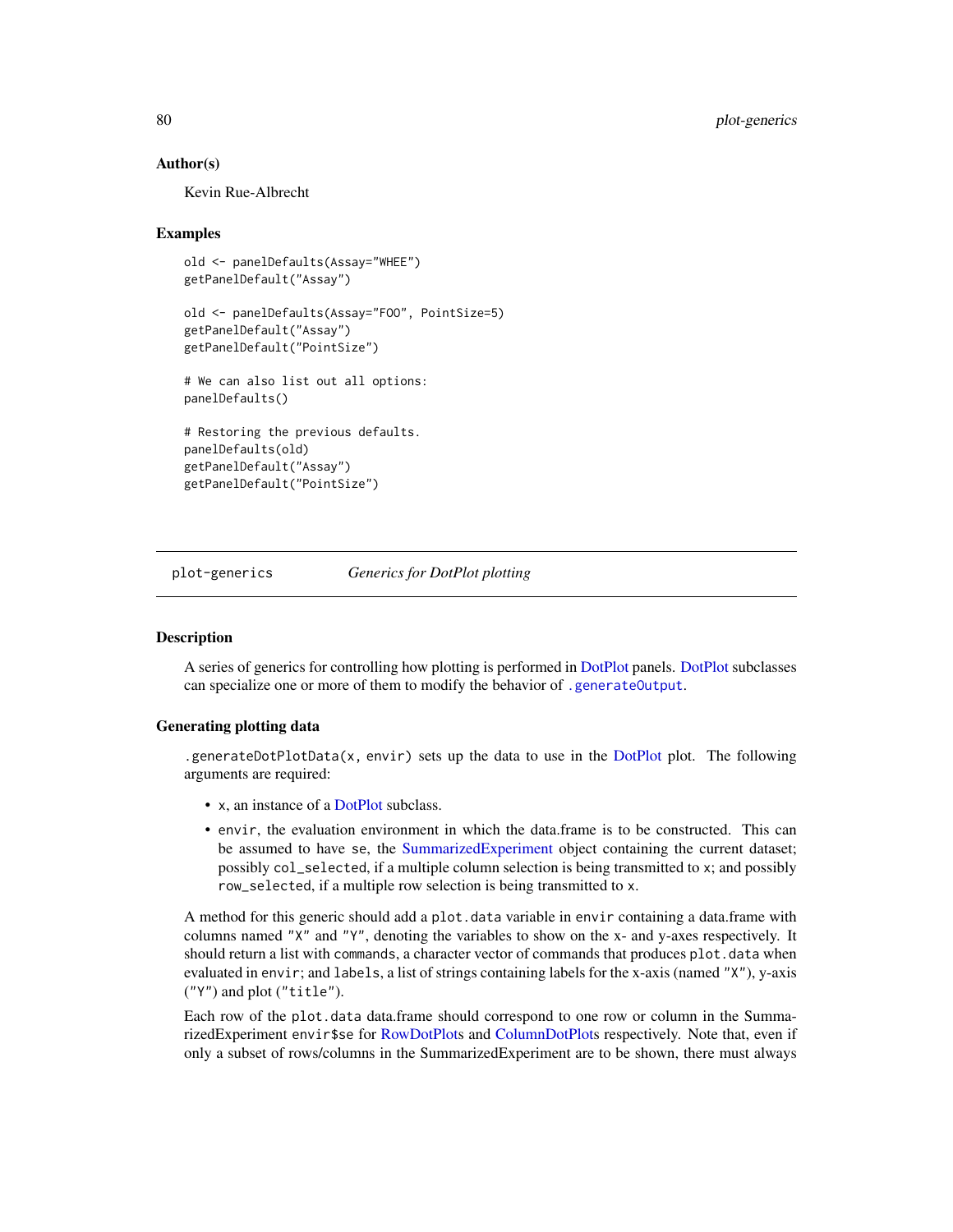## plot-generics 81

be one row in the data.frame per row/column of the SummarizedExperiment, and in the same order. All other rows of the data.frame should be filled in with NAs rather than omitted entirely. This is necessary for correct interactions with later methods that add other variables to plot.data.

Any internal variables that are generated by the commands in commands should be prefixed with . to avoid potential clashes with reserved variable names in the rest of the application.

This generic is called by .generateDotPlot (see below), which is in turn called by [.generateOutput](#page-71-0). The idea is that developers can specialize .generateDotPlotData to change the data source for a DotPlot subclass without needing to reimplement the entirety of .generateDotPlot.

# Generating the ggplot object

.generateDotPlot(x, labels, envir) creates the plot to be shown in the interface. The following arguments are required:

- x, an instance of a [DotPlot](#page-44-0) subclass.
- labels, a list of labels corresponding to the columns of plot.data. This is typically used to define axis or legend labels in the plot.
- envir, the evaluation environment in which the [ggplot](#page-0-0) object is to be constructed. This can be assumed to have plot.data, a data.frame of plotting data.

Note that se, row\_selected and col\_selected will still be present in envir, but it is simplest to only use information that has already been incorporated into plot.data where possible. This is because the order and number of rows in plot.data may have changed since [.generateDotPlotData](#page-79-0).

Methods for this generic should return a list with plot, a [ggplot](#page-0-0) object; and commands, a character vector of commands to produce that object when evaluated inside envir. This plot will subsequently be the rendered output in [.renderOutput](#page-71-0). Note that envir should contain a copy of the plot object in a variable named dot.plot - see below for details.

Methods are expected to respond to the presence of various fields in the plot.data. The data.frame will contain, at the very least, the fields "X" and "Y" from [.generateDotPlotData](#page-79-0). Depending on the parameters of x, it may also have the following columns:

- "ColorBy", the values of the covariate to ue to color each point.
- "ShapeBy", the values of the covariate to use for shaping each point. This is guaranteed to be categorical.
- "SizeBy", the values of the covariate to use for sizing each point. This is guaranteed to be continuous.
- "FacetRow", the values of the covariate to use to create row facets. This is guaranteed to be categorical.
- "FacetColumn", the values of the covariate to use to create column facets. This is guaranteed to be categorical.
- "SelectBy", a logical field indicating whether the point was included in a multiple selection (i.e., transmitted from another plot with x as the receiver). Note that if RowSelectionRestrict=TRUE or ColumnSelectionRestrict=TRUE (for [RowDotPlots](#page-91-0) and [ColumnDotPlots](#page-29-0), respectively), plot.data will already have been subsetted to only retain TRUE values of this field.

envir may also contain the following variables: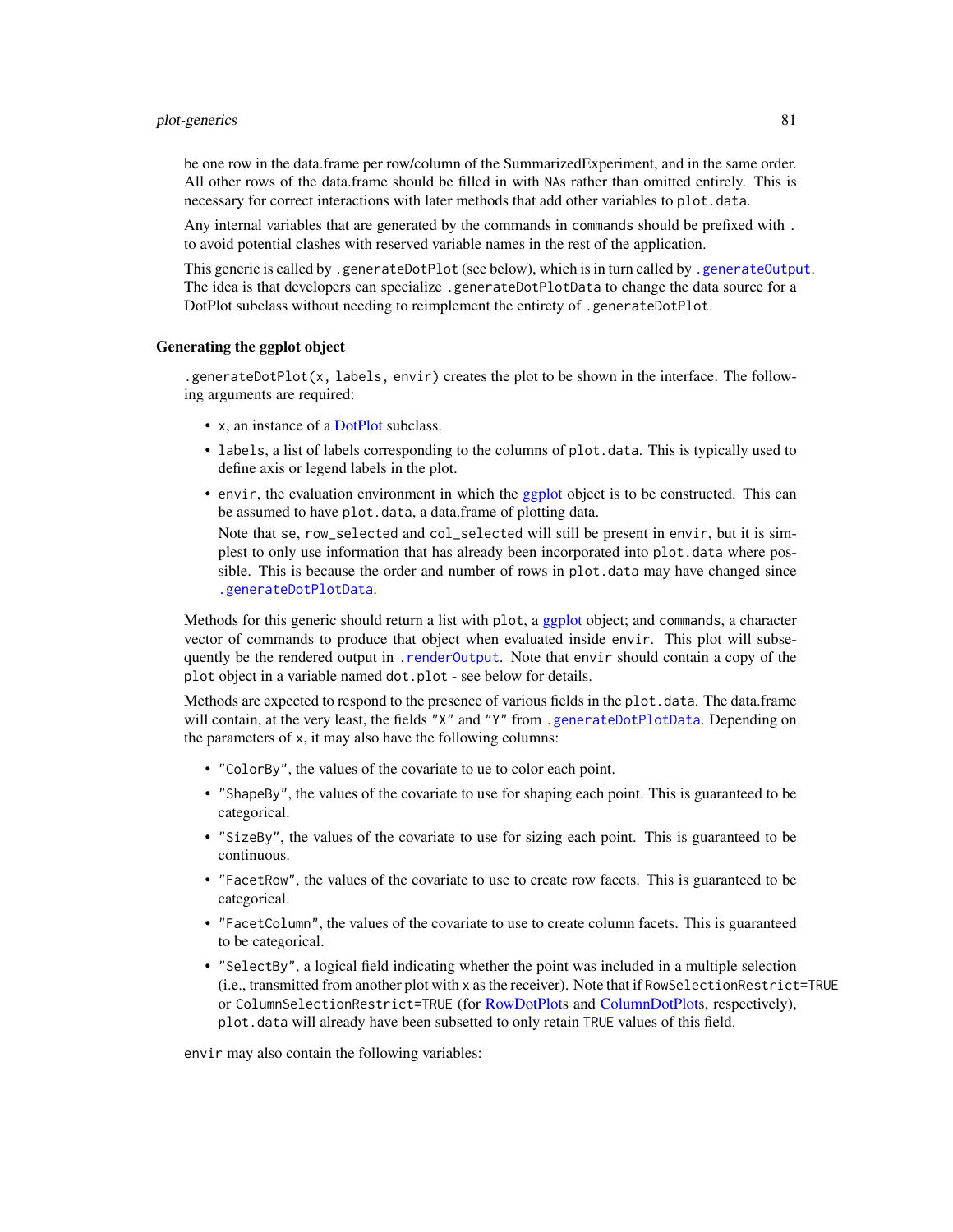- plot.data.all, present when a multiple selection is transmitted to x and RowSelectionRestrict=TRUE or ColumnSelectionRestrict=TRUE (for [RowDotPlots](#page-91-0) and [ColumnDotPlots](#page-29-0), respectively). This is a data.frame that contains all points prior to subsetting and is useful for defining the boundaries of the plot such that they do not change when the transmitted multiple selection changes.
- plot.data.pre, present when downsampling is turned on. This is a data.frame that contains all points prior to downsampling (but after subsetting, if that was performed) and is again mainly used to fix the boundaries of the plot.

Developers may wish to use the [.addMultiSelectionPlotCommands](#page-4-0) utility to draw brushes and lassos of x. Note that this refers to the brushes and lassos made on x itself, not those transmitted from another panel to x.

It would be very unwise for methods to alter the x-axis, y-axis or faceting values in plot. data. This will lead to uninuitive discrepancies between apparent visual selections for a brush/lasso and the actual multiple selection that is evaluated by downstream functions like [.processMultiSelections](#page-13-0).

In certain situations, a [DotPlot](#page-44-0) subclass may be able to build off a [ggplot](#page-0-0) generated by its parent class. This is easily done by exploiting the fact that methods for this generic are expected to store a copy of their plot [ggplot](#page-0-0) object as a dot.plot variable in envir. A specialized method for the subclass can [callNextMethod\(](#page-0-0)) to populate envir with the initial dot.plot, and then just construct and execute commands to add more ggplot2 layers as desired.

This generic is called by .generateOutput for DotPlot subclasses. Again, the idea here is that developers can specialize .generateDotPlot to change the plot aesthetics without needing to reimplement the entirety of .generateOutput.

# Prioritizing points

.prioritizeDotPlotData(x, envir) specifies the "priority" of points to be plotted, where highpriority points are plotted last so that they will not be masked by other points. The following arguments are required:

- x, an instance of a [DotPlot](#page-44-0) subclass.
- envir, the evaluation environment in which the [ggplot](#page-0-0) object is to be constructed. This can be assumed to have plot.data, a data.frame of plotting data.

Again, note that se, row\_selected and col\_selected will still be present in envir, but it is simplest to only use information that has already been incorporated into plot.data where possible. This is because the order and number of rows in plot.data may have changed since [.generateDotPlotData](#page-79-0).

Methods for this generic are expected to generate a .priority variable in envir, an ordered factor of length equal to nrow(plot.data) indicating the priority of each point. They may also generate a .rescaled variable, a named numeric vector containing the scaling factor to apply to the downsampling resolution for each level of .priority.

The method itself should return a list containing commands, a character vector of R commands required to generate these variables; and rescaled, a logical scalar indicating whether a .rescaled variable was produced.

Points assigned the highest level in .priority are regarded as having the highest visual importance. Such points will be shown on top of other points if there are overlaps on the plot, allowing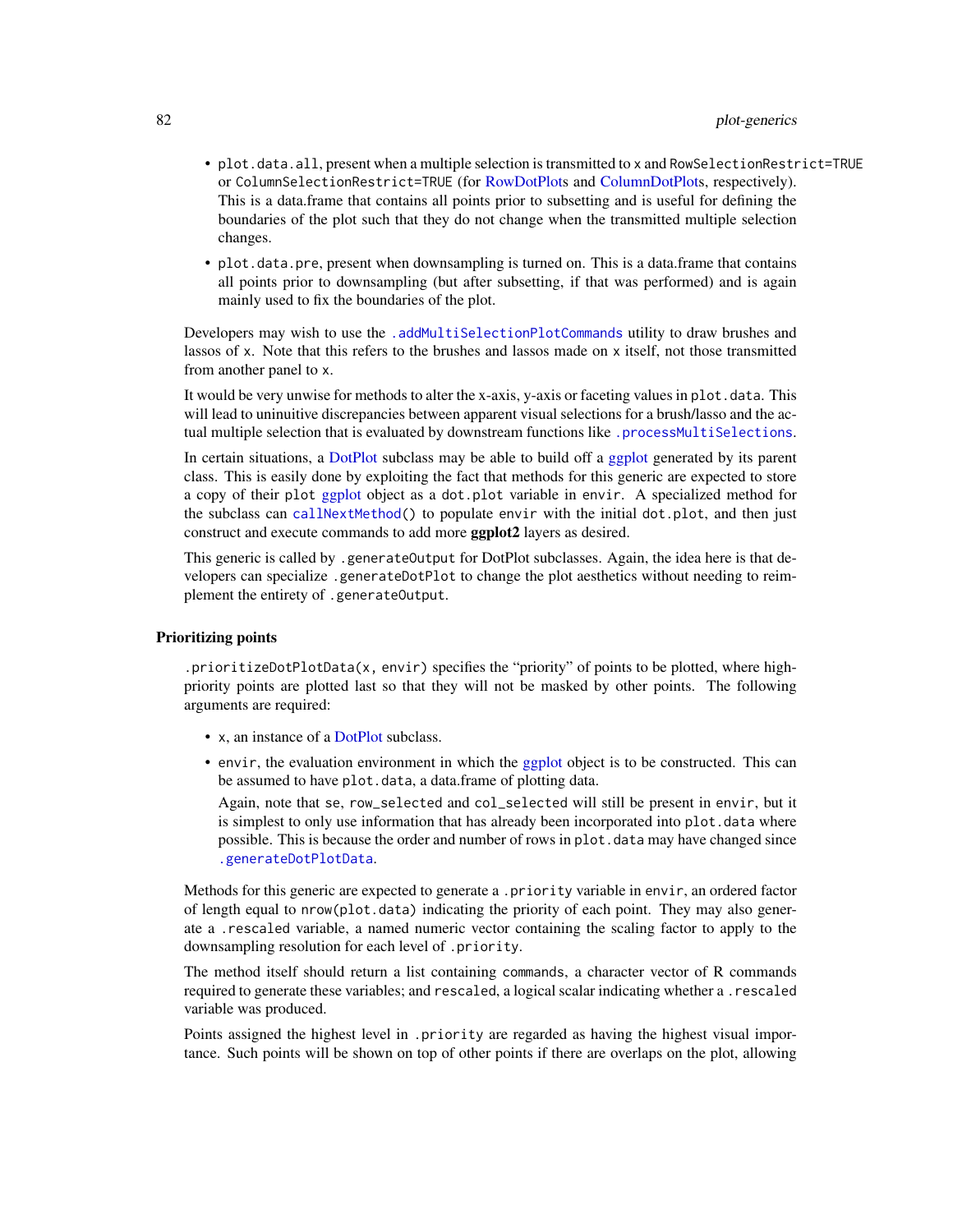## plot-utils 83

developers to specify that, e.g., DE genes should be shown on top of non-DE genes. Scaling of the resolution enables developers to peform more aggressive downsampling for unimportant points.

Methods for this generic may also return NULL, in which case no special action is taken.

This generic is called by .generateDotPlot, which is in turn called by [.generateOutput](#page-71-0). Thus, developers of DotPlot subclasses can specialize this generic to change the point priority without needing to reimplement the entirety of .generateDotPlot.

# Controlling the "None" color scale

In some cases, it is desirable to insert a default scale when ColorBy="None". This is useful for highlighting points in a manner that is integral to the nature of the plot, e.g., up- or down-regulated genes in a MA plot. We provide a few generics to help control which points are highlighted and how they are colored.

.colorByNoneDotPlotField(x) expects x, an instance of a [DotPlot](#page-44-0) subclass, and returns a string containing a name of a column in plot.data to use for coloring in the ggplot mapping. This assumes that the relevant field was added to plot.data by a method for [.generateDotPlotData](#page-79-0).

.colorByNoneDotPlotScale(x) expects x, an instance of a [DotPlot](#page-44-0) subclass, and returns a string containing a ggplot2 scale\_color\_\* call, e.g., [scale\\_color\\_manual](#page-0-0). This string should end with  $a'' +''$  operator as additional **ggplot2** layers will be added by **iSEE**.

This generic is called by .generateDotPlot, which is in turn called by [.generateOutput](#page-71-0). Thus, developers of DotPlot subclasses can specialize this generic to change the default color scheme without needing to reimplement the entirety of .generateDotPlot.

# Author(s)

Kevin "K-pop" Rue-Albrecht, Aaron "A-bomb" Lun

plot-utils *Process faceting choices*

# **Description**

Generate ggplot instructions to facet a plot by row and/or column

#### Usage

```
.addFacets(x)
```
# Arguments

x A single-row DataFrame that contains all the input settings for the current panel.

## Value

A string containing a command to define the row and column faceting covariates.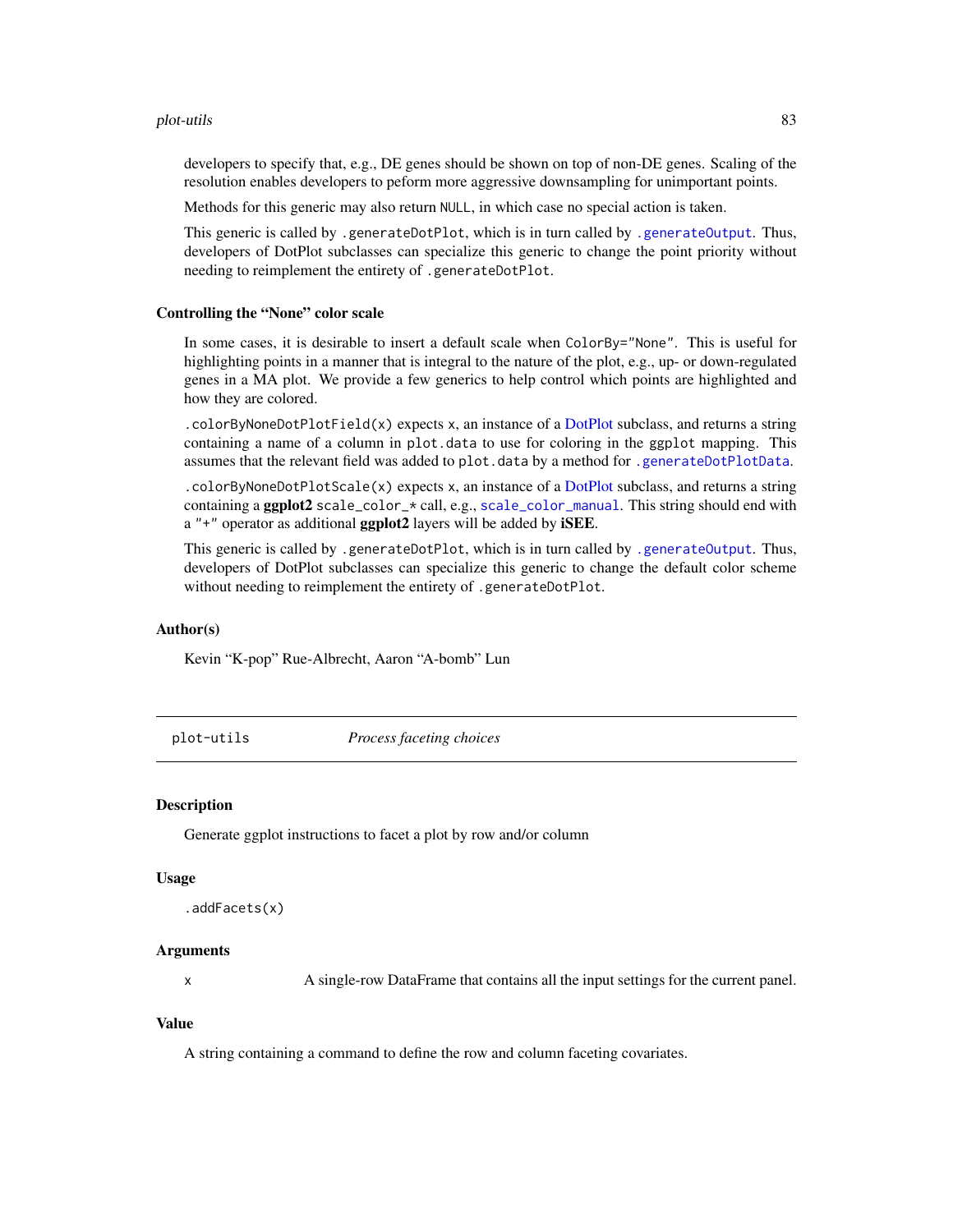# Author(s)

Kevin Rue-Albrecht.

### Examples

```
x <- ReducedDimensionPlot(
    FacetRowBy = "Column data", FacetRowByColData="Covariate_1",
    FacetColumnBy = "Column data", FacetColumnByColData="Covariate_2")
.addFacets(x)
```
<span id="page-83-0"></span>ReducedDimensionPlot-class

*The ReducedDimensionPlot panel*

## Description

The ReducedDimensionPlot is a panel class for creating a [ColumnDotPlot](#page-29-0) where the coordinates of each column/sample are taken from the [reducedDims](#page-0-0) of a [SingleCellExperiment](#page-0-0) object. It provides slots and methods to specify which dimensionality reduction result to use and to create the data.frame with the coordinates of the specified results for plotting.

# ReducedDimensionPlot slot overview

The following slots control the dimensionality reduction result that is used:

- Type, a string specifying the name of the dimensionality reduction result. If NA, defaults to the first entry of [reducedDims](#page-0-0).
- XAxis, integer scalar specifying the dimension to plot on the x-axis. Defaults to 1.
- YAxis, integer scalar specifying the dimension to plot on the y-axis. Defaults to 2.

In addition, this class inherits all slots from its parent [ColumnDotPlot,](#page-29-0) [DotPlot](#page-44-0) and [Panel](#page-74-0) classes.

# **Constructor**

ReducedDimensionPlot(...) creates an instance of a ReducedDimensionPlot class, where any slot and its value can be passed to ... as a named argument.

# Supported methods

In the following code snippets,  $x$  is an instance of a [ReducedDimensionPlot](#page-83-0) class. Refer to the documentation for each method for more details on the remaining arguments.

For setting up data values:

• [.cacheCommonInfo\(](#page-97-0)x) adds a "ReducedDimensionPlot" entry containing valid.reducedDim.names, a character vector of names of valid dimensionality reduction results (i.e., at least one dimension). This will also call the equivalent [ColumnDotPlot](#page-29-0) method.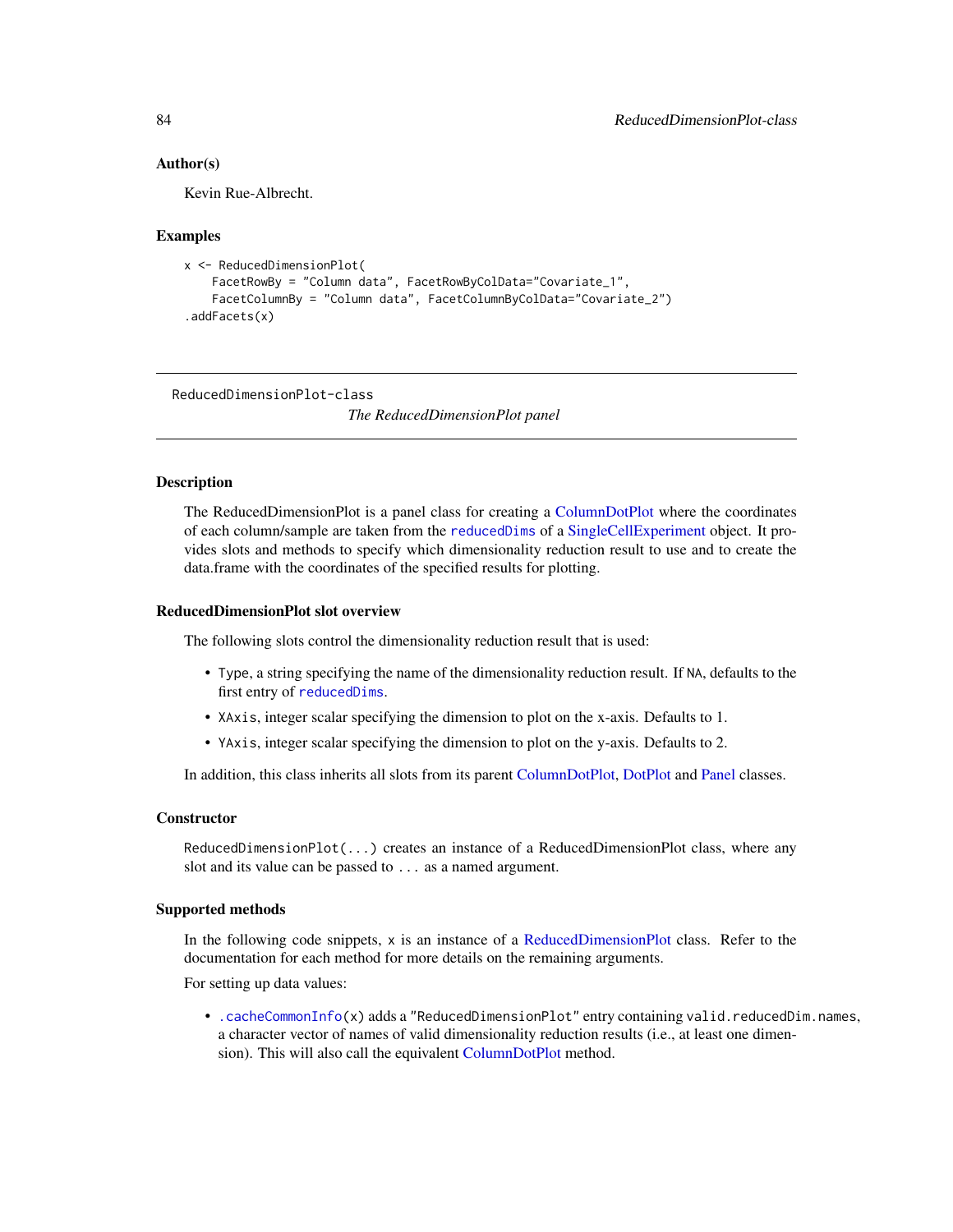• [.refineParameters\(](#page-97-0)x, se) replaces NA values in RedDimType with the first valid dimensionality reduction result name in se. This will also call the equivalent [ColumnDotPlot](#page-29-0) method for further refinements to x. If no dimensionality reduction results are available, NULL is returned instead.

For defining the interface:

- [.defineDataInterface\(](#page-56-0)x, se, select\_info) returns a list of interface elements for manipulating all slots described above.
- [.panelColor\(](#page-12-0)x) will return the specified default color for this panel class.

For monitoring reactive expressions:

• [.createObservers\(](#page-70-0)x, se, input, session, pObjects, rObjects) sets up observers for all slots described above and in the parent classes. This will also call the equivalent [Column-](#page-29-0)[DotPlot](#page-29-0) method.

For defining the panel name:

• [.fullName\(](#page-11-1)x) will return "Reduced dimension plot".

For creating the plot:

• [.generateDotPlotData\(](#page-79-0)x, envir) will create a data.frame of reduced dimension coordinates in envir. It will return the commands required to do so as well as a list of labels.

For documentation:

• [.definePanelTour\(](#page-43-0)x) returns an data.frame containing a panel-specific tour.

Subclasses do not have to provide any methods, as this is a concrete class.

#### Author(s)

Aaron Lun

# See Also

[ColumnDotPlot,](#page-29-0) for the immediate parent class.

# Examples

```
#################
# For end-users #
#################
```

```
x <- ReducedDimensionPlot()
x[["Type"]]
x[["Type"]] <- "TSNE"
```

```
##################
# For developers #
##################
```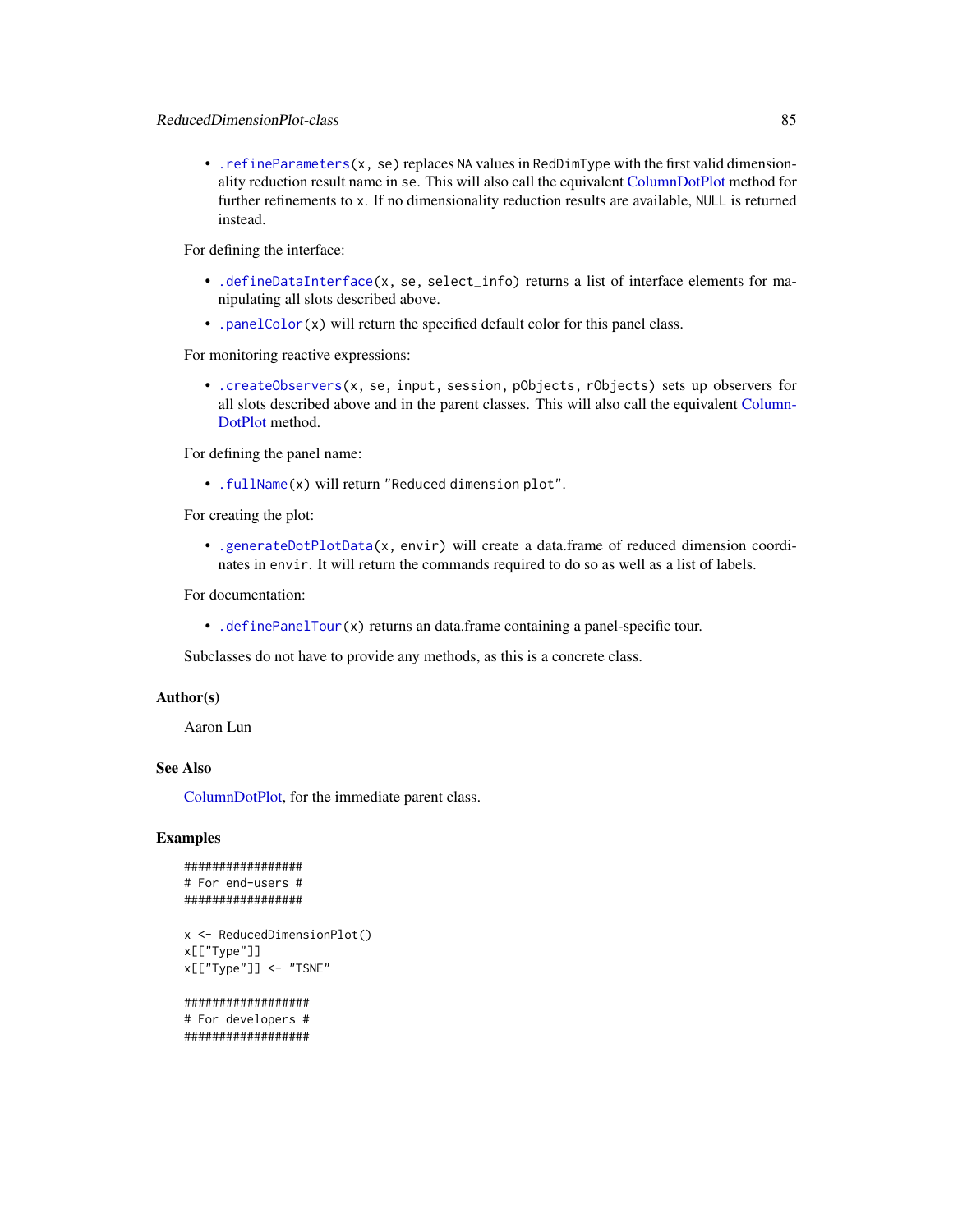```
library(scater)
sce <- mockSCE()
sce <- logNormCounts(sce)
# Spits out a NULL and a warning if no reducedDims are available.
sce0 <- .cacheCommonInfo(x, sce)
.refineParameters(x, sce0)
# Replaces the default with something sensible.
sce <- runPCA(sce)
sce0 <- .cacheCommonInfo(x, sce)
.refineParameters(x, sce0)
```
<span id="page-85-0"></span>registerAppOptions *Set and get app-level options*

# <span id="page-85-1"></span>Description

Set and get global options for the [iSEE](#page-58-0) application. These are options that do not correspond to any [Panel](#page-74-0) slot and cannot be changed by the user after initialization.

## Usage

```
registerAppOptions(se, ...)
getAppOption(name, se, default = NULL)
getAllAppOptions(se)
```
## Arguments

| se        | The Summarized Experiment object to be supplied to <i>i</i> SEE.                                      |
|-----------|-------------------------------------------------------------------------------------------------------|
| $\ddotsc$ | Named options to register. Alternatively a single named list containing the op-<br>tions to register. |
| name      | String containing the name of the option to retrieve.                                                 |
| default   | Value to return if name is not present in the available options.                                      |

# Details

registerAppOptions provides an alternative mechanism for setting global options, separate from [panelDefaults](#page-77-1). The primary difference is that registerAppOptions allows tuning of options that do not have a corresponding slot in any [Panel](#page-74-0) subclass. This makes it useful for parameters that the user should not or cannot change within the application, as well as for fine-tuning parameters that are too rarely used to have their own interface elements.

Known options include: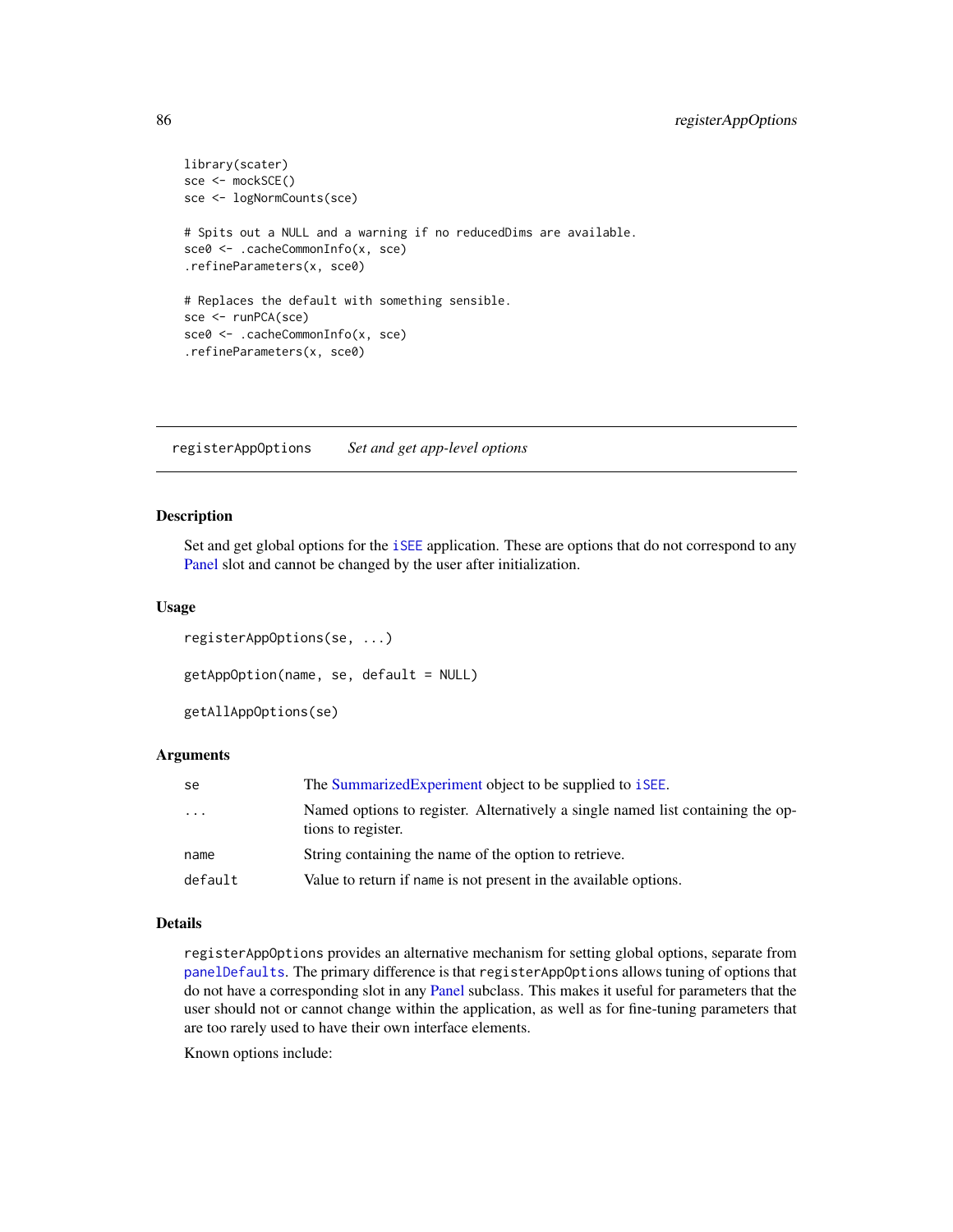# registerAppOptions 87

- panel.colorNamed character vector of colors. The names of the vector should be set to the name of class to be overridden; if a class is not named here, its default color is used. It is highly recommended to define colors as hex color codes (e.g., "#1e90ff"), for full compatibility with both HTML elements and R plots.
- color.maxlevelsMaximum number of levels for a categorical variable used for coloring. Variables with more levels are coerced to numeric to avoid problems with an overly-large legend. Defaults to 24.
- factor.maxlevelsMaximum number of levels for a categorical variable to be used anywhere in the app. Variables with more levels are coerced to numeric to avoid rendering delays. Defaults to 100.
- RowTable.select.detailsA function that takes a string containing the name of a feature (i.e., the current selection in the [RowTable\)](#page-93-0) and returns a HTML element with more details.
- ColumnTable.select.detailsA function that takes a string containing the name of a sample (i.e., the current selection in the [ColumnTable\)](#page-32-0) and returns a HTML element with more details.

The registered options are stored in the SummarizedExperiment to ensure that we can recover the application state with the combination of the SummarizedExperiment and list of Panel settings. By comparison, if we had used a global cache as in [panelDefaults](#page-77-1), we would need to save them separately to ensure that we can recover a particular application state.

By default, registerAppOptions will add or replace individual arguments specified by .... This means that users can call the function multiple times to accumulate registered options in se. The exception is if ... contains a single list, in which case the entire set of options is directly replaced by that list. For example, one could supply a single empty list to clear se of all existing options.

#### Value

registerAppOptions will return se, modified with the application-level options.

getAppOption will return the value of the specified option, or default if that option is not available.

getAllAppOptions will return a named list of all registered options.

#### For developers

Developers of Panel subclasses can add arbitary options to ... to help control the behavior of their Panel instances. We recommend prefixing any options with the name of the package in the form of <PACKAGE>\_<OPTION>, so as to avoid conflicts with other options (in the base classes, or in other downstream packages) that have the same name.

For calls to [getAppOption](#page-85-1) that occur after the [iSEE](#page-58-0) app has started, it is not actually necessary to supply se. The options in se are transferred to a global option store when the app starts, allowing us to call [getAppOption](#page-85-1) without se in various Panel methods. This is useful for some generics where se is not part of the function signature. Developers can mimic this state (e.g., for unit testing) by calling [.activateAppOptionRegistry](#page-85-1) on the SummarizedExperiment produced by [registerAppOptions](#page-85-0). Conversely, calling [.deactivateAppOptionRegistry](#page-85-1) will reset the global option store.

# Author(s)

Aaron Lun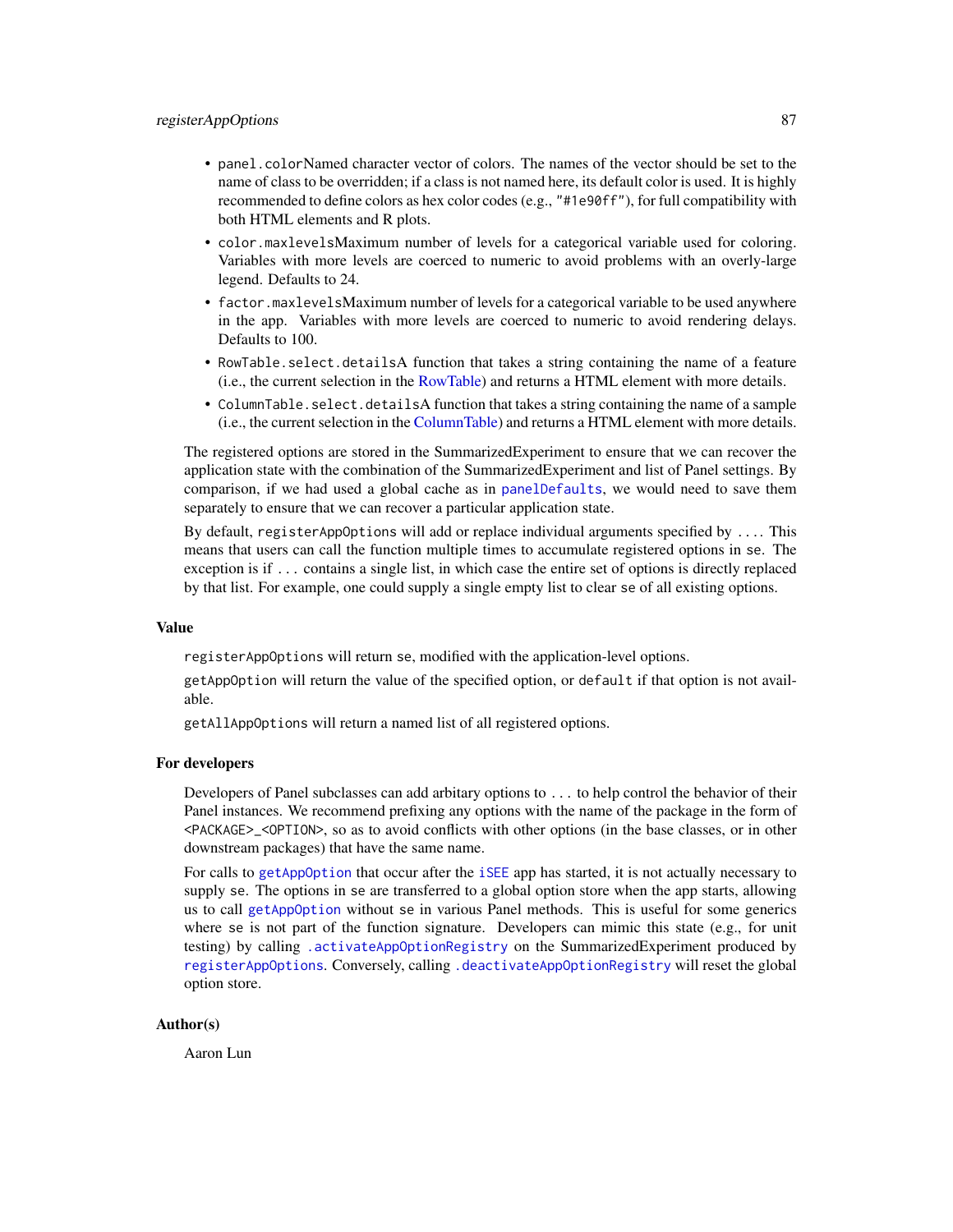# Examples

```
se <- SummarizedExperiment()
se <- registerAppOptions(se, factor.maxlevels=10, color.maxlevels=10)
getAppOption("factor.maxlevels", se)
getAppOption("color.maxlevels", se)
getAppOption("random.other.thing", se, default=10)
getAllAppOptions(se)
# For developers: you don't actually need to pass 'se' to the getters
# if they are being called inside Panel methods.
.activateAppOptionRegistry(se)
getAppOption("factor.maxlevels")
getAppOption("color.maxlevels")
.deactivateAppOptionRegistry()
# Wiping out all options.
se <- registerAppOptions(se, list())
getAllAppOptions(se)
```
<span id="page-87-0"></span>RowDataPlot-class *The RowDataPlot panel*

# **Description**

The RowDataPlot is a panel class for creating a [RowDotPlot](#page-91-0) where the y-axis represents a variable from the [rowData](#page-0-0) of a [SummarizedExperiment](#page-0-0) object. It provides slots and methods for specifying which variable to use on the y-axis (and, optionally, also the x-axis), as well as a method to create the data.frame in preparation for plotting.

# Slot overview

The following slots control the variables to be shown:

- YAxis, a string specifying the row of the [rowData](#page-0-0) to show on the y-axis. If NA, defaults to the first valid field (see ?[".refineParameters,RowDotPlot-method"](#page-0-0)).
- XAxis, string specifying what should be plotting on the x-axis. This can be any one of "None", "Row data" and "Row selection". Defaults to "None".
- XAxisRowData, string specifying the row of the [rowData](#page-0-0) to show on the x-axis. If NA, defaults to the first valid field.

In addition, this class inherits all slots from its parent [RowDotPlot,](#page-91-0) [DotPlot](#page-44-0) and [Panel](#page-74-0) classes.

#### **Constructor**

RowDataPlot(...) creates an instance of a RowDataPlot class, where any slot and its value can be passed to ... as a named argument.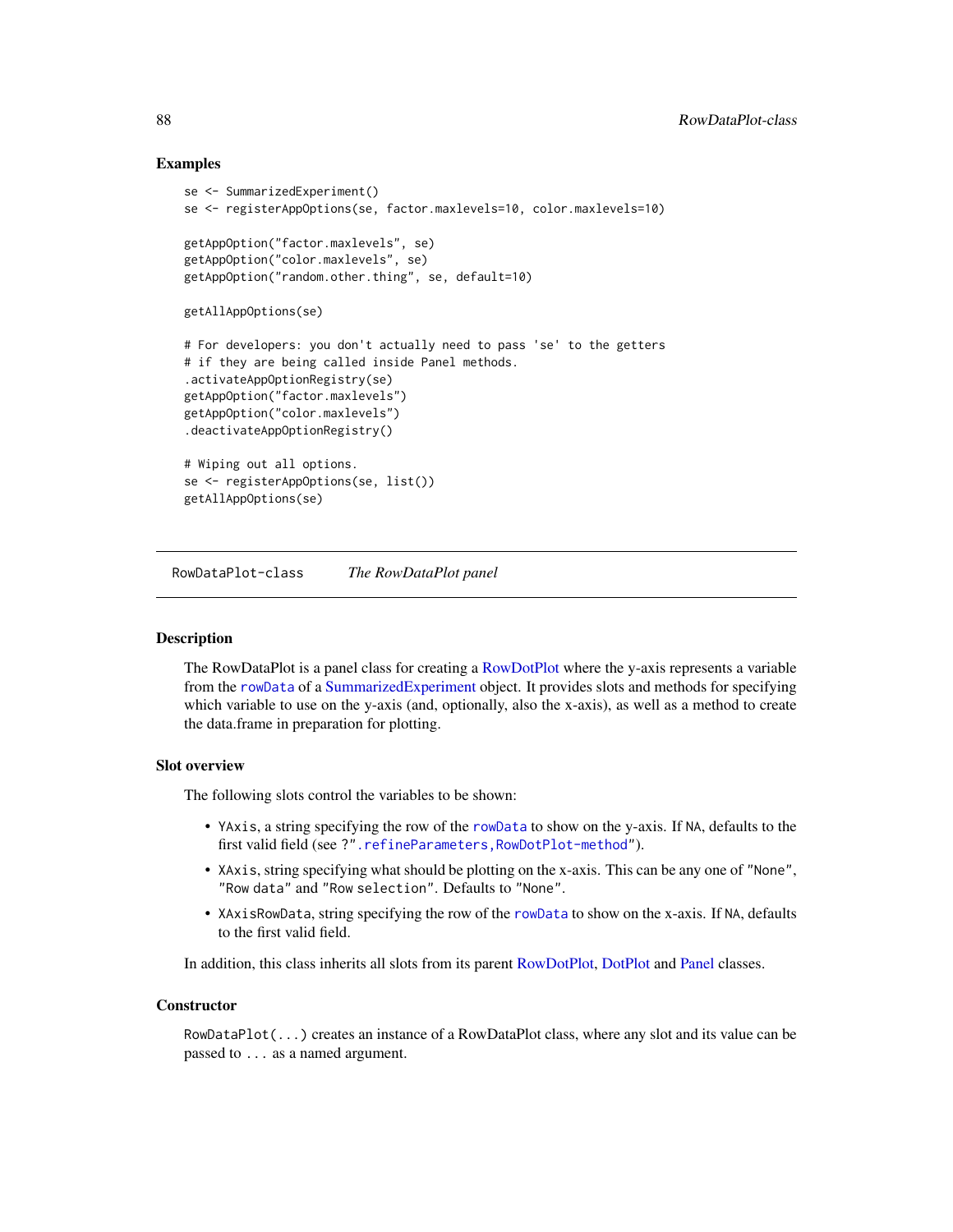## Supported methods

In the following code snippets, x is an instance of a [RowDataPlot](#page-87-0) class. Refer to the documentation for each method for more details on the remaining arguments.

For setting up data values:

• [.refineParameters\(](#page-97-0)x, se) returns x after replacing any NA value in YAxis or XAxisRowData with the name of the first valid [rowData](#page-0-0) variable. This will also call the equivalent [RowDot-](#page-91-0)[Plot](#page-91-0) method for further refinements to x. If no valid row metadata variables are available, NULL is returned instead.

For defining the interface:

- [.defineDataInterface\(](#page-56-0)x, se, select\_info) returns a list of interface elements for manipulating all slots described above.
- [.panelColor\(](#page-12-0)x) will return the specified default color for this panel class.
- [.allowableXAxisChoices\(](#page-67-1)x, se) returns a character vector specifying the acceptable variables in [rowData\(](#page-0-0)se) that can be used as choices for the x-axis. This consists of all variables with atomic values.
- [.allowableYAxisChoices\(](#page-67-1)x, se) returns a character vector specifying the acceptable variables in  $rowData(se)$  $rowData(se)$  that can be used as choices for the y-axis. This consists of all variables with atomic values.

For monitoring reactive expressions:

• [.createObservers\(](#page-70-0)x, se, input, session, pObjects, rObjects) sets up observers for all slots described above and in the parent classes. This will also call the equivalent [RowDot-](#page-91-0)[Plot](#page-91-0) method.

For controlling selections:

• [.multiSelectionInvalidated\(](#page-67-0)x) returns TRUE if the x-axis uses multiple row selections, such that the point coordinates may change upon updates to upstream selections in transmitting panels. Otherwise, it dispatches to the [RowDotPlot](#page-91-0) method.

For defining the panel name:

• [.fullName\(](#page-11-1)x) will return "Row data plot".

For creating the plot:

• [.generateDotPlotData\(](#page-79-0)x, envir) will create a data.frame of row metadata variables in envir. It will return the commands required to do so as well as a list of labels.

For documentation:

• [.definePanelTour\(](#page-43-0)x) returns an data.frame containing a panel-specific tour.

# Subclass expectations

Subclasses do not have to provide any methods, as this is a concrete class.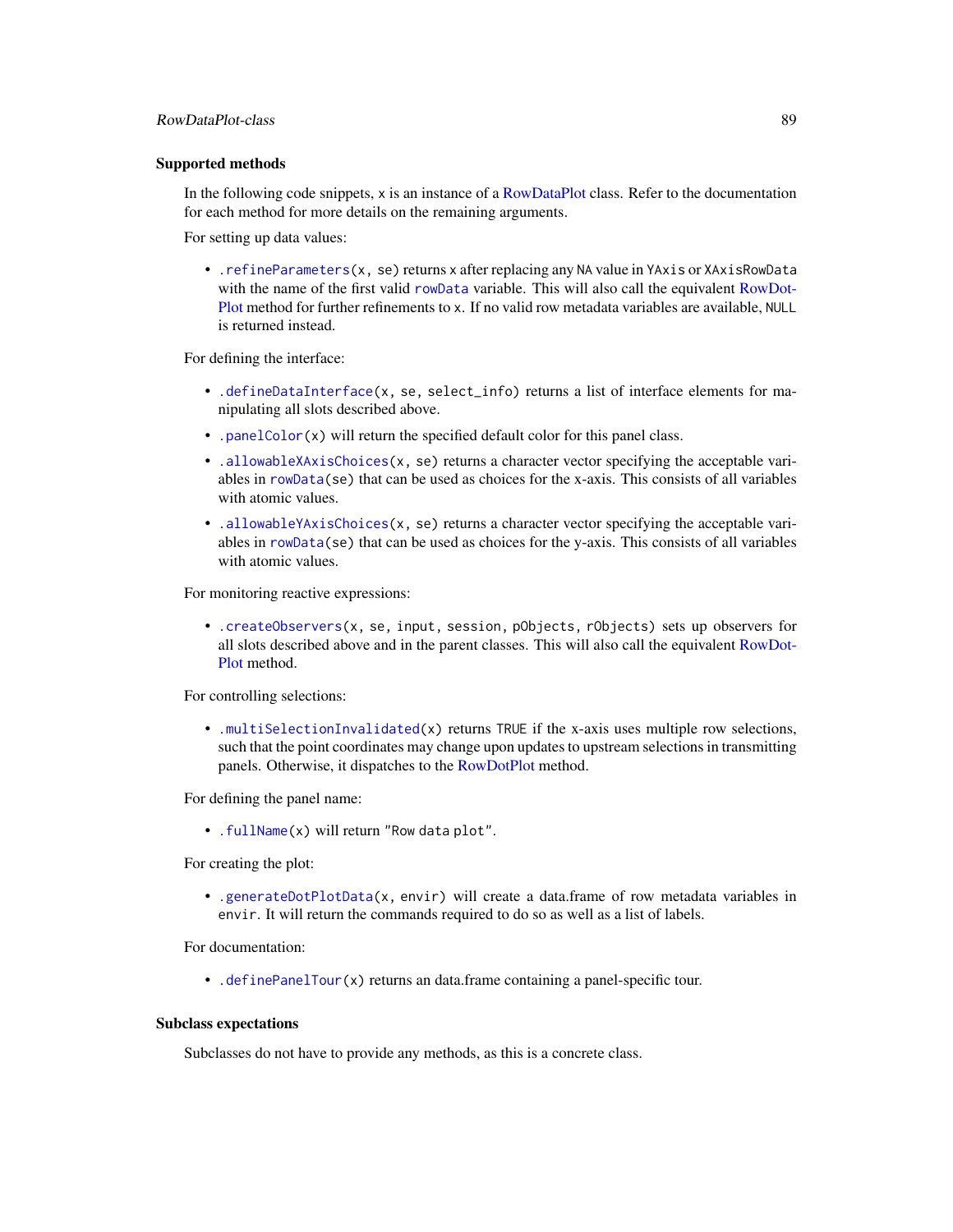## Author(s)

Aaron Lun

# See Also

[RowDotPlot,](#page-91-0) for the immediate parent class.

# Examples

```
#################
# For end-users #
#################
x <- RowDataPlot()
x[["XAxis"]]
x[["XAxis"]] <- "Row data"
##################
# For developers #
##################
library(scater)
sce <- mockSCE()
sce <- logNormCounts(sce)
# Spits out a NULL and a warning if is nothing to plot.
sce0 <- .cacheCommonInfo(x, sce)
.refineParameters(x, sce0)
# Replaces the default with something sensible.
rowData(sce)$Stuff <- runif(nrow(sce))
sce0 <- .cacheCommonInfo(x, sce)
.refineParameters(x, sce0)
```
<span id="page-89-0"></span>RowDataTable-class *The RowDataTable panel*

# Description

The RowDataTable is a panel class for creating a [ColumnTable](#page-32-0) where the value of the table is defined as the [rowData](#page-0-0) of the [SummarizedExperiment.](#page-0-0) It provides functionality to extract the [rowData](#page-0-0) to coerce it into an appropriate data.frame in preparation for rendering.

# Slot overview

This class inherits all slots from its parent [ColumnTable](#page-32-0) and [Table](#page-104-0) classes.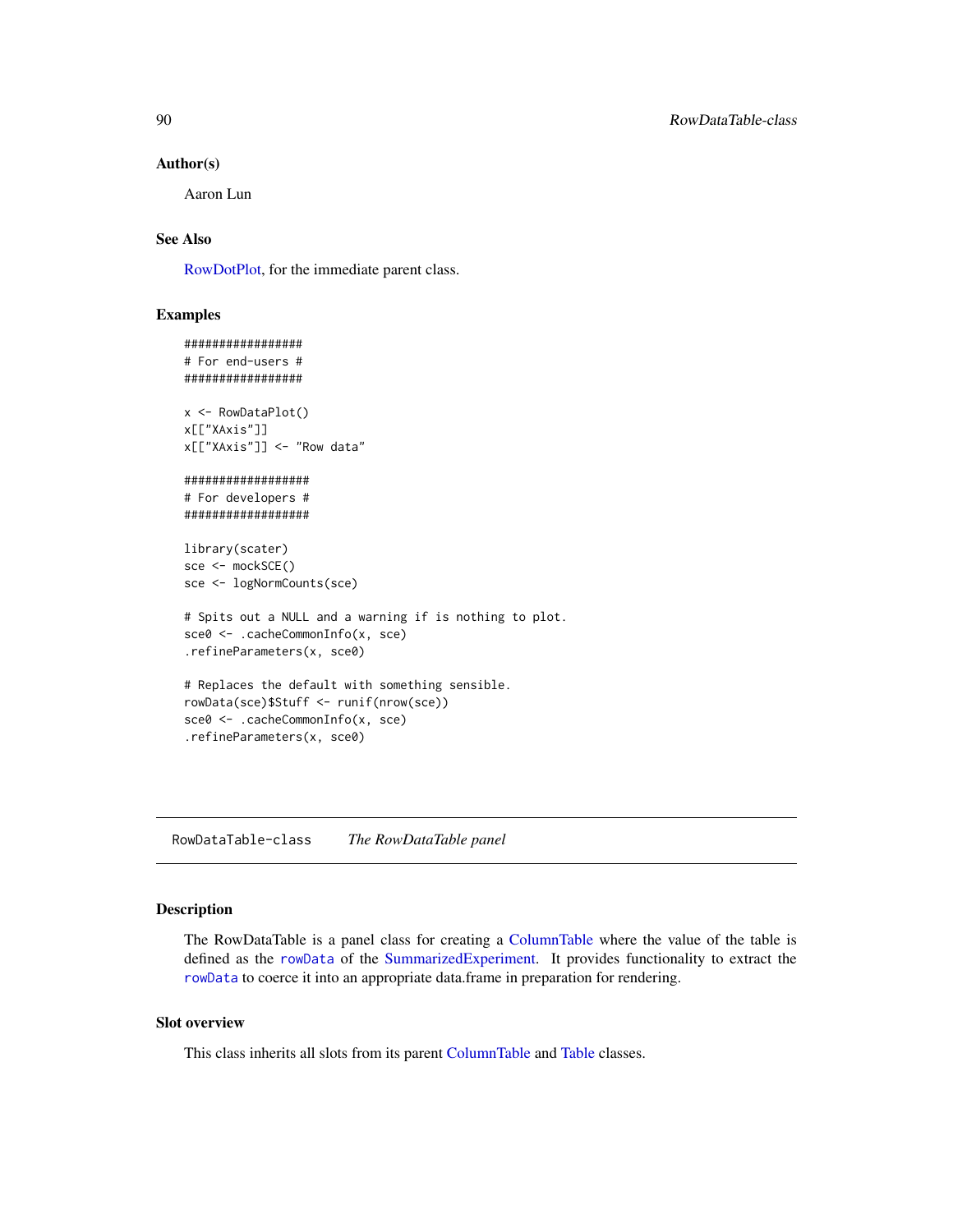# **Constructor**

RowDataTable(...) creates an instance of a RowDataTable class, where any slot and its value can be passed to ... as a named argument.

Note that ColSearch should be a character vector of length equal to the total number of columns in the [rowData](#page-0-0), though only the entries for the atomic fields will actually be used.

# Supported methods

In the following code snippets, x is an instance of a [RowDataTable](#page-89-0) class. Refer to the documentation for each method for more details on the remaining arguments.

For setting up data values:

- [.cacheCommonInfo\(](#page-97-0)x) adds a "RowDataTable" entry containing valid.rowData.names, a character vector of names of atomic columns of the [rowData](#page-0-0). This will also call the equivalent [ColumnTable](#page-32-0) method.
- [.refineParameters\(](#page-97-0)x, se) adjusts ColSearch to a character vector of length equal to the number of atomic fields in the [rowData](#page-0-0). This will also call the equivalent [ColumnTable](#page-32-0) method for further refinements to x.

For defining the interface:

- [.fullName\(](#page-11-1)x) will return "Row data table".
- [.panelColor\(](#page-12-0)x) will return the specified default color for this panel class.

For creating the output:

• [.generateTable\(](#page-106-0)x, envir) will modify envir to contain the relevant data.frame for display, while returning a character vector of commands required to produce that data.frame. Each row of the data.frame should correspond to a row of the SummarizedExperiment.

For documentation:

• [.definePanelTour\(](#page-43-0)x) returns an data.frame containing the steps of a panel-specific tour.

Unless explicitly specialized above, all methods from the parent class [Panel](#page-74-0) are also available.

# Author(s)

Aaron Lun

# Examples

```
#################
# For end-users #
#################
x <- RowDataTable()
x[["Selected"]]
x[["Selected"]] <- "SOME_ROW_NAME"
##################
```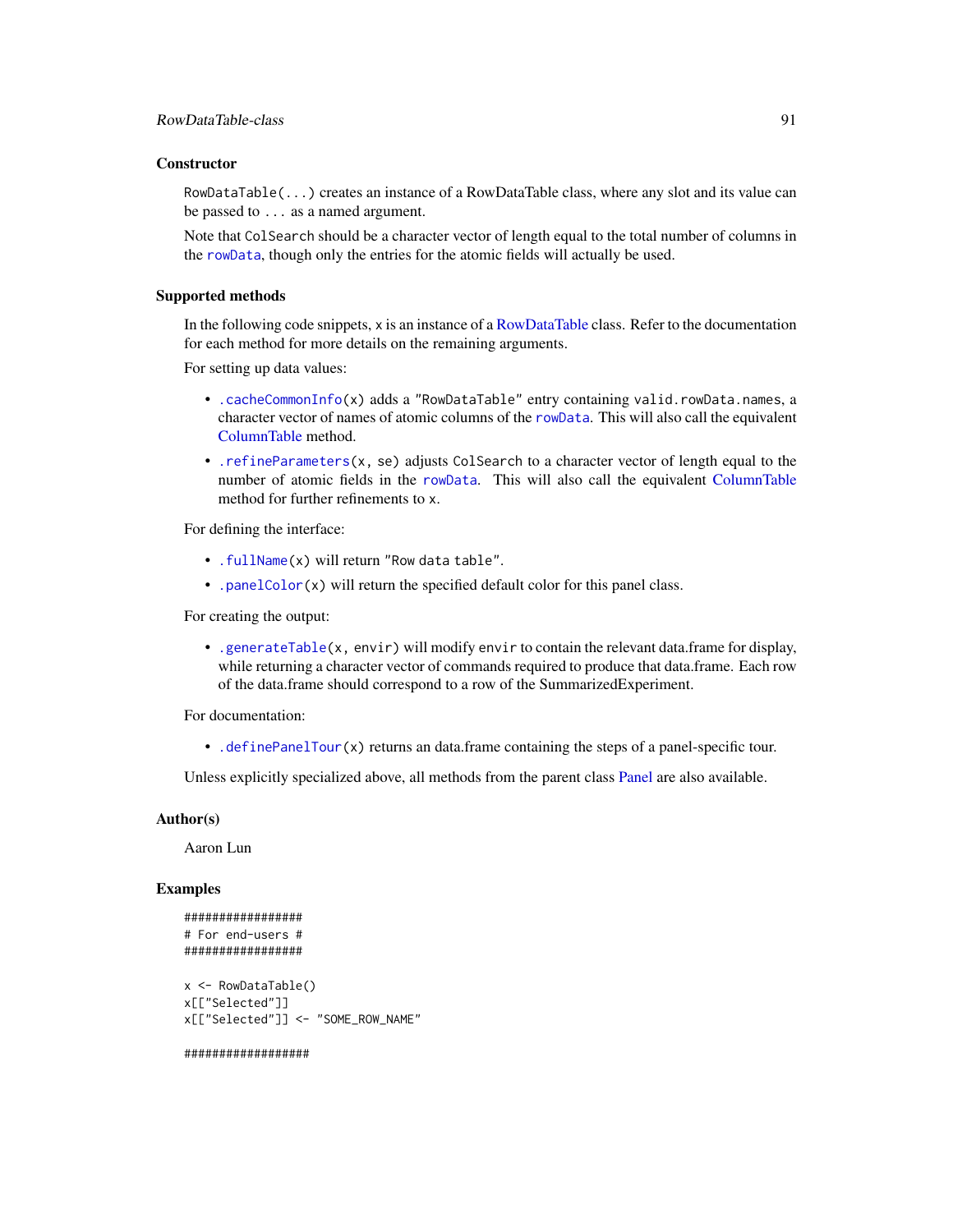```
# For developers #
##################
library(scater)
sce <- mockSCE()
# Sets the search columns appropriately.
sce <- .cacheCommonInfo(x, sce)
.refineParameters(x, sce)
```
<span id="page-91-0"></span>RowDotPlot-class *The RowDotPlot virtual class*

# Description

The RowDotPlot is a virtual class where each row in the [SummarizedExperiment](#page-0-0) is represented by no more than one point (i.e., a "dot") in a brushable [ggplot](#page-0-0) plot. It provides slots and methods to extract [rowData](#page-0-0) fields to control the per-point aesthetics on the plot. This panel will transmit row identities in both its single and multiple selections, and it can receive multiple row selections but not multiple column selections.

### Slot overview

The following slots control coloring of the points:

- ColorByRowData, a string specifying the [rowData](#page-0-0) field for controlling point color, if ColorBy="Row data" (see the [Panel](#page-74-0) class). Defaults to the first valid field (see .cacheCommonInfo below).
- ColorBySampleNameAssay, a string specifying the assay of the SummarizedExperiment object containing values to use for coloring, if ColorBy="Sample name". Defaults to "logcounts" in [getPanelDefault](#page-77-0), falling back to the name of the first valid assay (see ?". cacheCommonInfo,DotPlot-method" for the definition of validity).
- ColorByFeatureNameColor, a string specifying the color to use for coloring an individual sample on the plot, if ColorBy="Feature name". Defaults to "red" in [getPanelDefault](#page-77-0).

The following slots control other metadata-related aesthetic aspects of the points:

- ShapeByRowData, a string specifying the [rowData](#page-0-0) field for controlling point shape, if ShapeBy="Row data" (see the [Panel](#page-74-0) class). The specified field should contain categorical values; defaults to the first such field.
- SizeByRowData, a string specifying the [rowData](#page-0-0) field for controlling point size, if SizeBy="Row data" (see the [Panel](#page-74-0) class). The specified field should contain continuous values; defaults to the first such field.

In addition, this class inherits all slots from its parent [DotPlot](#page-44-0) and [Panel](#page-74-0) classes.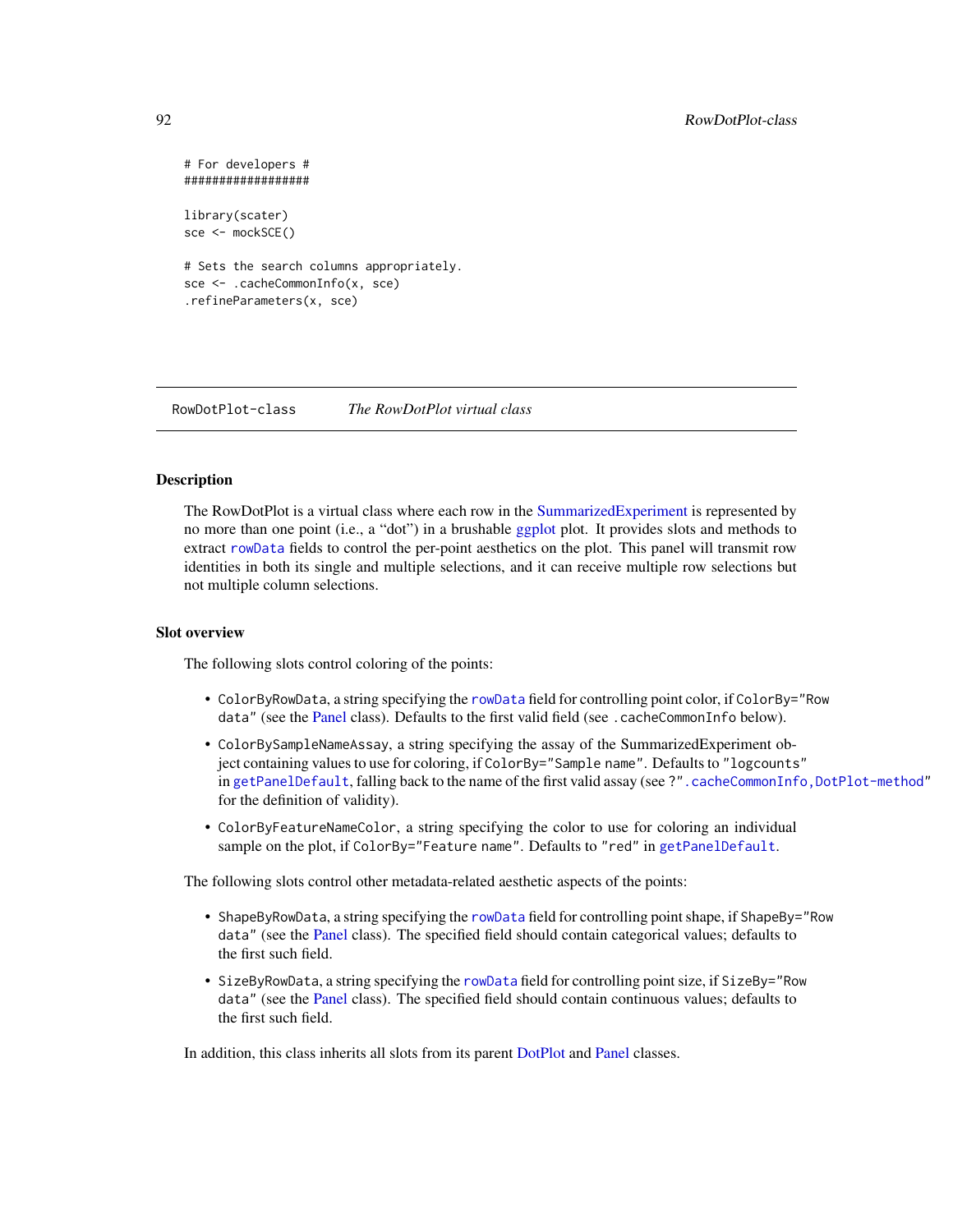# RowDotPlot-class 93

## Supported methods

In the following code snippets, x is an instance of a [RowDotPlot](#page-91-0) class. Refer to the documentation for each method for more details on the remaining arguments.

For setting up data values:

- [.cacheCommonInfo\(](#page-97-0)x) adds a "RowDotPlot" entry containing valid.rowData.names, a character vector of valid column data names (i.e., containing atomic values); discrete.rowData.names, a character vector of names for discrete columns; and continuous.rowData.names, a character vector of names of continuous columns. This will also call the equivalent [DotPlot](#page-44-0) method.
- [.refineParameters\(](#page-97-0)x, se) replaces NA values in ColorByFeatAssay with the first valid assay name in se. This will also call the equivalent [DotPlot](#page-44-0) method.

For defining the interface:

• [.hideInterface\(](#page-56-0)x, field) returns a logical scalar indicating whether the interface element corresponding to field should be hidden. This returns TRUE for row selection parameters ("RowSelectionSource" and "RowSelectionRestrict"), otherwise it dispatches to the [Panel](#page-74-0) method.

For monitoring reactive expressions:

• [.createObservers\(](#page-70-0)x, se, input, session, pObjects, rObjects) sets up observers for all slots in the [RowDotPlot.](#page-91-0) This will also call the equivalent [DotPlot](#page-44-0) method.

For controlling selections:

- [.multiSelectionRestricted\(](#page-67-0)x) returns a logical scalar indicating whether  $x$  is restricting the plotted points to those that were selected in a transmitting panel.
- [.multiSelectionDimension\(](#page-67-0)x) returns "row" to indicate that a multiple row selection is being transmitted.
- [.multiSelectionInvalidated\(](#page-67-0)x) returns TRUE if the faceting options usethe multiple row selections, such that the point coordinates/domain may change upon updates to upstream selections in transmitting panels.
- . singleSelectionDimension(x) returns "feature" to indicate that a feature identity is being transmitted.

For documentation:

- [.definePanelTour\(](#page-43-0)x) returns an data.frame containing the steps of a tour relevant to subclasses, mostly tuning the more generic descriptions from the same method of the parent [DotPlot.](#page-44-0)
- [.getDotPlotColorHelp\(](#page-43-0)x, color\_choices) returns a data.frame containing the documentation for the "ColorBy" UI element, specialized for row-based dot plots.

Unless explicitly specialized above, all methods from the parent classes [DotPlot](#page-44-0) and [Panel](#page-74-0) are also available.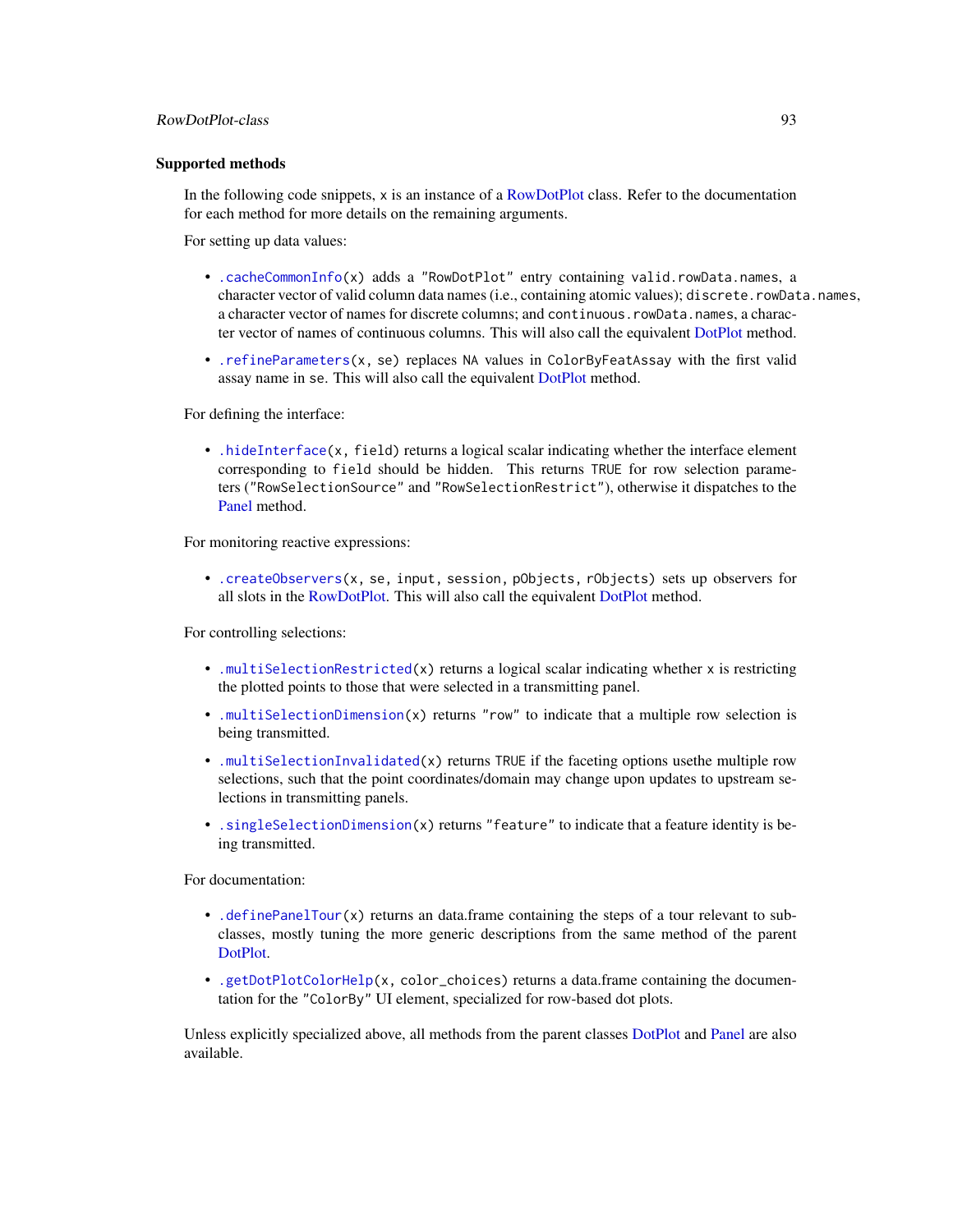# Subclass expectations

Subclasses are expected to implement methods for, at least:

- [.generateDotPlotData](#page-79-0)
- [.fullName](#page-11-1)
- [.panelColor](#page-12-0)

The method for [.generateDotPlotData](#page-79-0) should create a plot.data data.frame with one row per row in the [SummarizedExperiment](#page-0-0) object.

#### Author(s)

Aaron Lun

# See Also

[DotPlot,](#page-44-0) for the immediate parent class that contains the actual slot definitions.

<span id="page-93-0"></span>RowTable-class *The RowTable class*

# Description

The RowTable is a virtual class where each row in the [SummarizedExperiment](#page-0-0) is represented by no more than one row in a [datatable](#page-0-0) widget. In panels of this class, single and multiple selections can only be transmitted on the features.

# Slot overview

No new slots are added. All slots provided in the [Table](#page-104-0) parent class are available.

## Supported methods

In the following code snippets, x is an instance of a [RowTable](#page-93-0) class. Refer to the documentation for each method for more details on the remaining arguments.

For setting up data values:

• [.refineParameters\(](#page-97-0)x, se) replaces NA values in Selected with the first row name of se. This will also call the equivalent [Table](#page-104-0) method.

For defining the interface:

• [.hideInterface\(](#page-56-0)x, field) returns a logical scalar indicating whether the interface element corresponding to field should be hidden. This returns TRUE for column selection parameters ("ColumnSelectionSource" and "ColumnSelectionRestrict"), otherwise it dispatches to the [Panel](#page-74-0) method.

For monitoring reactive expressions: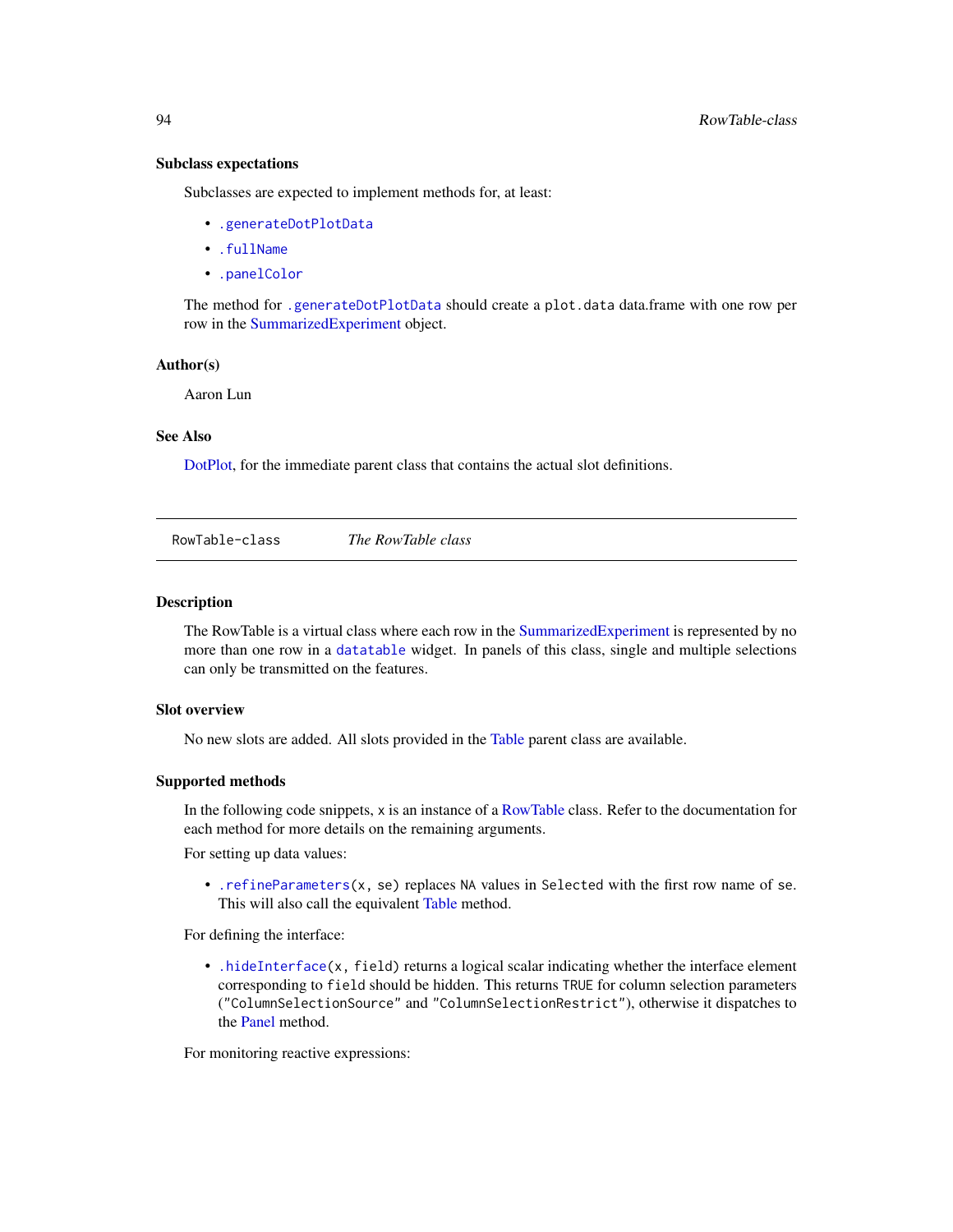# RowTable-class 95

• [.createObservers\(](#page-70-0)x, se, input, session, pObjects, rObjects) sets up observers to propagate changes in the Selected to linked plots. This will also call the equivalent [Table](#page-104-0) method.

For controlling selections:

- [.multiSelectionDimension\(](#page-67-0)x) returns "row" to indicate that a row selection is being transmitted.
- [.singleSelectionDimension\(](#page-98-0)x) returns "feature" to indicate that a feature identity is being transmitted.

For rendering output:

• [.showSelectionDetails\(](#page-106-0)x) returns a HTML element containing details about the selected row. This requires a function to be registered by [registerAppOptions](#page-85-0) under the option name "RowTable.select.details". The function should take a string containing the name of a feature (i.e., the current selection in the [RowTable\)](#page-93-0) and returns a HTML element. If no function is registered, NULL is returned.

Unless explicitly specialized above, all methods from the parent classes [DotPlot](#page-44-0) and [Panel](#page-74-0) are also available.

#### Subclass expectations

Subclasses are expected to implement methods for:

- [.generateTable](#page-106-0)
- [.fullName](#page-11-1)
- [.panelColor](#page-12-0)

The method for [.generateTable](#page-106-0) should create a tab data.frame where each row corresponds to a row in the [SummarizedExperiment](#page-0-0) object.

# Author(s)

Aaron Lun

# See Also

[Table,](#page-104-0) for the immediate parent class that contains the actual slot definitions.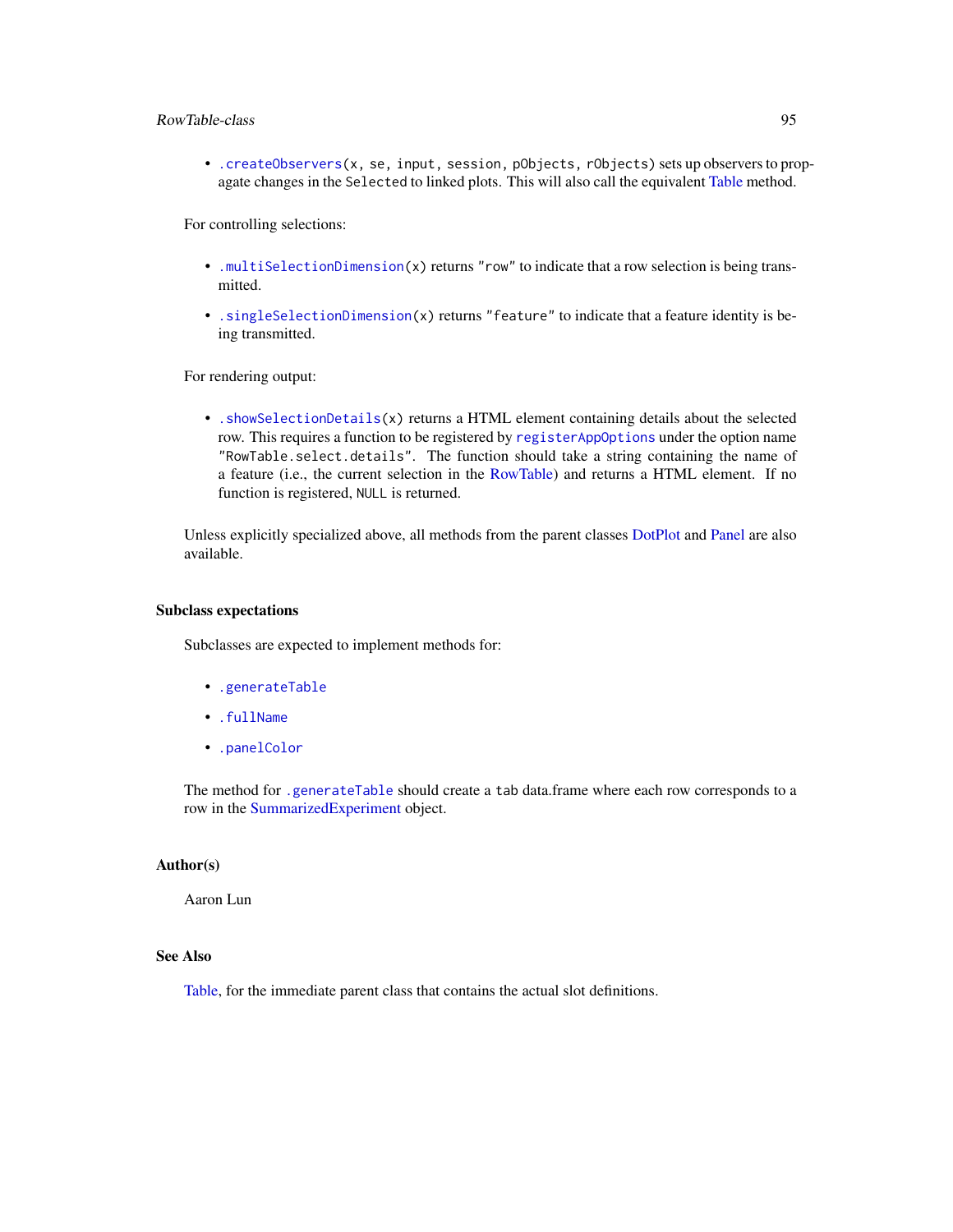<span id="page-95-0"></span>SampleAssayPlot-class *The SampleAssayPlot panel*

## Description

The SampleAssayPlot is a panel class for creating a [RowDotPlot](#page-91-0) where the y-axis represents the expression of a sample of interest, using the [assay](#page-0-0) values of the [SummarizedExperiment.](#page-0-0) It provides slots and methods for specifying the sample and what to plot on the x-axis, as well as a method to actually create a data.frame containing those pieces of data in preparation for plotting.

## Slot overview

The following slots control the values on the y-axis:

- YAxisSampleName, a string specifying the name of the sample to plot on the y-axis. If NA, defaults to the first column name of the SummarizedExperiment object.
- Assay, string specifying the name of the assay to use for obtaining expression values. Defaults to "logcounts" in [getPanelDefault](#page-77-0), falling back to the name of the first valid assay (see ?[".cacheCommonInfo,DotPlot-method"](#page-0-0) for the definition of validity).
- YAxisSampleSource, string specifying the encoded name of the transmitting panel to obtain a single selection that replaces YAxisSampleName. Defaults to "---", i.e., no transmission is performed.
- YAxisSampleDynamicSource, a logical scalar indicating whether x should dynamically change its selection source for the y-axis. Defaults to FALSE in [getPanelDefault](#page-77-0).

The following slots control the values on the x-axis:

- XAxis, string specifying what should be plotted on the x-axis. This can be any one of "None", "Sample name", "Row data" or "Row selection". Defaults to "None".
- XAxisColumnData, string specifying which column of the [colData](#page-0-0) should be shown on the xaxis, if XAxis="Column data". Defaults to the first valid [colData](#page-0-0) field (see ?". refineParameters,ColumnDotPlot-m for details).
- XAaxisSampleName, string specifying the name of the sample to plot on the x-axis, if XAxis="Sample name". Defaults to the first column name.
- XAxisSampleSource, string specifying the encoded name of the transmitting panel to obtain a single selection that replaces XAxisSampleName. Defaults to "---", i.e., no transmission is performed.
- XAxisSampleDynamicSource, a logical scalar indicating whether x should dynamically change its selection source for the x-axis. Defaults to FALSE in [getPanelDefault](#page-77-0).

In addition, this class inherits all slots from its parent [ColumnDotPlot,](#page-29-0) [DotPlot](#page-44-0) and [Panel](#page-74-0) classes.

#### **Constructor**

SampleAssayPlot(...) creates an instance of a SampleAssayPlot class, where any slot and its value can be passed to ... as a named argument.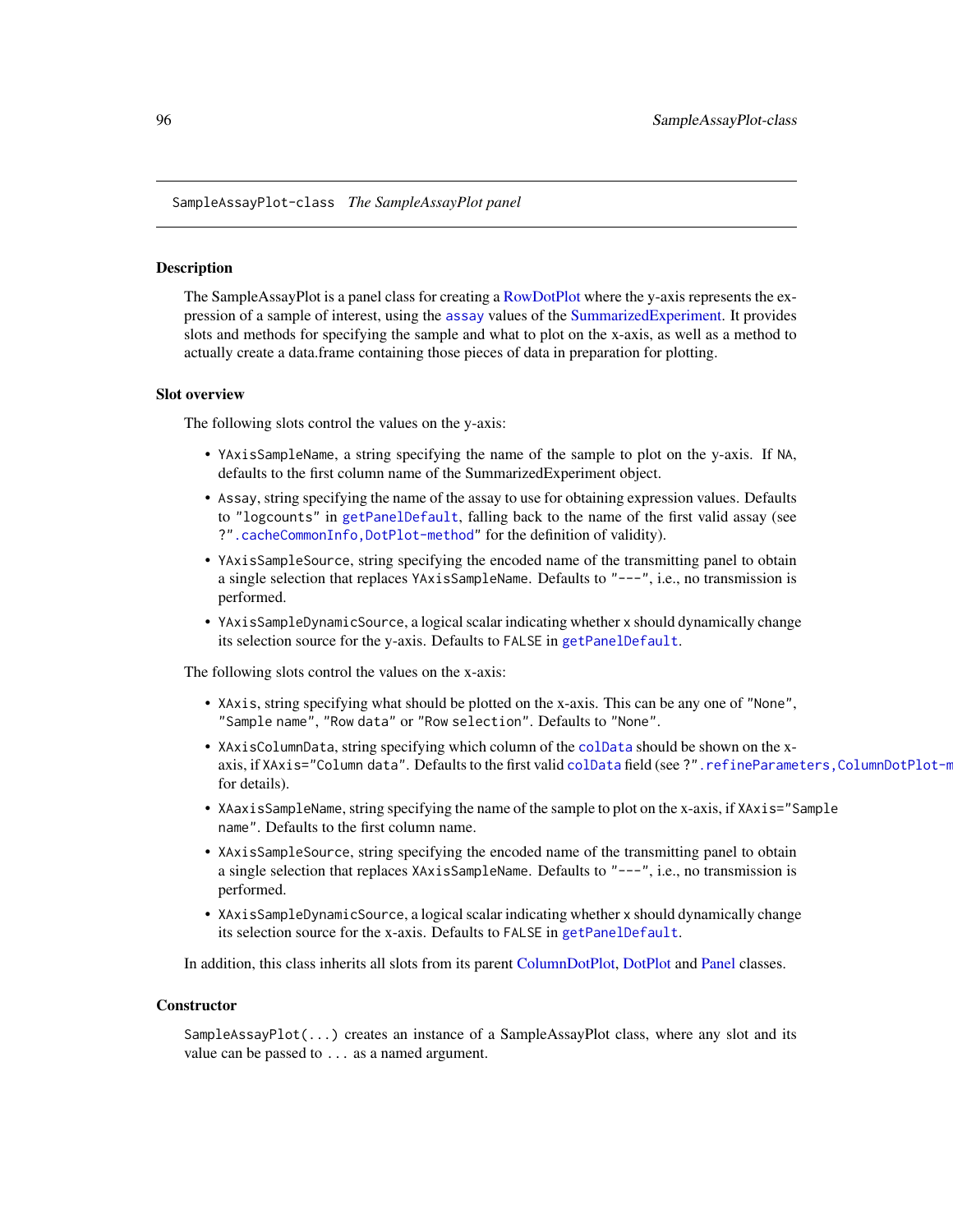# Supported methods

In the following code snippets,  $x$  is an instance of a [SampleAssayPlot](#page-95-0) class. Refer to the documentation for each method for more details on the remaining arguments.

For setting up data values:

• [.refineParameters\(](#page-97-0)x, se) replaces any NA values in XAxisSampleName and YAxisSampleName with the first column name; any NA value in Assay with the first valid assay name; and any NA value in XAxisColumnData with the first valid column metadata field. This will also call the equivalent [ColumnDotPlot](#page-29-0) method for further refinements to x. If no columns or assays are present, NULL is returned instead.

For defining the interface:

- [.defineDataInterface\(](#page-56-0)x, se, select\_info) returns a list of interface elements for manipulating all slots described above.
- [.panelColor\(](#page-12-0)x) will return the specified default color for this panel class.

For monitoring reactive expressions:

• [.createObservers\(](#page-70-0)x, se, input, session, pObjects, rObjects) sets up observers for all slots described above and in the parent classes. This will also call the equivalent [Column-](#page-29-0)[DotPlot](#page-29-0) method.

For defining the panel name:

• [.fullName\(](#page-11-1)x) will return "Sample assay plot".

For creating the plot:

• [.generateDotPlotData\(](#page-79-0)x, envir) will create a data.frame of sample assay values in envir. It will return the commands required to do so as well as a list of labels.

For managing selections:

- [.singleSelectionSlots\(](#page-98-0)x) will return a list specifying the slots that can be updated by single selections in transmitter panels, mostly related to the choice of sample on the x- and y-axes. This includes the output of the method for the parent [RowDotPlot](#page-91-0) class.
- [.multiSelectionInvalidated\(](#page-67-0)x) returns TRUE if the x-axis uses multiple row selections, such that the point coordinates may change upon updates to upstream selections in transmitting panels. Otherwise, it dispatches to the [RowDotPlot](#page-91-0) method.

For documentation:

• [.definePanelTour\(](#page-43-0)x) returns an data.frame containing a panel-specific tour.

## Author(s)

Aaron Lun

# See Also

[ColumnDotPlot,](#page-29-0) for the immediate parent class.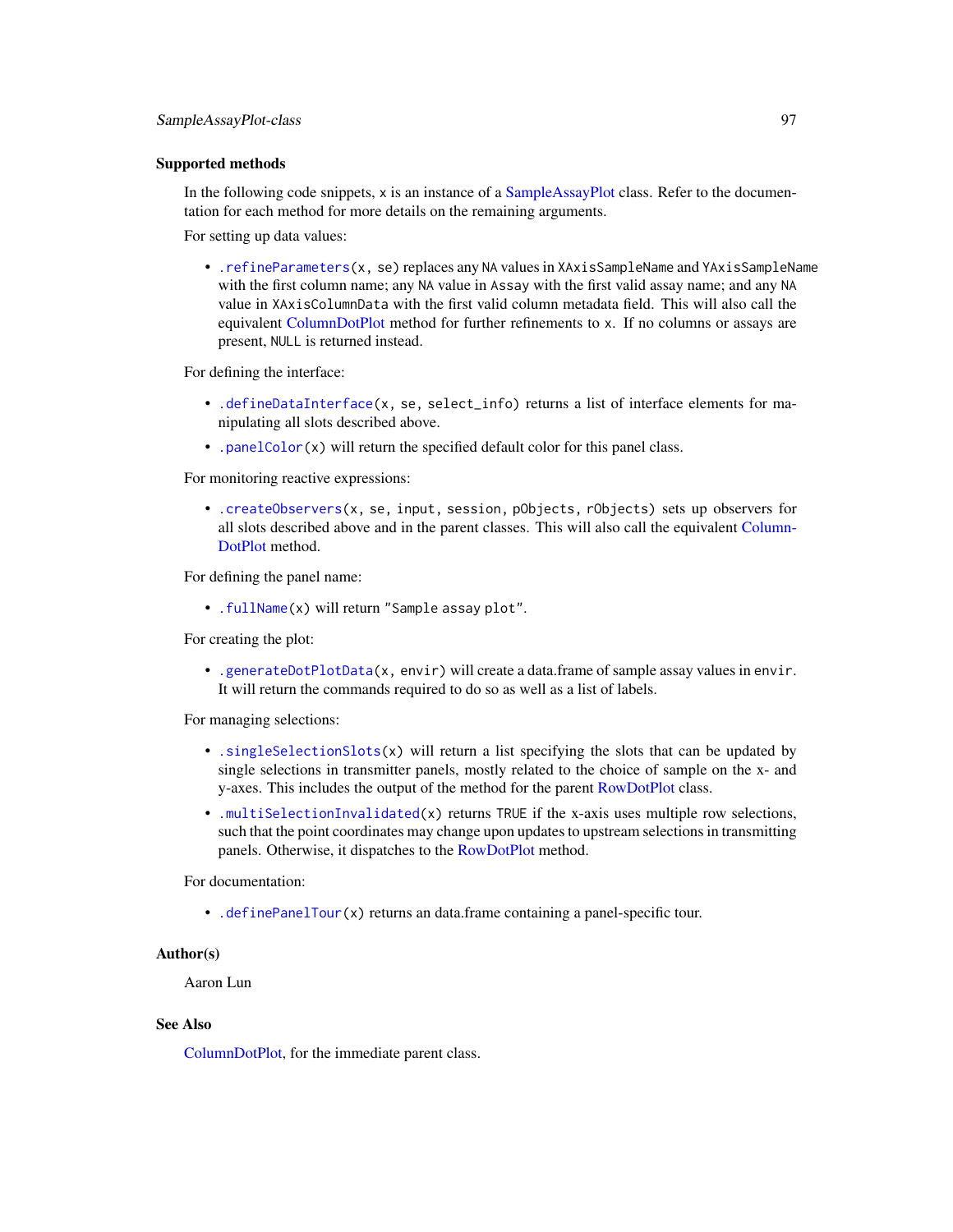# Examples

```
#################
# For end-users #
#################
x <- SampleAssayPlot()
x[["XAxis"]]
x[["Assay"]] <- "logcounts"
x[["XAxisRowData"]] <- "stuff"
##################
# For developers #
##################
library(scater)
sce <- mockSCE()
sce <- logNormCounts(sce)
old_assay_names <- assayNames(sce)
assayNames(sce) <- character(length(old_assay_names))
# Spits out a NULL and a warning if no assays are named.
sce0 <- .cacheCommonInfo(x, sce)
.refineParameters(x, sce0)
# Replaces the default with something sensible.
assayNames(sce) <- old_assay_names
sce0 <- .cacheCommonInfo(x, sce)
.refineParameters(x, sce0)
```
setup-generics *Generics for setting up parameters*

## <span id="page-97-0"></span>**Description**

These generics are related to the initial setup of the **iSEE** application.

# Caching common information

.cacheCommonInfo( $x$ , se) computes common values that can be re-used for all panels with the same class as x. The following arguments are required:

- x, an instance of a [Panel](#page-74-0) class.
- se, the [SummarizedExperiment](#page-0-0) object containing the current dataset.

It is expected to return se with (optionally) extra fields added to [int\\_metadata\(](#page-0-0)se)\$iSEE. Each field should be named according to the class name and contain some common information that is constant for all instances of the class of x - see. setCachedCommonInfo for an appropriate setter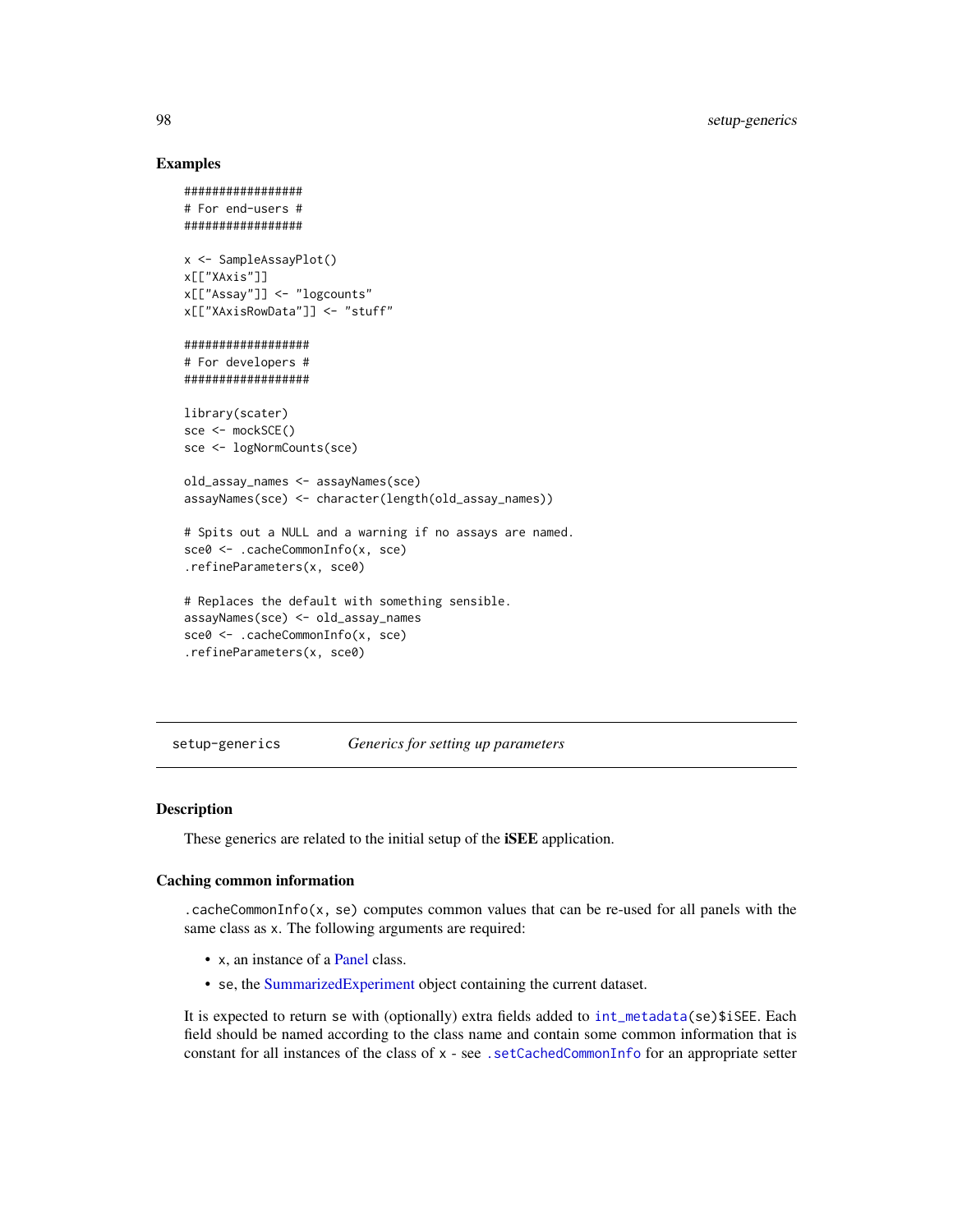utility. The goal is to avoid repeated recomputation of required values when creating user interface elements or observers that respond to those elements.

Methods for this generic should start by checking whether the metadata already contains the class name, and returning se without modification if this is the case. Otherwise, it should [callNextMethod](#page-0-0) to fill in the cache values from the parent classes, before adding cached values under the class name for x. This means that any modification to se will only be performed once per class, so any cached values should be constant for all instances of the same class.

Values from the cache can also be [deparse](#page-0-0)d and used to assemble rendering commands in [.generateOutput](#page-71-0). However, those same commands should not make any use of the cache itself, i.e., they should not call [.getCachedCommonInfo](#page-17-1). This is because the code tracker does not capture the code used to construct the cache, so the commands that are shown to the user will make use of a cache that is not present in the original se object.

# Refining parameters

.refineParameters(x, se) enforces appropriate settings for each parameter in x. The following arguments are required:

- x, an instance of a [Panel](#page-74-0) class.
- se, the [SummarizedExperiment](#page-0-0) object containing the current dataset.

Methods for this generic should return a copy of x where slots with invalid values are replaced with appropriate entries from se. This is necessary because the constructor and validity methods for x do not know about se; thus, certain slots (e.g., for the row/column names) cannot be set to a reasonable default or checked by the validity method. By comparison, [.refineParameters](#page-97-0) can catch and correct invalid values as it has access to se.

We recommend specializing [initialize](#page-0-0) to fill any yet-to-be-determined slots with NA defaults. [.refineParameters](#page-97-0) can then be used to sweep across these slots and replace them with appropriate entries, typically by using [.getCachedCommonInfo](#page-17-1) to extract the cached set of potential valid values. Of course, any slots that are not se-dependent should just be set at construction and checked by the validity method.

It is also possible for this generic to return NULL, which is used as an indicator that se does not contain information to meaningfully show any instance of the class of  $x$  in the **iSEE** app. For example, the method for [ReducedDimensionPlot](#page-83-0) will return NULL if se is not a [SingleCellExperiment](#page-0-0) containing some dimensionality reduction results.

# Author(s)

Aaron Lun

<span id="page-98-0"></span>single-select-generics

*Generics for controlling single selections*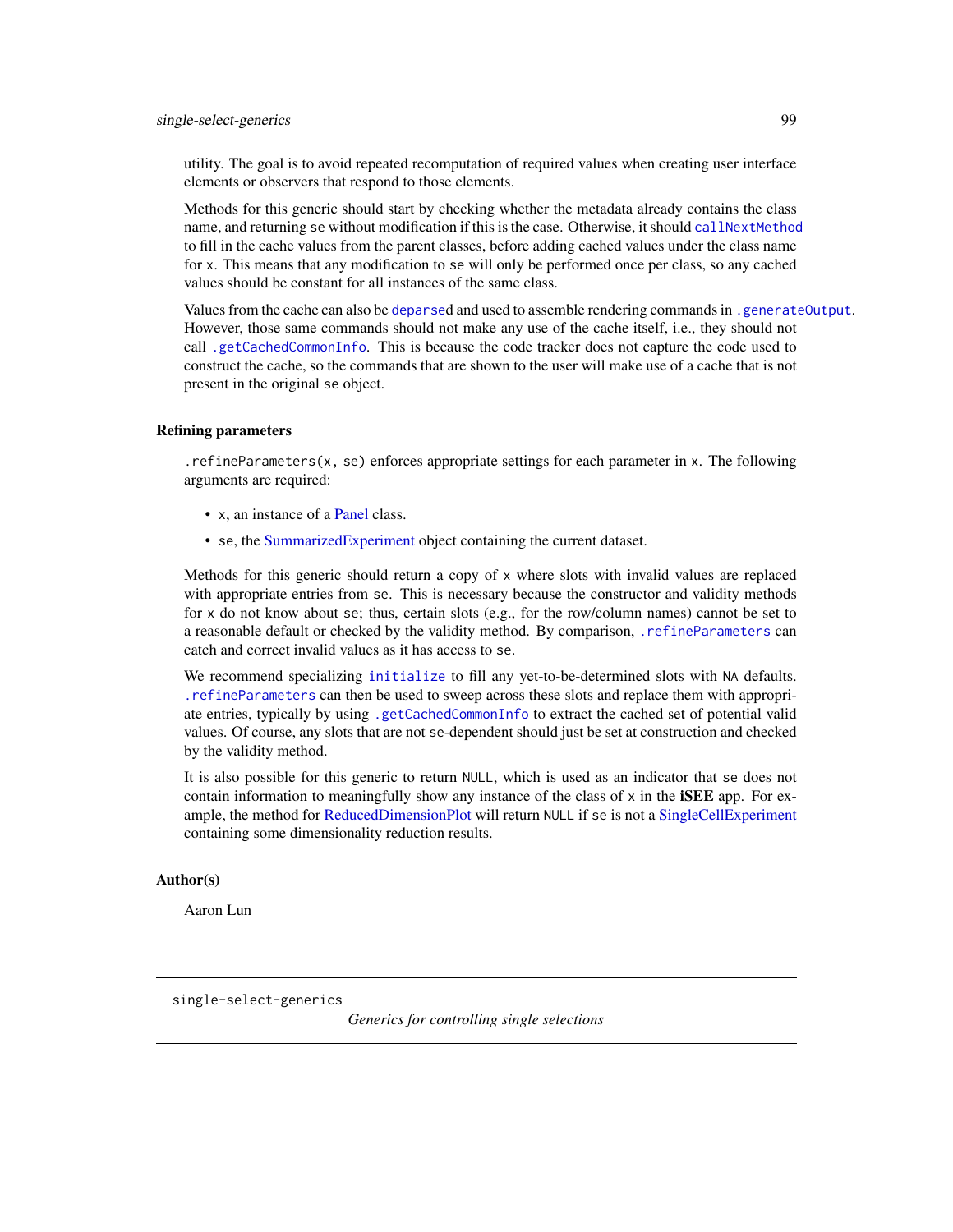# **Description**

A panel can create a single selection on either the rows or columns and transmit this selection to another panel for use as an aesthetic parameter. For example, users can click on a [RowTable](#page-93-0) to select a gene of interest, and then the panel can transmit the identities of that row to another panel for coloring by that selected gene's expression. This suite of generics controls the behavior of these single selections.

#### Specifying the nature of the selection

Given an instance of the [Panel](#page-74-0) class x, . singleSelectionDimension(x) should return a string specifying whether the panel's single selection would contain a "feature", "sample", or if the Panel in x does not perform single selections at all ("none"). The output should be constant for all instances of x.

# Obtaining the selected element

.singleSelectionValue(x, contents) should return a string specifying the selected row or column in x that is to be transmitted to other panels. If no row or column is selected, it should return NULL.

contents is any arbitrary structure returned by [.generateOutput](#page-71-0) for x in the field of the same name. This should contain all of the information necessary to determine the name of the selected row/column. For example, a data.frame of coordinates is stored by [DotPlots](#page-44-0) to identify the point selected by a brush/lasso.

# Indicating the receiving slots

.singleSelectionSlots(x) controls how x should *respond* to a single selection. It should return a list of lists, where each internal list describes a set of slots in x that might respond to a single selection from a transmitting panel. This internal list should contain at least entries with the following names:

- param, the name of the slot of x that can potentially respond to a single selection in a transmitting panel, e.g., ColorByFeatureName in [DotPlots](#page-44-0).
- source, the name of the slot of x that indicates which transmitting panel to respond to, e.g., ColorByFeatureSource in [DotPlots](#page-44-0).

For each set of responsive slots, the expected paradigm is that the user interface will contain two [selectInput](#page-0-0) elements, one for each of the param and source slots. Users are free to manually alter the choice of feature/sample in the param's selectInput. Users are also allowed to change the identity of the transmitting panel via the source's selectInput, which will automatically update the chosen entry in the param's selectInput when the transmitter's single selection changes.

Developers are strongly recommended to follow the above paradigm. In fact, the observers to perform these updates are automatically set up by [.createObservers,Panel-method](#page-0-0) if the internal list also contains the following named entries:

• dimension, a string set to either "feature" or "sample". This specifies whether the slot specified by param contains the identity of a single feature or a single sample. If this is not present, no observers will be set up.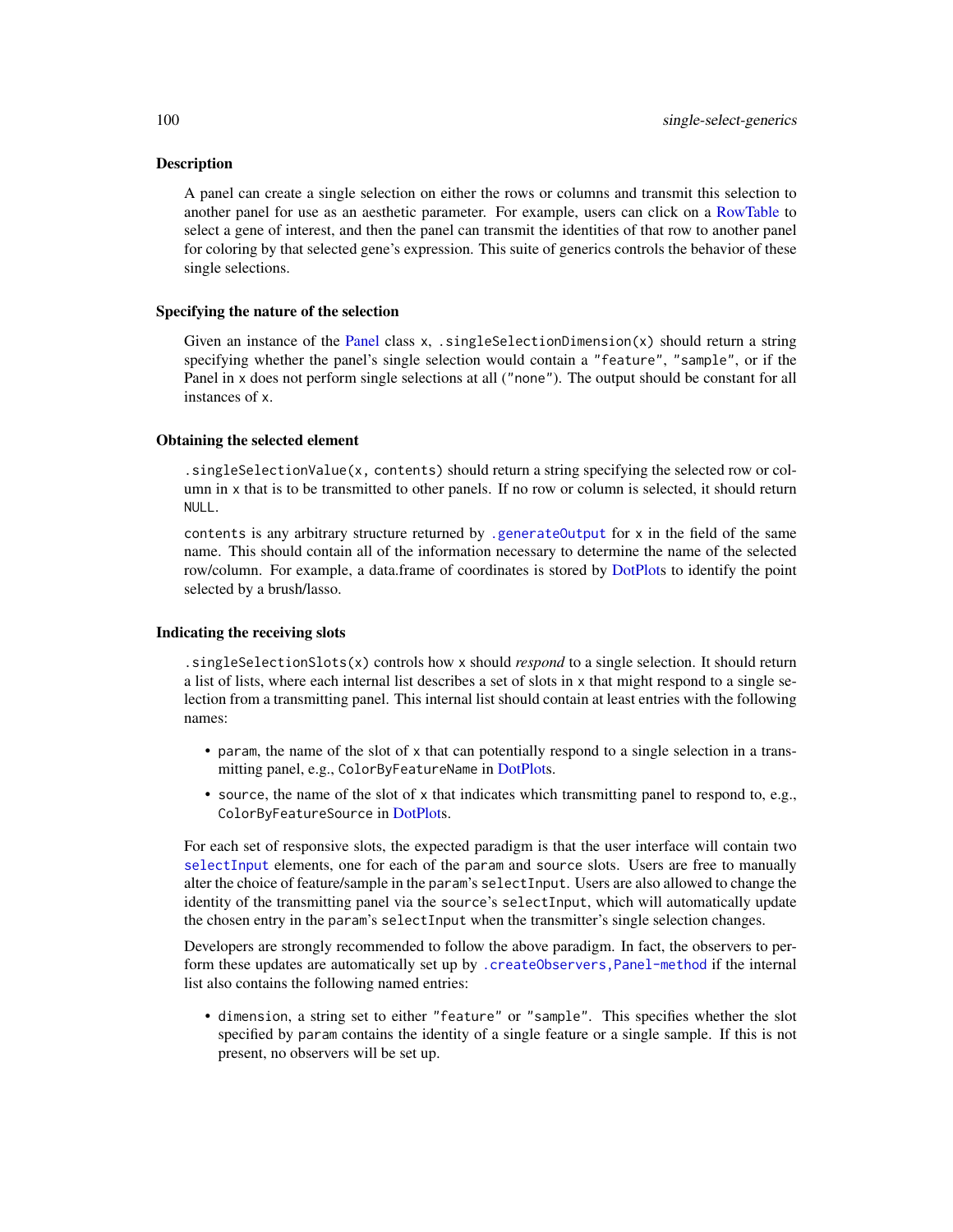- dynamic, the name of the slot indicating whether the choice of transmitting panel should change dynamically. One example would be "ColorByFeatureDynamicSource" for [Dot-](#page-44-0)[Plots](#page-44-0). If supplied, a [checkboxInput](#page-0-0) should also be present in the UI to turn on/off dynamic choices for this parameter. This field can be missing if the current panel does not support dynamic selection sources.
- use\_mode, the name of the slot of x containing the current usage mode. This is used in cases where there are multiple choices of which only one involves using information held in source. An example would be ColorBy in [DotPlots](#page-44-0) where coloring by feature name is only one of many options, such that the panel should only respond to transmitted single selections when the user intends to color by feature name. If the value of this field is NA, the usage mode for x is assumed to be such that the panel should always respond to transmitted single selections.
- use\_value, a string containing the relevant value of the slot specified by use\_mode in order for the panel to respond to transmitted single selections. An example would be "Feature name" in [DotPlots](#page-44-0). This field can be missing if use\_mode is NA.
- protected, a logical scalar indicating whether the slot specified by param is "protected", i.e., changing this value will cause all existing selections to be invalidated and will trigger re-rendering of the children receiving multiple selections. This is FALSE for purely aesthetic parameters (e.g., coloring) and TRUE for data-related parameters (e.g., XAxisFeatureName in [FeatureAssayPlot\)](#page-51-0).

# Author(s)

Aaron Lun

specific-tours *UI-specific tour management utilities*

# Description

Utilities to manage the tours specific to individual UI elements for each [Panel.](#page-74-0) This is done via a global tour cache that is updated by each Panel's interface-generating methods, so that developers can easily put the UI documentation next to the element definition.

# Usage

```
.addSpecificTour(cls, field, fun, force = FALSE)
```

```
.getSpecificTours(cls)
```

```
.clearSpecificTours()
```
### Arguments

| cls   | String containing the name of the Panel class containing the relevant UI element. |
|-------|-----------------------------------------------------------------------------------|
| field | String containing the slot of the cls class that is controlled by the UI element. |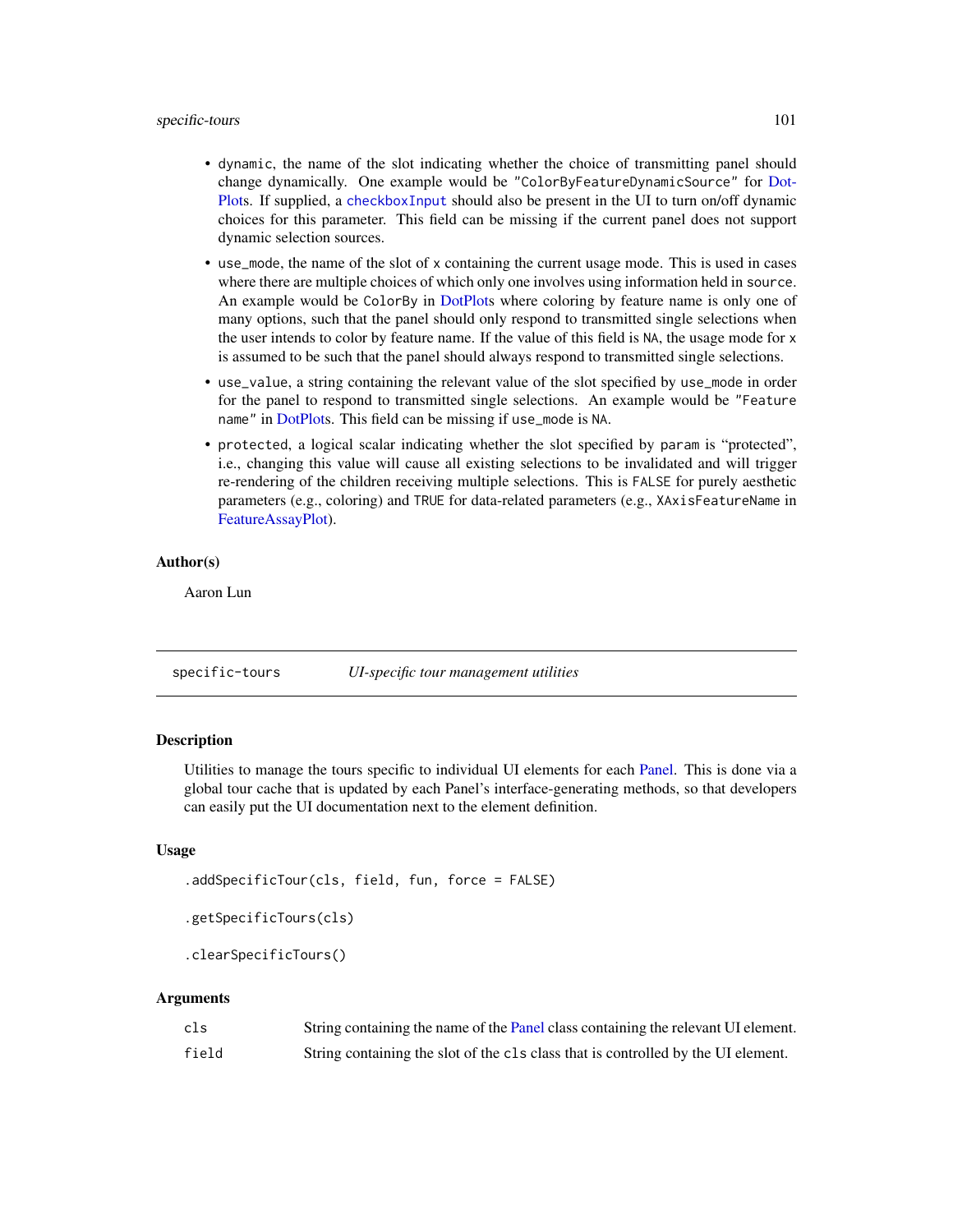| fun   | Function that accepts a string containing the encoded Panel name, and returns a     |
|-------|-------------------------------------------------------------------------------------|
|       | data.frame compatible with <b>rintrojs</b> , i.e., with a element and intro column. |
| force | Logical scalar indicating whether fun should forcibly overwrite an existing func-   |
|       | tion in the tour cache for cls and field.                                           |

# Details

By default, .addSpecificTour will have no effect if a function is already registered for a particular combination of cls and field. However, users can force a replacement with force=TRUE.

.clearSpecificTours is intended for use by the iSEE app itself and should not be used by Panel methods.

# Value

.addSpecificTour registers the provided function in the tour cache for the provided cls and field. A NULL is invisibly returned.

.getSpecificTours returns a list of registered tour-generating functions for the specified cls.

.clearSpecificTours removes all functions in the tour cache.

# Author(s)

Aaron LUn

# See Also

[.selectInput.iSEE](#page-57-0) and friends, which provide modified UI elements that can be clicked to launch a helpful tour.

subsetPointsByGrid *Subset points for faster plotting*

# Description

Subset points using a grid-based system, to avoid unnecessary rendering when plotting.

# Usage

```
subsetPointsByGrid(X, Y, resolution = 200, grouping = NULL)
```
# Arguments

| X          | A numeric vector of x-coordinates for all points.                                                                                                                                                                       |
|------------|-------------------------------------------------------------------------------------------------------------------------------------------------------------------------------------------------------------------------|
| Υ          | A numeric vector of y-coordinates for all points, of the same length as X.                                                                                                                                              |
| resolution | A positive integer specifying the number of bins on each axis of the grid.<br>Alternatively, if grouping is specified, this may be a named integer vector con-<br>taining the number of bins to be used for each level. |
| grouping   | A character vector of length equal to X specifying the group to which each point<br>is assigned. By default, all points belong to the same group.                                                                       |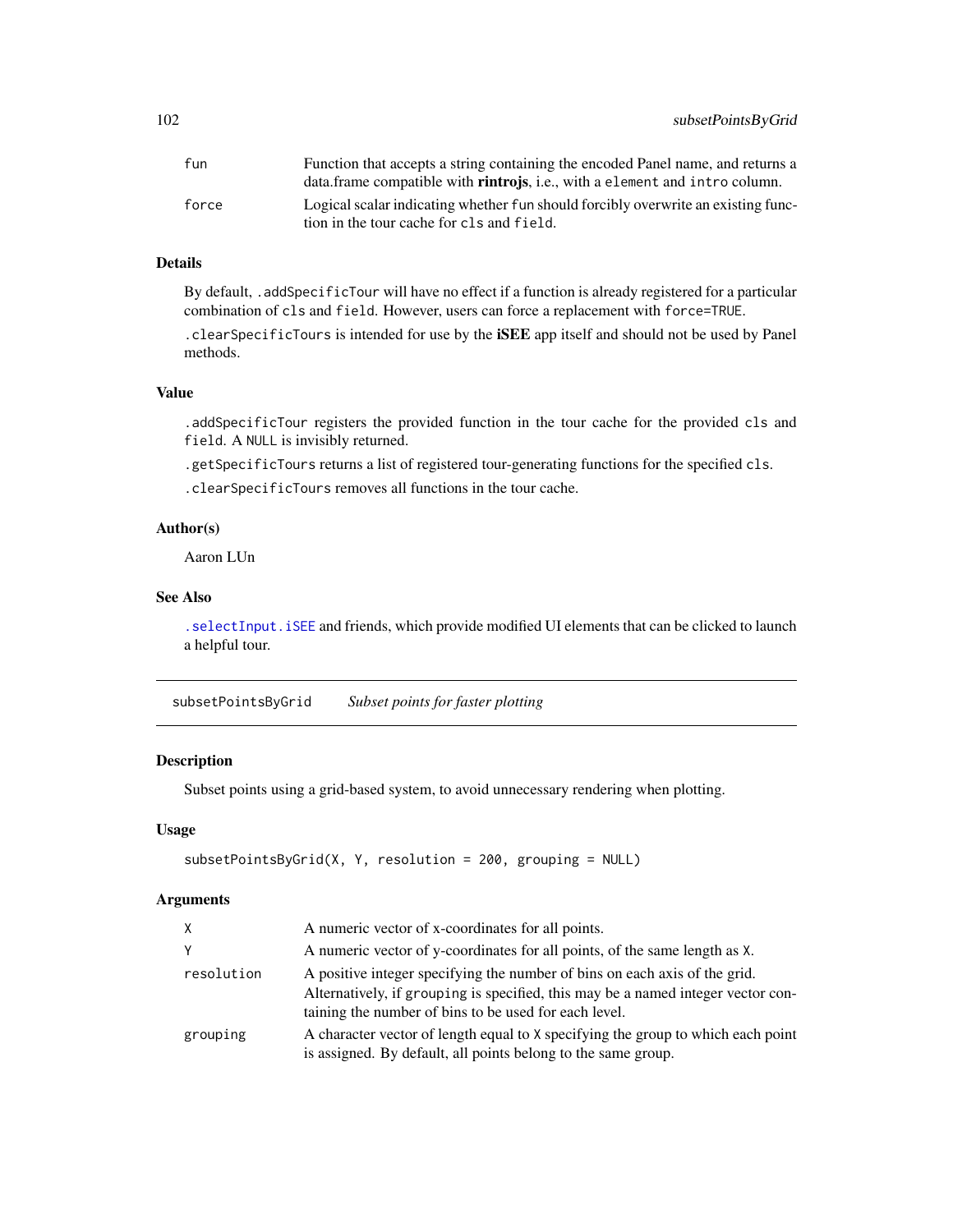## Details

This function will define a grid of the specified resolution across the plot. Each point is allocated to a grid location (i.e., pair of bins on the x- and y-axes). If multiple points are allocated to a given location, only the last/right-most point is retained. This mimics the fact that plotting will overwrite earlier points with later points. In this manner, we can avoid unnecessary rendering of earlier points that would not show up anyway.

If grouping is specified, redundant points are only identified within each unique level. The resolution of downsampling within each level can be varied by passing an integer vector to resolution. This can be useful for tuning the downsampling when points differ in importance, e.g., in a MA plot, points corresponding to non-DE genes can be aggressively downsampled while points corresponding to DE genes should generally be retained.

For plots where X and Y are originally categorical, use the jittered versions as input to this function.

# Value

A logical vector indicating which points should be retained.

# Author(s)

Aaron Lun

# Examples

```
X <- rnorm(100000)
Y < - X + \text{rnorm}(100000)summary(subsetPointsByGrid(X, Y, resolution=100))
summary(subsetPointsByGrid(X, Y, resolution=200))
summary(subsetPointsByGrid(X, Y, resolution=1000))
```
synchronizeAssays *Synchronize assay colormaps to match those in a SummarizedExperiment*

# Description

This function returns an updated [ExperimentColorMap](#page-48-0) in which colormaps in the assays slot are ordered to match the position of their corresponding assay in the [SingleCellExperiment](#page-0-0) object. Assays in the SingleCellExperiment that do not have a match in the ExperimentColorMap are assigned the appropriate default colormap.

# Usage

```
synchronizeAssays(ecm, se)
```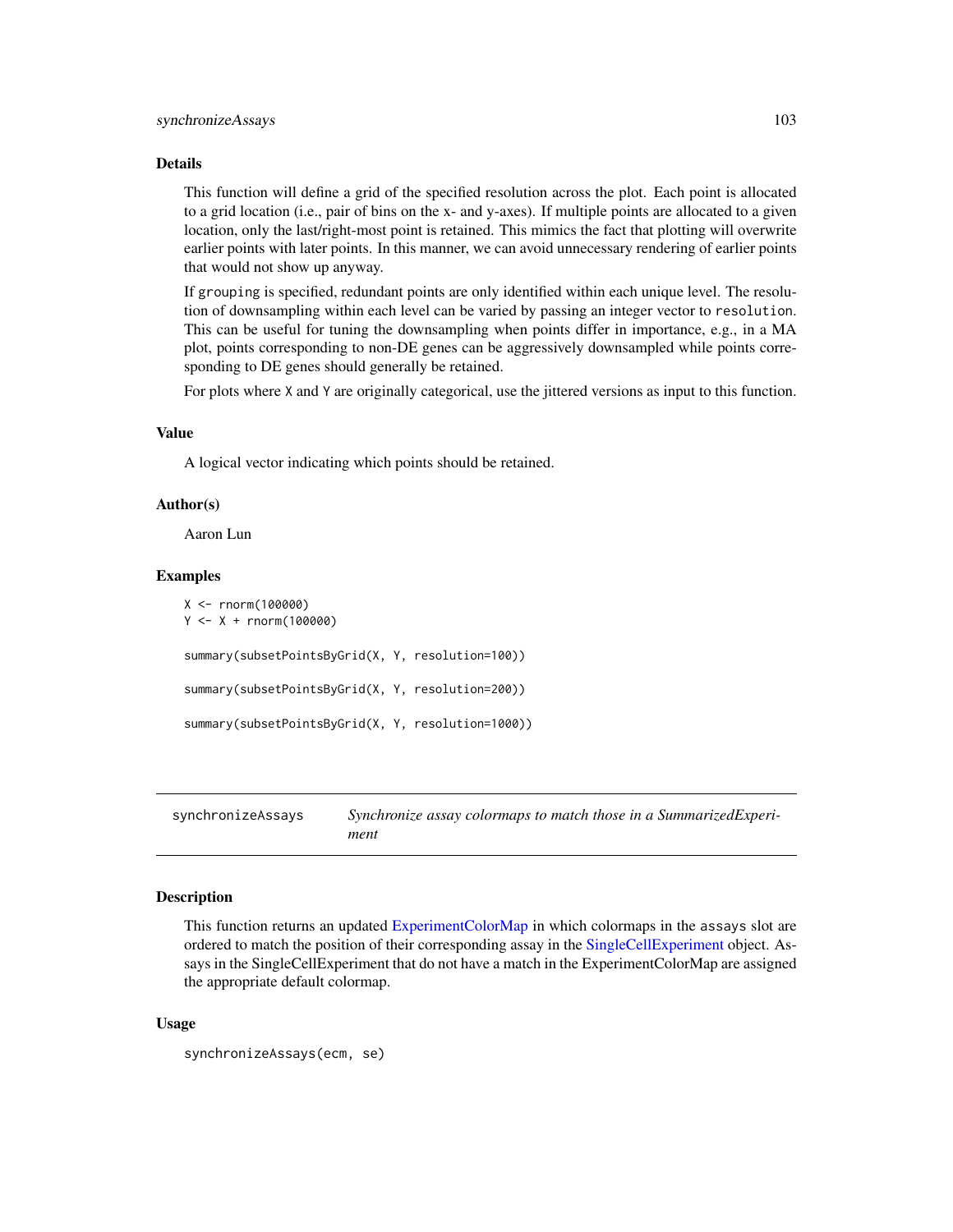## Arguments

| ecm       | An ExperimentColorMap.  |
|-----------|-------------------------|
| <b>se</b> | A SingleCellExperiment. |

# Details

It is highly recommended to name *all* assays in both ExperimentColorMap and SummarizedExperiment prior to calling this function, as this will facilitate the identification of matching assays between the two objects. In most cases, unnamed colormaps will be dropped from the new ExperimentColorMap object.

The function supports three main situations:

- If *all* assays in the SingleCellExperiment are named, this function will populate the assays slot of the new ExperimentColorMap with the name-matched colormap from the input ExperimentColorMap, if available. Assays in the SingleCellExperiment that do not have a colormap defined in the ExperimentColorMap are assigned the appropriate default colormap.
- If *all* assays in the SingleCellExperiment are unnamed, this function requires that the ExperimentColorMap supplies a number of assay colormaps *identical* to the number of assays in the SingleCellExperiment object. In that case, the ExperimentColorMap object will be returned *as is*.
- If only a subset of assays in the SingleCellExperiment are named, this function will ignore unnamed colormaps in the ExperimentColorMap; It will populate the assays slot of the new ExperimentColorMap with the name-matched colormap from the input ExperimentColorMap, if available. Assays in the SingleCellExperiment that are unnamed, or that do not have a colormap defined in the ExperimentColorMap are assigned the appropriate default colormap.

## Value

An [ExperimentColorMap](#page-48-0) with colormaps in the assay slot synchronized to match the position of the corresponding assay in the SingleCellExperiment.

# Author(s)

Kevin Rue-Albrecht

## Examples

```
# Example ExperimentColorMap ----
```

```
count_colors <- function(n){
 c("black","brown","red","orange","yellow")
}
fpkm_colors <- viridis::inferno
ecm <- ExperimentColorMap(
   assays = list(counts = count_colors,
       tophat_counts = count_colors,
       cufflinks_fpkm = fpkm_colors,
```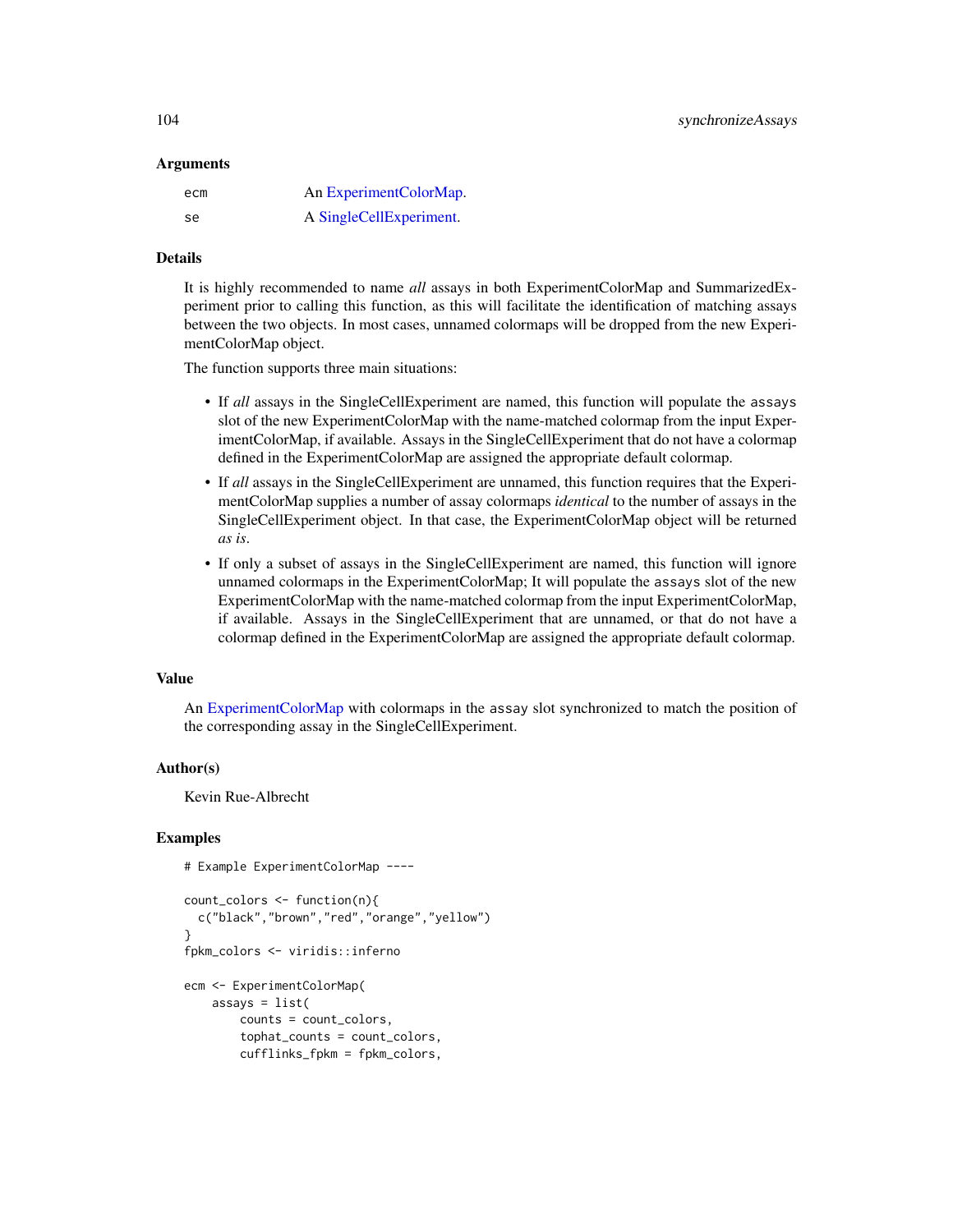# Table-class 105

```
rsem_counts = count_colors,
        orphan = count_colors,
        orphan2 = count_colors,
        count_colors,
        fpkm_colors
   )
)
# Example SingleCellExperiment ----
library(scRNAseq)
sce <- ReprocessedAllenData(assays="tophat_counts")
library(scater)
sce <- logNormCounts(sce, exprs_values="tophat_counts")
sce <- runPCA(sce)
sce <- runTSNE(sce)
# Example ----
ecm_sync <- synchronizeAssays(ecm, sce)
```
<span id="page-104-0"></span>

Table-class *The Table class*

## **Description**

The Table is a virtual class for all panels containing a [datatable](#page-0-0) widget from the DT package, where each row *usually* corresponds to a row or column of the [SummarizedExperiment](#page-0-0) object. It provides observers for rendering the table widget, monitoring single selections, and applying global and column-specific searches (which serve as multiple selections).

# Slot overview

The following slots control aspects of the DT::datatable selection:

- Selected, a string containing the name of the currently selected row of the data.frame. Defaults to NA, in which case the value should be chosen by the subclass' . refineParameters method.
- Search, a string containing the regular expression for the global search. Defaults to "", i.e., no search.
- SearchColumns, a unnamed character vector of length equal to the number of columns of the data.frame, where each entry contains the search string for its corresponding column. Alternatively, a character vector of variable length, containing search strings for one or more columns. Defaults to an character vector of length zero, which is internally expanded to an vector of zero-length strings, i.e., no search.

The following slots control the appearance of the table: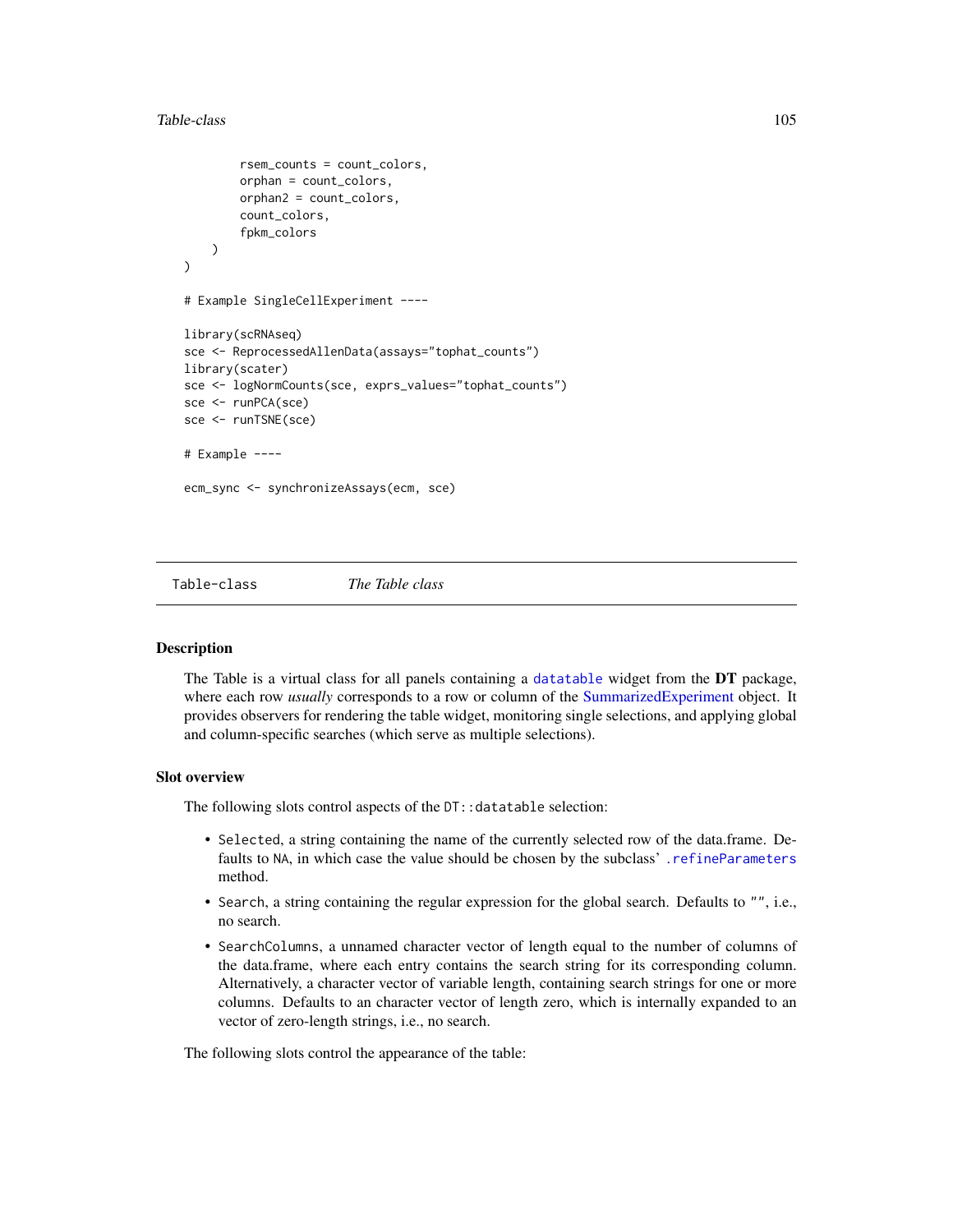• HiddenColumns, a character vector containing names of columns to hide. Defaults to an empty vector.

In addition, this class inherits all slots from its parent [Panel](#page-74-0) class.

# Supported methods

In the following code snippets,  $x$  is an instance of a [Table](#page-104-0) class. Refer to the documentation for each method for more details on the remaining arguments.

For defining the interface:

- [.defineOutput\(](#page-71-0)x) returns a UI element for a [dataTableOutput](#page-0-0) widget.
- [.defineDataInterface\(](#page-56-0)x) will create interface elements for modifying the table, namely to choose which columns to hide. Note that this is populated by [.generateOutput](#page-71-0) upon table rendering, as we do not know the available columns before that point.

For defining reactive expressions:

- [.createObservers\(](#page-70-0)x, se, input, session, pObjects, rObjects) sets up observers for all of the slots. This will also call the equivalent [Panel](#page-74-0) method.
- [.renderOutput\(](#page-71-0)x, se, output, pObjects, rObjects) will add a rendered [datatable](#page-0-0) object to output. This will also call the equivalent [Panel](#page-74-0) method to render the panel information text boxes.
- [.generateOutput\(](#page-71-0)x, se, all\_memory, all\_contents) returns a list containing contents, a data.frame with one row per point currently present in the table; commands, a list of character vector containing the R commands required to generate contents and plot; and varname, a string specifying the name of the variable in commands used to generate contents.
- [.exportOutput\(](#page-71-0)x, se, all\_memory, all\_contents) will create a CSV file containing the current table, and return a string containing the path to that file. This assumes that the contents field returned by [.generateOutput](#page-71-0) is a data.frame or can be coerced into one.

For controlling selections:

- [.multiSelectionRestricted\(](#page-67-0)x) returns TRUE. Transmission of a selection to a Table will manifest as a subsetting of the rows.
- [.multiSelectionActive\(](#page-67-0)x) returns a list containing the contents of  $x[[$ "Search"]] and x[["ColumnSearch"]]. If both contain only empty strings, a NULL is returned instead.
- [.multiSelectionCommands\(](#page-67-0)x, index) returns a character vector of R expressions that when evaluated - return a character vector of the row names of the table after applying all search filters. The value of index is ignored.
- [.singleSelectionValue\(](#page-98-0)x, contents) returns the name of the row that was last selected in the [datatable](#page-0-0) widget.

For documentation:

• [.definePanelTour\(](#page-43-0)x) returns an data.frame containing the steps of a tour relevant to subclasses, mostly describing the effect of selection from other panels and the use of row filters to transmit selections.

Unless explicitly specialized above, all methods from the parent class [Panel](#page-74-0) are also available.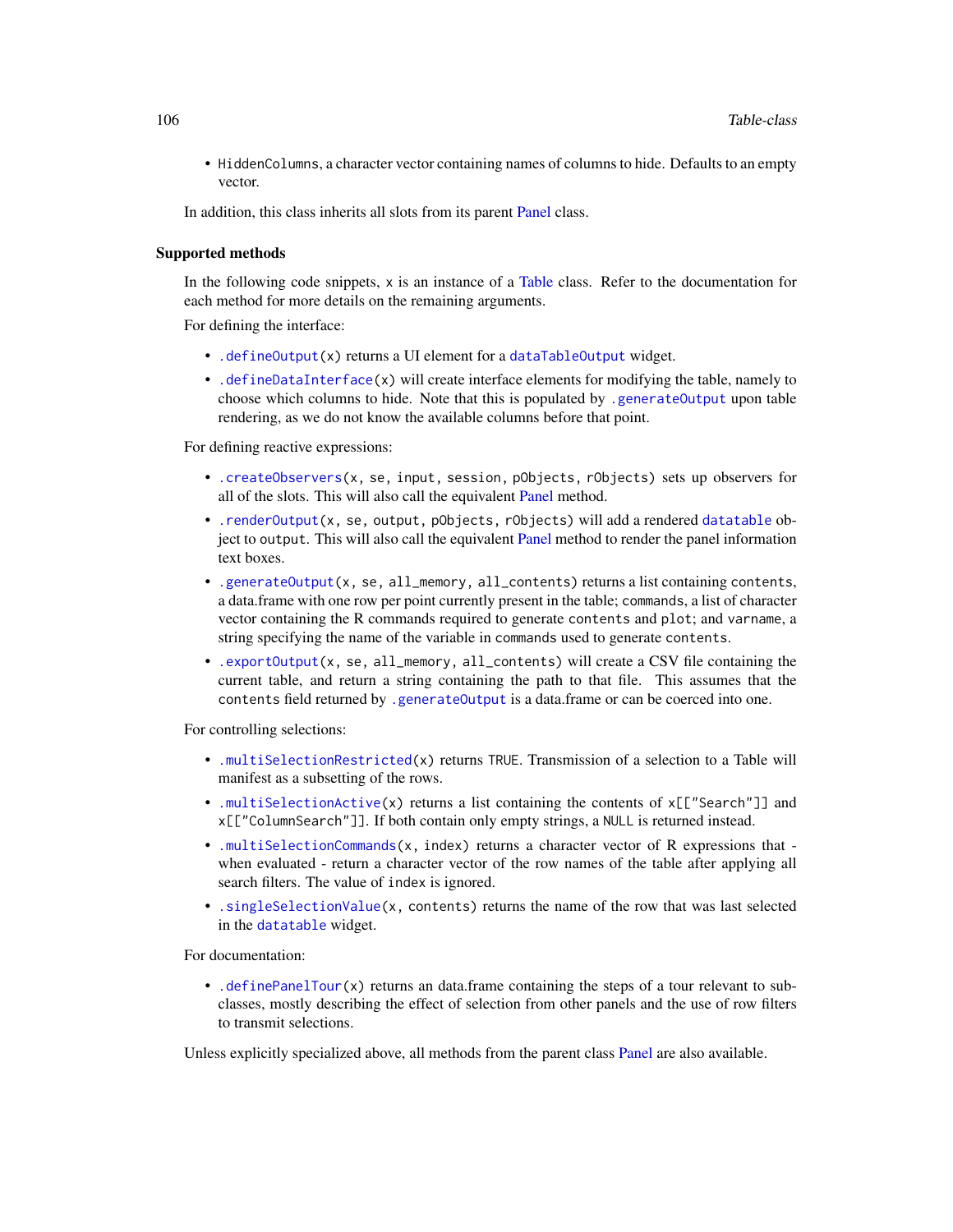## table-generics 107

#### Subclass expectations

The Table is a rather vaguely defined class for which the only purpose is to avoid duplicating code for [ColumnDotPlots](#page-29-0) and [RowDotPlots](#page-91-0). We recommend extending those subclasses instead.

# Author(s)

Aaron Lun

# See Also

[Panel,](#page-74-0) for the immediate parent class.

table-generics *Generics for table construction*

# <span id="page-106-0"></span>**Description**

Generic to control the creation of a data.frame to show in the [datatable](#page-0-0) widget of a [Table](#page-104-0) panel. [Table](#page-104-0) subclasses can specialize methods to modify the behavior of [.generateOutput](#page-71-0).

# Constructing the table

.generateTable(x, envir) generates the data.frame to use in the [datatable](#page-0-0) widget. The following arguments are required:

- x, an instance of a Table subclass.
- envir, the evaluation environment in which the data.frame is to be constructed. This can be assumed to have se, the [SummarizedExperiment](#page-0-0) object containing the current dataset; possibly col\_selected, if a multiple column selection is being transmitted to x; and possibly row\_selected, if a multiple row selection is being transmitted to x.

In return, the method should add a tab variable in envir containing the relevant data.frame. This will automatically be passed to the [datatable](#page-0-0) widget as well as being stored in pObjects\$contents. The return value should be a character vector of commands that produces tab when evaluated in envir.

Each row of the tab data.frame should correspond to one row or column in the SummarizedExperiment envir\$se for [RowTables](#page-93-0) and [ColumnTables](#page-32-0) respectively. Unlike [.generateDotPlotData](#page-79-0), it is not necessary for all rows or columns to be represented in this data.frame.

Ideally, the number and names of the columns of the data.frame should be fixed for all calls to .generateTable. Violating this principle may result in unpredictable interactions with existing values in the SearchColumns slot. Nonetheless, the app will be robust to mismatches, see [filterDT](#page-54-0) for more details.

Any internal variables that are generated by the commands should be prefixed with . to avoid potential clashes with reserved variable names in the rest of the application.

This generic is called by .generateOutput for Table subclasses. Thus, developers of such subclasses only need to specialize .generateTable to change the table contents, without needing to reimplement the entirety of .generateOutput.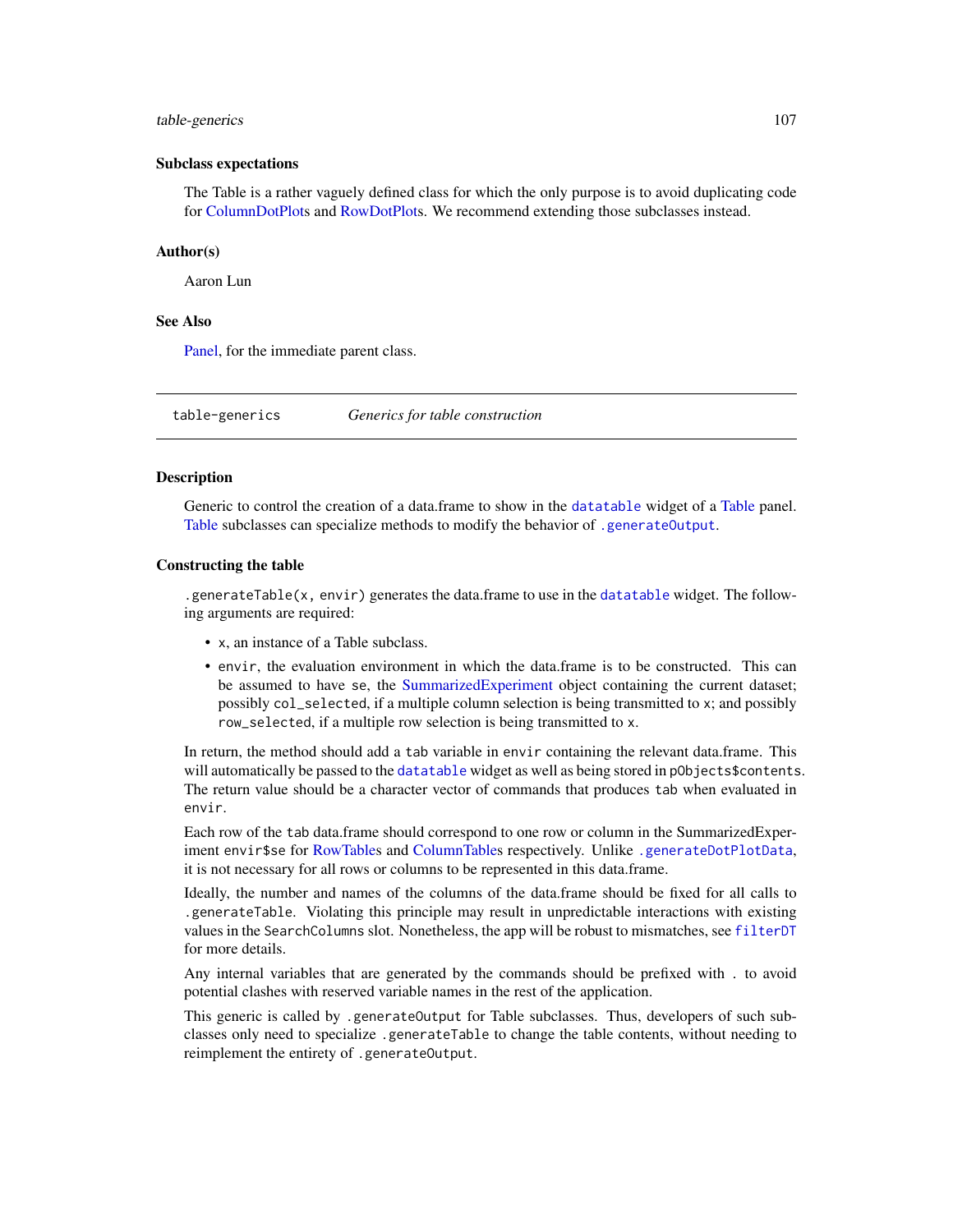#### Adding details on the selection

. showSelectionDetails $(x)$  should return a HTML element containing details on the currently selected row, given an instance of a Table subclass x. The identity of the selected row should be extracted from x[["Selected"]]. The element will only be rerendered upon a single selection in the Table. Alternatively, it may return NULL in which case no selection details are shown in the interface.

# Author(s)

Aaron Lun

|  | track-utils | Track internal events |  |
|--|-------------|-----------------------|--|
|--|-------------|-----------------------|--|

## Description

Utility functions to track internal events for a panel by monitoring the status of reactive variables in rObjects.

# Usage

```
.trackUpdate(panel_name, rObjects)
```
.trackSingleSelection(panel\_name, rObjects)

.trackMultiSelection(panel\_name, rObjects)

```
.trackRelinkedSelection(panel_name, rObjects)
```
#### Arguments

| panel_name | String containing the panel name.                           |
|------------|-------------------------------------------------------------|
| rObjects   | A reactive list of values generated in the <i>iSEE</i> app. |

## Details

.trackUpdate will track whether an update has been requested to the current panel via [.requestUpdate](#page-15-0).

.trackSingleSelection will track whether the single selection in the current panel has changed. Note that this will not cause a reaction if the change involves cancelling a single selection.

.trackMultiSelection will track whether the multiple selections in the current panel have changed. This will respond for both active and saved selections.

.trackRelinkedSelection will track whether the single or multiple selection sources have changed.

These functions should be called within observer or rendering expressions to trigger their evaluation upon panel updates. It is only safe to call these functions within expressions for the same panel, e.g., to synchronize multiple output elements. Calling them with another panel\_name would be unusual, not least because communication between panels is managed by the [iSEE](#page-58-0) framework and is outside of the scope of the per-panel observers.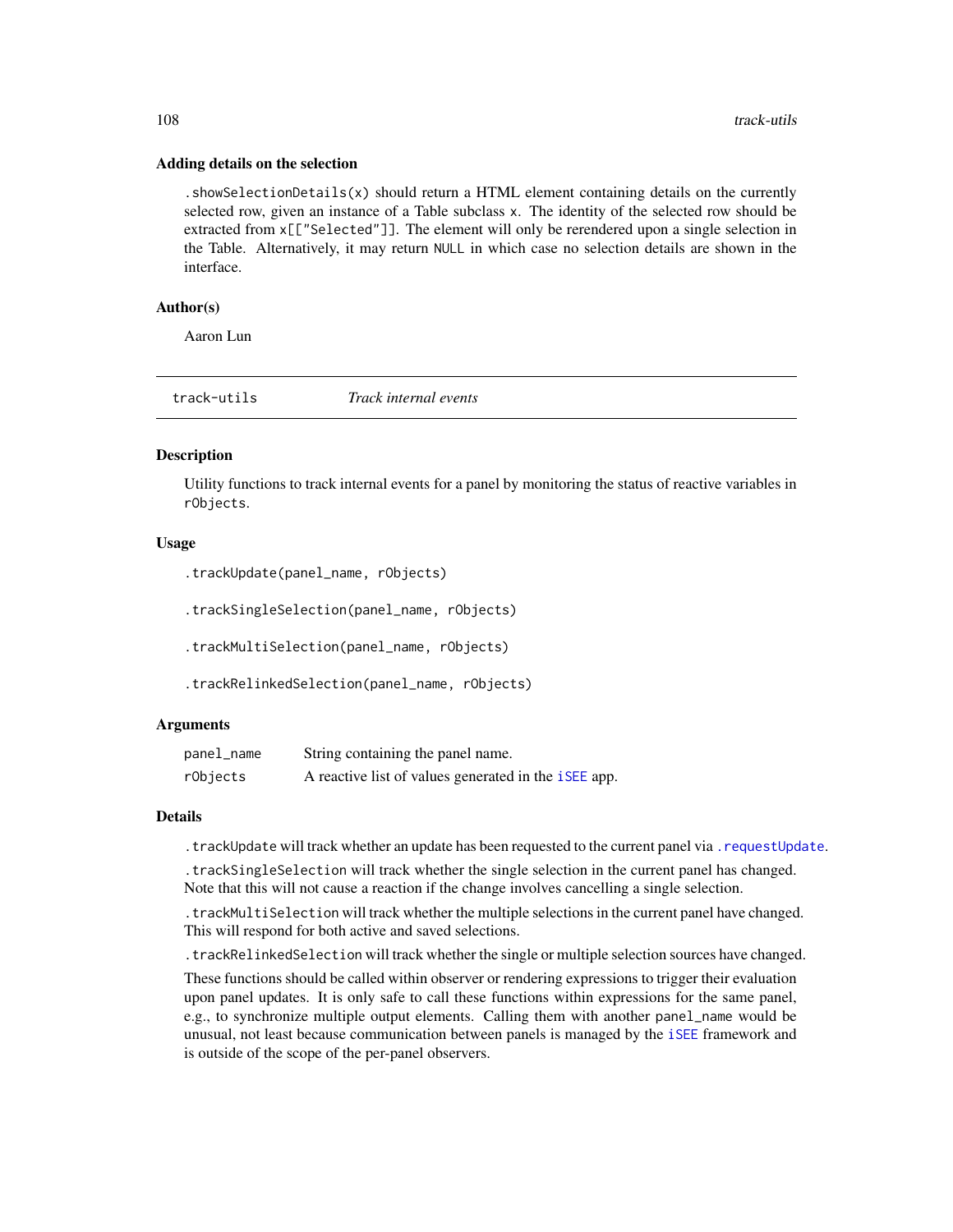# <span id="page-108-0"></span>validate-utils 109

# Value

All functions will cause the current reactive context to respond to the designated event. NULL is returned invisibly.

# Author(s)

Aaron Lun

validate-utils *Validation error utilites*

# Description

Helper functions to implement [setValidity](#page-0-0) methods for [Panel](#page-74-0) subclasses.

# Usage

```
.singleStringError(msg, x, fields)
.validLogicalError(msg, x, fields)
.validStringError(msg, x, fields)
.allowableChoiceError(msg, x, field, allowable)
.multipleChoiceError(msg, x, field, allowable)
.validNumberError(msg, x, field, lower, upper)
```
# Arguments

| msg          | Character vector containing the current error messages.                |
|--------------|------------------------------------------------------------------------|
| $\mathsf{x}$ | An instance of a Panel subclass.                                       |
| fields       | Character vector containing the names of the relevant slots.           |
| field        | String containing the name of the relevant slot under investigation.   |
| allowable    | Character vector of allowable choices for a multiple-choice selection. |
| lower        | Numeric scalar specifying the lower bound of possible values.          |
| upper        | Numeric scalar specifying the upper bound of possible values.          |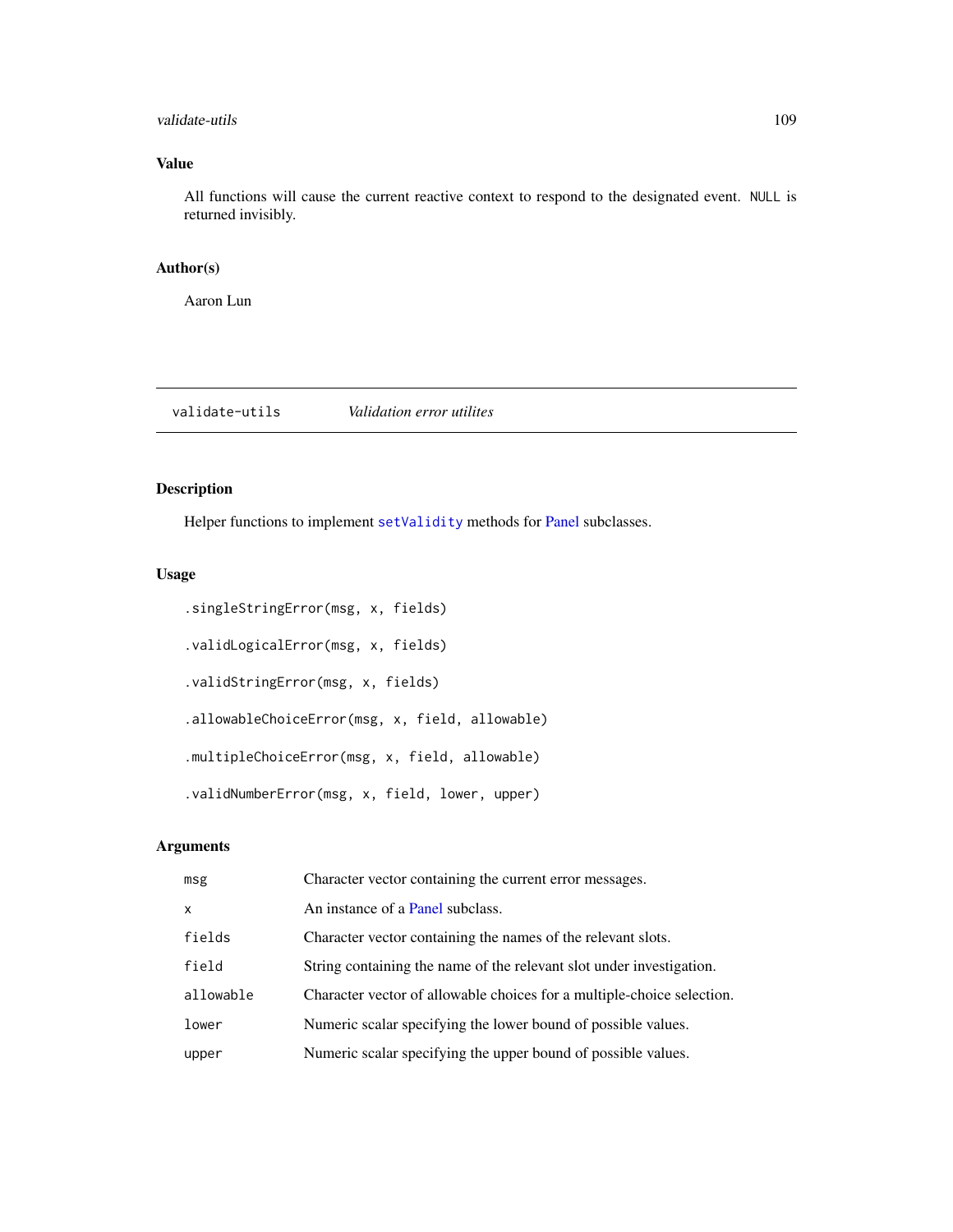# Details

.singleStringError adds an error message if any of the slots named in fields does not contain a single string.

.validStringError adds an error message if any of the slots named in fields does not contain a single non-NA string.

.validLogicalError adds an error message if any of the slots named in fields does not contain a non-NA logical scalar.

.allowableChoiceError adds an error message if the slot named field does not have a value in allowable, assuming it contains a single string.

.multipleChoiceError adds an error message if the slot named field does not have all of its values in allowable, assuming it contains a character vector of any length.

.validNumberError adds an error message if the slot named field is not a non-NA number within [lower, upper].

# Value

All functions return a character vector containing msg, possibly appended with additional error messages.

# Author(s)

Aaron Lun

visual-parameters-generics

*Generics for visual DotPlot parameters*

# Description

These generics allow subclasses to override the user interface elements controlling visual parameters of [DotPlot](#page-44-0) panels.

# Interface definition

In all of the code snippets below, x is a [Panel](#page-74-0) instance and se is the [SummarizedExperiment](#page-0-0) object.

- .defineVisualColorInterface(x, se, select\_info) should return a HTML tag definition that contains UI input elements controlling the color aesthetic of ggplot objects. Here, select\_info is a list of two character vectors named row and column, which specifies the names of panels available for transmitting single selections on the rows/columns respectively. A common use case would involve adding elements to change the default color of the points or to color by a chosen metadata field/assay values.
- .defineVisualShapeInterface(x, se) should return a HTML tag definition that contains UI input elements controlling the shape aesthetic of ggplot objects. A common use case would involve adding elements to change the shape of each point according to a chosen metadata field.

<span id="page-109-0"></span>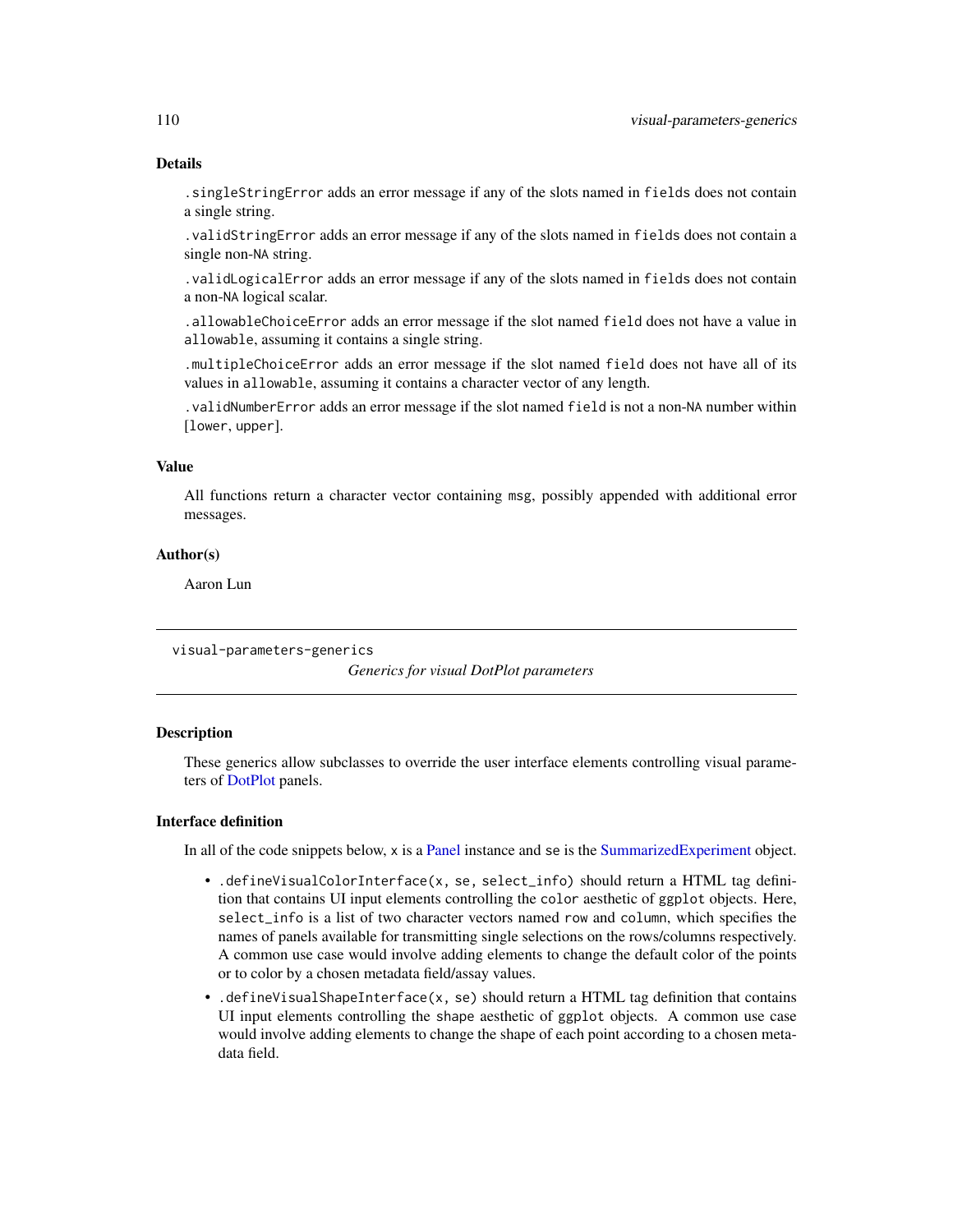- <span id="page-110-0"></span>• .defineVisualSizeInterface(x, se) should return a HTML tag definition that contains UI input elements controlling the size aesthetic of ggplot objects. A common use case would involve adding elements to change the size of each point according to a chosen metadata field or assay values.
- .defineVisualPointInterface(x, se) should return a HTML tag definition that contains UI input elements controlling other aesthetics of ggplot objects. This might include controlling the transparency or downsampling.
- .defineVisualFacetInterface(x, se) should return a HTML tag definition that contains UI input elements controlling the facet\_grid applied to ggplot objects. This typically involves providing UI elements to choose the metadata variables to use for faceting.
- .defineVisualTextInterface(x, se) should return a HTML tag definition that contains UI input elements controlling the appearance of non-data text elements of ggplot objects. This typically involves matters such as the font size and legend position.
- .defineVisualOtherInterface(x) should a HTML tag definition that contains UI inputs elements to display in the "Other" section of the visual parameters. This is a grab-bag of other parameters that don't fit into the more defined categories above.

A method for any of these generics may also return NULL, in which case the corresponding section of the visual parameter box is completely hidden.

All of these generics are called by [.defineInterface](#page-56-0) for DotPlot subclasses. Developers of subclasses can simply specialize these generics to change the UI instead of reimplementing .defineInterface itself.

When implementing methods for these generics, it is a good idea to make use of information precomputed by [.cacheCommonInfo](#page-97-0). For example, [.cacheCommonInfo,ColumnDotPlot-method](#page-0-0) will add vectors specifying whether a variable in the [colData](#page-0-0) is valid and discrete or continuous.

# Controlling ColorBy\*Data choices

.allowableColorByDataChoices(x, se) should return a character vector of the allowable row/column data variables to use when ColorBy is set to "Row data" or "Column data" for [RowDotPlots](#page-91-0) and [ColumnDotPlots](#page-29-0), respectively. The default method will use all available (atomic) variables, but subclasses can specialize this to only allow, e.g., continuous or discrete variables.

#### Author(s)

Kevin Rue-Albrecht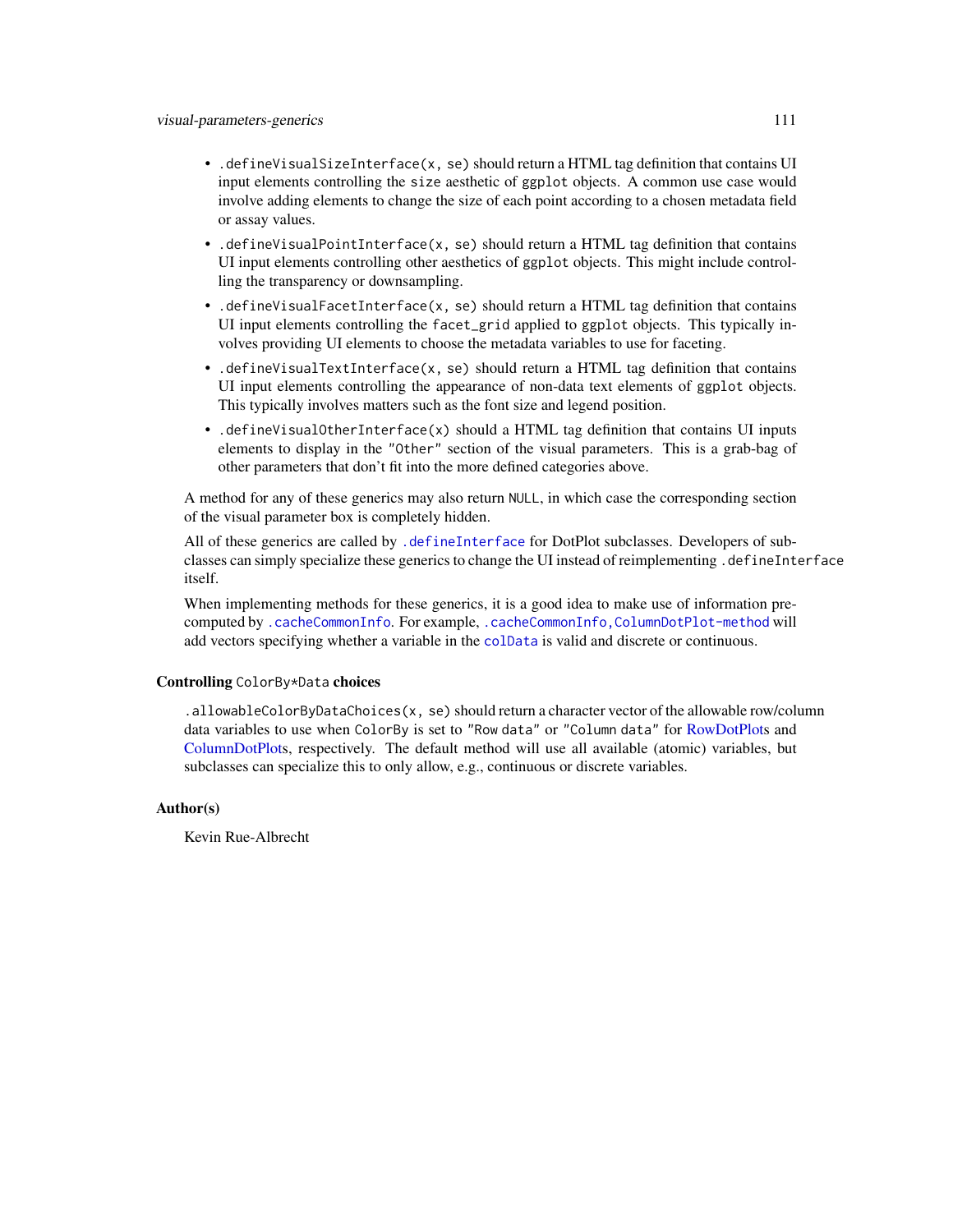# **Index**

∗ datasets iSEEOptions, [63](#page-62-0) .activateAppOptionRegistry, *[87](#page-86-0)* .activateAppOptionRegistry *(*registerAppOptions*)*, [86](#page-85-0) .addCustomLabelsCommands, [3](#page-2-0) .addFacets *(*plot-utils*)*, [83](#page-82-0) .addLabelCentersCommands, [4](#page-3-0) .addMultiSelectionPlotCommands, [5,](#page-4-0) *[82](#page-81-0)* .addSpecificTour, *[44](#page-43-0)* .addSpecificTour *(*specific-tours*)*, [101](#page-100-0) .addTourStep, [6](#page-5-0) .allowableChoiceError *(*validate-utils*)*, [109](#page-108-0) .allowableColorByDataChoices, *[48](#page-47-0)* .allowableColorByDataChoices *(*visual-parameters-generics*)*, [110](#page-109-0) .allowableColorByDataChoices,DotPlot-method *(*DotPlot-class*)*, [45](#page-44-1) .allowableXAxisChoices, *[26](#page-25-0)*, *[89](#page-88-0)* .allowableXAxisChoices *(*metadata-plot-generics*)*, [68](#page-67-0) .allowableXAxisChoices,ColumnDataPlot-method .colorByNoneDotPlotField, *[48](#page-47-0) (*ColumnDataPlot-class*)*, [26](#page-25-0) .allowableXAxisChoices,RowDataPlot-method *(*RowDataPlot-class*)*, [88](#page-87-0) .allowableYAxisChoices, *[27](#page-26-0)*, *[89](#page-88-0)* .allowableYAxisChoices *(*metadata-plot-generics*)*, [68](#page-67-0) .allowableYAxisChoices,ColumnDataPlot-method *(*ColumnDataPlot-class*)*, [26](#page-25-0) .allowableYAxisChoices,RowDataPlot-method *(*RowDataPlot-class*)*, [88](#page-87-0) .buildAes *(*aes-utils*)*, [19](#page-18-0) .buildLabs, [6](#page-5-0) .cacheCommonInfo, *[9](#page-8-0)*, *[18](#page-17-0)*, *[20](#page-19-0)*, *[28](#page-27-0)*, *[30](#page-29-1)*, *[36](#page-35-0)*, *[47](#page-46-0)*, *[68](#page-67-0)*, *[76](#page-75-0)*, *[84](#page-83-0)*, *[91](#page-90-0)*, *[93](#page-92-0)*, *[111](#page-110-0)* .cacheCommonInfo *(*setup-generics*)*, [98](#page-97-1)

.cacheCommonInfo,ColumnDataTable-method *(*ColumnDataTable-class*)*, [28](#page-27-0) .cacheCommonInfo,ColumnDotPlot-method *(*ColumnDotPlot-class*)*, [30](#page-29-1) .cacheCommonInfo,ComplexHeatmapPlot-method *(*ComplexHeatmapPlot-class*)*, [34](#page-33-0) .cacheCommonInfo,DotPlot-method *(*DotPlot-class*)*, [45](#page-44-1) .cacheCommonInfo,Panel-method *(*Panel-class*)*, [75](#page-74-1) .cacheCommonInfo,ReducedDimensionPlot-method *(*ReducedDimensionPlot-class*)*, [84](#page-83-0) .cacheCommonInfo,RowDataTable-method *(*RowDataTable-class*)*, [90](#page-89-0) .cacheCommonInfo,RowDotPlot-method *(*RowDotPlot-class*)*, [92](#page-91-1) .checkboxGroupInput.iSEE *(*interface-wrappers*)*, [58](#page-57-0) .checkboxInput.iSEE *(*interface-wrappers*)*, [58](#page-57-0) .clearSpecificTours *(*specific-tours*)*, [101](#page-100-0) .colorByNoneDotPlotField *(*plot-generics*)*, [80](#page-79-0) .colorByNoneDotPlotField,DotPlot-method *(*DotPlot-class*)*, [45](#page-44-1) .colorByNoneDotPlotScale, *[48](#page-47-0)* .colorByNoneDotPlotScale *(*plot-generics*)*, [80](#page-79-0) .colorByNoneDotPlotScale,DotPlot-method *(*DotPlot-class*)*, [45](#page-44-1) .conditionalOnCheckGroup *(*.conditionalOnRadio*)*, [8](#page-7-0) .conditionalOnCheckSolo *(*.conditionalOnRadio*)*, [8](#page-7-0) .conditionalOnRadio, [8](#page-7-0)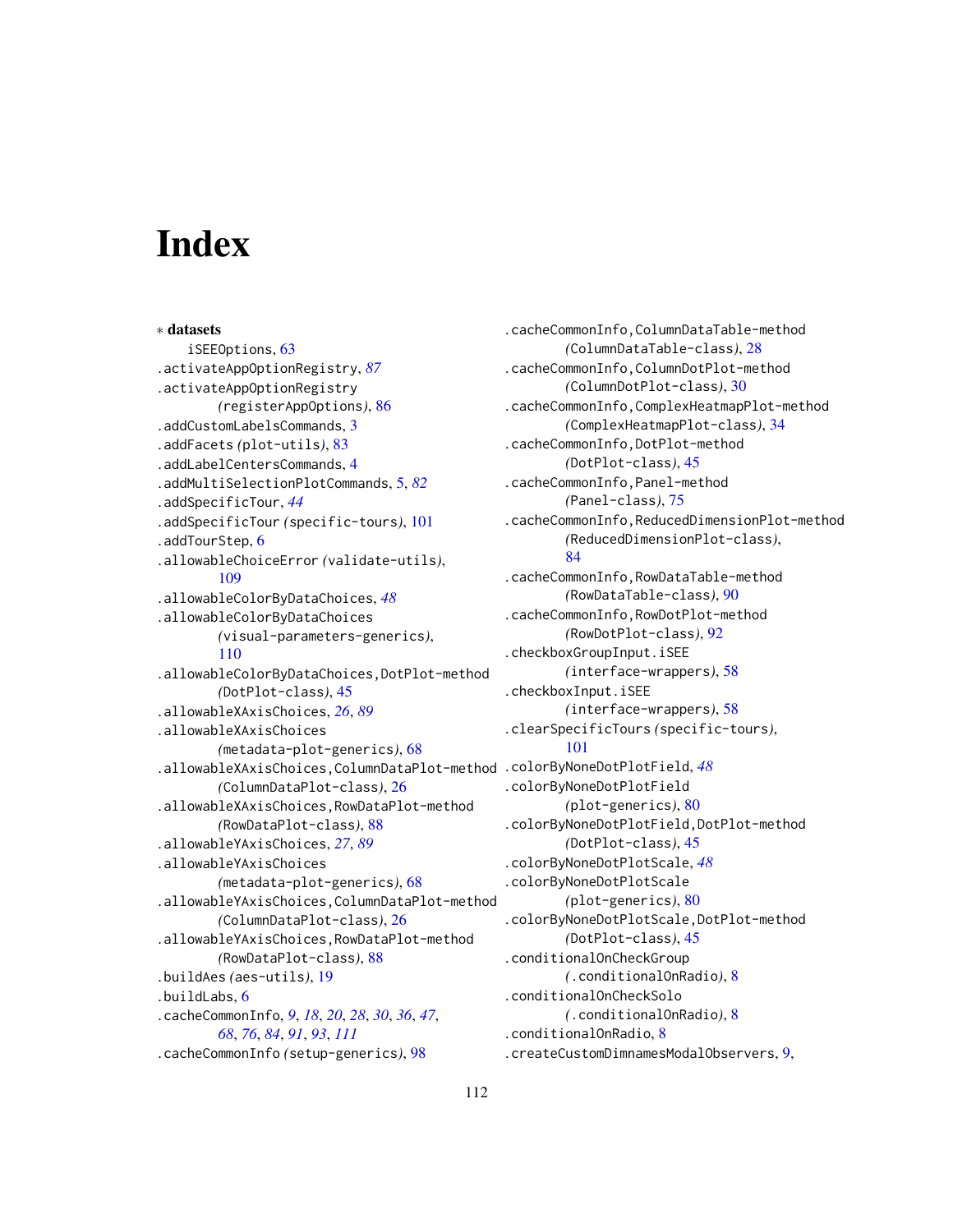*[11,](#page-10-0) [12](#page-11-0)*, *[72](#page-71-0)* .createObservers, *[9](#page-8-0)*, *[16](#page-15-0)*, *[27](#page-26-0)*, *[31](#page-30-0)*, *[33](#page-32-0)*, *[37](#page-36-0)*, *[44](#page-43-0)*, *[48](#page-47-0)*, *[54](#page-53-0)*, *[57](#page-56-1)*, *[74](#page-73-0)*, *[77](#page-76-0)*, *[85](#page-84-0)*, *[89](#page-88-0)*, *[93](#page-92-0)*, *[95](#page-94-0)*, *[97](#page-96-0)*, *[106](#page-105-0)* .createObservers *(*observer-generics*)*, [71](#page-70-0) .createObservers,ColumnDataPlot-method *(*ColumnDataPlot-class*)*, [26](#page-25-0) .createObservers,ColumnDotPlot-method *(*ColumnDotPlot-class*)*, [30](#page-29-1) .createObservers,ColumnTable-method *(*ColumnTable-class*)*, [33](#page-32-0) .createObservers,ComplexHeatmapPlot-method *(*ComplexHeatmapPlot-class*)*, [34](#page-33-0) .createObservers,DotPlot-method *(*DotPlot-class*)*, [45](#page-44-1) .createObservers,FeatureAssayPlot-method *(*FeatureAssayPlot-class*)*, [52](#page-51-0) .createObservers,Panel-method *(*Panel-class*)*, [75](#page-74-1) .createObservers,ReducedDimensionPlot-method .defineInterface,ColumnDotPlot-method *(*ReducedDimensionPlot-class*)*, [84](#page-83-0) .createObservers,RowDataPlot-method *(*RowDataPlot-class*)*, [88](#page-87-0) .createObservers,RowDotPlot-method *(*RowDotPlot-class*)*, [92](#page-91-1) .createObservers,RowTable-method *(*RowTable-class*)*, [94](#page-93-0) .createObservers,SampleAssayPlot-method *(*SampleAssayPlot-class*)*, [96](#page-95-0) .createObservers,Table-method *(*Table-class*)*, [105](#page-104-0) .createProtectedParameterObservers, *[17](#page-16-0)*, *[72](#page-71-0)* .createProtectedParameterObservers [10](#page-9-0) .createUnprotectedParameterObservers, [10,](#page-9-0) *[72](#page-71-0)* .deactivateAppOptionRegistry, *[87](#page-86-0)* .deactivateAppOptionRegistry *(*registerAppOptions*)*, [86](#page-85-0) .defineDataInterface, *[26](#page-25-0)*, *[37](#page-36-0)*, *[47](#page-46-0)*, *[54](#page-53-0)*, *[68](#page-67-0)*, *[76,](#page-75-0) [77](#page-76-0)*, *[85](#page-84-0)*, *[89](#page-88-0)*, *[97](#page-96-0)*, *[106](#page-105-0)* .defineDataInterface *(*interface-generics*)*, [57](#page-56-1) .defineDataInterface,ColumnDataPlot-method *(*ColumnDataPlot-class*)*, [26](#page-25-0)

*(*.createUnprotectedParameterObservers*)*, .defineOutput,ComplexHeatmapPlot-method .defineDataInterface,ComplexHeatmapPlot-method *(*ComplexHeatmapPlot-class*)*, [34](#page-33-0) .defineDataInterface,FeatureAssayPlot-method *(*FeatureAssayPlot-class*)*, [52](#page-51-0) .defineDataInterface,Panel-method *(*Panel-class*)*, [75](#page-74-1) .defineDataInterface,ReducedDimensionPlot-method *(*ReducedDimensionPlot-class*)*, [84](#page-83-0) .defineDataInterface,RowDataPlot-method *(*RowDataPlot-class*)*, [88](#page-87-0) .defineDataInterface,SampleAssayPlot-method *(*SampleAssayPlot-class*)*, [96](#page-95-0) .defineDataInterface,Table-method *(*Table-class*)*, [105](#page-104-0) .defineInterface, *[18](#page-17-0)*, *[20](#page-19-0)*, *[25](#page-24-0)*, *[37](#page-36-0)*, *[44](#page-43-0)*, *[47](#page-46-0)*, *[71](#page-70-0)*, *[76](#page-75-0)*, *[111](#page-110-0)* .defineInterface *(*interface-generics*)*, [57](#page-56-1) *(*ColumnDotPlot-class*)*, [30](#page-29-1) .defineInterface,ColumnTable-method *(*ColumnTable-class*)*, [33](#page-32-0) .defineInterface,ComplexHeatmapPlot-method *(*ComplexHeatmapPlot-class*)*, [34](#page-33-0) .defineInterface,DotPlot-method *(*DotPlot-class*)*, [45](#page-44-1) .defineInterface,Panel-method *(*Panel-class*)*, [75](#page-74-1) .defineInterface,RowDotPlot-method *(*RowDotPlot-class*)*, [92](#page-91-1) .defineInterface,RowTable-method *(*RowTable-class*)*, [94](#page-93-0) .defineOutput, *[37](#page-36-0)*, *[48](#page-47-0)*, *[77](#page-76-0)*, *[106](#page-105-0)* .defineOutput *(*output-generics*)*, [72](#page-71-0) *(*ComplexHeatmapPlot-class*)*, [34](#page-33-0) .defineOutput,DotPlot-method *(*DotPlot-class*)*, [45](#page-44-1) .defineOutput,Table-method *(*Table-class*)*, [105](#page-104-0) .definePanelTour, *[27](#page-26-0)*, *[29](#page-28-0)*, *[31](#page-30-0)*, *[37](#page-36-0)*, *[49](#page-48-0)*, *[54](#page-53-0)*, *[77](#page-76-0)*, *[85](#page-84-0)*, *[89](#page-88-0)*, *[91](#page-90-0)*, *[93](#page-92-0)*, *[97](#page-96-0)*, *[106](#page-105-0)* .definePanelTour *(*documentation-generics*)*, [44](#page-43-0) .definePanelTour,ColumnDataPlot-method *(*ColumnDataPlot-class*)*, [26](#page-25-0) .definePanelTour,ColumnDataTable-method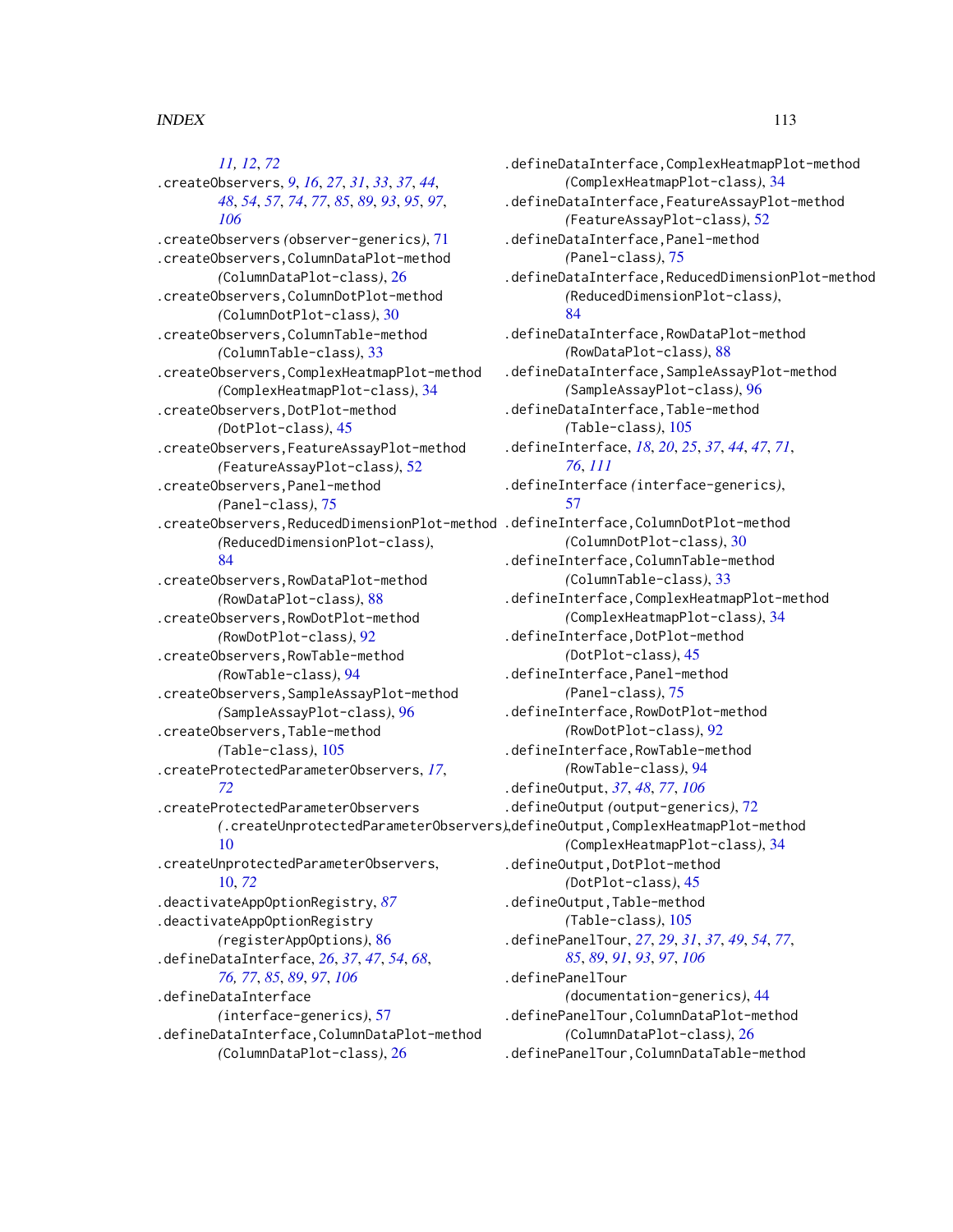*(*ColumnDataTable-class*)*, [28](#page-27-0) .definePanelTour,ColumnDotPlot-method *(*ColumnDotPlot-class*)*, [30](#page-29-1) .definePanelTour,ComplexHeatmapPlot-method *(*ComplexHeatmapPlot-class*)*, [34](#page-33-0) .definePanelTour,DotPlot-method *(*DotPlot-class*)*, [45](#page-44-1) .definePanelTour,FeatureAssayPlot-method *(*FeatureAssayPlot-class*)*, [52](#page-51-0) .definePanelTour,Panel-method *(*Panel-class*)*, [75](#page-74-1) .definePanelTour,ReducedDimensionPlot-method *(*ReducedDimensionPlot-class*)*, [84](#page-83-0) .definePanelTour,RowDataPlot-method *(*RowDataPlot-class*)*, [88](#page-87-0) .definePanelTour,RowDataTable-method *(*RowDataTable-class*)*, [90](#page-89-0) .definePanelTour,RowDotPlot-method *(*RowDotPlot-class*)*, [92](#page-91-1) .definePanelTour,SampleAssayPlot-method *(*SampleAssayPlot-class*)*, [96](#page-95-0) .definePanelTour,Table-method *(*Table-class*)*, [105](#page-104-0) .defineVisualColorInterface, *[47](#page-46-0)* .defineVisualColorInterface *(*visual-parameters-generics*)*, [110](#page-109-0) .defineVisualColorInterface,DotPlot-method *(*DotPlot-class*)*, [45](#page-44-1) .defineVisualFacetInterface, *[48](#page-47-0)* .defineVisualFacetInterface *(*visual-parameters-generics*)*, [110](#page-109-0) .defineVisualFacetInterface,DotPlot-method *(*DotPlot-class*)*, [45](#page-44-1) .defineVisualOtherInterface, *[48](#page-47-0)* .defineVisualOtherInterface *(*visual-parameters-generics*)*, [110](#page-109-0) .defineVisualOtherInterface,DotPlot-method *(*DotPlot-class*)*, [45](#page-44-1) .defineVisualPointInterface, *[48](#page-47-0)* .defineVisualPointInterface *(*visual-parameters-generics*)*, [110](#page-109-0) .defineVisualPointInterface,DotPlot-method *(*DotPlot-class*)*, [45](#page-44-1)

.defineVisualShapeInterface, *[47](#page-46-0)* .defineVisualShapeInterface *(*visual-parameters-generics*)*, [110](#page-109-0) .defineVisualShapeInterface,DotPlot-method *(*DotPlot-class*)*, [45](#page-44-1) .defineVisualSizeInterface, *[47](#page-46-0)* .defineVisualSizeInterface *(*visual-parameters-generics*)*, [110](#page-109-0) .defineVisualSizeInterface,DotPlot-method *(*DotPlot-class*)*, [45](#page-44-1) .defineVisualTextInterface, *[48](#page-47-0)* .defineVisualTextInterface *(*visual-parameters-generics*)*, [110](#page-109-0) .defineVisualTextInterface,DotPlot-method *(*DotPlot-class*)*, [45](#page-44-1) .emptyDefault *(*class-utils*)*, [22](#page-21-0) .exportOutput, *[37](#page-36-0)*, *[48](#page-47-0)*, *[77](#page-76-0)*, *[106](#page-105-0)* .exportOutput *(*output-generics*)*, [72](#page-71-0) .exportOutput,ComplexHeatmapPlot-method *(*ComplexHeatmapPlot-class*)*, [34](#page-33-0) .exportOutput,DotPlot-method *(*DotPlot-class*)*, [45](#page-44-1) .exportOutput,Panel-method *(*Panel-class*)*, [75](#page-74-1) .exportOutput,Table-method *(*Table-class*)*, [105](#page-104-0) .extractAssaySubmatrix, [11](#page-10-0) .findAtomicFields *(*cache-utils*)*, [20](#page-19-0) .fullName, [12,](#page-11-0) *[27](#page-26-0)*, *[29](#page-28-0)*, *[31](#page-30-0)*, *[34](#page-33-0)*, *[37](#page-36-0)*, *[54](#page-53-0)*, *[77](#page-76-0)*, *[85](#page-84-0)*, *[89](#page-88-0)*, *[91](#page-90-0)*, *[94,](#page-93-0) [95](#page-94-0)*, *[97](#page-96-0)* .fullName,ColumnDataPlot-method *(*ColumnDataPlot-class*)*, [26](#page-25-0) .fullName,ColumnDataTable-method *(*ColumnDataTable-class*)*, [28](#page-27-0) .fullName,ComplexHeatmapPlot-method *(*ComplexHeatmapPlot-class*)*, [34](#page-33-0) .fullName,FeatureAssayPlot-method *(*FeatureAssayPlot-class*)*, [52](#page-51-0) .fullName,ReducedDimensionPlot-method *(*ReducedDimensionPlot-class*)*, [84](#page-83-0) .fullName,RowDataPlot-method *(*RowDataPlot-class*)*, [88](#page-87-0) .fullName,RowDataTable-method *(*RowDataTable-class*)*, [90](#page-89-0)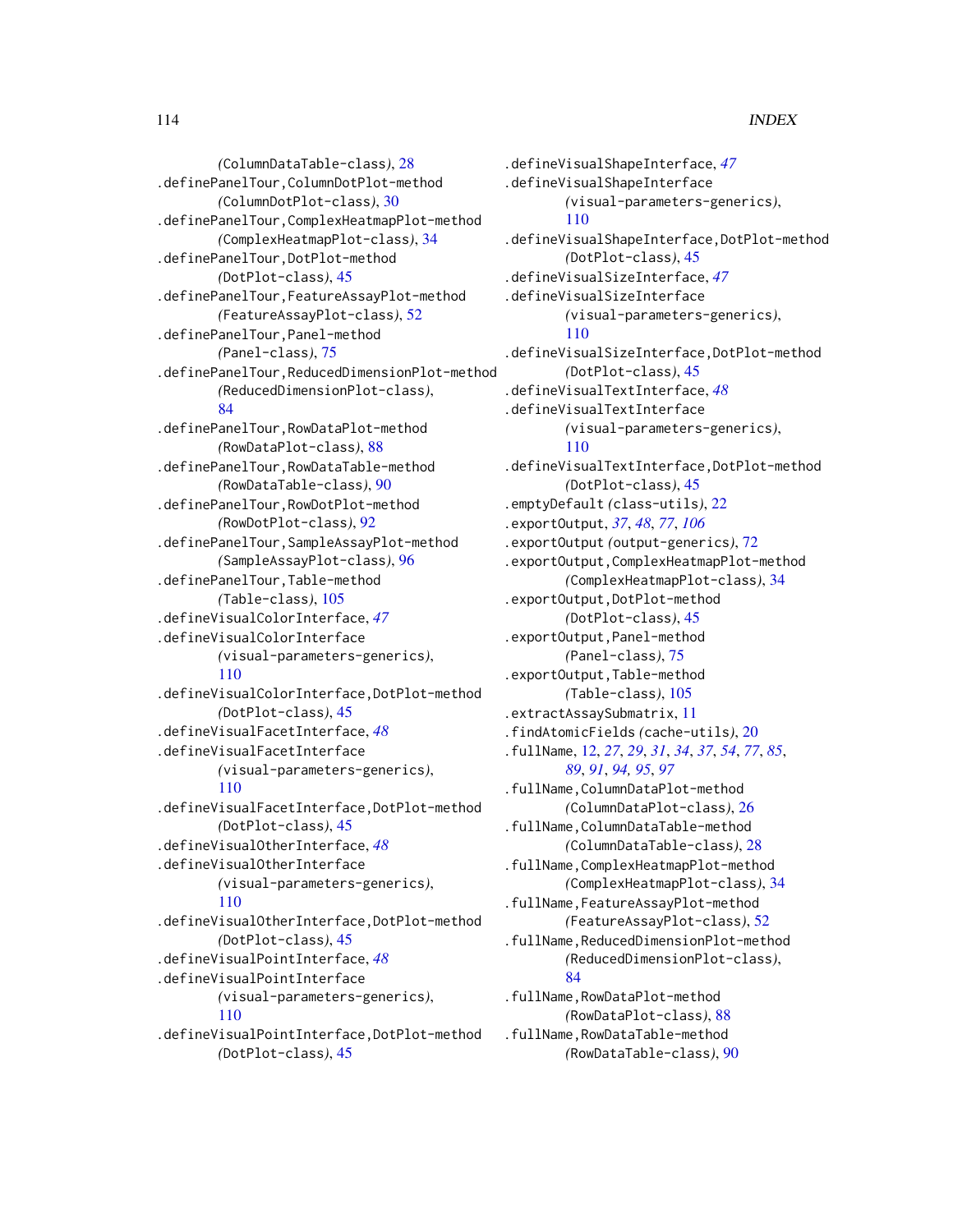.fullName,SampleAssayPlot-method *(*SampleAssayPlot-class*)*, [96](#page-95-0) .generateDotPlot, *[3](#page-2-0)[–5](#page-4-0)*, *[48](#page-47-0)* .generateDotPlot *(*plot-generics*)*, [80](#page-79-0) .generateDotPlot,DotPlot-method *(*DotPlot-class*)*, [45](#page-44-1) .generateDotPlotData, *[27](#page-26-0)*, *[31](#page-30-0)*, *[54](#page-53-0)*, *[81–](#page-80-0)[83](#page-82-0)*, *[85](#page-84-0)*, *[89](#page-88-0)*, *[94](#page-93-0)*, *[97](#page-96-0)*, *[107](#page-106-0)* .generateDotPlotData *(*plot-generics*)*, [80](#page-79-0) .generateDotPlotData,ColumnDataPlot-method *(*ColumnDataPlot-class*)*, [26](#page-25-0) .generateDotPlotData,FeatureAssayPlot-method .hideInterface,DotPlot-method *(*FeatureAssayPlot-class*)*, [52](#page-51-0) .generateDotPlotData, ReducedDimensionPlot-methoiddeInterface, Panel-method *(*ReducedDimensionPlot-class*)*, [84](#page-83-0) .generateDotPlotData,RowDataPlot-method *(*RowDataPlot-class*)*, [88](#page-87-0) .generateDotPlotData,SampleAssayPlot-method *(*SampleAssayPlot-class*)*, [96](#page-95-0) .generateOutput, *[15](#page-14-0)*, *[17,](#page-16-0) [18](#page-17-0)*, *[37](#page-36-0)*, *[48](#page-47-0)*, *[69](#page-68-0)*, *[74,](#page-73-0) [75](#page-74-1)*, *[77](#page-76-0)*, *[80,](#page-79-0) [81](#page-80-0)*, *[83](#page-82-0)*, *[99,](#page-98-0) [100](#page-99-0)*, *[106,](#page-105-0) [107](#page-106-0)* .generateOutput *(*output-generics*)*, [72](#page-71-0) .generateOutput,ComplexHeatmapPlot-method *(*ComplexHeatmapPlot-class*)*, [34](#page-33-0) .generateOutput,DotPlot-method *(*DotPlot-class*)*, [45](#page-44-1) .generateOutput,Table-method *(*Table-class*)*, [105](#page-104-0) .generateTable, *[29](#page-28-0)*, *[34](#page-33-0)*, *[91](#page-90-0)*, *[95](#page-94-0)* .generateTable *(*table-generics*)*, [107](#page-106-0) .generateTable,ColumnDataTable-method *(*ColumnDataTable-class*)*, [28](#page-27-0) .generateTable,RowDataTable-method *(*RowDataTable-class*)*, [90](#page-89-0) .getCachedCommonInfo, *[99](#page-98-0)* .getCachedCommonInfo *(*.setCachedCommonInfo*)*, [18](#page-17-0) .getDotPlotColorHelp, *[31](#page-30-0)*, *[93](#page-92-0)* .getDotPlotColorHelp *(*documentation-generics*)*, [44](#page-43-0) .getDotPlotColorHelp,ColumnDotPlot-method *(*ColumnDotPlot-class*)*, [30](#page-29-1) .getDotPlotColorHelp,RowDotPlot-method *(*RowDotPlot-class*)*, [92](#page-91-1) .getEncodedName, *[57](#page-56-1)*, *[59](#page-58-0)*, *[71](#page-70-0)*, *[73](#page-72-0)*, *[75](#page-74-1)* .getEncodedName *(*.fullName*)*, [12](#page-11-0) .getFullName *(*.fullName*)*, [12](#page-11-0)

.getPanelColor *(*.panelColor*)*, [13](#page-12-0) .getSpecificTours *(*specific-tours*)*, [101](#page-100-0) .hideInterface, *[6](#page-5-0)*, *[31](#page-30-0)*, *[33](#page-32-0)*, *[37](#page-36-0)*, *[57,](#page-56-1) [58](#page-57-0)*, *[77](#page-76-0)*, *[93,](#page-92-0) [94](#page-93-0)* .hideInterface *(*interface-generics*)*, [57](#page-56-1) .hideInterface,ColumnDotPlot-method *(*ColumnDotPlot-class*)*, [30](#page-29-1) .hideInterface,ColumnTable-method *(*ColumnTable-class*)*, [33](#page-32-0) .hideInterface,ComplexHeatmapPlot-method *(*ComplexHeatmapPlot-class*)*, [34](#page-33-0) *(*DotPlot-class*)*, [45](#page-44-1) *(*Panel-class*)*, [75](#page-74-1) .hideInterface,RowDotPlot-method *(*RowDotPlot-class*)*, [92](#page-91-1) .hideInterface,RowTable-method *(*RowTable-class*)*, [94](#page-93-0) .hideInterface,Table-method *(*Table-class*)*, [105](#page-104-0) .isAssayNumeric *(*cache-utils*)*, [20](#page-19-0) .multiSelectionActive, *[48](#page-47-0)*, *[69](#page-68-0)*, *[77](#page-76-0)*, *[106](#page-105-0)* .multiSelectionActive *(*multi-select-generics*)*, [68](#page-67-0) .multiSelectionActive,DotPlot-method *(*DotPlot-class*)*, [45](#page-44-1) .multiSelectionActive,Panel-method *(*Panel-class*)*, [75](#page-74-1) .multiSelectionActive,Table-method *(*Table-class*)*, [105](#page-104-0) .multiSelectionAvailable, *[77](#page-76-0)* .multiSelectionAvailable *(*multi-select-generics*)*, [68](#page-67-0) .multiSelectionAvailable,Panel-method *(*Panel-class*)*, [75](#page-74-1) .multiSelectionClear, *[49](#page-48-0)*, *[77](#page-76-0)* .multiSelectionClear *(*multi-select-generics*)*, [68](#page-67-0) .multiSelectionClear,DotPlot-method *(*DotPlot-class*)*, [45](#page-44-1) .multiSelectionClear,Panel-method *(*Panel-class*)*, [75](#page-74-1) .multiSelectionCommands, *[48](#page-47-0)*, *[73,](#page-72-0) [74](#page-73-0)*, *[106](#page-105-0)* .multiSelectionCommands *(*multi-select-generics*)*, [68](#page-67-0) .multiSelectionCommands,DotPlot-method *(*DotPlot-class*)*, [45](#page-44-1)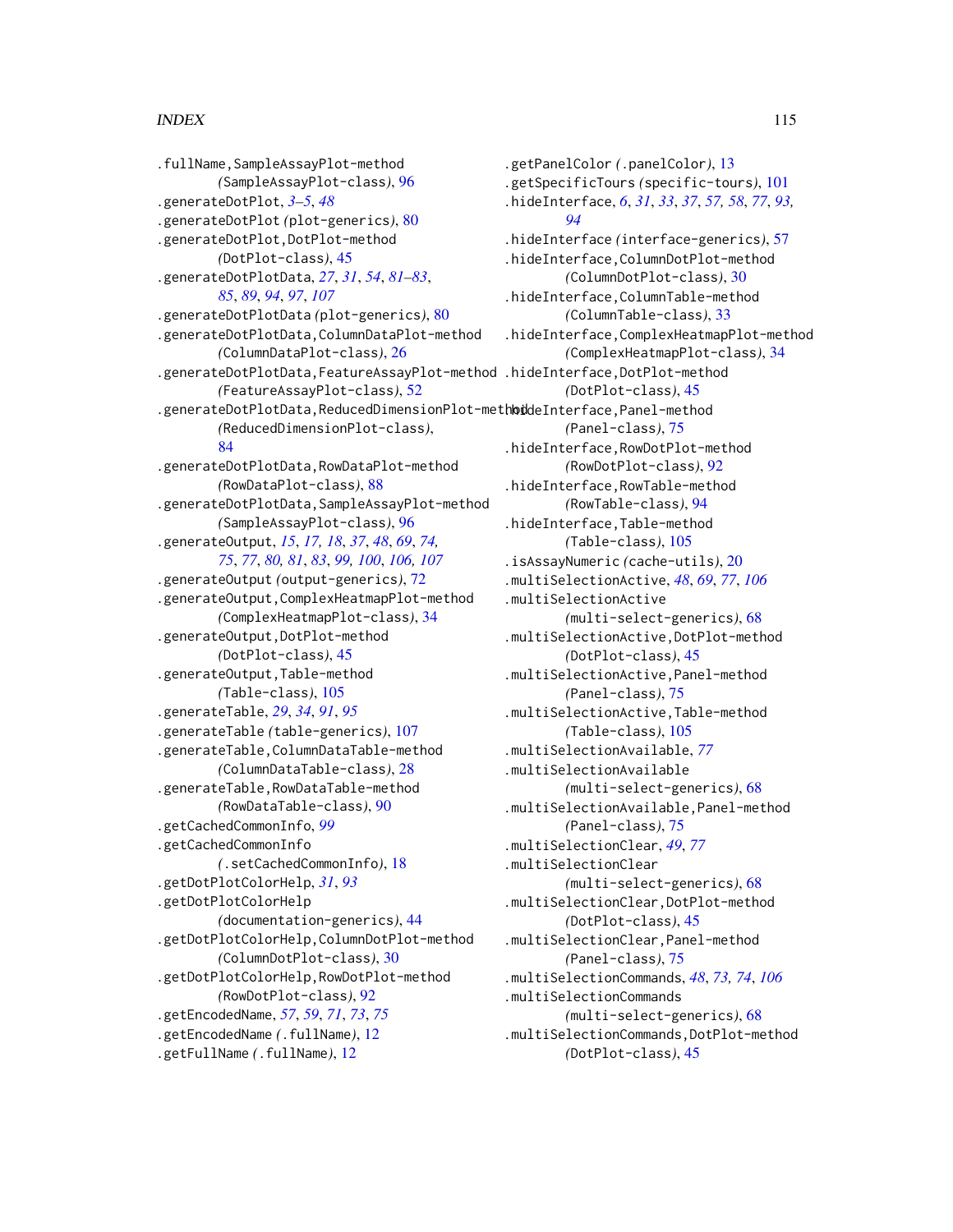.multiSelectionCommands,Table-method *(*Table-class*)*, [105](#page-104-0) .multiSelectionDimension, *[31](#page-30-0)*, *[33](#page-32-0)*, *[57](#page-56-1)*, *[73,](#page-72-0) [74](#page-73-0)*, *[77](#page-76-0)*, *[93](#page-92-0)*, *[95](#page-94-0)* .multiSelectionDimension *(*multi-select-generics*)*, [68](#page-67-0) .multiSelectionDimension,ColumnDotPlot-method .panelColor,ColumnDataPlot-method *(*ColumnDotPlot-class*)*, [30](#page-29-1) .multiSelectionDimension,ColumnTable-method .panelColor,ColumnDataTable-method *(*ColumnTable-class*)*, [33](#page-32-0) .multiSelectionDimension,DotPlot-method *(*DotPlot-class*)*, [45](#page-44-1) .multiSelectionDimension,Panel-method *(*Panel-class*)*, [75](#page-74-1) .multiSelectionDimension,RowDotPlot-method *(*RowDotPlot-class*)*, [92](#page-91-1) .multiSelectionDimension,RowTable-method *(*RowTable-class*)*, [94](#page-93-0) .multiSelectionInvalidated, *[27](#page-26-0)*, *[31](#page-30-0)*, *[54](#page-53-0)*, *[77](#page-76-0)*, *[89](#page-88-0)*, *[93](#page-92-0)*, *[97](#page-96-0)* .multiSelectionInvalidated *(*multi-select-generics*)*, [68](#page-67-0) .multiSelectionInvalidated,ColumnDataPlot-method *(*ColumnDataPlot-class*)*, [26](#page-25-0) .multiSelectionInvalidated,ColumnDotPlot-method .prioritizeDotPlotData *(*plot-generics*)*, *(*ColumnDotPlot-class*)*, [30](#page-29-1) .multiSelectionInvalidated, FeatureAssayPlot-methodritizeDotPlotData,DotPlot-method *(*FeatureAssayPlot-class*)*, [52](#page-51-0) .multiSelectionInvalidated,Panel-method *(*Panel-class*)*, [75](#page-74-1) .multiSelectionInvalidated,RowDataPlot-method *(*RowDataPlot-class*)*, [88](#page-87-0) .multiSelectionInvalidated,RowDotPlot-method *(*RowDotPlot-class*)*, [92](#page-91-1) .multiSelectionInvalidated,SampleAssayPlot-method .refineParameters *(*setup-generics*)*, [98](#page-97-1) *(*SampleAssayPlot-class*)*, [96](#page-95-0) .multiSelectionRestricted, *[31](#page-30-0)*, *[77](#page-76-0)*, *[93](#page-92-0)*, *[106](#page-105-0)* .multiSelectionRestricted *(*multi-select-generics*)*, [68](#page-67-0) .multiSelectionRestricted,ColumnDotPlot-method *(*ColumnDotPlot-class*)*, [30](#page-29-1) .multiSelectionRestricted,Panel-method *(*Panel-class*)*, [75](#page-74-1) .multiSelectionRestricted,RowDotPlot-method *(*RowDotPlot-class*)*, [92](#page-91-1) .multiSelectionRestricted,Table-method *(*Table-class*)*, [105](#page-104-0) .multipleChoiceError *(*validate-utils*)*, [109](#page-108-0) .numericInput.iSEE *(*interface-wrappers*)*, [58](#page-57-0) .panelColor, [13,](#page-12-0) *[26](#page-25-0)*, *[29](#page-28-0)*, *[31](#page-30-0)*, *[34](#page-33-0)*, *[37](#page-36-0)*, *[54](#page-53-0)*, *[77](#page-76-0)*, *[85](#page-84-0)*, *[89](#page-88-0)*, *[91](#page-90-0)*, *[94,](#page-93-0) [95](#page-94-0)*, *[97](#page-96-0) (*ColumnDataPlot-class*)*, [26](#page-25-0) *(*ColumnDataTable-class*)*, [28](#page-27-0) .panelColor,ComplexHeatmapPlot-method *(*ComplexHeatmapPlot-class*)*, [34](#page-33-0) .panelColor,FeatureAssayPlot-method *(*FeatureAssayPlot-class*)*, [52](#page-51-0) .panelColor,ReducedDimensionPlot-method *(*ReducedDimensionPlot-class*)*, [84](#page-83-0) .panelColor,RowDataPlot-method *(*RowDataPlot-class*)*, [88](#page-87-0) .panelColor,RowDataTable-method *(*RowDataTable-class*)*, [90](#page-89-0) .panelColor,SampleAssayPlot-method *(*SampleAssayPlot-class*)*, [96](#page-95-0) .prioritizeDotPlotData, *[48](#page-47-0)* [80](#page-79-0) *(*DotPlot-class*)*, [45](#page-44-1) .processMultiSelections, *[12](#page-11-0)*, [14,](#page-13-0) *[74](#page-73-0)*, *[82](#page-81-0)* .radioButtons.iSEE *(*interface-wrappers*)*, [58](#page-57-0) .refineParameters, *[15](#page-14-0)*, *[26](#page-25-0)*, *[29](#page-28-0)*, *[31](#page-30-0)*, *[33](#page-32-0)*, *[37](#page-36-0)*, *[47](#page-46-0)*, *[54](#page-53-0)*, *[57](#page-56-1)*, *[71](#page-70-0)*, *[76](#page-75-0)*, *[85](#page-84-0)*, *[89](#page-88-0)*, *[91](#page-90-0)*, *[93,](#page-92-0) [94](#page-93-0)*, *[97](#page-96-0)*, *[99](#page-98-0)*, *[105](#page-104-0)* .refineParameters,ColumnDataPlot-method *(*ColumnDataPlot-class*)*, [26](#page-25-0) .refineParameters,ColumnDataTable-method *(*ColumnDataTable-class*)*, [28](#page-27-0) .refineParameters,ColumnDotPlot-method *(*ColumnDotPlot-class*)*, [30](#page-29-1) .refineParameters,ColumnTable-method *(*ColumnTable-class*)*, [33](#page-32-0) .refineParameters,ComplexHeatmapPlot-method *(*ComplexHeatmapPlot-class*)*, [34](#page-33-0) .refineParameters,DotPlot-method *(*DotPlot-class*)*, [45](#page-44-1) .refineParameters,FeatureAssayPlot-method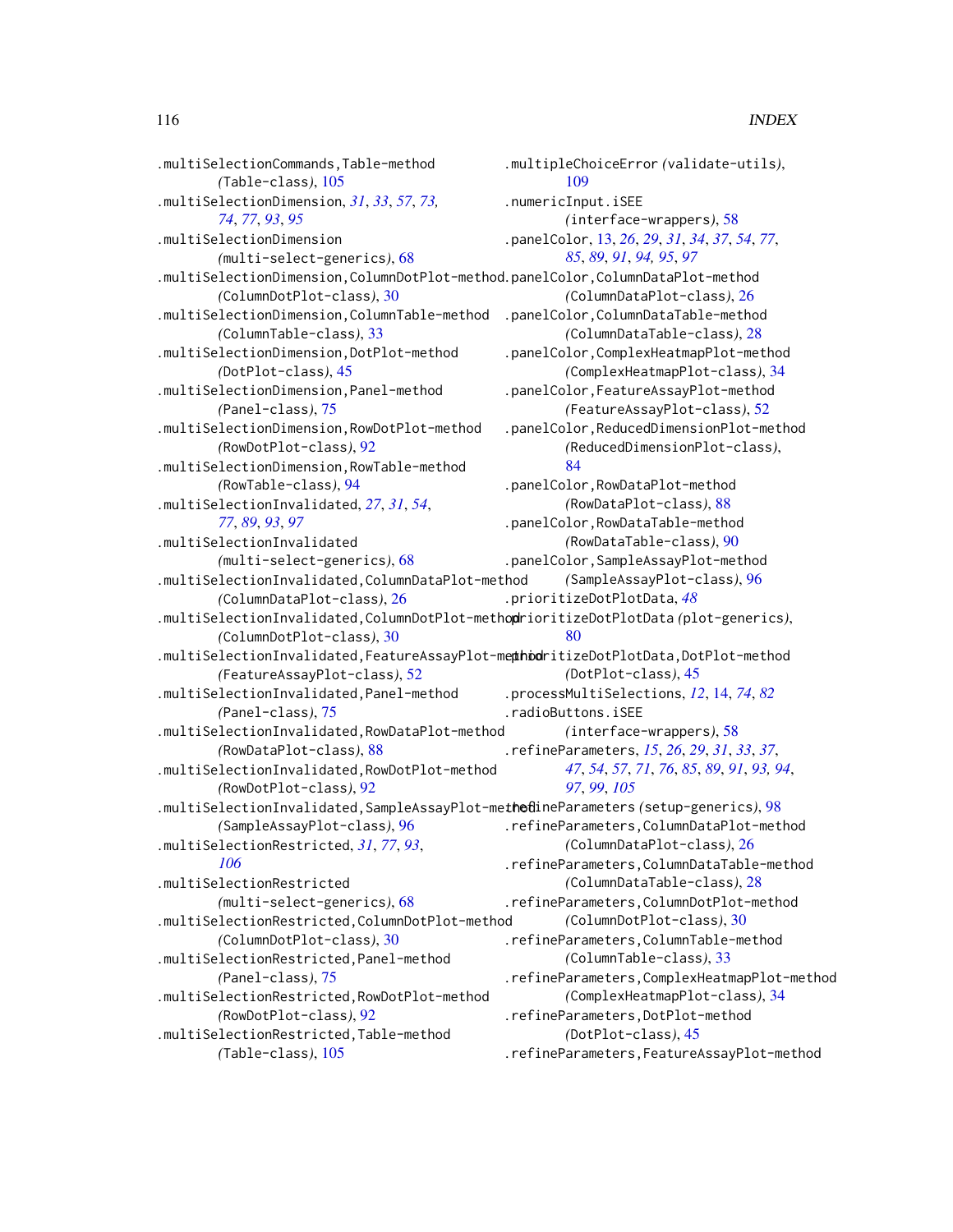*(*FeatureAssayPlot-class*)*, [52](#page-51-0) .refineParameters,Panel-method *(*Panel-class*)*, [75](#page-74-1) .refineParameters,ReducedDimensionPlot-method .singleSelectionDimension *(*ReducedDimensionPlot-class*)*, [84](#page-83-0) .refineParameters,RowDataPlot-method *(*RowDataPlot-class*)*, [88](#page-87-0) .refineParameters,RowDataTable-method *(*RowDataTable-class*)*, [90](#page-89-0) .refineParameters,RowDotPlot-method *(*RowDotPlot-class*)*, [92](#page-91-1) .refineParameters,RowTable-method *(*RowTable-class*)*, [94](#page-93-0) .refineParameters,SampleAssayPlot-method *(*SampleAssayPlot-class*)*, [96](#page-95-0) .refineParameters,Table-method *(*Table-class*)*, [105](#page-104-0) .renderOutput, *[15](#page-14-0)*, *[17,](#page-16-0) [18](#page-17-0)*, *[37](#page-36-0)*, *[48](#page-47-0)*, *[69](#page-68-0)*, *[72](#page-71-0)*, *[74](#page-73-0)*, *[77](#page-76-0)*, *[81](#page-80-0)*, *[106](#page-105-0)* .renderOutput *(*output-generics*)*, [72](#page-71-0) .renderOutput,ComplexHeatmapPlot-method *(*ComplexHeatmapPlot-class*)*, [34](#page-33-0) .renderOutput,DotPlot-method *(*DotPlot-class*)*, [45](#page-44-1) .renderOutput,Panel-method *(*Panel-class*)*, [75](#page-74-1) .renderOutput,Table-method *(*Table-class*)*, [105](#page-104-0) .replaceMissingWithFirst, [15](#page-14-0) .requestActiveSelectionUpdate *(*.requestUpdate*)*, [16](#page-15-0) .requestCleanUpdate, *[11](#page-10-0)*, *[72](#page-71-0)* .requestCleanUpdate *(*.requestUpdate*)*, [16](#page-15-0) .requestUpdate, *[11](#page-10-0)*, [16,](#page-15-0) *[17](#page-16-0)*, *[72,](#page-71-0) [73](#page-72-0)*, *[108](#page-107-0)* .retrieveOutput, [17,](#page-16-0) *[74](#page-73-0)* .selectInput.iSEE, *[44](#page-43-0)*, *[102](#page-101-0)* .selectInput.iSEE *(*interface-wrappers*)*, [58](#page-57-0) .selectizeInput.iSEE *(*interface-wrappers*)*, [58](#page-57-0) .setCachedCommonInfo, [18,](#page-17-0) *[98](#page-97-1)* .showSelectionDetails, *[34](#page-33-0)*, *[95](#page-94-0)* .showSelectionDetails *(*table-generics*)*, [107](#page-106-0) .showSelectionDetails,ColumnTable-method *(*ColumnTable-class*)*, [33](#page-32-0) .showSelectionDetails,RowTable-method

*(*RowTable-class*)*, [94](#page-93-0) .singleSelectionDimension, *[31](#page-30-0)*, *[33](#page-32-0)*, *[57](#page-56-1)*, *[77](#page-76-0)*, *[93](#page-92-0)*, *[95](#page-94-0) (*single-select-generics*)*, [99](#page-98-0) .singleSelectionDimension,ColumnDotPlot-method *(*ColumnDotPlot-class*)*, [30](#page-29-1) .singleSelectionDimension,ColumnTable-method *(*ColumnTable-class*)*, [33](#page-32-0) .singleSelectionDimension,Panel-method *(*Panel-class*)*, [75](#page-74-1) .singleSelectionDimension,RowDotPlot-method *(*RowDotPlot-class*)*, [92](#page-91-1) .singleSelectionDimension,RowTable-method *(*RowTable-class*)*, [94](#page-93-0) .singleSelectionSlots, *[49](#page-48-0)*, *[54](#page-53-0)*, *[77](#page-76-0)*, *[97](#page-96-0)* .singleSelectionSlots *(*single-select-generics*)*, [99](#page-98-0) .singleSelectionSlots,DotPlot-method *(*DotPlot-class*)*, [45](#page-44-1) .singleSelectionSlots,FeatureAssayPlot-method *(*FeatureAssayPlot-class*)*, [52](#page-51-0) .singleSelectionSlots,Panel-method *(*Panel-class*)*, [75](#page-74-1) .singleSelectionSlots,SampleAssayPlot-method *(*SampleAssayPlot-class*)*, [96](#page-95-0) .singleSelectionValue, *[49](#page-48-0)*, *[73](#page-72-0)*, *[77](#page-76-0)*, *[106](#page-105-0)* .singleSelectionValue *(*single-select-generics*)*, [99](#page-98-0) .singleSelectionValue,DotPlot-method *(*DotPlot-class*)*, [45](#page-44-1) .singleSelectionValue,Panel-method *(*Panel-class*)*, [75](#page-74-1) .singleSelectionValue,Table-method *(*Table-class*)*, [105](#page-104-0) .singleStringError *(*validate-utils*)*, [109](#page-108-0) .sliderInput.iSEE *(*interface-wrappers*)*, [58](#page-57-0) .textEval, *[74](#page-73-0)* .textEval *(*manage\_commands*)*, [67](#page-66-0) .trackMultiSelection *(*track-utils*)*, [108](#page-107-0) .trackRelinkedSelection *(*track-utils*)*, [108](#page-107-0) .trackSingleSelection *(*track-utils*)*, [108](#page-107-0) .trackUpdate *(*track-utils*)*, [108](#page-107-0) .validLogicalError *(*validate-utils*)*, [109](#page-108-0) .validNumberError *(*validate-utils*)*, [109](#page-108-0) .validStringError *(*validate-utils*)*, [109](#page-108-0)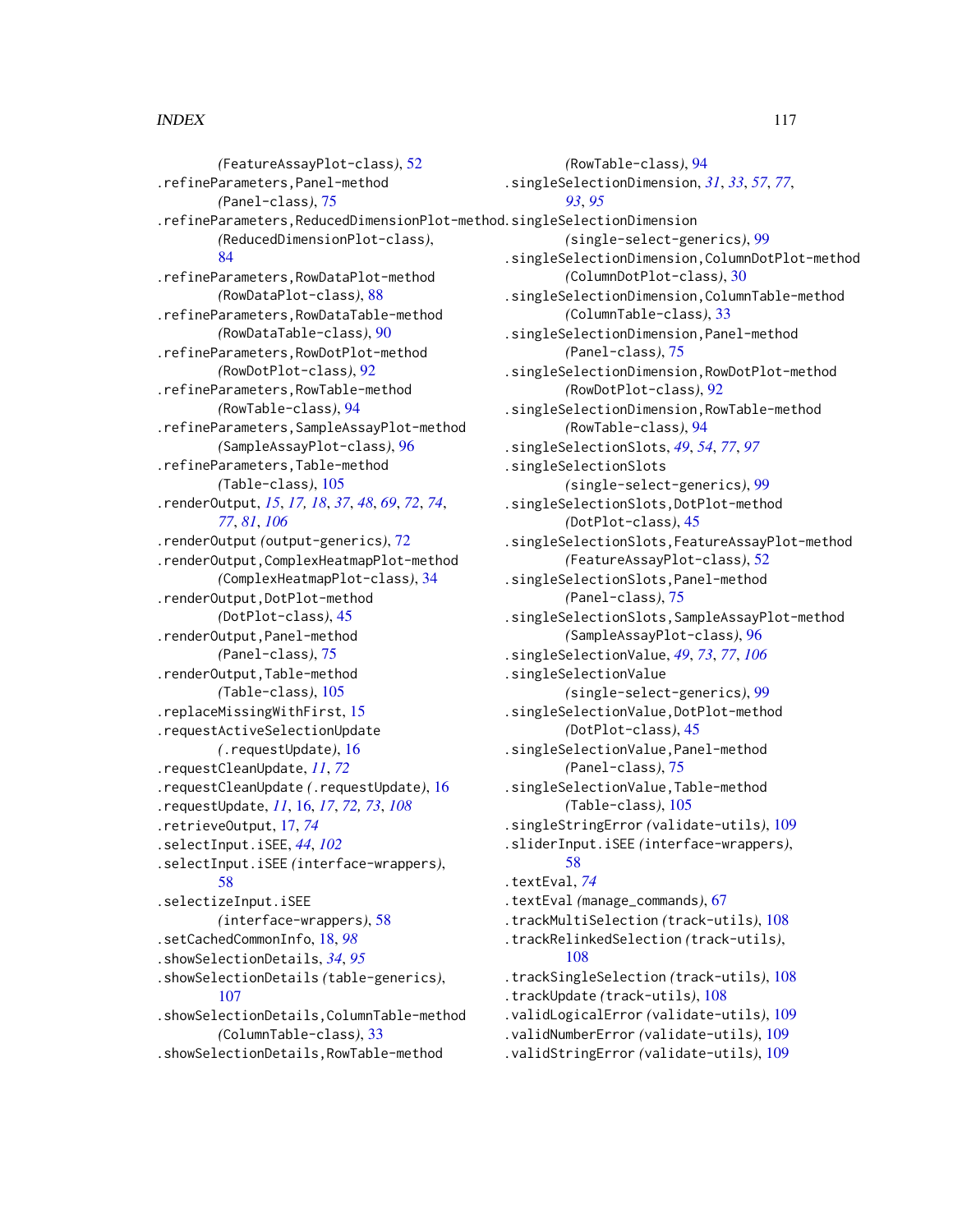.whichGroupable *(*cache-utils*)*, [20](#page-19-0) .whichNumeric *(*cache-utils*)*, [20](#page-19-0) [[,ColumnDotPlot,ANY,ANY-method *(*ColumnDotPlot-class*)*, [30](#page-29-1) [[,ColumnDotPlot-method *(*ColumnDotPlot-class*)*, [30](#page-29-1) [[,ComplexHeatmapPlot,ANY,ANY-method *(*ComplexHeatmapPlot-class*)*, [34](#page-33-0) [[,ComplexHeatmapPlot-method *(*ComplexHeatmapPlot-class*)*, [34](#page-33-0) [[,DotPlot,ANY,ANY-method *(*DotPlot-class*)*, [45](#page-44-1) [[,DotPlot-method *(*DotPlot-class*)*, [45](#page-44-1) [[,Panel,ANY,ANY-method *(*Panel-class*)*, [75](#page-74-1) [[,Panel-method *(*Panel-class*)*, [75](#page-74-1) [[,RowDotPlot,ANY,ANY-method *(*RowDotPlot-class*)*, [92](#page-91-1) [[,RowDotPlot-method *(*RowDotPlot-class*)*, [92](#page-91-1) [[<-,ColumnDotPlot,ANY,ANY-method *(*ColumnDotPlot-class*)*, [30](#page-29-1) [[<-,ColumnDotPlot-method *(*ColumnDotPlot-class*)*, [30](#page-29-1) [[<-,ComplexHeatmapPlot,ANY,ANY-method *(*ComplexHeatmapPlot-class*)*, [34](#page-33-0) [[<-,ComplexHeatmapPlot-method *(*ComplexHeatmapPlot-class*)*, [34](#page-33-0) [[<-,DotPlot,ANY,ANY-method *(*DotPlot-class*)*, [45](#page-44-1) [[<-,DotPlot-method *(*DotPlot-class*)*, [45](#page-44-1) [[<-,Panel,ANY,ANY-method *(*Panel-class*)*, [75](#page-74-1) [[<-,Panel-method *(*Panel-class*)*, [75](#page-74-1) [[<-,RowDotPlot,ANY,ANY-method *(*RowDotPlot-class*)*, [92](#page-91-1) [[<-,RowDotPlot-method *(*RowDotPlot-class*)*, [92](#page-91-1) aes-utils, [19](#page-18-0) assay, *[24](#page-23-0)*, *[52](#page-51-0)*, *[96](#page-95-0)* assay,ExperimentColorMap,character-method *(*ExperimentColorMap-class*)*, [49](#page-48-0)

assay,ExperimentColorMap,numeric-method *(*ExperimentColorMap-class*)*, [49](#page-48-0)

*(*ExperimentColorMap-class*)*, [49](#page-48-0)

*(*ExperimentColorMap-class*)*, [49](#page-48-0)

assayColorMap

assayColorMap,ExperimentColorMap,missing-method *(*ExperimentColorMap-class*)*, [49](#page-48-0) assayColorMap,ExperimentColorMap,numeric-method *(*ExperimentColorMap-class*)*, [49](#page-48-0) assayColorMap<- *(*ExperimentColorMap-class*)*, [49](#page-48-0) assayColorMap<-,ExperimentColorMap,character-method *(*ExperimentColorMap-class*)*, [49](#page-48-0) assayColorMap<-,ExperimentColorMap,numeric-method *(*ExperimentColorMap-class*)*, [49](#page-48-0) assayNames,ExperimentColorMap-method *(*ExperimentColorMap-class*)*, [49](#page-48-0) assayNames<-,ExperimentColorMap,ANY-method *(*ExperimentColorMap-class*)*, [49](#page-48-0) assays,ExperimentColorMap-method *(*ExperimentColorMap-class*)*, [49](#page-48-0) assays<-,ExperimentColorMap,list-method *(*ExperimentColorMap-class*)*, [49](#page-48-0)

### brushedPoints, *[46](#page-45-0)*, *[66](#page-65-0)*

assayColorMap,ExperimentColorMap,character-me**thodd**ataColorMap<-,ExperimentColorMap,character-method cache-utils, [20](#page-19-0) callNextMethod, *[44](#page-43-0)*, *[57,](#page-56-1) [58](#page-57-0)*, *[71](#page-70-0)*, *[82](#page-81-0)*, *[99](#page-98-0)* checkboxInput, *[39](#page-38-0)*, *[101](#page-100-0)* checkColormapCompatibility, [21](#page-20-0) class-utils, [22](#page-21-0) class:ExperimentColorMap *(*ExperimentColorMap-class*)*, [49](#page-48-0) cleanDataset, [23](#page-22-0) cleanDataset,SingleCellExperiment-method *(*cleanDataset*)*, [23](#page-22-0) cleanDataset,SummarizedExperiment-method *(*cleanDataset*)*, [23](#page-22-0) colData, *[20](#page-19-0)*, *[24](#page-23-0)*, *[26](#page-25-0)[–30](#page-29-1)*, *[35](#page-34-0)*, *[46](#page-45-0)*, *[53](#page-52-0)*, *[68](#page-67-0)*, *[96](#page-95-0)*, *[111](#page-110-0)* colData,ExperimentColorMap-method *(*ExperimentColorMap-class*)*, [49](#page-48-0) colData<-,ExperimentColorMap,ANY-method *(*ExperimentColorMap-class*)*, [49](#page-48-0) colDataColorMap, *[32](#page-31-0)* colDataColorMap *(*ExperimentColorMap-class*)*, [49](#page-48-0) colDataColorMap,ExperimentColorMap,character-method *(*ExperimentColorMap-class*)*, [49](#page-48-0) colDataColorMap,ExperimentColorMap,missing-method *(*ExperimentColorMap-class*)*, [49](#page-48-0) colDataColorMap<- *(*ExperimentColorMap-class*)*, [49](#page-48-0) *(*ExperimentColorMap-class*)*, [49](#page-48-0)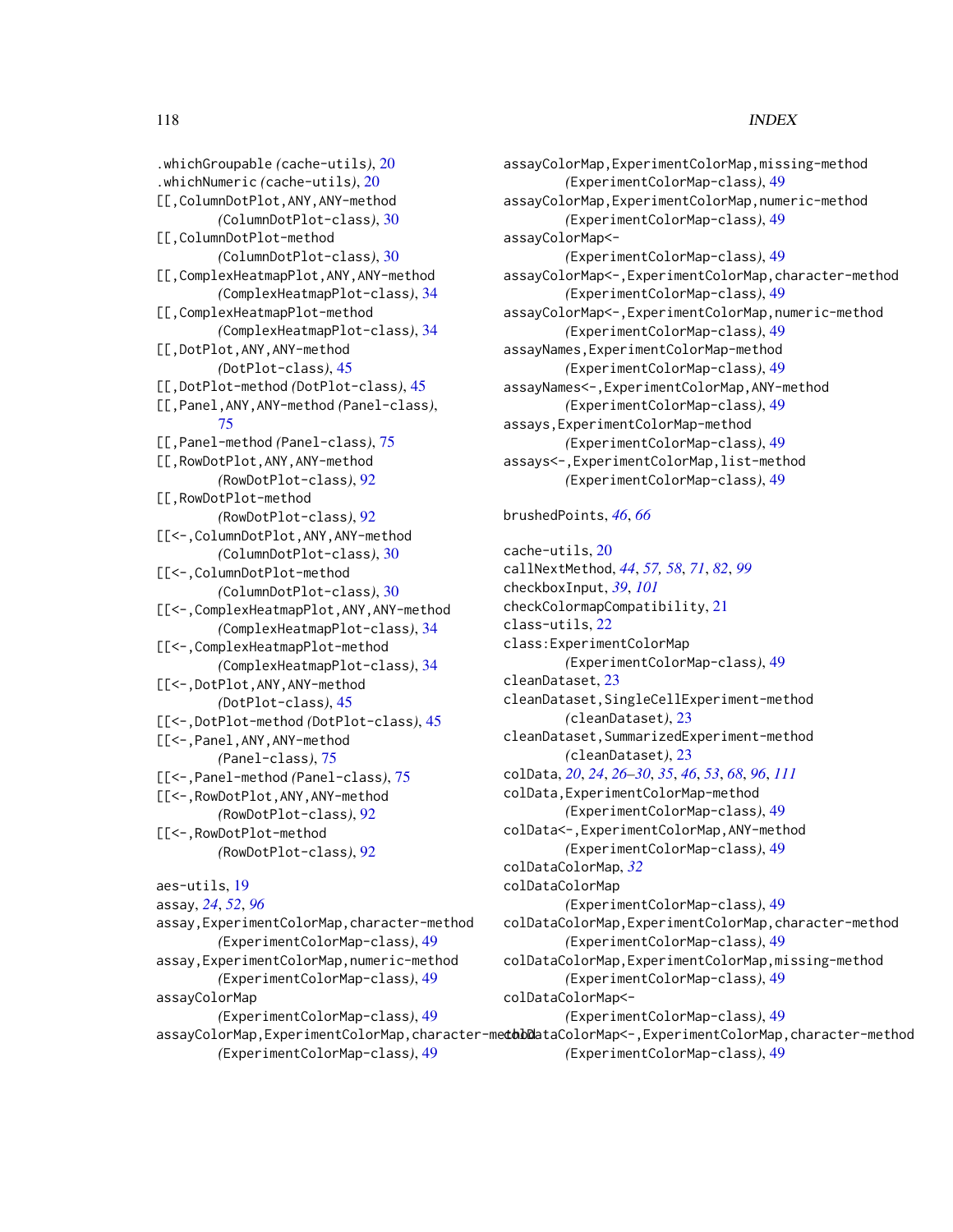collapseBox, [24,](#page-23-0) *[57](#page-56-1)* columnAnnotation, *[35](#page-34-0)* ColumnDataPlot, *[26](#page-25-0)*, *[68](#page-67-0)* ColumnDataPlot *(*ColumnDataPlot-class*)*, [26](#page-25-0) ColumnDataPlot-class, [26](#page-25-0) ColumnDataTable, *[28](#page-27-0)* ColumnDataTable *(*ColumnDataTable-class*)*, [28](#page-27-0) ColumnDataTable-class, [28](#page-27-0) ColumnDotPlot, *[26,](#page-25-0) [27](#page-26-0)*, *[30](#page-29-1)*, *[45,](#page-44-1) [46](#page-45-0)*, *[49](#page-48-0)*, *[52–](#page-51-0)[54](#page-53-0)*, *[70](#page-69-0)*, *[76](#page-75-0)*, *[79](#page-78-0)[–82](#page-81-0)*, *[84,](#page-83-0) [85](#page-84-0)*, *[96,](#page-95-0) [97](#page-96-0)*, *[107](#page-106-0)*, *[111](#page-110-0)* ColumnDotPlot-class, [30](#page-29-1) columnSelectionColorMap, [32](#page-31-0) ColumnTable, *[28,](#page-27-0) [29](#page-28-0)*, *[33,](#page-32-0) [34](#page-33-0)*, *[64](#page-63-0)*, *[87](#page-86-0)*, *[90,](#page-89-0) [91](#page-90-0)*, *[107](#page-106-0)* ColumnTable-class, [33](#page-32-0) ComplexHeatmapPlot, *[12](#page-11-0)*, *[36](#page-35-0)*, *[79](#page-78-0)* ComplexHeatmapPlot *(*ComplexHeatmapPlot-class*)*, [34](#page-33-0) ComplexHeatmapPlot-class, [34](#page-33-0) conditionalPanel, *[8](#page-7-0)* createCustomPanels, [38](#page-37-0) createCustomPlot *(*createCustomPanels*)*, [38](#page-37-0) createCustomTable *(*createCustomPanels*)*, [38](#page-37-0) createLandingPage, [41,](#page-40-0) *[61](#page-60-0)*

DataFrame, *[20](#page-19-0)* datatable, *[20](#page-19-0)*, *[33](#page-32-0)*, *[55,](#page-54-0) [56](#page-55-0)*, *[94](#page-93-0)*, *[105–](#page-104-0)[107](#page-106-0)* dataTableOutput, *[73](#page-72-0)*, *[106](#page-105-0)* defaultTour, *[42](#page-41-0)*, [43,](#page-42-0) *[61](#page-60-0)* deparse, *[99](#page-98-0)* documentation-generics, [44](#page-43-0) DotPlot, *[3](#page-2-0)[–5](#page-4-0)*, *[13](#page-12-0)*, *[16](#page-15-0)*, *[26](#page-25-0)*, *[30–](#page-29-1)[32](#page-31-0)*, *[44](#page-43-0)*, *[47,](#page-46-0) [48](#page-47-0)*, *[53](#page-52-0)*, *[68](#page-67-0)[–70](#page-69-0)*, *[73](#page-72-0)*, *[78–](#page-77-0)[84](#page-83-0)*, *[88](#page-87-0)*, *[92–](#page-91-1)[96](#page-95-0)*, *[100,](#page-99-0) [101](#page-100-0)*, *[110](#page-109-0)* DotPlot-class, [45](#page-44-1)

eval, *[74](#page-73-0)* ExperimentColorMap, *[21](#page-20-0)*, *[32](#page-31-0)*, *[60,](#page-59-0) [61](#page-60-0)*, *[103,](#page-102-0) [104](#page-103-0)* ExperimentColorMap *(*ExperimentColorMap-class*)*, [49](#page-48-0) ExperimentColorMap-class, [49](#page-48-0)

FeatureAssayPlot, *[53](#page-52-0)*, *[79](#page-78-0)*, *[101](#page-100-0)*

FeatureAssayPlot *(*FeatureAssayPlot-class*)*, [52](#page-51-0) FeatureAssayPlot-class, [52](#page-51-0) filterDT, *[56](#page-55-0)*, *[107](#page-106-0)* filterDT *(*filterDTColumn*)*, [55](#page-54-0) filterDTColumn, [55](#page-54-0) getAllAppOptions *(*registerAppOptions*)*, [86](#page-85-0) getAppOption, *[87](#page-86-0)* getAppOption *(*registerAppOptions*)*, [86](#page-85-0) getPanelDefault, *[30](#page-29-1)*, *[35,](#page-34-0) [36](#page-35-0)*, *[45](#page-44-1)*, *[47](#page-46-0)*, *[53](#page-52-0)*, *[75,](#page-74-1) [76](#page-75-0)*, *[92](#page-91-1)*, *[96](#page-95-0)* getPanelDefault *(*panelDefaults*)*, [78](#page-77-0) ggplot, *[3](#page-2-0)[–5](#page-4-0)*, *[7](#page-6-0)*, *[20](#page-19-0)*, *[30](#page-29-1)*, *[39](#page-38-0)*, *[45](#page-44-1)*, *[48](#page-47-0)*, *[74](#page-73-0)*, *[81,](#page-80-0) [82](#page-81-0)*, *[92](#page-91-1)* Heatmap, *[34](#page-33-0)*, *[37](#page-36-0)* hidden, *[59](#page-58-0)* in.out, *[66](#page-65-0)* initialize, *[22](#page-21-0)*, *[99](#page-98-0)* initialize,ColumnDataPlot-method *(*ColumnDataPlot-class*)*, [26](#page-25-0) initialize,ColumnDataTable-method *(*ColumnDataTable-class*)*, [28](#page-27-0) initialize,ColumnDotPlot-method *(*ColumnDotPlot-class*)*, [30](#page-29-1) initialize,ColumnTable-method *(*ColumnTable-class*)*, [33](#page-32-0) initialize,ComplexHeatmapPlot-method *(*ComplexHeatmapPlot-class*)*, [34](#page-33-0) initialize,DotPlot-method *(*DotPlot-class*)*, [45](#page-44-1) initialize,FeatureAssayPlot-method *(*FeatureAssayPlot-class*)*, [52](#page-51-0) initialize,Panel-method *(*Panel-class*)*, [75](#page-74-1) initialize,ReducedDimensionPlot-method *(*ReducedDimensionPlot-class*)*, [84](#page-83-0) initialize,RowDataPlot-method *(*RowDataPlot-class*)*, [88](#page-87-0) initialize,RowDataTable-method *(*RowDataTable-class*)*, [90](#page-89-0) initialize,RowDotPlot-method *(*RowDotPlot-class*)*, [92](#page-91-1) initialize,RowTable-method *(*RowTable-class*)*, [94](#page-93-0)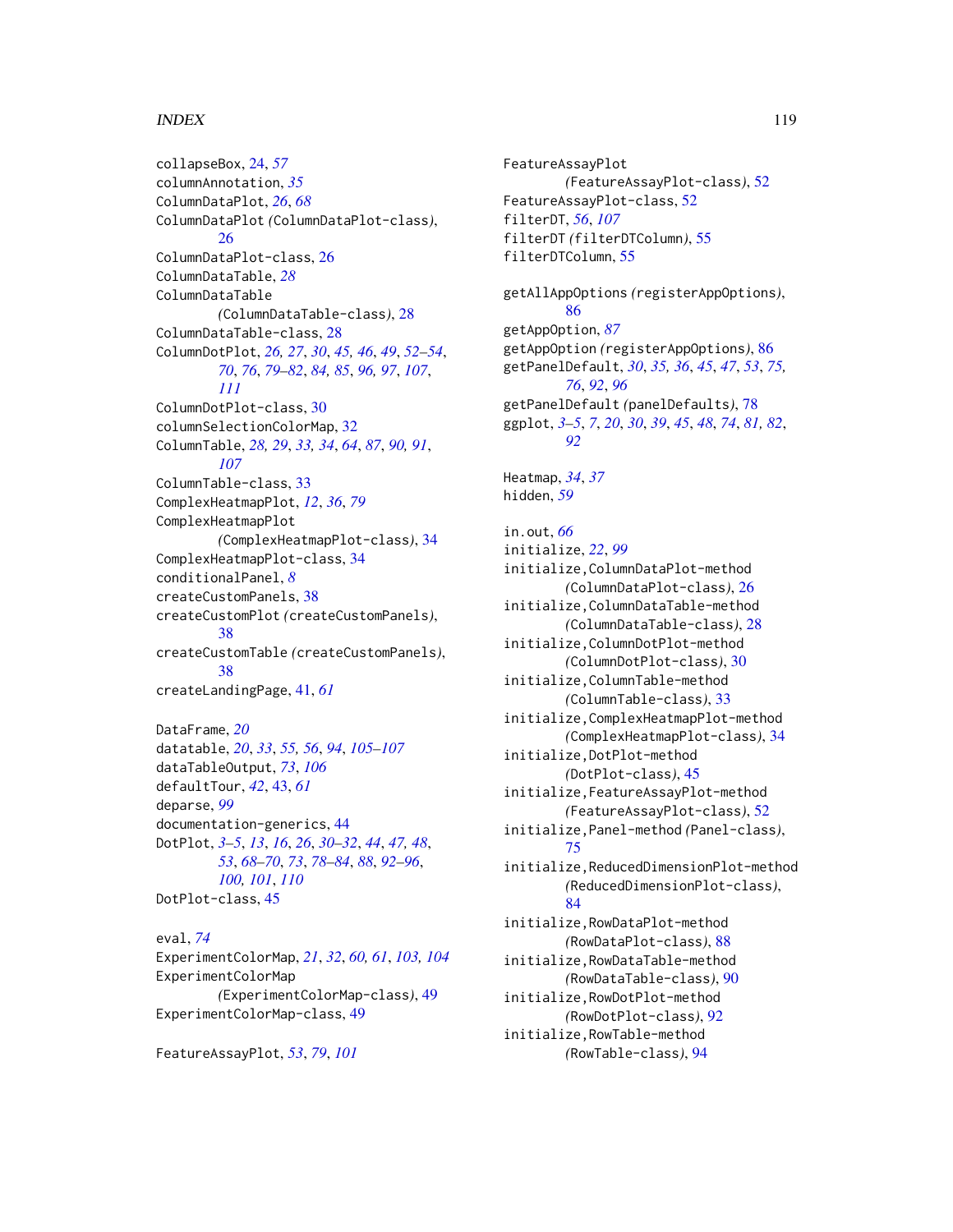```
initialize,SampleAssayPlot-method
        (SampleAssayPlot-class), 96
initialize,Table-method (Table-class),
        105
int_metadata, 18, 98
interface-generics, 57
interface-wrappers, 58
iSEE, 9, 11, 14, 16, 17, 20, 41–44, 59, 60, 61,
        71, 73, 86, 87, 108
iSEE-pkg, 62
iSEEOptions, 63
jitterSquarePoints, 64
jitterViolinPoints
        (jitterSquarePoints), 64
lassoPoints, 46, 66
make.unique, 24
manage_commands, 67
metadata-plot-generics, 68
multi-select-generics, 68
multiSelectionToFactor, 32, 70
numericInput, 39
observeEvent, 11
observer-generics, 71
offsetX, 65
output-generics, 72
```
package\_version, *[76](#page-75-0)* Panel, *[6](#page-5-0)*, *[12,](#page-11-0) [13](#page-12-0)*, *[15,](#page-14-0) [16](#page-15-0)*, *[24–](#page-23-0)[26](#page-25-0)*, *[29–](#page-28-0)[31](#page-30-0)*, *[33,](#page-32-0) [34](#page-33-0)*, *[36](#page-35-0)[–42](#page-41-0)*, *[44](#page-43-0)*, *[47–](#page-46-0)[49](#page-48-0)*, *[53](#page-52-0)*, *[57–](#page-56-1)[61](#page-60-0)*, *[63](#page-62-0)*, *[68,](#page-67-0) [69](#page-68-0)*, *[71](#page-70-0)*, *[73](#page-72-0)[–76](#page-75-0)*, *[78,](#page-77-0) [79](#page-78-0)*, *[84](#page-83-0)*, *[86](#page-85-0)*, *[88](#page-87-0)*, *[91](#page-90-0)[–96](#page-95-0)*, *[98](#page-97-1)[–101](#page-100-0)*, *[106,](#page-105-0) [107](#page-106-0)*, *[109,](#page-108-0) [110](#page-109-0)* Panel-class, [75](#page-74-1) panelDefaults, *[63](#page-62-0)*, [78,](#page-77-0) *[86,](#page-85-0) [87](#page-86-0)* parse, *[74](#page-73-0)* plot-generics, [80](#page-79-0) plot-utils, [83](#page-82-0) plotOutput, *[73](#page-72-0)*

readRDS, *[41](#page-40-0)* ReducedDimensionPlot, *[60](#page-59-0)*, *[70](#page-69-0)*, *[84](#page-83-0)*, *[99](#page-98-0)* ReducedDimensionPlot *(*ReducedDimensionPlot-class*)*, [84](#page-83-0) ReducedDimensionPlot-class, [84](#page-83-0) reducedDims, *[24](#page-23-0)*, *[84](#page-83-0)*

registerAppOptions, *[34](#page-33-0)*, *[63](#page-62-0)*, *[79](#page-78-0)*, [86,](#page-85-0) *[87](#page-86-0)*, *[95](#page-94-0)* renderPlot, *[73](#page-72-0)* renderUI, *[42](#page-41-0)* rowAnnotation, *[35](#page-34-0)* rowData, *[20](#page-19-0)*, *[24](#page-23-0)*, *[35](#page-34-0)*, *[46](#page-45-0)*, *[68](#page-67-0)*, *[88](#page-87-0)[–92](#page-91-1)* rowData,ExperimentColorMap-method *(*ExperimentColorMap-class*)*, [49](#page-48-0) rowData<-,ExperimentColorMap,ANY-method *(*ExperimentColorMap-class*)*, [49](#page-48-0) rowDataColorMap, *[32](#page-31-0)* rowDataColorMap *(*ExperimentColorMap-class*)*, [49](#page-48-0) rowDataColorMap,ExperimentColorMap,character-method *(*ExperimentColorMap-class*)*, [49](#page-48-0) rowDataColorMap,ExperimentColorMap,missing-method *(*ExperimentColorMap-class*)*, [49](#page-48-0) rowDataColorMap<- *(*ExperimentColorMap-class*)*, [49](#page-48-0) rowDataColorMap<-,ExperimentColorMap,character-method *(*ExperimentColorMap-class*)*, [49](#page-48-0) RowDataPlot, *[68](#page-67-0)*, *[89](#page-88-0)* RowDataPlot *(*RowDataPlot-class*)*, [88](#page-87-0) RowDataPlot-class, [88](#page-87-0) RowDataTable, *[91](#page-90-0)* RowDataTable *(*RowDataTable-class*)*, [90](#page-89-0) RowDataTable-class, [90](#page-89-0) RowDotPlot, *[45,](#page-44-1) [46](#page-45-0)*, *[49](#page-48-0)*, *[70](#page-69-0)*, *[79](#page-78-0)[–82](#page-81-0)*, *[88](#page-87-0)[–90](#page-89-0)*, *[93](#page-92-0)*, *[96,](#page-95-0) [97](#page-96-0)*, *[107](#page-106-0)*, *[111](#page-110-0)* RowDotPlot-class, [92](#page-91-1) rowSelectionColorMap *(*columnSelectionColorMap*)*, [32](#page-31-0) RowTable, *[64](#page-63-0)*, *[87](#page-86-0)*, *[94,](#page-93-0) [95](#page-94-0)*, *[100](#page-99-0)*, *[107](#page-106-0)* RowTable-class, [94](#page-93-0) runApp, *[60](#page-59-0)*

SampleAssayPlot, *[79](#page-78-0)*, *[97](#page-96-0)* SampleAssayPlot *(*SampleAssayPlot-class*)*, [96](#page-95-0) SampleAssayPlot-class, [96](#page-95-0) scale\_color\_manual, *[83](#page-82-0)* selectInput, *[24](#page-23-0)*, *[39](#page-38-0)*, *[59](#page-58-0)*, *[100](#page-99-0)* setup-generics, [98](#page-97-1) setValidity, *[109](#page-108-0)* shinyApp, *[60](#page-59-0)* show,ExperimentColorMap-method *(*ExperimentColorMap-class*)*, [49](#page-48-0) show,Panel-method *(*Panel-class*)*, [75](#page-74-1) single-select-generics, [99](#page-98-0)